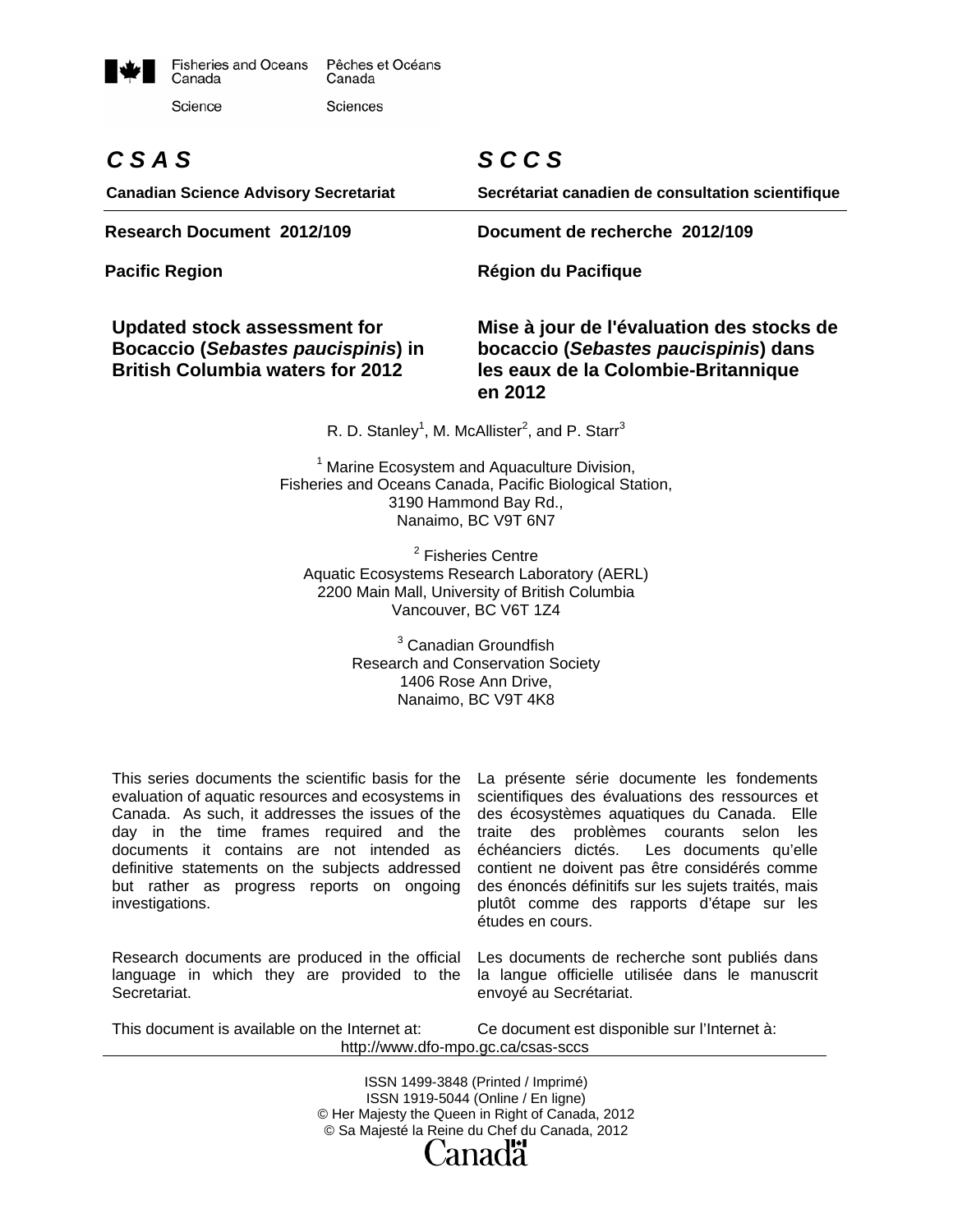## **TABLE OF CONTENTS**

<span id="page-1-0"></span>

| 1.1                                                            |  |
|----------------------------------------------------------------|--|
| 1.2                                                            |  |
|                                                                |  |
|                                                                |  |
|                                                                |  |
| 4.1                                                            |  |
| GROWTH, AGE-AT-MATURITY, AND NATURAL MORTALITY  4<br>4.2       |  |
| 5 CURRENT MANAGEMENT AND MONITORING OF BOCACCIO CATCHES7       |  |
|                                                                |  |
| 6.1                                                            |  |
| 6.2                                                            |  |
| 6.3                                                            |  |
|                                                                |  |
|                                                                |  |
|                                                                |  |
|                                                                |  |
|                                                                |  |
| 11.1                                                           |  |
| 11.2                                                           |  |
| REFERENCE CASE MODEL PERFORMANCE AND UNCERTAINTY  31<br>11.3   |  |
| REFERENCE CASE RECONSTRUCTION OF HISTORICAL CATCHES 35<br>11.4 |  |
|                                                                |  |
| 12.1                                                           |  |
| 12.2                                                           |  |
| 12.3 SENSITIVITY RUNS EVALUATED WITH BAYES FACTORS  46         |  |
|                                                                |  |
|                                                                |  |
|                                                                |  |
| 16 RESPONSES TO 2009 RECOMMENDATIONS FOR FUTURE WORK 59        |  |
|                                                                |  |
|                                                                |  |
|                                                                |  |
|                                                                |  |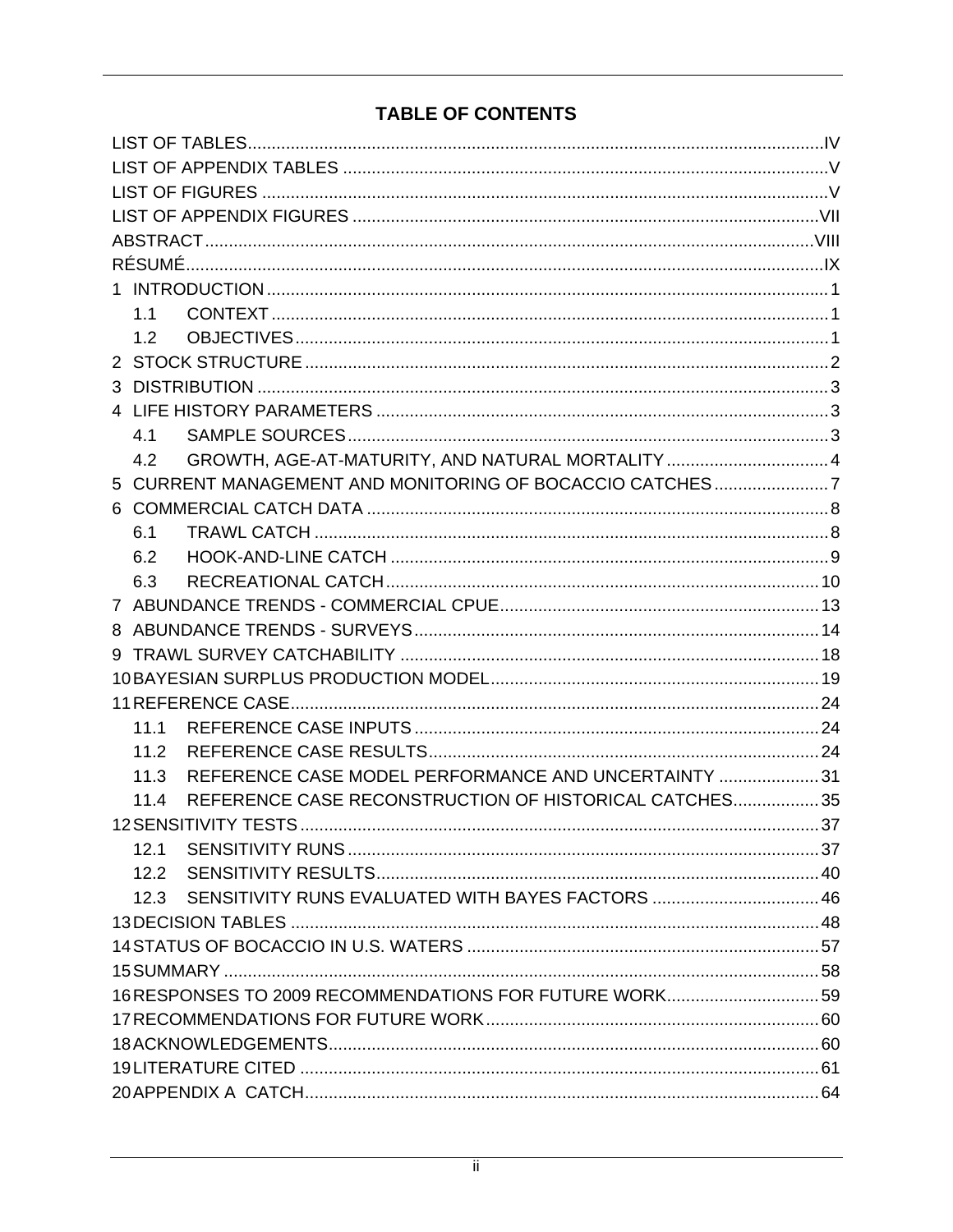|  | 21 APPENDIX B ESTIMATION OF ABUNDANCE INDICES FROM THE IPHC SURVEY 67 |  |
|--|-----------------------------------------------------------------------|--|
|  |                                                                       |  |
|  |                                                                       |  |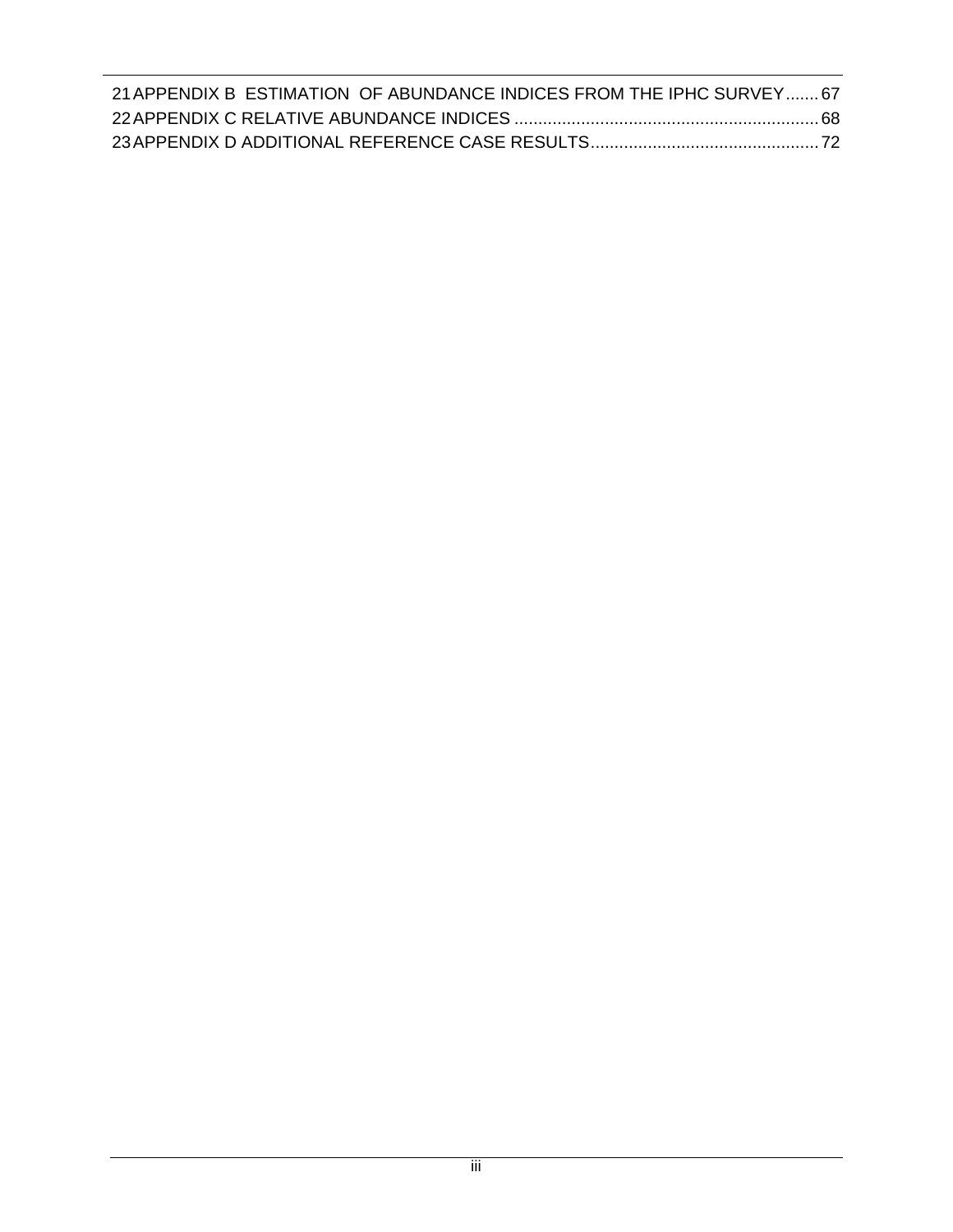## **LIST OF TABLES**

<span id="page-3-0"></span>

| Table 2. The seven fisheries modelled in this stock assessment, showing the years these fisheries                                                                                                                    |  |
|----------------------------------------------------------------------------------------------------------------------------------------------------------------------------------------------------------------------|--|
|                                                                                                                                                                                                                      |  |
|                                                                                                                                                                                                                      |  |
|                                                                                                                                                                                                                      |  |
|                                                                                                                                                                                                                      |  |
| Table 6. Observations by year for the abundance indices used in the assessment 15                                                                                                                                    |  |
| Table 7. Survey catch rates (pieces/survey), frequency of occurrence, and mean lengths 15                                                                                                                            |  |
| Table 8. Posterior means and CVs for q-gross (qgfin) for the current and 2009 assessments 19                                                                                                                         |  |
|                                                                                                                                                                                                                      |  |
| Table 10. Key parameter choices for the current reference case and significant changes from the                                                                                                                      |  |
|                                                                                                                                                                                                                      |  |
| Table 12. Posterior 10th, 50th and 90 <sup>th</sup> percentiles of stock biomass (t) 1935-2012 from the reference                                                                                                    |  |
|                                                                                                                                                                                                                      |  |
| Table 13. Posterior 10th, 50th and 90 <sup>th</sup> percentiles of the ratio of stock biomass in each recent year                                                                                                    |  |
|                                                                                                                                                                                                                      |  |
|                                                                                                                                                                                                                      |  |
| Table 15. Values for the CVs applied for each of the abundance indices in the reference case and                                                                                                                     |  |
|                                                                                                                                                                                                                      |  |
|                                                                                                                                                                                                                      |  |
|                                                                                                                                                                                                                      |  |
| Table 18. Medians and 80% credibility intervals drawn from the posterior distributions for seven                                                                                                                     |  |
| parameters taken from the Bocaccio assessment for the reference run and 18 sensitivity runs.  43                                                                                                                     |  |
| Table 19. Posterior medians for estimated catch values and replacement yield statistics for 2012<br>taken from the Bocaccio assessment for the reference run and a selection of the sensitivity runs. . 44           |  |
|                                                                                                                                                                                                                      |  |
| Table 21. Decision tables are provided in the following runs for the reference case and five sensitivity                                                                                                             |  |
|                                                                                                                                                                                                                      |  |
| Table 22. Stock status indicators for Bocaccio after 5, 20, and 60 years for the reference case 49                                                                                                                   |  |
| Table 23. Stock status indicators for Bocaccio after 5, 20, and 60 years for Case B.1 low prior r                                                                                                                    |  |
|                                                                                                                                                                                                                      |  |
| Table 24. Stock status indicators for Bocaccio after 5, 20 and 60 years for Case B.2, high prior r                                                                                                                   |  |
|                                                                                                                                                                                                                      |  |
| Table 25. Stock status indicators for Bocaccio after 5, 20, and 60 years for Case A.1 $B_{msv}/B_0$ set at                                                                                                           |  |
|                                                                                                                                                                                                                      |  |
| Table 26. Stock status indicators for Bocaccio after 5, 20, and 60 years for Case A.2 $B_{msv}/B_0$ set at                                                                                                           |  |
| Table 27. Stock status indicators for Bocaccio after 5, 20, and 60 years for Case A.3 B <sub>msy</sub> /B <sub>0</sub> set at                                                                                        |  |
|                                                                                                                                                                                                                      |  |
| Table 28. Summary decision table for the probability that stock biomass exceeds 0.4*B <sub>msy</sub> within 60                                                                                                       |  |
| years under each alternative constant TAC policy (t) and under each alternative hypothesized                                                                                                                         |  |
| prior mean value for the parameter for the maximum intrinsic rate of increase r 56                                                                                                                                   |  |
| Table 30. Summary decision table for the probability that stock biomass exceeds $0.4^{\ast}B_{\text{msv}}$ within 60<br>years under each alternative constant TAC policy (t) and under each alternative hypothesized |  |
|                                                                                                                                                                                                                      |  |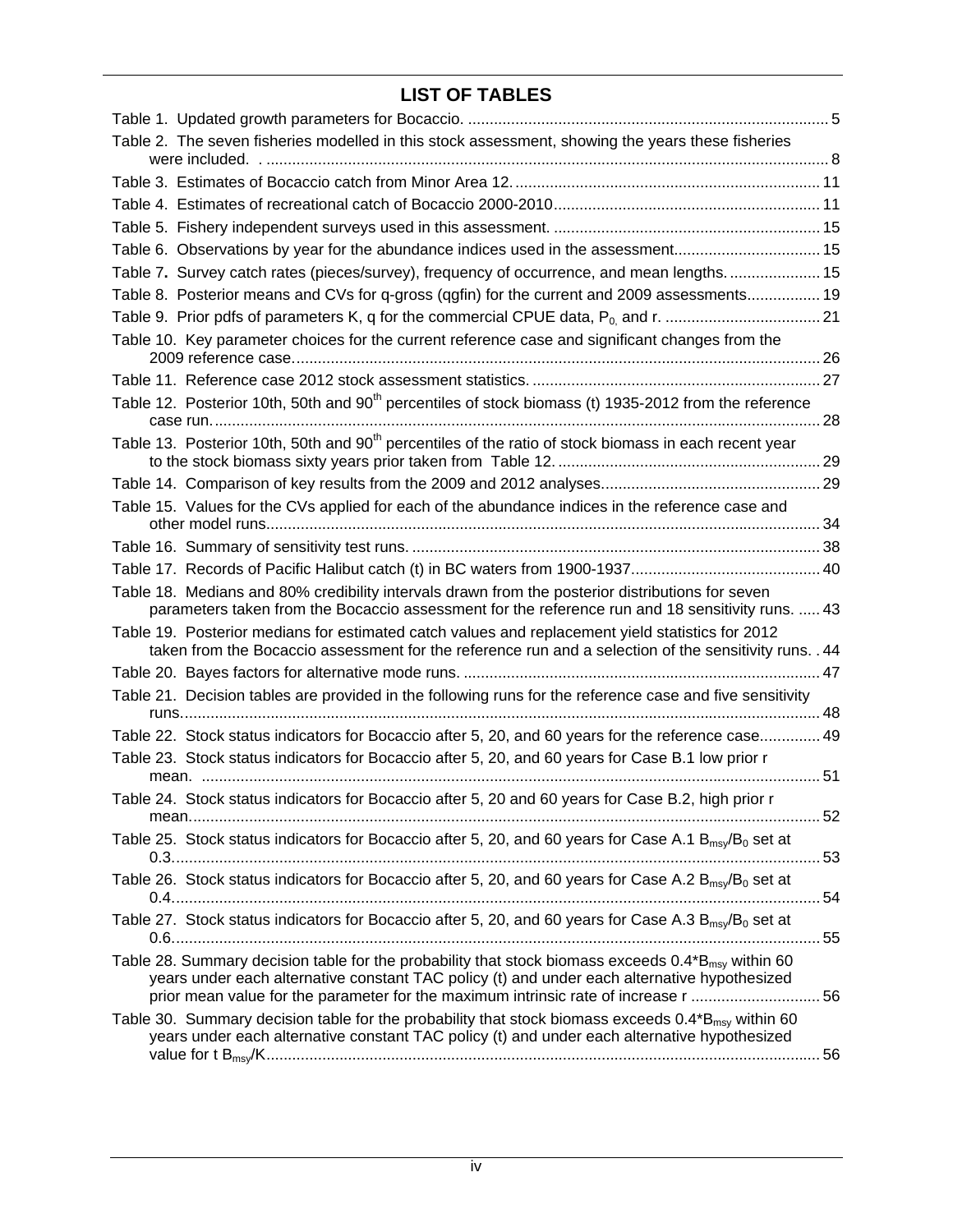<span id="page-4-0"></span>

| Table 31. Summary decision table for the probability that stock biomass exceeds $0.4 B_{\text{msy}}$ within 60<br>years under each alternative constant TAC policy (t) and under each alternative hypothesized                                                                                                                                 |
|------------------------------------------------------------------------------------------------------------------------------------------------------------------------------------------------------------------------------------------------------------------------------------------------------------------------------------------------|
| Table 32. Decision table showing the time to reach four reference points (RP): $0.4*B_{\text{msv}}$ , $0.8*B_{\text{msv}}$ .<br>$0.5^*B_{t-3Gen}$ , $0.7^*B_{t-3Gen}$ over a range of constant catch quota policies (t) for two levels of<br>confidence for the reference case run (see text for a description of these reference points).  57 |
| <b>LIST OF APPENDIX TABLES</b>                                                                                                                                                                                                                                                                                                                 |
|                                                                                                                                                                                                                                                                                                                                                |
|                                                                                                                                                                                                                                                                                                                                                |
| Appendix Table 3. Time series of fishery effort in the halibut, salmon troll, and recreational fisheries 66                                                                                                                                                                                                                                    |
| Appendix Table 4. Arithmetic and standardised commercial bottom trawl CPUE indices with upper<br>and lower bounds of the standardised indices and the associated standard error for the 3C-5E                                                                                                                                                  |
| Appendix Table 5. Biomass estimates for Bocaccio from the QCSd Shrimp Trawl Survey for the                                                                                                                                                                                                                                                     |
| Appendix Table 6. Biomass estimates for Bocaccio from the WCVI shrimp trawl survey for the survey                                                                                                                                                                                                                                              |
| Appendix Table 7. Biomass estimates for Bocaccio from the West Coast Haida Gwaii groundfish                                                                                                                                                                                                                                                    |
| Appendix Table 8. Biomass estimates for Bocaccio from the Hecate Strait Groundfish synoptic trawl                                                                                                                                                                                                                                              |
| Appendix Table 9. Biomass estimates for Bocaccio from the Queen Charlotte Sound Groundfish                                                                                                                                                                                                                                                     |
| Appendix Table 10. Biomass estimates for Bocaccio from the West Coast Vancouver Island                                                                                                                                                                                                                                                         |
| Appendix Table 11. Biomass estimates for Bocaccio in the U.S. Triennial survey (Canadian waters<br>only) with 95% confidence regions based on the bootstrap distribution of biomass                                                                                                                                                            |
| Appendix Table 12. Estimates and 95% confidence limits of relative catch rate (pieces/skate) of                                                                                                                                                                                                                                                |
| Appendix Table 13. Posterior means, medians, standard deviations (SD), CVs and 95% probability                                                                                                                                                                                                                                                 |

## **LIST OF FIGURES**

<span id="page-4-1"></span>

| Figure 1. Area of occupancy for Bocaccio based on survey and commercial observations from 2002-         |  |
|---------------------------------------------------------------------------------------------------------|--|
| Figure 2. Bubble plot of proportions-at-age for female and male Bocaccio for 2001-2010, all sources     |  |
| Figure 3. Observed and estimated length-at-age for a. female and b. male Bocaccio.  6                   |  |
|                                                                                                         |  |
| Figure 5. Female Bocaccio proportion mature-at-age (line) compared with histogram of age                |  |
| Figure 6. Domestic (U.S. and Can.) and foreign (Soviet, Japanese, and Polish) trawl landings (1930      |  |
| Figure 7. Time series of annual effort used for imputation of total catch in the salmon troll, halibut, |  |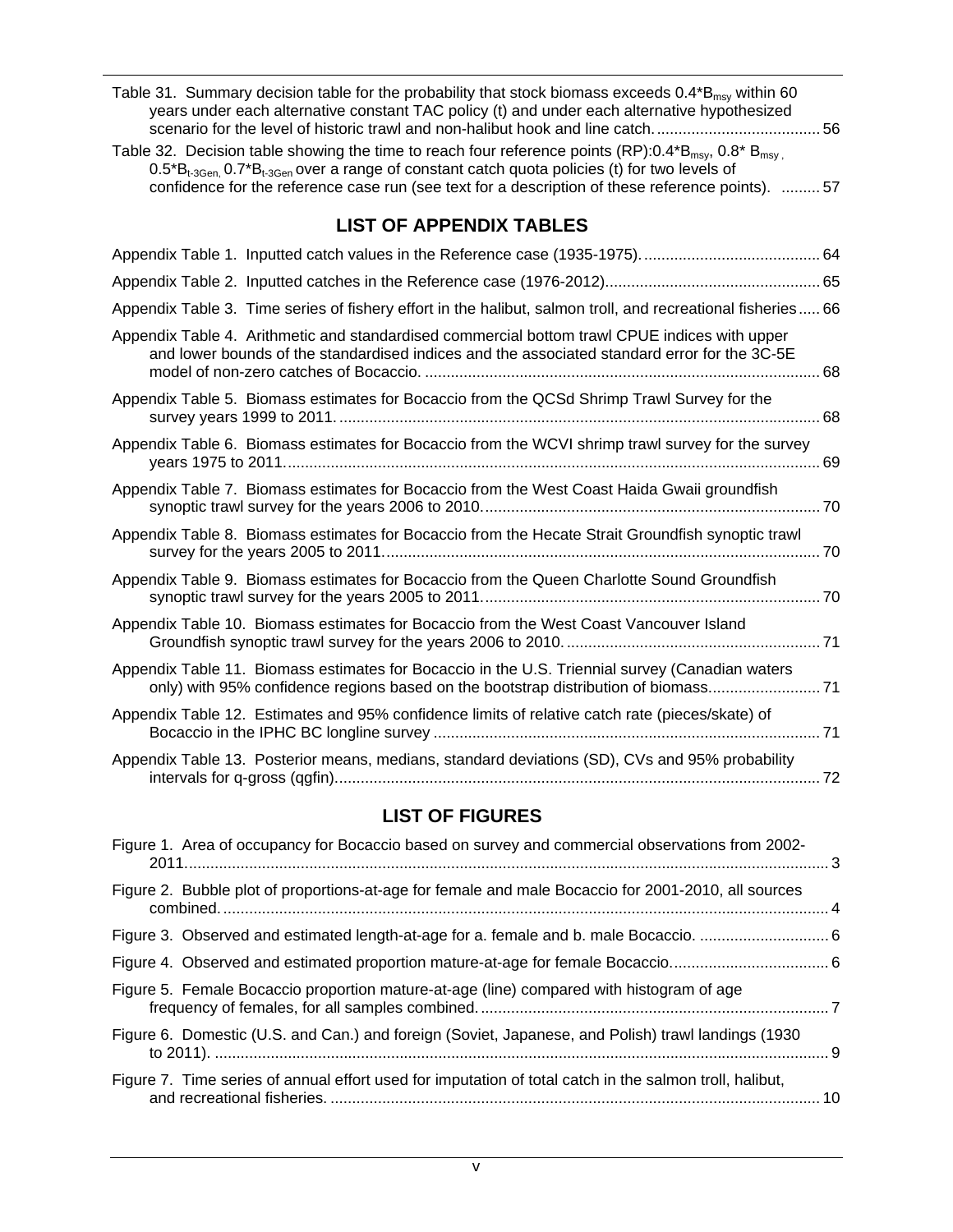| Figure 8. Plot of the initial prior distribution for recreational catch of Bocaccio in BC in 2010 from a                                                                                                                                                                                                                                                                                                              |  |
|-----------------------------------------------------------------------------------------------------------------------------------------------------------------------------------------------------------------------------------------------------------------------------------------------------------------------------------------------------------------------------------------------------------------------|--|
| Figure 9. Comparison of the lognormal and binomial standardised commercial trawl CPUE indices for                                                                                                                                                                                                                                                                                                                     |  |
| Figure 10. Locations of Shrimp trawl, US NMFS Triennial bottom trawl, and IPHC HL longline                                                                                                                                                                                                                                                                                                                            |  |
|                                                                                                                                                                                                                                                                                                                                                                                                                       |  |
| Figure 12. Plots of biomass estimates for Bocaccio from the a. West Coast Vancouver Island shrimp<br>trawl, b. Queen Charlotte Sound shrimp trawl, c. U.S. Triennial survey, and d. IPHC longline                                                                                                                                                                                                                     |  |
| Figure 13. Plots of biomass estimates for Bocaccio from the a. West Coast Haida Gwaii; b. Hecate<br>Strait, c. Queen Charlotte Sound and, d. West Coast Vancouver Island Groundfish Synoptic                                                                                                                                                                                                                          |  |
| Figure 14. Fitted normal prior density function of the maximum intrinsic rate of increase, r, for BC                                                                                                                                                                                                                                                                                                                  |  |
| Figure 15. Estimated values for $B_{ms}$ / $B_0$ under the Ricker and Beverton-Holt stock-recruit models as a<br>function of the steep parameter in the a) Ricker and b) Beverton-Holt stock-recruit functions 23                                                                                                                                                                                                     |  |
| Figure 16. A plot of the reference case Schaefer and three alternative production functions applied in                                                                                                                                                                                                                                                                                                                |  |
| Figure 17. Plots of median and 80% probability intervals and indices rescaled by their median a.                                                                                                                                                                                                                                                                                                                      |  |
| Figure 18. Estimated stock status in 2012 and exploitation rate relative to reference points31                                                                                                                                                                                                                                                                                                                        |  |
| Figure 19. Marginal posterior distributions for a. carrying capacity (K or $B0$ ); b. maximum sustainable<br>yield (msy); c. r; d. replacement yield in 2012; e. stock biomass in 2012; f. the ratio of fishing<br>mortality rate in 2012 to that at msy; g. the ratio of stock biomass in 2012 to average unfished<br>stock size; and, h. the ratio of total catch biomass in 2012 to replacement yield in 2012.  33 |  |
| Figure 20. Annual deviates in surplus production with the median and 80% probability intervals                                                                                                                                                                                                                                                                                                                        |  |
| Figure 21. Median and 80% probability intervals for catch of Bocaccio in the: a. halibut fishery, b.<br>salmon troll fishery, and c. recreational fishery, d. all sectors combined including trawl and ZN                                                                                                                                                                                                             |  |
| Figure 22. Prior and posterior density functions for the catchability coefficients for the a. halibut, b.                                                                                                                                                                                                                                                                                                             |  |
| Figure 23. Plots of a. effective halibut effort in BC waters and b. posterior median catch of Bocaccio<br>by halibut gear under different scenarios for constant percent changes in catchability of halibut                                                                                                                                                                                                           |  |
| Figure 24. Plots of the a. marginal posterior distributions for total catch and replacement yield;<br>b. draws from the posterior distribution of values for replacement yield versus total catch from<br>the reference case run; c. marginal posterior distributions for total catch and replacement yield<br>and d. draws from the posterior distributions of values for replacement yield versus total catch       |  |
| Figure 25. Reference case plots of the ratio of a. median stock biomass to $B_{msy}$ for different constant                                                                                                                                                                                                                                                                                                           |  |
| Figure 26. Estimated spawning output time series 1892-2011 for the base case, with approximate                                                                                                                                                                                                                                                                                                                        |  |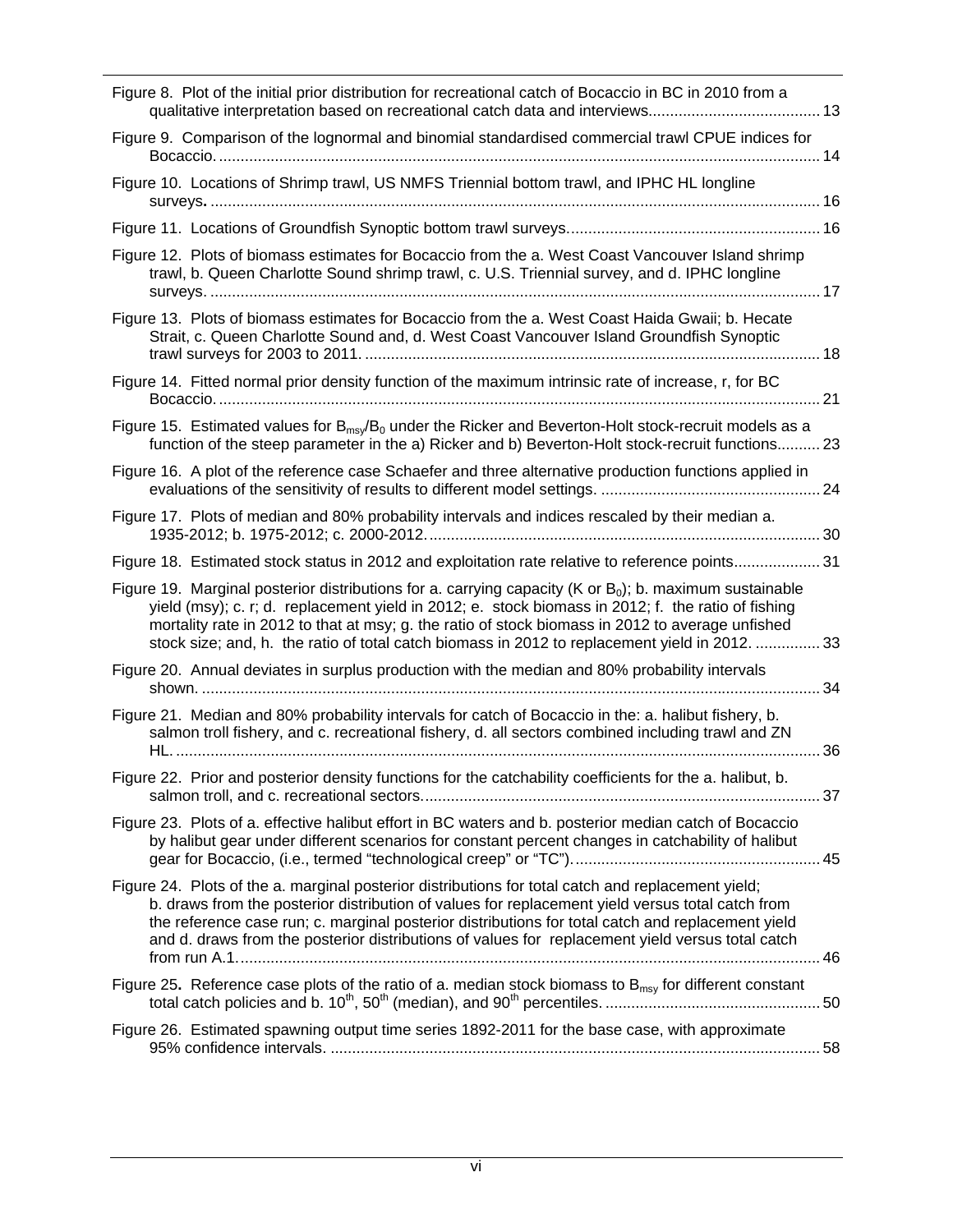### **LIST OF APPENDIX FIGURES**

<span id="page-6-0"></span>[Appendix Figure 1. Marginal density functions for q-gross \(qgfin\) for the seven different surveys](#page-81-0)  [when Bayesian updating and uncertainty factors are applied to the q-net factors ..](#page-81-0).......................... [7](#page-81-0)3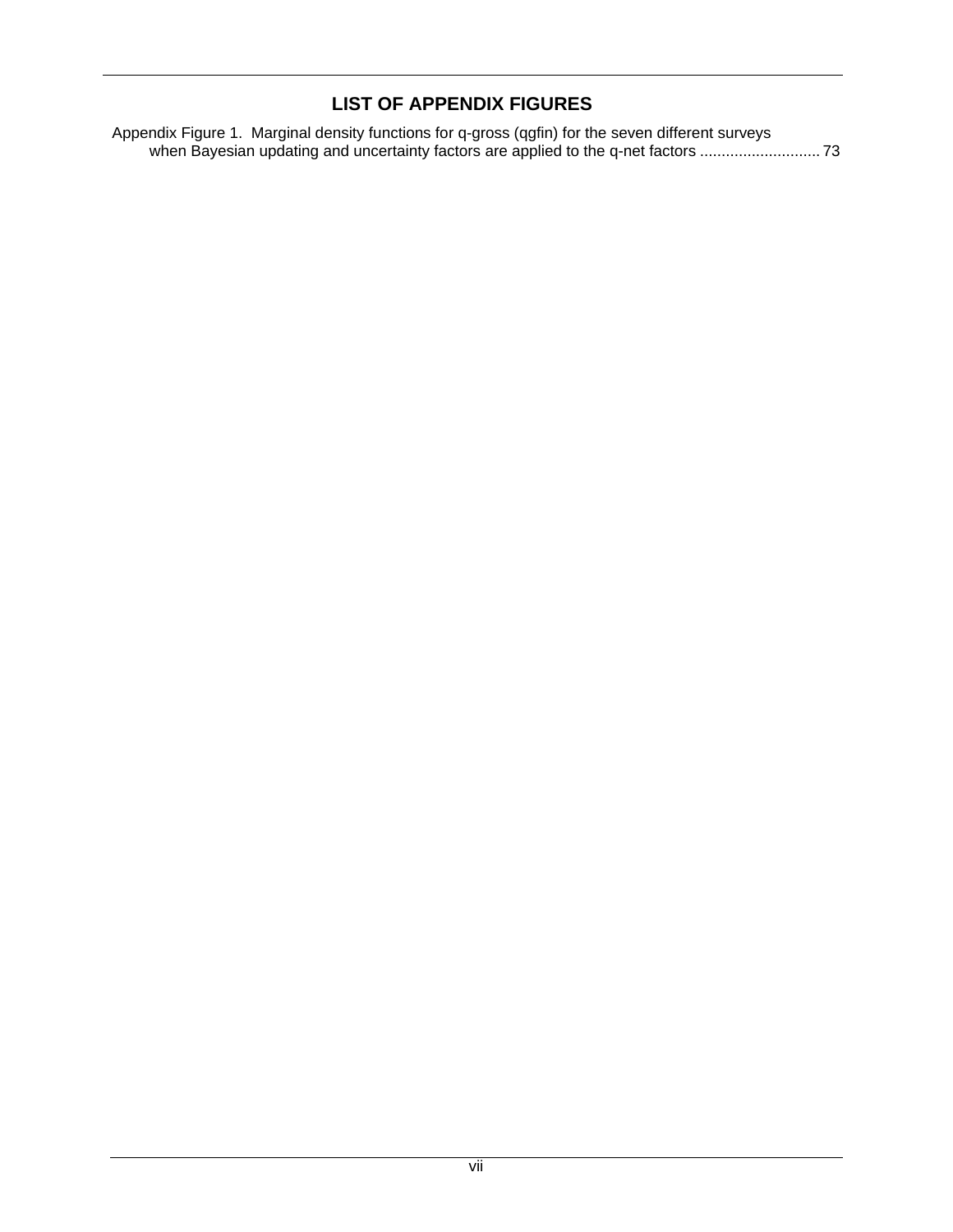#### **Correct citation for this publication:**

Stanley, R.D., McAllister, M. and Starr, P. 2012. Updated stock assessment for Bocaccio (*Sebastes paucispinis*) in British Columbia waters for 2012. DFO Can. Sci. Advis. Sec. Res. Doc. 2012/109. ix + 73 p.

#### **ABSTRACT**

<span id="page-7-0"></span>This document provides a stock assessment for Bocaccio in British Columbia waters using data current to 2011. Results of the work are intended to serve as advice over the short term to managers and stakeholders on current stock status, and likely impacts of different harvest options. As in previous work, a Bayesian surplus production model was used. It was fit to one fishery dependent and eight fishery independent biomass indices, and a reconstructed catch history back to 1935 when the population was assumed to be near to an unfished equilibrium. Catch histories for some sectors were imputed from limited data. For the first time in a Bocaccio assessment, recreational catch was included as in input to the model. As in the previous work, this analysis indicates that Bocaccio exploitable stock biomass has declined significantly from the 1930s, with the steepest decline occurring from 1985 to 1995. The rate of decline slowed after 1995. While there is considerable uncertainty in estimating recent trends, there is no sign that the population has started to increase, and, more than likely, has continued to decline in the most recent decade. Based on the reference case results, the median estimate of stock size relative to its unfished stock size (B<sub>2012</sub>/K) is 3.5%. The median estimate of current abundance relative to *Bmsy* (biomass at maximum sustainable yield) is 7.0% with 90% confidence limits of 2.9% and 18.2% leaving little or no likelihood that the stock is currently above the lower Precautionary Approach reference point of *0.4\*Bmsy*, based on the reference case. Current harvests are approximately equal to the estimate of replacement yield. The impacts of alternative model assumptions from those used in the reference case were explored in 18 additional sensitivity runs but these results were similar to those of the reference case. Long term biomass projections were made for the reference case and a selection of the sensitivity runs over 5, 20, and 60 year scenarios under varying fixed harvest assumptions from 0-200 t/y. Results of the forecasts were presented relative to the DFO draft policy target references points of *0.4\*Bmsy* and *0.8\*Bmsy*. While the Bayesian approach used in this assessment provides a formal mechanism to include uncertainty in model output (including predictions), managers, and stakeholders are advised that not all sources of uncertainty have been addressed and that it is likely that the true uncertainty is even greater than that presented herein.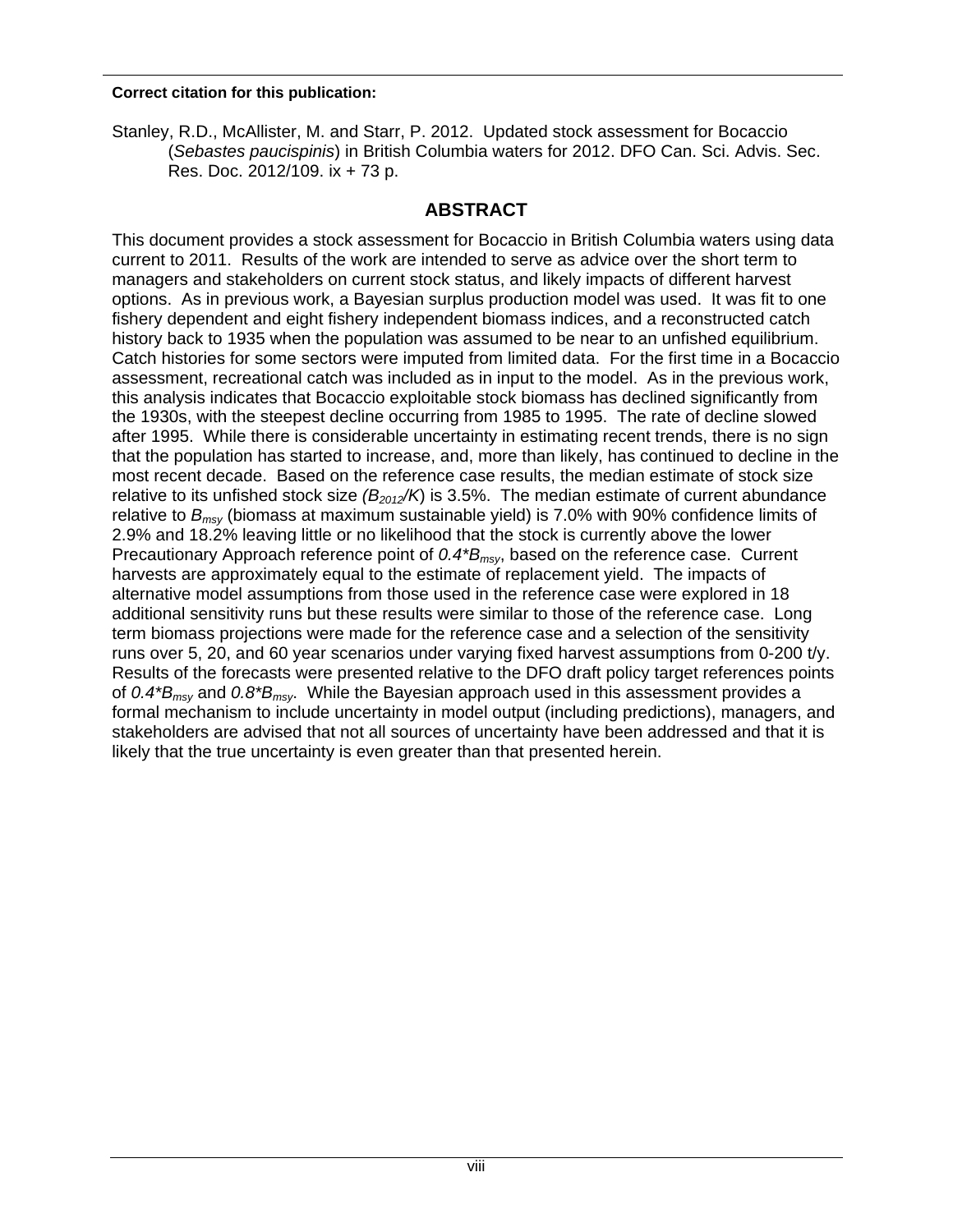#### **RÉSUMÉ**

<span id="page-8-0"></span>Le présent document contient une évaluation des stocks de bocaccio dans les eaux de la Colombie-Britannique, réalisée à partir de données de 2011. Les résultats du travail serviront aux gestionnaires et aux intervenants d'avis à court terme à propos de l'état actuel du stock et des effets probables des différents niveaux de prélèvement. Comme dans les travaux précédents, un modèle bayésien de production excédentaire a été employé. Il a été ajusté à partir d'un indice de biomasse dépendant de la pêche et de huit indices indépendants de l'indice de la biomasse, ainsi que des données de captures reconstituées de l'année 1935, à laquelle la population aurait été non exploitée et proche d'un équilibre naturel. Les données historiques sur les prises de certains secteurs ont été imputées à partir d'une information limitée. Pour la première fois dans une évaluation des stocks de bocaccio, la pêche récréative a été incluse dans les intrants du modèle. Comme le travail précédent, cette analyse montre que la biomasse du stock exploitable de bocaccio a considérablement diminué depuis les années 1930 et enregistré une chute brutale de 1985 à 1995. Le taux de déclin a ralenti après 1995. Malgré d'importantes incertitudes quant à l'estimation des tendances récentes, aucun signe n'indique un début de croissance de la population et cette dernière a, plus probablement, continué de décliner pendant la décennie passée. Compte tenu des résultats du scénario de référence, la médiane estimée de la taille du stock par rapport à la taille du stock non exploité *(B2012/K*) est de 3,5 %. La médiane estimée de l'abondance relative actuelle par rapport à la *Brms* (biomasse au rendement maximal soutenu) est de 7 %, avec des limites de confiance de 90 % à 2,9 % et 18,2 %, ce qui rend peu ou pas probable que le stock soit actuellement au-dessus du point de référence de l'approche de précaution, établi à *0,4\*Brms* à partir du scénario de référence. Les captures actuelles sont à peu près égales au rendement de remplacement estimé. Les effets d'autres hypothèses du modèle que celles utilisées dans le scénario de référence ont été examinés dans 18 exécutions supplémentaires du modèle aux fins d'analyse de la sensibilité. Les résultats obtenus sont similaires à ceux du scénario de référence. Des projections à long terme de la biomasse ont été réalisées pour le scénario de référence et certaines des exécutions aux fins d'analyse de la sensibilité sur une période de 5, 20 et 60 ans, pour différentes hypothèses de prélèvement fixe variant de 0 à 200 tonnes/an. Les résultats des prévisions ont été présentés en comparaison des points de référence cibles de l'ébauche de politique du MPO, établis à *0,4\*Brms* et *0,8\*Brms*. Bien que l'approche bayésienne utilisée dans le cadre de la présente évaluation offre un mécanisme formel pour inclure les incertitudes dans les résultats du modèle (y compris les prévisions), les gestionnaires et les intervenants doivent savoir que toutes les sources d'incertitude n'ont pas été étudiées et qu'il est probable que le degré d'incertitude réel soit plus important qu'il n'est indiqué dans le présent document.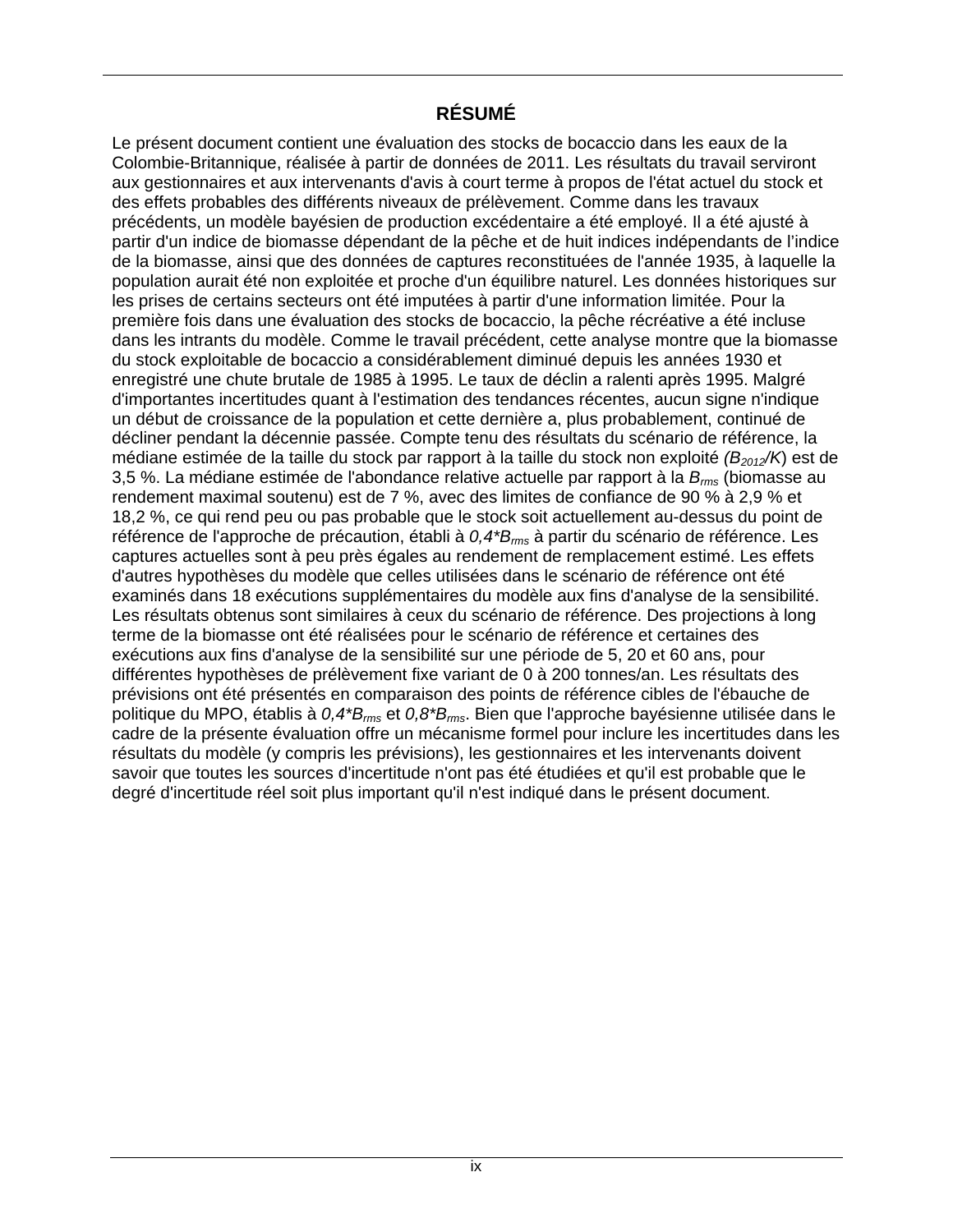### **1 INTRODUCTION**

#### <span id="page-9-0"></span>**1.1 CONTEXT**

<span id="page-9-1"></span>In January, 2004, the Minister of the Environment received a document on Bocaccio (*Sebastes paucispinis*) from the Committee on the Status of Endangered Wildlife in Canada (COSEWIC). This document assessed the Bocaccio population in British Columbia (BC) waters as "threatened" (COSEWIC 2002). This prompted the Department of Fisheries and Oceans Canada (DFO) to conduct extended consultations with the government of BC, Aboriginal peoples, stakeholders, and the public on whether or not the Bocaccio population should be added to the List of Wildlife Species at Risk (Schedule 1) under the Species at Risk Act (SARA). Results of these consultations led the Governor in Council, through the Minister of the Environment, to refer the assessment back to COSEWIC in April 2006 for further information and consideration<sup>[1](#page-9-3)</sup>.

In December 2006, COSEWIC reaffirmed the original assessment without reassessing the species, citing an absence of new information that would lead to a change in the status of this species. In 2010, the Government of Canada, on the recommendation of the Minister of the Environment, acknowledged receipt of the COSEWIC Bocaccio assessment conducted under subsection 23(1) of SARA*.*

Following extensive review, the Governor in Council decided in 2011 not to add Bocaccio to the List of Wildlife Species at Risk. This decision was based on the recommendation of the Minister of the Environment and advice from the Minister of Fisheries and Oceans, taking into account the assessments provided by COSEWIC and those provided by DFO (DFO 2009a, Stanley et al. 2009a). It was determined that the costs of protection under SARA would likely outweigh the benefits to Canadians. However, the statement noted that protective measures would be taken under existing legislative tools such as the *Fisheries Act*, as well as non-legislative tools such as government programs and actions by non-governmental organizations.

Among the steps taken to provide protection to the Bocaccio population, an updated DFO assessment of Bocaccio was scheduled for 2011. In addition to updating the advice and enhancing the analysis, it would coincide with a COSEWIC re-assessment scheduled for 2011- 2012.

### <span id="page-9-2"></span>**1.2 OBJECTIVES**

This assessment updates the previous Bocaccio assessment which used data current to 2007 (DFO 2009a, Stanley et al. 2009a). We refer readers to those documents for many of the background details on distribution, basic biology, data inputs, and modelling details. The basic objectives of this document are to:

- update the previous assessment with four more years of data (2008-2011);
- enhance the previous model;
- provide, with rationale, a Limit Reference Point, an Upper Stock Reference, guided by the DFO Sustainable Fisheries Framework (DFO 2009b);
- assess the status of the stock relative to the recommended reference points;
- predict the consequences of varying harvest levels on future population trends.

<span id="page-9-3"></span>l 1 Species at Risk Public Registry page for Bocaccio (including links to recommendations and decisions): http://www.sararegistry.gc.ca/species/speciesDetails\_e.cfm?sid=740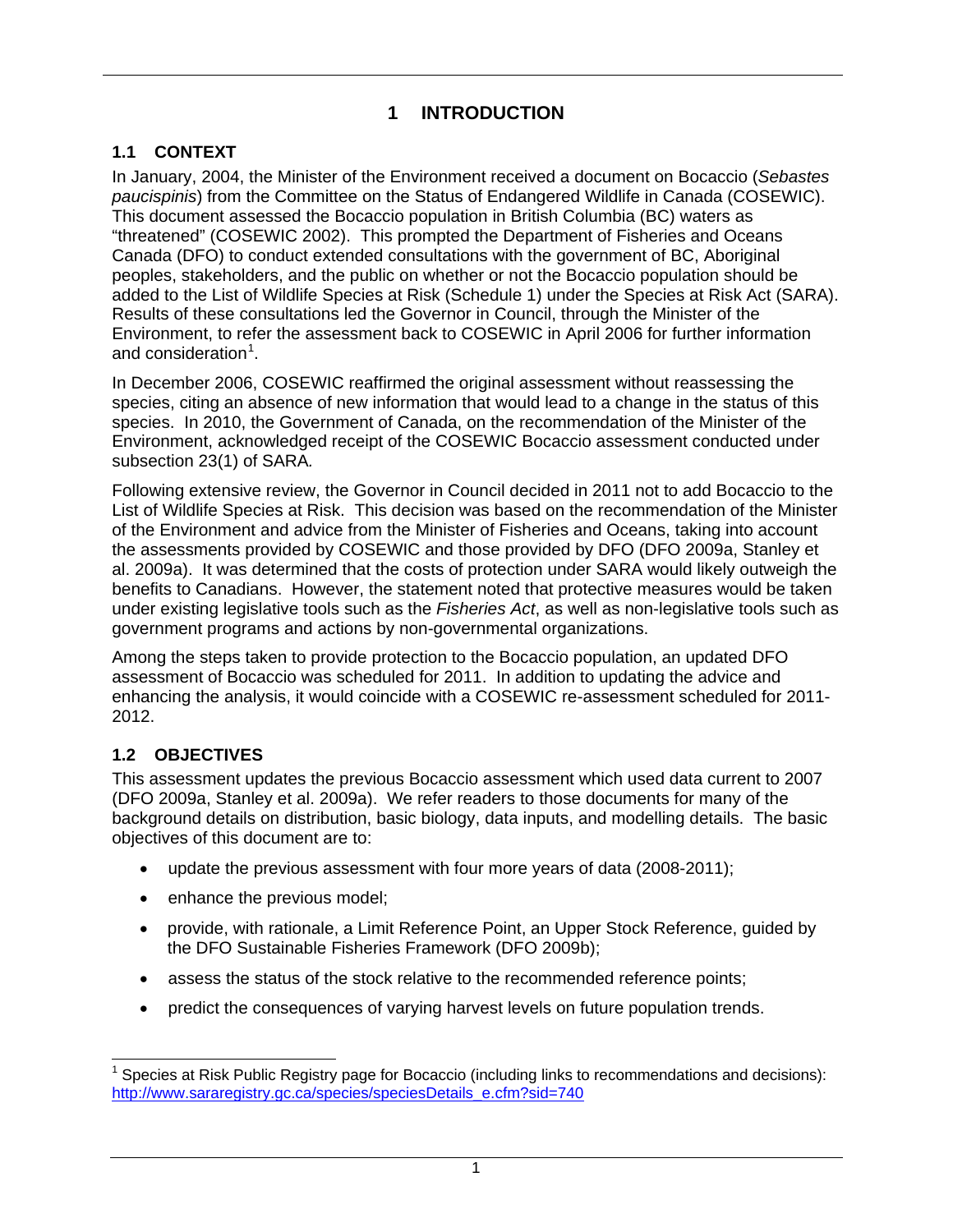The resulting information and advice may be used to assist development of groundfish management plans.

## **2 STOCK STRUCTURE**

<span id="page-10-0"></span>Consistent with previous documents, we treat Bocaccio as a single coastwide stock in BC waters. From the most recent US assessment of Bocaccio, Field 2011 notes that:

 "*from a population genetic perspective, all Bocaccio from British Columbia, Canada to Baja, Mexico, should probably be considered to be a single, panmictic unit*".

Buonaccorsi et al. (2012) note:

*"We maintain that there is not enough evidence to reject the single homogeneous gene pool hypothesis for bocaccio rockfish… The lack of genetic divergence in this study does not support subdivision of the species' range into separate management units, but does not necessarily refute division as moderate levels of population exchange may be sufficient to homogenize allele frequencies (e.g. Buonaccorsi et al. 2001), yet may not be sufficient for populations to quickly recolonize extirpated areas…* 

*…The findings of this study are concordant with an early allozyme study of bocaccio stock structure from southern to northern California which detected no significant allele frequency differences at two polymorphic loci (Wishard et al. 1980)…* 

We note that Bocaccio in the Puget Sound/Georgia Basin is considered by US sources as a "distinct population segment", based on life-history, environmental, ecological, and genetic information (Drake et al. 2010). The genetics conclusion is based on observations on "sister" species (Alexandra Valentin, COSEWIC, personal communication, 2012).

Field et al. (2009) note in the 2009 US assessment that:

*"The National Marine Fisheries Service (NMFS) recently issued a proposed rule (and request for comment) to list the population of Bocaccio in the Georgia Basin (Puget Sound, Washington and the Strait of Georgia in BC as endangered (at high risk of extinction) under the Endangered Species Act (ESA). This proposed rule came about as a result of a petition to enlist this and several other population units of rockfish in this region (the other four species were canary, yelloweye, greenstriped and redstripe rockfish). Of these five only bocaccio is proposed to be listed as endangered…* 

*The proposed rule is based on the evaluation of abundance trends, spatial structure of the populations, and the suite of somewhat unique threats in this ecosystem. Among the factors related directly to bocaccio are the rapid decline and current total absence of bocaccio in recreational rockfish catches within the Georgia Basin (consistent with a substantial overall decline in the catch rates of all rockfish, but of a greater magnitude), the highly variable nature of bocaccio recruitment, and the observation that historical length composition data were indicative of multiple strong cohorts (interpreted as evidence that fish present in the ecosystem were unlikely to be infrequent strays from the coastal population)."* 

Our interpretation of the COSEWIC guidelines for recognizing Designatable Units (Guidelines for Recognizing Designatable Units: http://www.cosewic.gc.ca/eng/sct2/sct2\_5\_e.cfm) is that the US work provides only a partial justification for assuming a separate Puget Sound/Georgia Basin population. Certainly no genetics research work has been conducted on this issue, nor are there any biological data for the BC portion of this area for comparing life history parameters.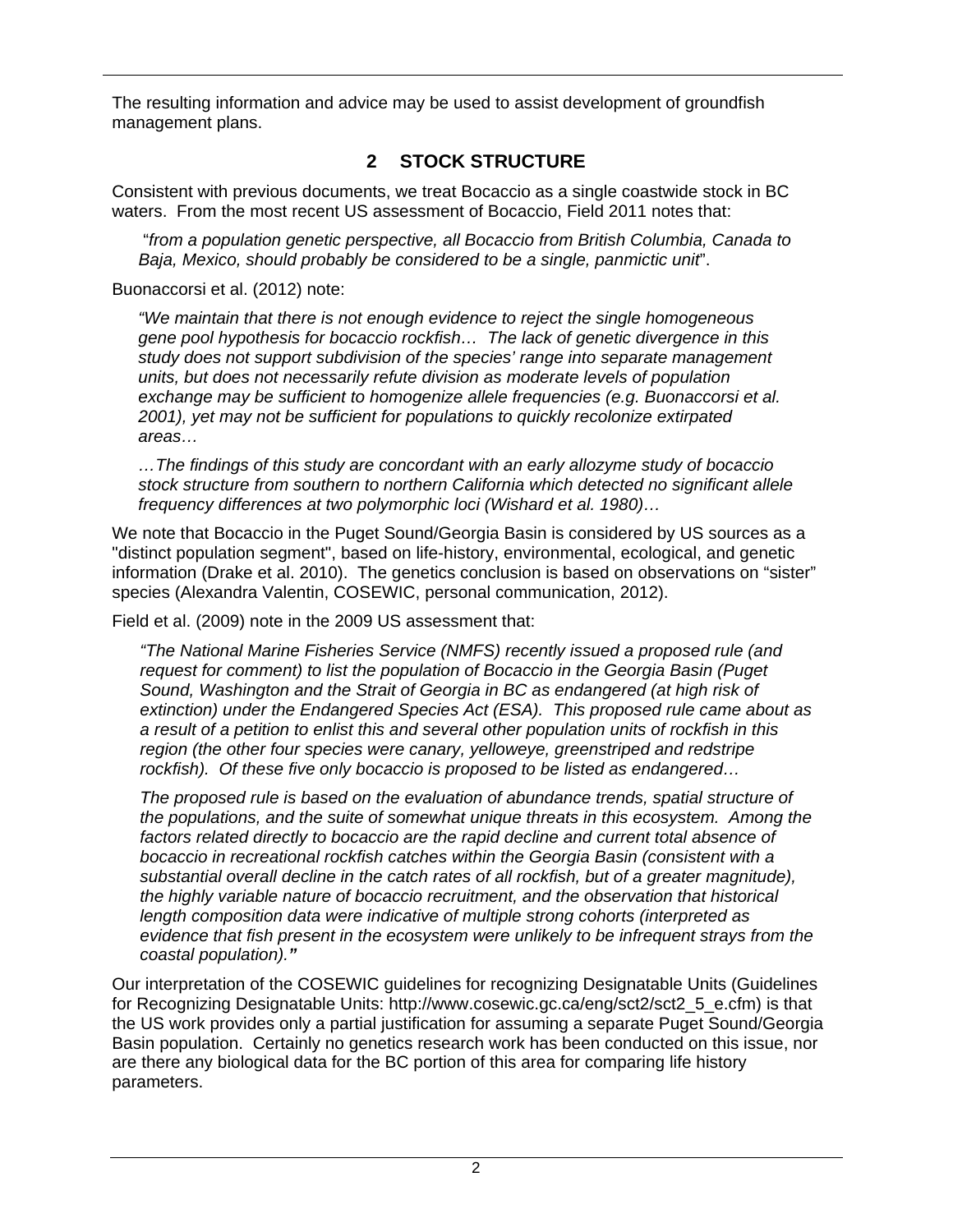Presumably, the virtual absence of catch and sample data as well as the lack of relative abundance indices for the BC portion of the Puget Sound/Georgia Basin would render such an assessment "data limited". However, given the possibility that there is a separate population and the sparseness of the data from this area, we exclude these data from the analysis as in the previous assessment. No separate assessment has been conducted on the BC portion of the Puget Sound/Georgia Basin Bocaccio population.

## **3 DISTRIBUTION**

<span id="page-11-0"></span>The distribution of Bocaccio catch observations in BC waters is provided in [Figure 1.](#page-11-3) This figure shows the location of capture for all observations of Bocaccio in the most recent 10 years (2002-2011). We did not attempt to examine whether distribution has changed over time. The commercial data are not comparable over time and the time series of the various surveys are relatively short (see below).



<span id="page-11-3"></span>*Figure 1. Area of occupancy for Bocaccio based on survey and commercial observations from 2002-2011 (commercial trawl 2002-2011; commercial HL 2006-2011). Figure indicates all 2 km x 2 km cells with at least one record of Bocaccio capture.* 

## **4 LIFE HISTORY PARAMETERS**

### <span id="page-11-2"></span><span id="page-11-1"></span>**4.1 SAMPLE SOURCES**

The estimates of size-at-age and maturity-at-age were derived from 1,212 aged specimens collected between 2001-2010; these included 940 used in the previous assessment (DFO Groundfish GFBio database). These samples came from both research survey and commercial fishery catches. The commercial samples were obtained from at-sea observer and port samples of both midwater and bottom trawl catches. As noted in Stanley et al. 2009a, we concluded that there were too few data to explore the influence of catch source, gear, location, depth, and season on the estimates of size-at-age, maturity-at-age, or length/weight. An updated summary of the age composition is provided in Figure 2.

There are more males than females in the age-length samples for all ages, but it is not known whether this reflects higher natural mortality, higher fishing mortality, or a combination of both. It may also represent different selectivities between sexes in these samples which were collected from surveys and commercial fishing since 2001.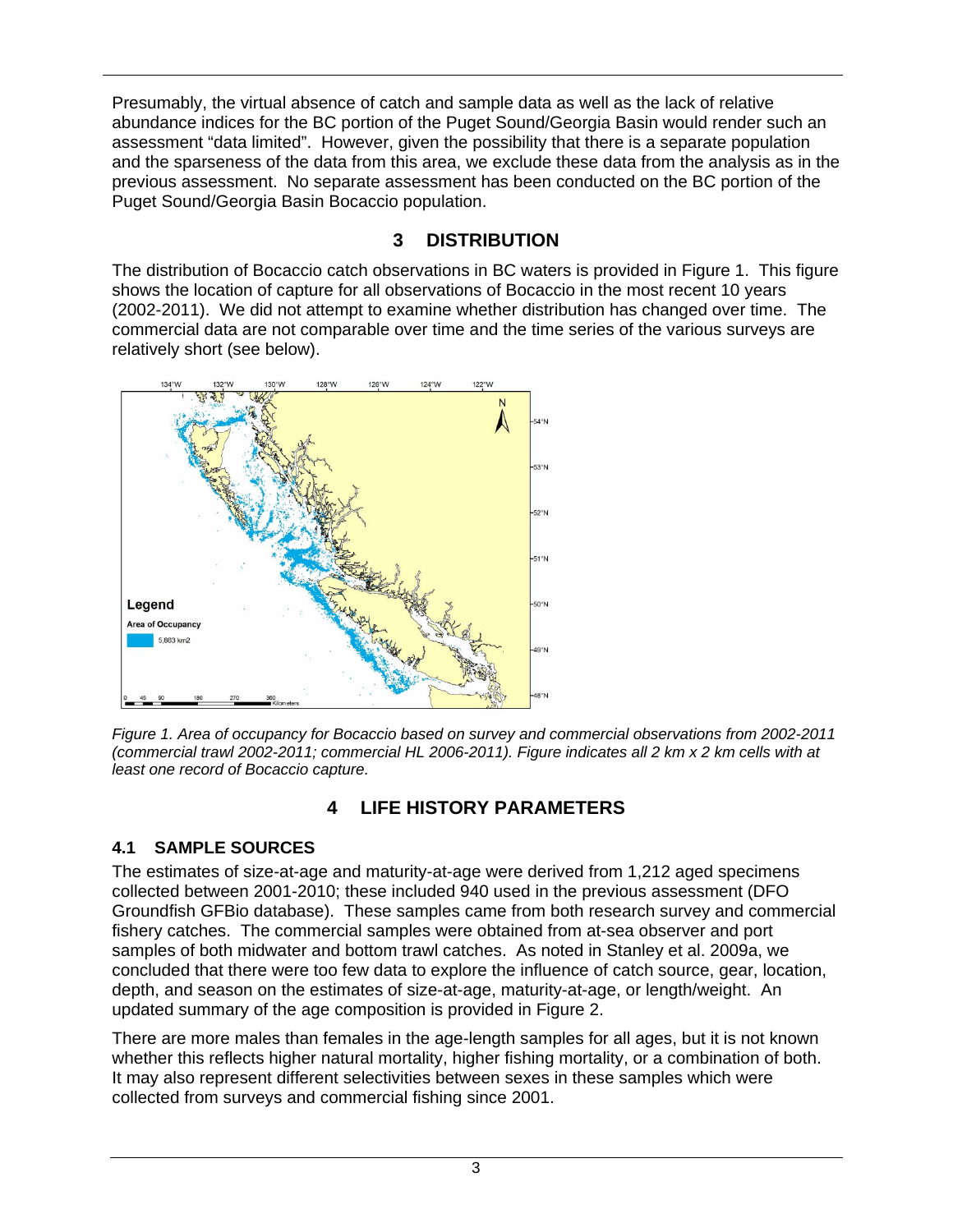<span id="page-12-1"></span>

*Figure 2. Bubble plot of proportions-at-age for female and male Bocaccio for 2001-2010, all sources combined. Area of the bubble is proportional to proportion-at-age within each sex. Youngest age showing in 2009 and 2010 corresponds to 3-year-olds. No age data are available from prior to 2001.* 

#### <span id="page-12-0"></span>**4.2 GROWTH, AGE-AT-MATURITY, AND NATURAL MORTALITY**

Growth was estimated using same methods as before (Stanley et al. 2009a), using the updated data. A von Bertalanffy growth model was fitted to the length-age observations ([Figure 3](#page-14-0) and [Table 1\)](#page-13-0). The estimates of *k* and *Linf* are precisely determined owing to the fairly large sample sizes. The estimate of  $t_0$  is poorly determined because there was only one observation below age seven for males and three observations below age six for females.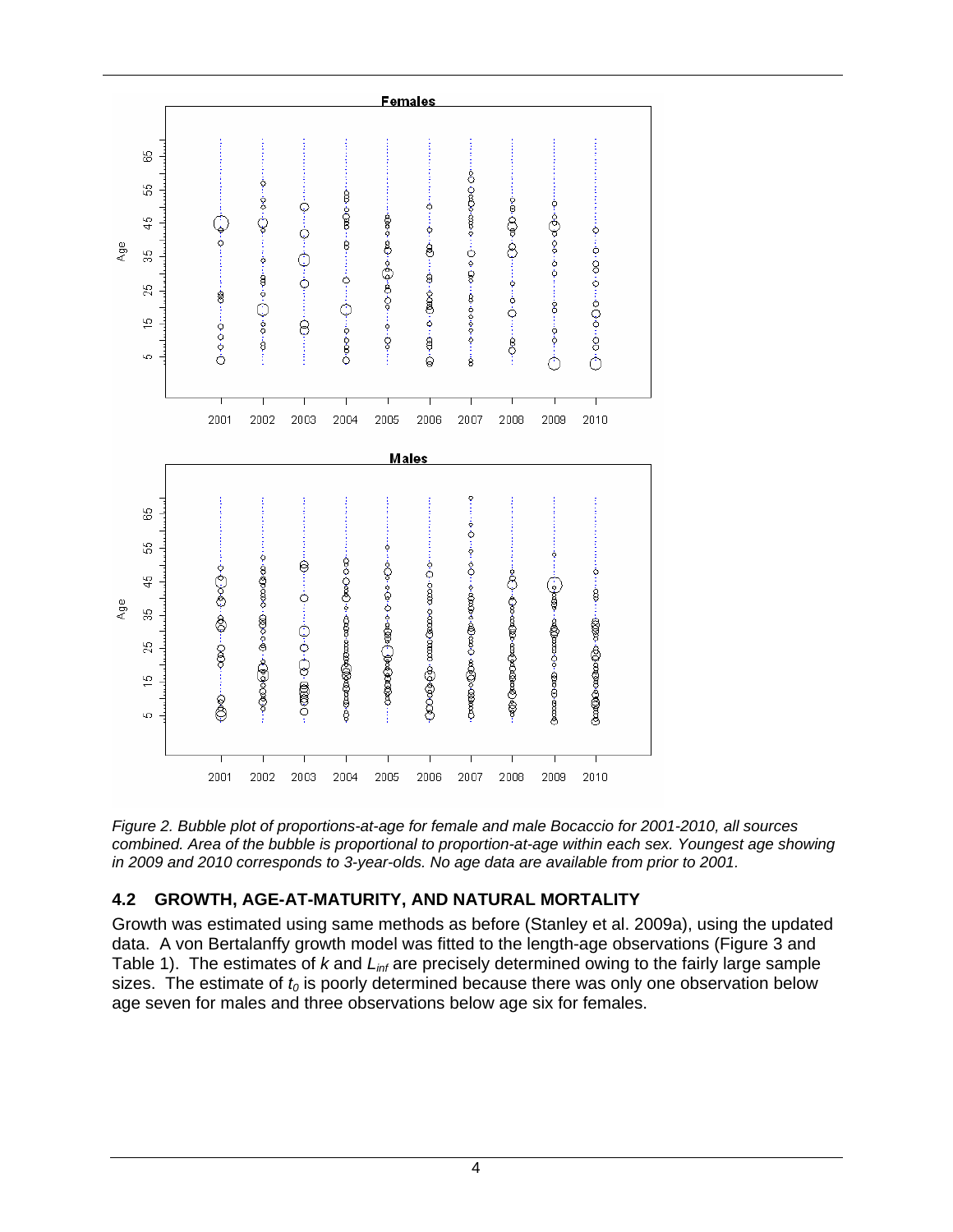The estimates of maturity-at-age for female Bocaccio were updated with a subset of the additional data (n=3[2](#page-13-1)1)<sup>2</sup> ([Figure 4](#page-14-1)). However, we used a different method in which proportion mature at age was estimated by applying a cumulative, renormalized lognormal density function. The age at which the maturity-at-age function intersects with zero mature was set at the oldest immature age at which zero animals were found to be mature. The number found to be mature in each set of samples at each age was modeled to be a binomial random variable with the probability predicted by the renormalized cumulative lognormal density function. The parameters estimated included the median value and standard deviation in the natural logarithm of age for the lognormal density function (see King et al. 2012 for details on the methodology). The median estimate of age at 50% maturity for females was estimated to be 7.1 years as opposed to the 8.5 years estimated previously (Stanley et. al. 2009a). The advantage of applying the cumulative renormalized lognormal function over the logistic function is that it provides a much better fit to the maturity data for Bocaccio. The best fitting logistic function (not shown) markedly under-predicted the observed positive fraction of mature values for the youngest ages.

| <b>Sex</b> | <b>Parameter</b> | 2012        |           | 2009     |
|------------|------------------|-------------|-----------|----------|
|            |                  | <b>Mean</b> | <b>SD</b> | Mean     |
| Females    |                  |             |           |          |
|            | $L_{inf}(cm)$    | 79.520      | 0.630     | 78.32    |
|            | $k(yr^1)$        | 0.162       | 0.002     | 0.163    |
|            | $t_0(yr)$        | $-0.510$    | 0.380     | $-1.20$  |
| Males      |                  |             |           |          |
|            | $L_{inf}(cm)$    | 69.180      | 0.150     | 69.98    |
|            | $k(yr^1)$        | 0.177       | 0.001     | 0.108    |
|            | $t_0(yr)$        | $-1.970$    | 0.400     | $-8.46$  |
| Females    |                  |             |           |          |
|            | a                | 8.57E-09    | 1.0E-09   | 3.58E-05 |
|            | b                | 3.10        | 0.028     | 2.754    |

<span id="page-13-0"></span>*Table 1. Updated growth parameters for Bocaccio.* 

<span id="page-13-1"></span><sup>&</sup>lt;u>2</u><br><sup>2</sup> As in previous work, we used observations on female maturity from months of February-July owing to difficulty in field-staging of rockfish maturity (see Stanley and Kronlund, 2004 for an explanation of the methodology).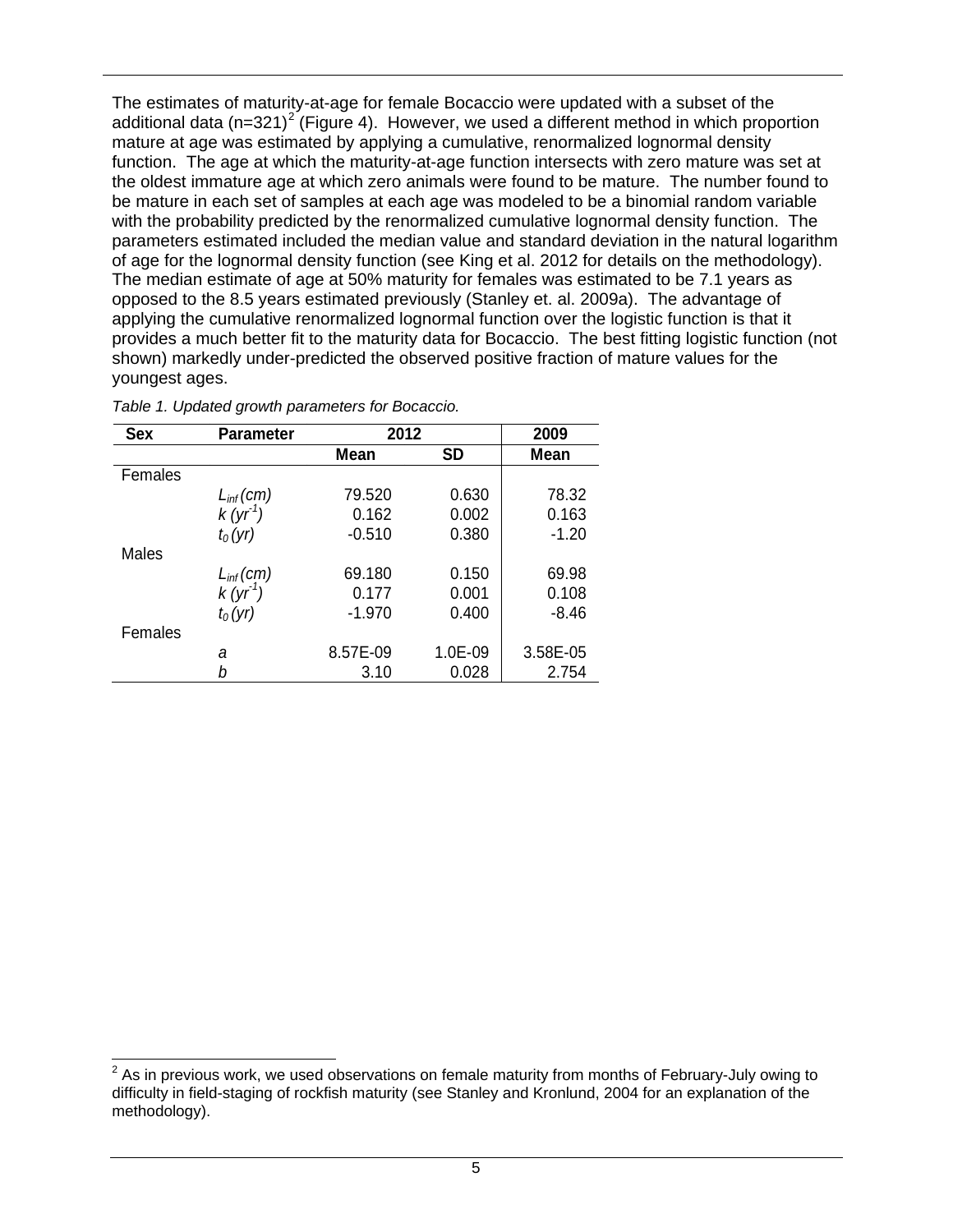



*Figure 3. Observed and estimated length-at-age for a. female and b. male Bocaccio.* 

<span id="page-14-0"></span>

<span id="page-14-1"></span>*Figure 4. Observed and estimated proportion mature-at-age for female Bocaccio. The median refers to the age at which 50% of females are predicted to be mature.* 

A graphical comparison of the proportion mature-at-age with the age frequency samples from the commercial fishery implies that recruitment to the fishery and the maturity ogives are similar, which may indicate that there is limited exploitation on juvenile females ([Figure 5](#page-15-1)).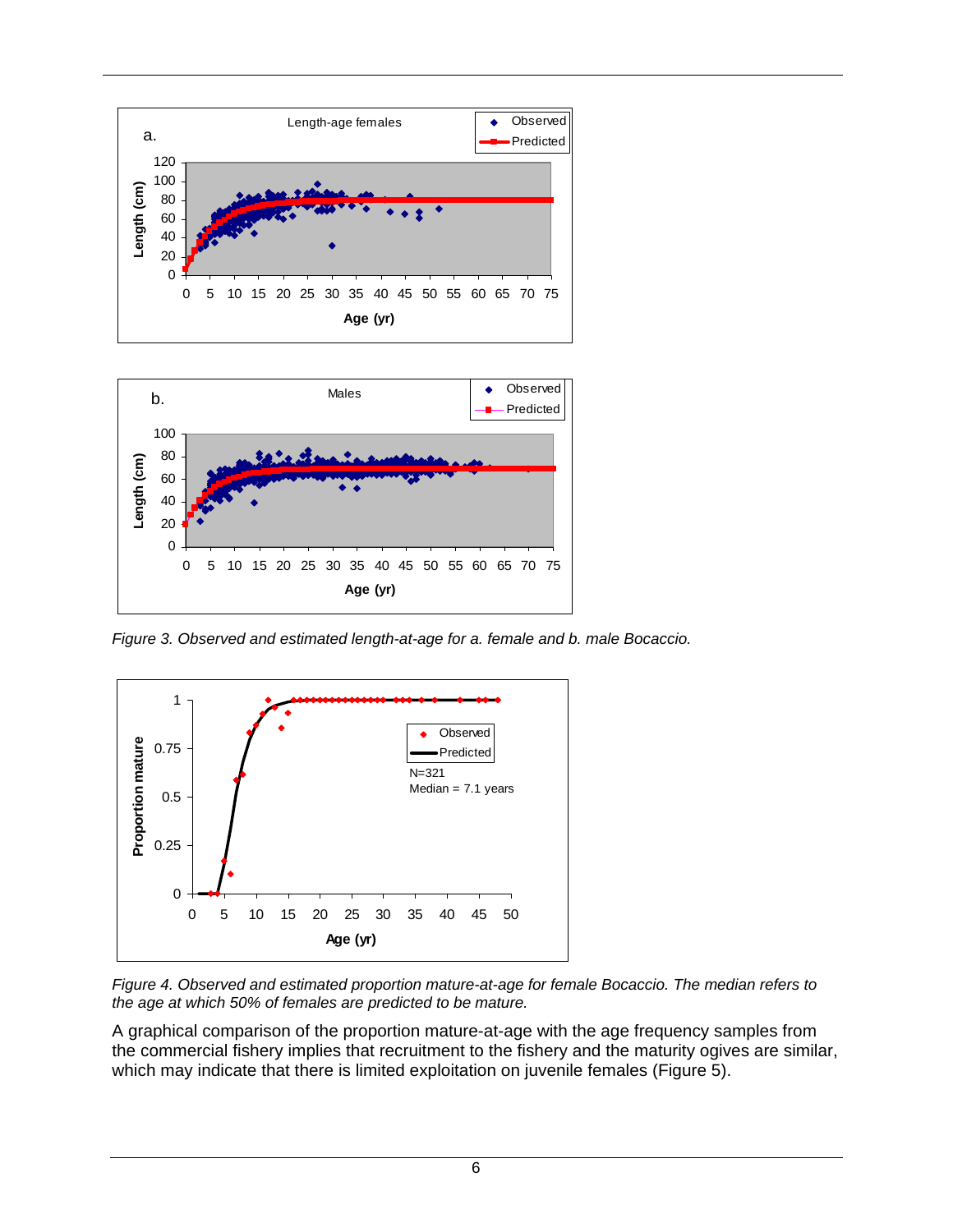

<span id="page-15-1"></span>*Figure 5. Female Bocaccio proportion mature-at-age (line) compared with histogram of age frequency of females, for all samples combined.* 

As in Stanley et al. 2009a, we treated instantaneous rate of natural mortality for females, *M*, as a lognormal random variable with a median of 0.075  $yr<sup>-1</sup>$  and standard deviation in log space equal to 0.25. Generation time is treated as approximately 20 years.

## <span id="page-15-0"></span>**5 CURRENT MANAGEMENT AND MONITORING OF BOCACCIO CATCHES**

Bocaccio are captured incidentally in all commercial groundfish trawl and most hook-and-line fisheries, as well as the salmon troll and recreational. There is currently no directed fishing for Bocaccio in any fishery. Some targeting took place during earlier decades of the groundfish trawl fishery.

There are currently no regulations that specifically limit trawl catches of Bocaccio although landings of non-quota rockfish in the trawl fleet (including Bocaccio), are limited to a maximum of 15,000 lbs per trip, all non-quota species combined<sup>[3](#page-15-2)</sup>. However, to address the concerns for Bocaccio, a voluntary program for the trawl fleet was developed and implemented in 2004 in which groundfish trawl vessels relinquished all landed Bocaccio catches and directed the proceeds for research and management purposes. These actions resulted in an approximate halving of Bocaccio trawl landings after 2004 relative to level of landings prior to that year ([Figure 6](#page-17-1), [Appendix Table 1](#page-72-1) and [Appendix Table 2\)](#page-73-0). This voluntary relinquishment program remains in place at this time.

In the commercial groundfish hook-and-line and trap fisheries (HL fisheries), Bocaccio is managed as part of an aggregate of "other" rockfish which is applied to non-quota rockfish. For Inside ZN rockfish fishing (i.e., inside waters of Vancouver Island), the combined catch in a trip of "other" rockfish must be less than or equal to the combined catch of Yelloweye, Quillback, Copper, China, and Tiger Rockfish. For HL fishing in outside waters, there is a trip limit of 5,000 pounds for non-quota rockfish combined. Recreational catches are constrained by "rockfish" daily bag limits of 0 to 5, depending on the area.

<span id="page-15-2"></span> 3 See the 2011-2013 Integrated Fishery Management Plan for Groundfish at http://www.pac.dfompo.gc.ca/fm-gp/mplans/ground-fond\_2012-13.pdf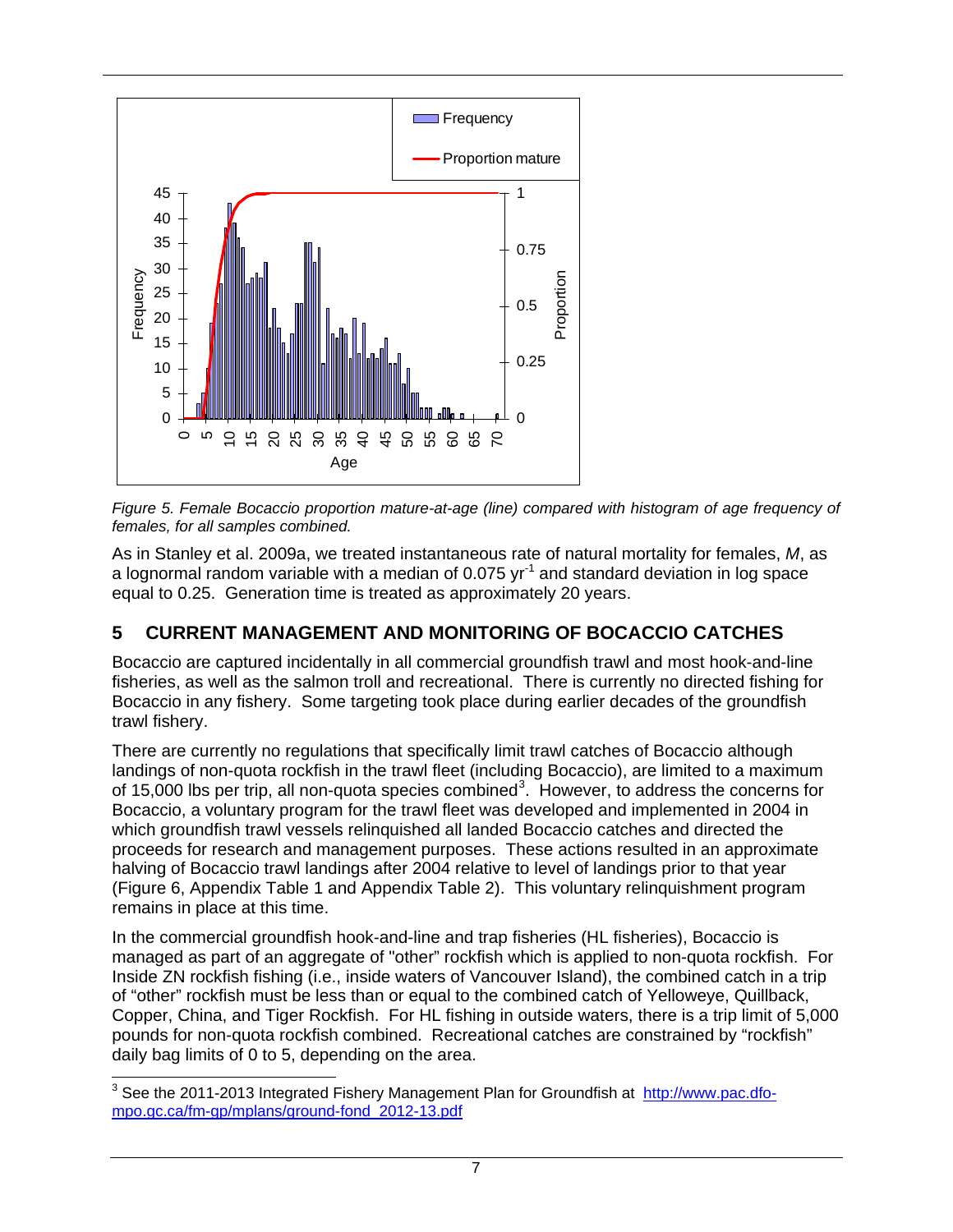Trawl catches (not including those from inside waters) have been monitored since 1991 with independent 100% dockside coverage of landings and, since 1996, with 100% observer coverage of at sea catches. Total catches from this fishery are considered accurate since 1996.

Catches in the groundfish HL fishery have been monitored with 100% independent dockside monitoring for all sub-sectors since 1996 (ZN rockfish in 1995) and with a 100% electronic monitoring of catches at sea since 2006. Catches for this fishery are considered accurate since 2006 (see Stanley et al. 2009b).

Rockfish catches in the recreational fishery, depending on the area, are monitored primarily through a combination of creel surveys, aerial flights to estimate effort, and harvester logs. The program is primarily designed to estimate the catches of salmonids, but there has been a concerted effort to improve the monitoring of groundfish species in recent years.

### **6 COMMERCIAL CATCH DATA**

<span id="page-16-0"></span>This assessment uses catch data from the same fisheries as were modelled in the previous assessment, with four additional years of observations (2007/2008-2010/2011). This assessment also models the recreational catches for the first time in a Bocaccio assessment ([Table 2](#page-16-2)).

<span id="page-16-2"></span>*Table 2. The seven fisheries modelled in this stock assessment, showing the years these fisheries were included. Catches from four of these fisheries were assumed known without error ("Fixed"). Catches from the remaining fisheries were estimated as described in Stanley et al. 2009a and below.* 

| Gear     | <b>Sector</b>             | Years     | <b>Fixed or</b><br><b>Estimated</b> |
|----------|---------------------------|-----------|-------------------------------------|
| Trawl    | US domestic               | 1935-1980 | Fixed                               |
| Trawl    | CDN domestic              | 1950-2011 | Fixed                               |
| Trawl    | Soviet and Japanese       | 1965-1977 | Fixed                               |
| HL       | <b>CDN Rockfish ZN</b>    | 1940-2011 | Fixed                               |
| HL       | <b>CDN and US Halibut</b> | 1935-2011 | Estimated                           |
| Troll    | <b>CDN Salmon troll</b>   | 1935-2011 | Estimated                           |
| Handline | Recreational              | 1935-2011 | Estimated                           |

In this document, "catch" refers to total removals by fishing gear, summing both the retained (landed) catch and the discarded catch. We assume that all Bocaccio die after capture, so this sum is equivalent to total fishery-generated mortality. Bocaccio have been predominantly a non-directed (or bycatch) species in all BC fisheries.

#### <span id="page-16-1"></span>**6.1 TRAWL CATCH**

Catch for all trawl fisheries were input as fixed values, known without error [\(Figure 6,](#page-17-1) [\(Appendix](#page-72-1)  [Table 1](#page-72-1) and [Appendix Table 2\)](#page-73-0). Details on how historical catches were reconstructed are provided in Stanley et al 2009a. Data were updated for 2008-2011. Catch estimates for 2012 were assumed to be equal to 2011.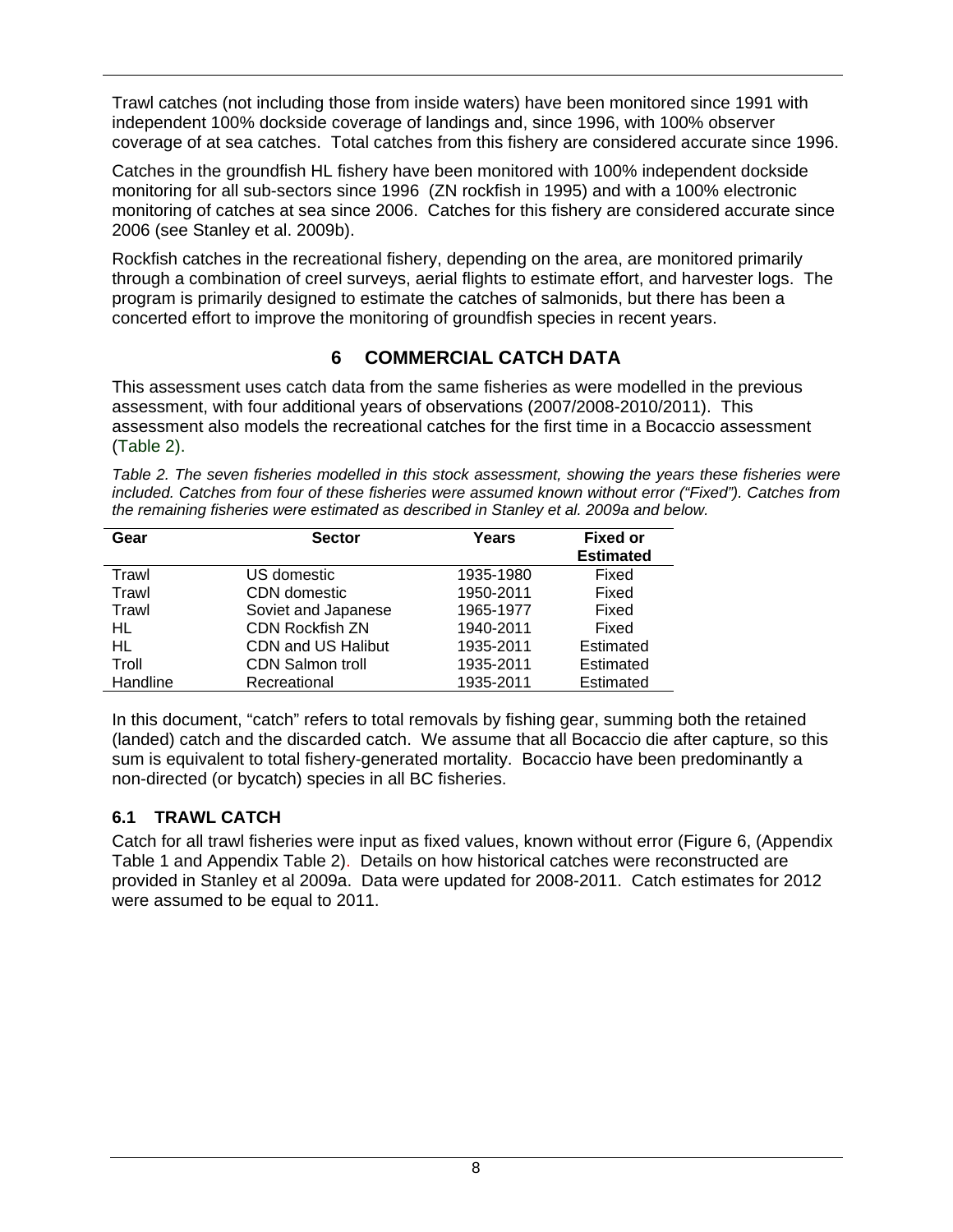

<span id="page-17-1"></span>*Figure 6. Domestic (U.S. and Can.) and foreign (Soviet, Japanese, and Polish) trawl landings (1930 to 2011).* 

#### <span id="page-17-0"></span>**6.2 HOOK-AND-LINE CATCH**

As in the previous assessment, we divided the HL and trap fisheries into three sectors: rockfish ZN (set-line, and handline and lingcod troll), halibut (set-line), and salmon troll. Catches for the rockfish ZN fishery, which primarily targets rockfish and lingcod, were taken directly from DFO catch databases as fixed values, known without error ([Figure 6](#page-17-1), [Appendix Table 1](#page-72-1) and [Appendix](#page-73-0)  [Table 2\)](#page-73-0).

Catches of Bocaccio in the halibut, salmon troll, and recreational fisheries were estimated with the same methodology described in the previous assessment for halibut and salmon troll ([Appendix Table 1](#page-72-1), [Appendix Table 2,](#page-73-0) and [Appendix Table 3](#page-74-0)). The time series of halibut catch is estimated as a function of fishing effort in outside waters. This effort series was updated for this assessment with an additional four years, ending in 2011 ([Figure 7](#page-18-1)).

The model predicted annual catches in the halibut fishery from the observed halibut effort (*Ef,y*) (see Eq. B1 in Stanley et al. 2009a, Appendix B).The catchability coefficient, *kf*, was estimated from the observed halibut catches during the years 2006-2011, with a non-informative prior for  $k_f$ (Stanley et al. 2009a) and with updated catch records ending in 2011. The imputed values of catch for these fisheries are provided below in the section on model results (Section 11.4 and [Figure 21](#page-44-0)). The salmon troll effort series was extended up to 2010; 2011 data were not available at the time of report preparation. Effort values for 2011 and 2012 were assumed to be equal to 2010.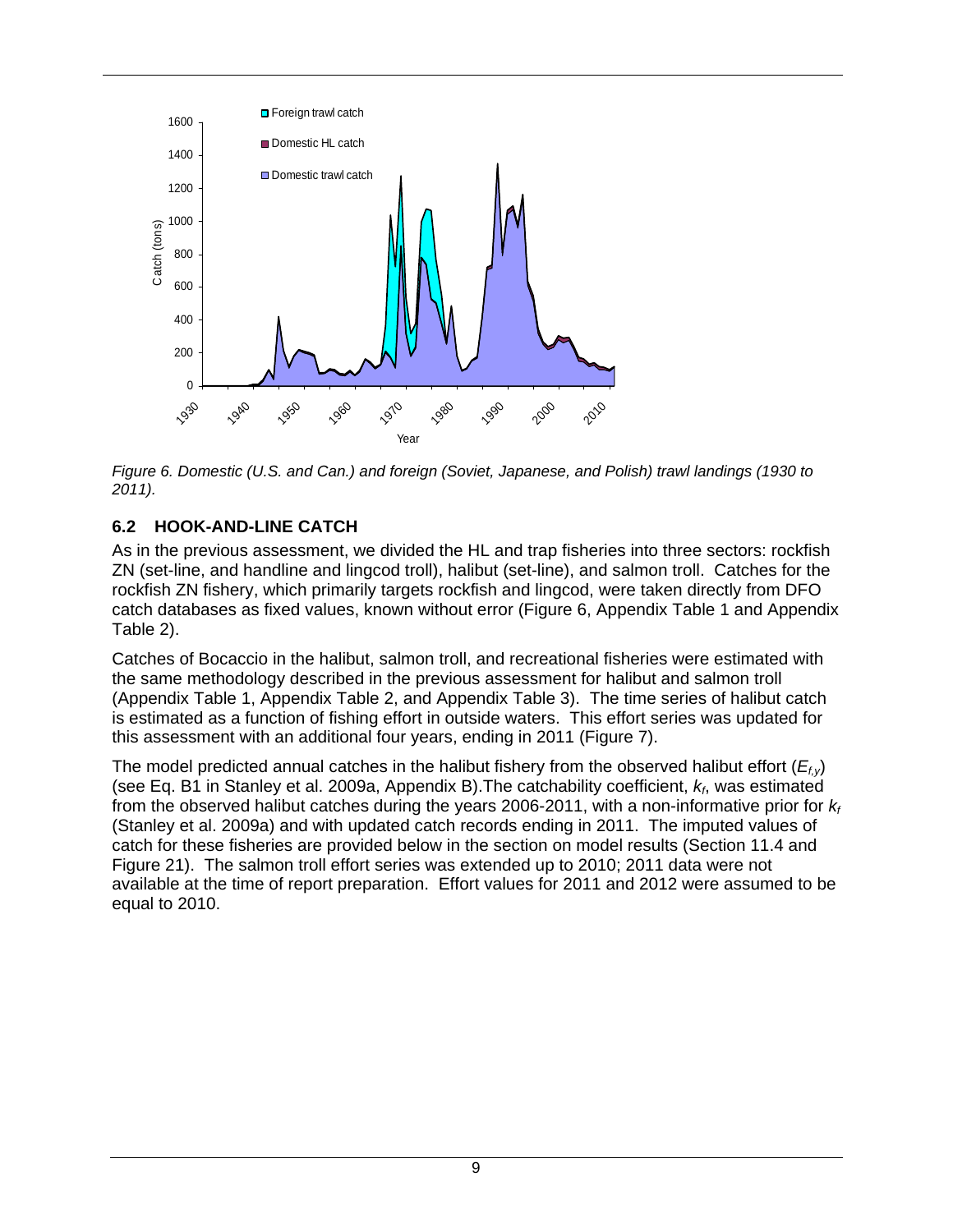

<span id="page-18-1"></span>*Figure 7. Time series of annual effort used for imputation of total catch in the salmon troll, halibut, and recreational fisheries.* 

### <span id="page-18-0"></span>**6.3 RECREATIONAL CATCH**

Earlier Bocaccio assessments treated recreational catches as negligible relative to other fisheries and were not included in the analyses. However, the relative importance of this fishery has increased, given the reduced catches in the trawl fishery and the low estimates of current biomass. This means that the impact of recreational exploitation rates needs also to be considered.

Similar arguments could be made for the inclusion of exploitation of catches of Bocaccio by other fisheries (e.g., salmon seine and gillnet, prawn trap and First Nations); however, this was not attempted for this assessment. The exploitation by each of these fisheries is assumed to be lower than that for the recreational fishery, although considered collectively, there may be having an impact. However, the lack of available data precludes the sensible inclusion of these fisheries.

Consistent with the rest of the assessment, we did not include recreational catch from the inside waters of Vancouver Island (Strait of Georgia, Juan de Fuca Strait, and Queen Charlotte Strait), although catches of Bocaccio have been reported from Area 12, Queen Charlotte Strait [\(Table](#page-19-0) [3\)](#page-19-0). The appearance of Bocaccio in 2008 in [Table 3](#page-19-0) reflects ongoing effort to improve monitoring of non-salmonids in this fishery.

[Table 4](#page-19-1) summarizes available recreational catch estimates of Bocaccio from outside waters of the BC. South Coast data exclude catches and effort from waters inside of Vancouver Island (i.e., Area 20-Juan de Fuca Strait, the Strait of Georgia, and Areas 11 and 12-Queen Charlotte Strait). Note that although effort units are collected as angler days in the Central Coast data, they were treated as "boat days" in the discussion below. North coast estimates were only available for "Rockfish", so we converted these to pieces of Bocaccio by using the observed yearly bycatch ratio (Bocaccio/Rockfish) for the South and Central Coasts combined.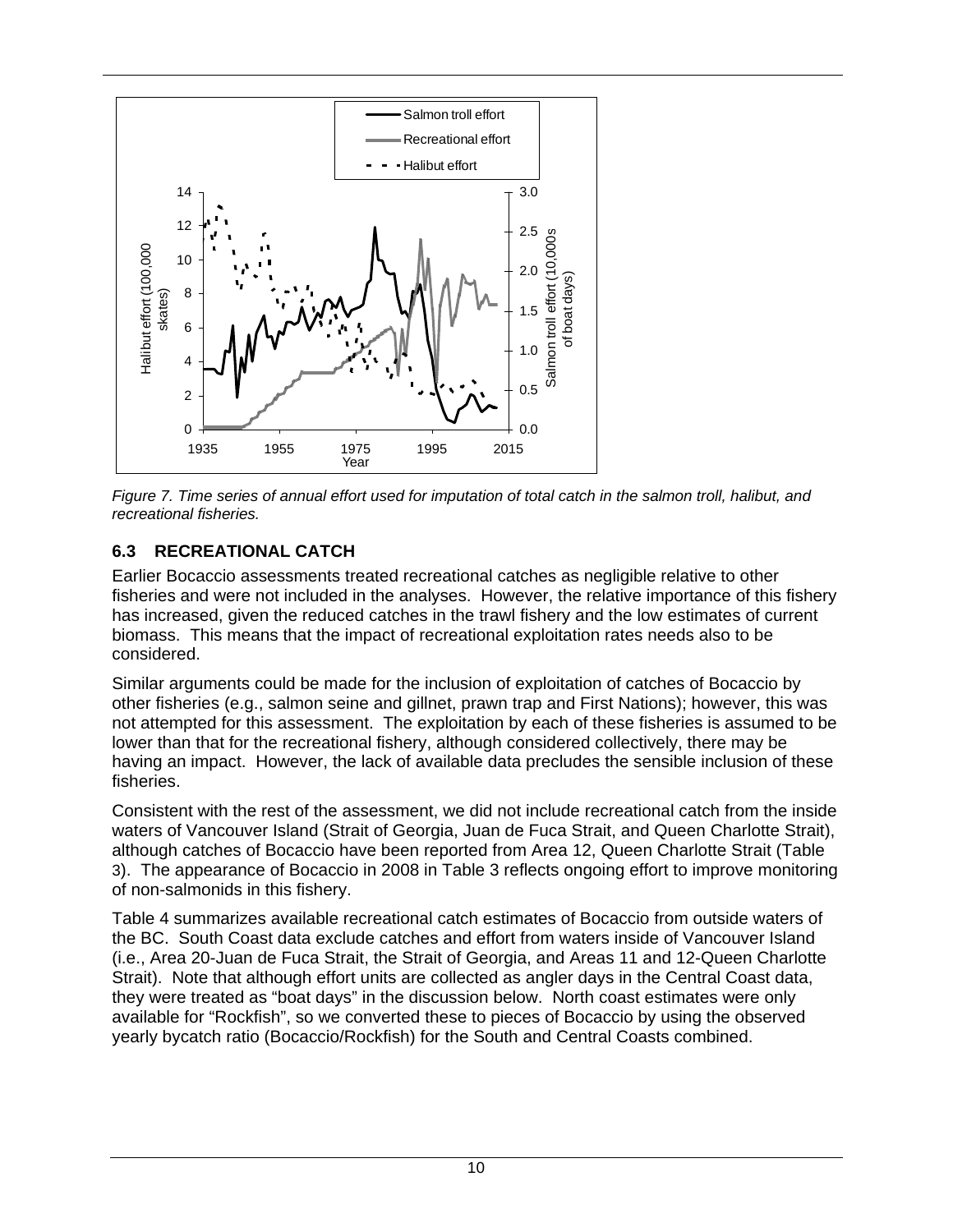<span id="page-19-0"></span>*Table 3. Estimates of Bocaccio catch from Minor Area 12 (Inside waters of Vancouver Island – north) (DFO, unpublished data).* 

| Year | Minor Area 12                             |          |       |  |  |  |  |
|------|-------------------------------------------|----------|-------|--|--|--|--|
|      | Rockfish<br><b>Boat Trips</b><br>Bocaccio |          |       |  |  |  |  |
|      | (pieces)                                  | (pieces) |       |  |  |  |  |
|      |                                           |          |       |  |  |  |  |
| 2000 | 11136                                     |          | 18083 |  |  |  |  |
| 2001 | 7670                                      |          | 10825 |  |  |  |  |
| 2002 | 1415                                      |          | 5016  |  |  |  |  |
| 2003 | 4918                                      |          | 14059 |  |  |  |  |
| 2004 | 5924                                      |          | 16367 |  |  |  |  |
| 2005 | 4762                                      |          | 18682 |  |  |  |  |
| 2006 | 9370                                      |          | 15901 |  |  |  |  |
| 2007 | 5407                                      |          | 16737 |  |  |  |  |
| 2008 | 7028                                      | 127      | 12914 |  |  |  |  |
| 2009 | 9827                                      | 107      | 15080 |  |  |  |  |
| 2010 | 9335                                      | 41       | 14981 |  |  |  |  |
| 2011 | 8298                                      | 11       | 15623 |  |  |  |  |

Assuming that Bocaccio catches were underestimated for the north coast in 2007 (3 pieces), we used the 2008-2010 data for all areas. This indicated a mean annual reported catch of 250 pieces coastwide. This equates to about 1 t using the mean weight of 4.3 kg observed in commercial fisheries. Assuming a recent coastwide fishing effort of about 100,000 days (including an extra 14,000 days for the North Coast), this catch rate would correspond to about 0.0025 Bocaccio/day coastwide. This implies a Bocaccio/Rockfish catch ratio of 0.66%, which is consistent with the ratios shown in [Table 4.](#page-19-1)

We used simple methods to combine recreational data sources by area; however, the intent was only to develop a starting minimum assumption of coastwide catch. The resulting value of 1 t per year was so low relative to other fisheries we suggest no additional work is warranted.

<span id="page-19-1"></span>*Table 4. Estimates of recreational catch of Bocaccio 2000-2010 (unpublished DFO data). Note that "total boat days" does not include a north coast estimate. Values in italics were estimated from monitoring data.* 

| Year | Total             |                 |           | Central coast and Area 11<br>North coast<br>South Coast (excl. SoG) |                  |           |                    |                  |                |                    |                                                          |                           |
|------|-------------------|-----------------|-----------|---------------------------------------------------------------------|------------------|-----------|--------------------|------------------|----------------|--------------------|----------------------------------------------------------|---------------------------|
|      | Rockf.<br>pieces) | Boc.<br>pieces) | Boat days | Rockf.<br>(pieces)                                                  | Boc.<br>(pieces) | Boat days | Rockf.<br>(pieces) | Boc.<br>(pieces) | Angler<br>Days | Rockf.<br>(pieces) | Catch<br>Ratio from<br>SC, Area<br>11 and CC<br>cambined | Boc.<br>pieces)<br>(est.) |
| 2000 | 34093             | 0               | 55788     | 14100                                                               |                  | 55788     | 0                  | 0                | 0              | 19993              |                                                          |                           |
| 2001 | 39481             | 0               | 60811     | 21048                                                               |                  | 60811     | 0                  | 0                | 0              | 18433              |                                                          |                           |
| 2002 | 50466             | 0               | 102511    | 30437                                                               |                  | 75262     | 4603               | 0                | 27249          | 15426              |                                                          |                           |
| 2003 | 33386             | 2               | 113384    | 21965                                                               |                  | 84124     | 4234               | 2                | 29260          | 7187               |                                                          |                           |
| 2004 | 42516             | 4               | 115518    | 29620                                                               |                  | 81825     | 4952               | 4                | 33693          | 7944               |                                                          |                           |
| 2005 | 55601             | 0               | 112316    | 43157                                                               |                  | 79202     | 4713               | 0                | 33114          | 7731               |                                                          |                           |
| 2006 | 52129             | 14              | 114891    | 37293                                                               |                  | 79401     | 7556               | 14               | 35490          | 7280               |                                                          |                           |
| 2007 | 44503             | 87              | 99082     | 32460                                                               | 78               | 64632     | 10422              | 9                | 34447          | 1622               | 0.0020                                                   | 3                         |
| 2008 | 69653             | 279             | 95184     | 39829                                                               | 243              | 66908     | 8798               | 36               | 28155          | 21026              | 0.0057                                                   | 120                       |
| 2009 | 62127             | 261             | 93027     | 31452                                                               | 220              | 71768     | 7238               | 41               | 21101          | 23437              | 0.0067                                                   | 158                       |
| 2010 | 65379             | 212             | 86580     | 30035                                                               | 117              | 66208     | 7076               | 95               | 20210          | 28268              | 0.0057                                                   | 162                       |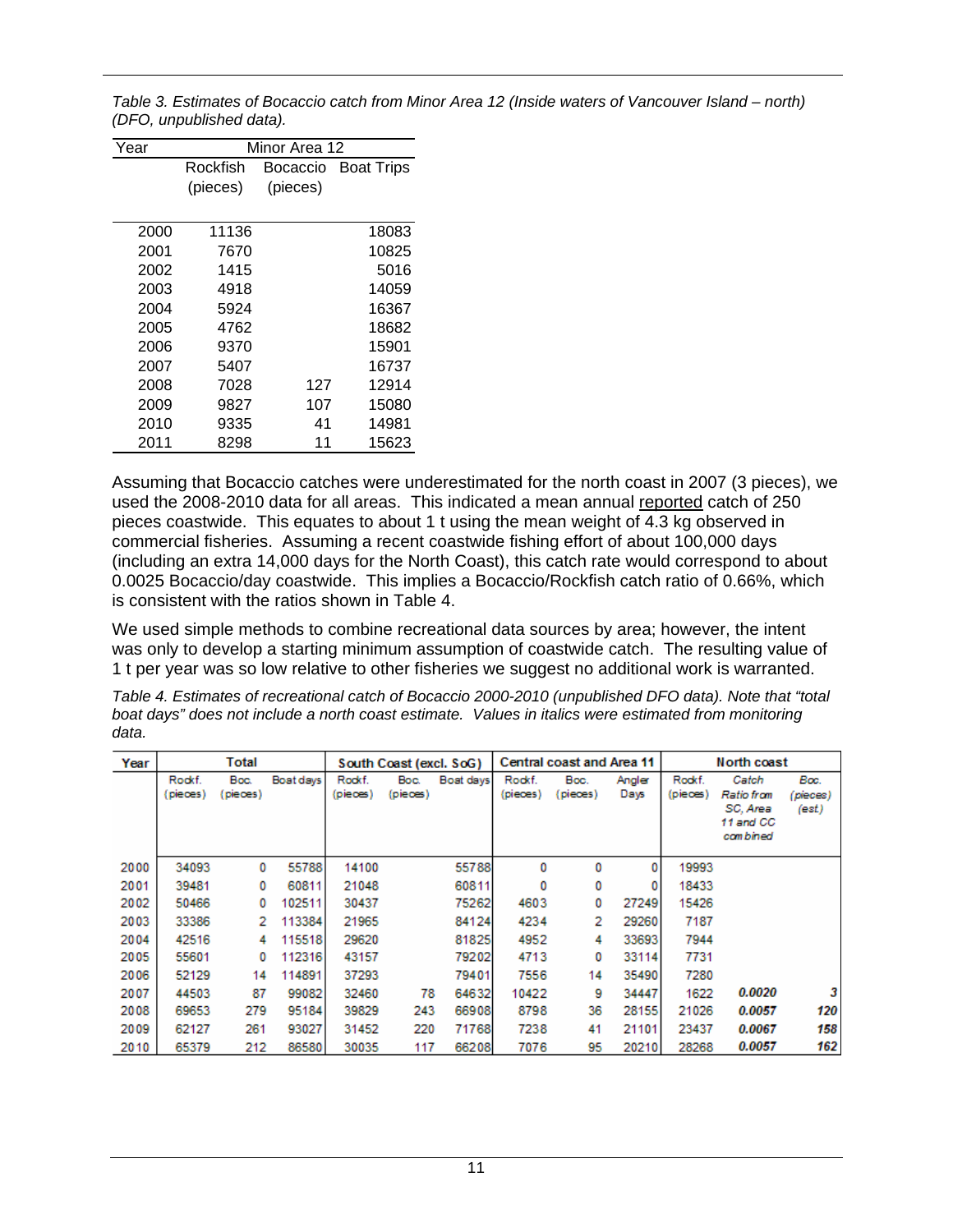For comparison, the commercial HL (non-trap and non-dogfish) fisheries catch about 0.31 Bocaccio/day (2006-2011), or 100 times greater and the catch ratio (Bocaccio/Rockfish) is about 1% (50% higher).

While it is obvious that monitoring has improved in recent years, we suggest the true recreational catch is likely underestimated. This can be inferred from the large number of unidentified "Rockfish". Therefore, we suggest that 1 t/y is suitable as a minimum current (2010) coastwide estimate of the recreational catch of Bocaccio. There is no analytical basis for deriving a maximum estimate but we proposed a theoretical upper limit of about 10 t/y (about 2,300 pieces/y). This translates to a catch rate of 0.023 Bocaccio/day, or 1 fish for every 43 boat days of sport fishing (100,000 days/ (10 t/4.3 kg)).

The historical recreational catch of Bocaccio in outside waters was estimated using the same methodology as in the halibut and salmon troll fisheries. We used the outside waters recreational fishing effort series, compiled for the 2011 Quillback Rockfish assessment (Yamanaka et al. 2012) ([Figure 7](#page-18-1) and [Appendix Table 3](#page-74-0)). Data for 2011 were not available at the time of report preparation; consequently, recreational effort for 2011 and 2012 was assumed to be the same as that in 2010.

As indicated above, a single approximation of the bycatch of Bocaccio in recreational fisheries was formulated for the year 2010. This was originally specified as a triangular distribution with a minimum of 1 ton, a peak at 5 tons and a maximum at 10 tons [\(Figure 8\)](#page-21-1). This prior was treated as a pseudo data point just as the one for the average catch in outside waters salmon troll fisheries had been treated as a pseudo data point. To allow for improved numerical performance in the Bayesian model, the triangular distribution was replaced by a truncated normal density function for the estimated catch in 2010, with the minimum value set to 1.0 ton. The closest fit between the normal and initial triangular distribution was obtained by setting the mean of the normal density function (without truncation) to 5.2 tons and CV to 0.4 [\(Figure 8\)](#page-21-1). The probability density of the data point was computed using the model predicted value for the recreational catch in year 2010 as follows:

$$
C_{r,2010} \sim Normal \Big( \hat{C}_{r,2010}, (CV \times \hat{C}_{r,2010})^2 \Big)
$$

where  $C_{r,2010}$  is the data point for the recreational catch in 2010 and  $\hat{C}_{r,2010}$  is the modelpredicted recreational catch in 2010. This is predicted in the same way that the halibut and troll catch is predicted (i.e., by assuming that the fishing mortality rate from recreational fishing is directly proportional to the annual recreational fishing effort):

$$
\hat{C}_{r,2010} = B_{2010} (1 - \exp(-k_r E_{r,2010}))
$$

where  $B_{2010}$  is the model predicted biomass in 2010,  $k_r$  is the recreational catchability coefficient, and *Er,2010* is the recreational fishing effort in 2010. The estimated recreational catch by year is provided below in model output (Section 11.4 and [Figure 21](#page-44-0), [Appendix Table 1,](#page-72-1) [Appendix Table](#page-73-0)  [2](#page-73-0) and [Appendix Table 3](#page-74-0)).

Note that the above process, which bases catchability on 2010 results, leads to estimates of higher catches going backwards over time, reaching a peak median estimate of 33 t in 1984 then slowly declining to near 0 by 1945. This trend simply reflects the effect of greater Bocaccio abundance in combination with the trend in recreational effort. These estimates are highly uncertain [\(Figure 21](#page-44-0)), dependent on the assumed prior based on the 2010 estimated catch ([Figure 8](#page-21-1)) and the additional assumption that catchability has been constant in time (e.g., constant fishing behaviour and gear). While it is extremely unlikely that catchability has been constant during the past 60 years for these effort-driven fisheries (recreational, salmon troll, and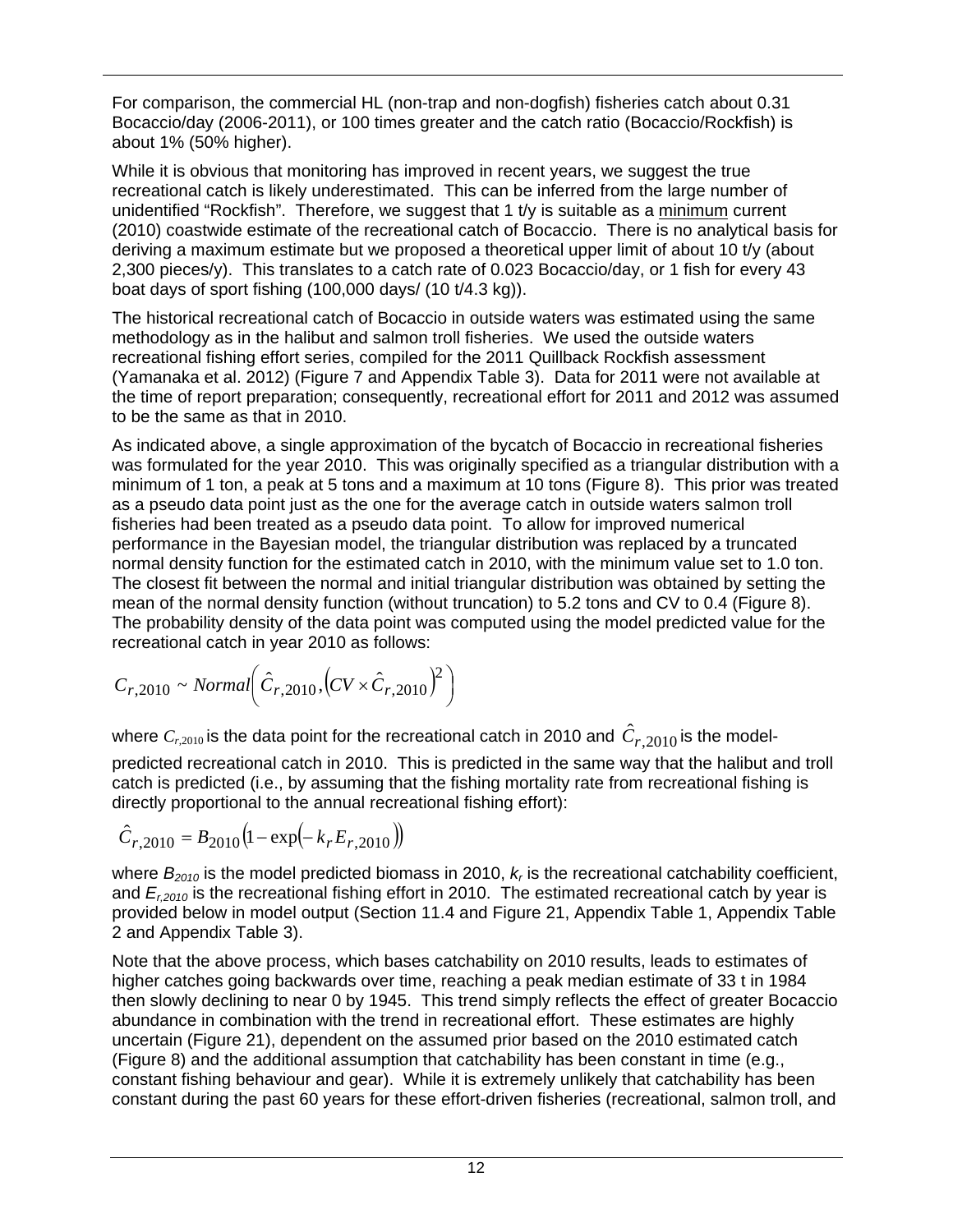halibut fisheries), we lack any basis for estimating changes in catchability for these fisheries and feel that this methodology is a reasonable means for accounting for the impact of these fisheries.

In the case of recreational fishery, annual current catches which lie between 1 and 10 t seem to be a reasonable range; however, there is little basis to defend the modal choice of 5 t, other than being the approximate midpoint. The true mean could be as low as 2-3 t, which would reduce the historical series by half. However, the mean could be closer to 10 t, leading to the opposite effect.



<span id="page-21-1"></span>*Figure 8. Plot of the initial prior distribution for recreational catch of Bocaccio in BC in 2010 from a qualitative interpretation based on recreational catch data and interviews. A normal approximation of the prior is also shown. This latter distribution was used to compute the probability of this prior approximation of recreational catch given model predicted catches of Bocaccio in 2010.* 

## **7 ABUNDANCE TRENDS - COMMERCIAL CPUE**

<span id="page-21-0"></span>We included the same commercial bottom trawl CPUE index for 1996/1997 to 2003/2004 used previously (Stanley et al. 2009a) as an index of abundance in the assessment model. This index was based on commercial catch and effort data collected from bottom trawl fishing by independent observers over the period 1996–2004. As explained in Stanley et al. (2009a), we did not use catch and effort data prior to 1996 because these data are neither trustworthy nor were they collected and archived in a comparable fashion.

We only used data through to 31 March 2004, which was the end of the "fishing year" at that time. After this date, in response to concerns expressed about the status of Bocaccio, as noted earlier, most participants in the trawl fishery voluntarily agreed to relinquish<sup>[4](#page-21-2)</sup> the value of all Bocaccio landings. This initiative not only removed the incentive to target Bocaccio, but also encouraged harvesters to avoid Bocaccio. Trawl catches in this sector declined from around 200-250 t annually to nearly 100 t per year by the 2006/2007 fishing year. Consequently, we believe that Bocaccio catch rates after the 2003/2004 fishing year are not comparable with the earlier period and ended the series in 2003/2004. The standardized and nominal trends

<span id="page-21-2"></span> 4 The individual harvester did not receive any payment for Bocaccio landings. Revenue was "relinquished" to the Canadian Groundfish Research and Conservation Society.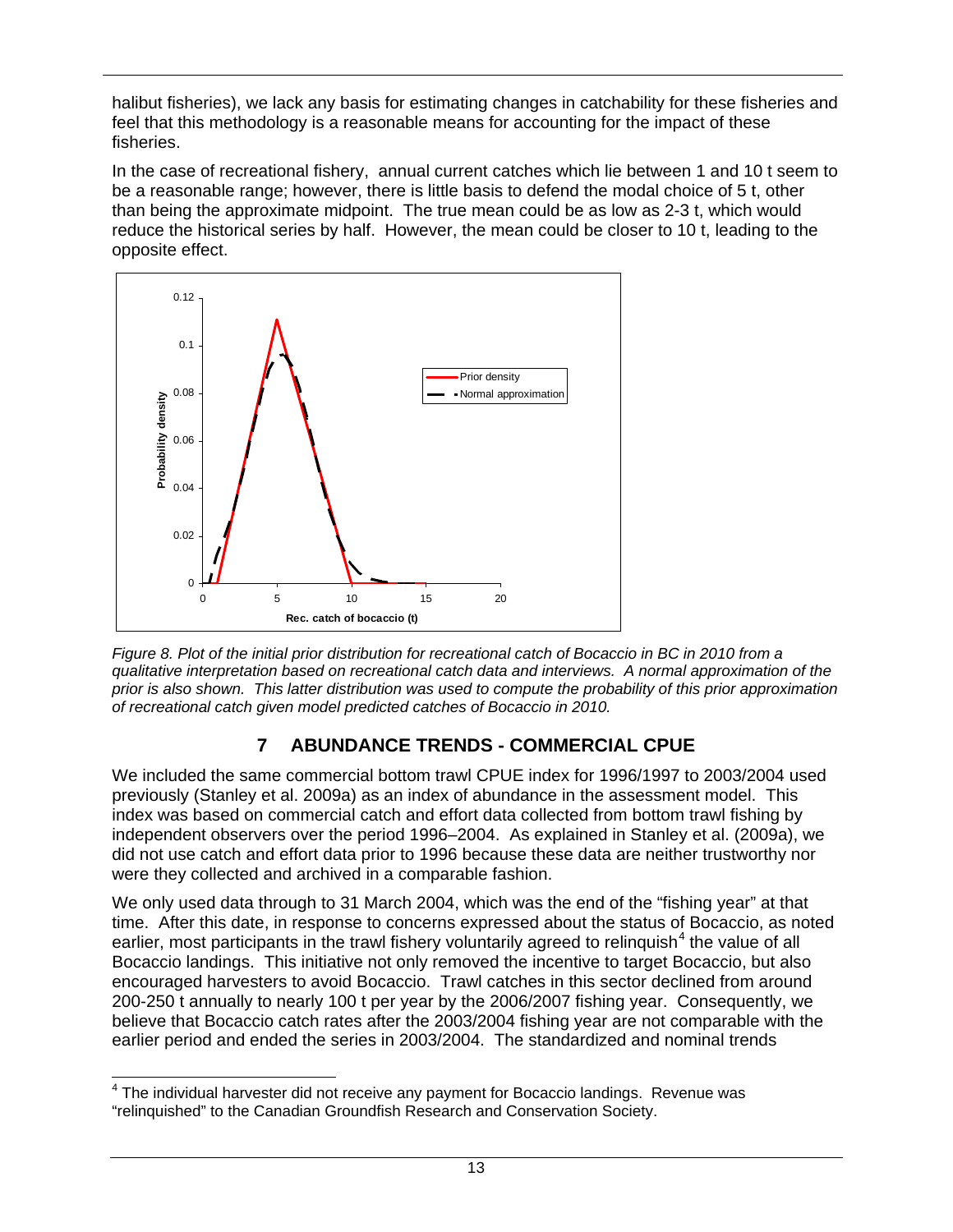indicate there was little change in CPUE from 1996/1997 to 2003/2004 ([Figure 9](#page-22-1) and [Appendix](#page-76-1)  [Table 4\)](#page-76-1).



<span id="page-22-1"></span>*Figure 9. Comparison of the lognormal and binomial standardised commercial trawl CPUE indices for Bocaccio. The error bars show ± 95% confidence bounds.* 

Catch data were standardized using Generalized Linear modelling (GLM) methods (Stanley et al. 2009a). The nominal and standardized indices, as well as other treatments of the data, provided similar trends over the selected time period, probably indicating that fishing practices changed little over this period. This stability across treatments does not validate the series as an index of abundance, but indicates that alternative methods are unlikely to provide a significantly different signal.

Concerns over comparability in fishing behaviour have led us to exclude the use of commercial catch rates from the groundfish HL fisheries. Improved monitoring, starting in 2006, has provided accurate estimates of catch (landings and discards) of Bocaccio from that year forward. However, we think it is likely that fishing behaviour has changed and continues to change as the fleet adapts to Individual Vessel Quotas (introduced in 2006), thus rendering it unlikely catch rates in this fishery will provide usable indices of relative abundance for Bocaccio.

## **8 ABUNDANCE TRENDS - SURVEYS**

<span id="page-22-0"></span>We used the results from eight surveys in this stock assessment [\(Figure 10](#page-24-0) and [Figure 11](#page-24-1), [Table 5](#page-23-0) - [Table 7](#page-23-2)). Results for the two shrimp surveys, and the four Groundfish synoptic surveys were updated with 2008-2011 results using the methodology described in Stanley et al. (2009a) ([Figure 12](#page-25-0) and [Figure 13](#page-26-1), [Appendix Table 5](#page-76-2) - [Appendix Table 10](#page-79-0)). We again used biomass indices from the US NMFS Triennial survey which ended surveying in BC waters in 2001 [\(Figure 12](#page-25-0) and [Appendix Table 11\)](#page-79-1).

We included results from the West Coast Haida Gwaii Groundfish Synoptic Survey (WCHG) for the first time ([Figure 13](#page-26-1) and [Appendix Table 7](#page-78-0)). This survey was excluded previously because there were only two data points. Abundance indices for this survey were derived in the same manner as followed for the other synoptic trawl surveys (see Stanley et al. 2009a).

We also included the International Pacific Halibut Commission (IPHC) longline survey results for the first time ([Figure 12](#page-25-0) and [Appendix Table 12](#page-79-2)). The method of calculating the index for this longline surveys is provided in Section 21, Appendix B. The IPHC survey is a fixed station longline survey of approximately 170 stations. Although initiated before 2003, we have only used results from 2003-2011 because this was the first year that groundfish catch (in pieces)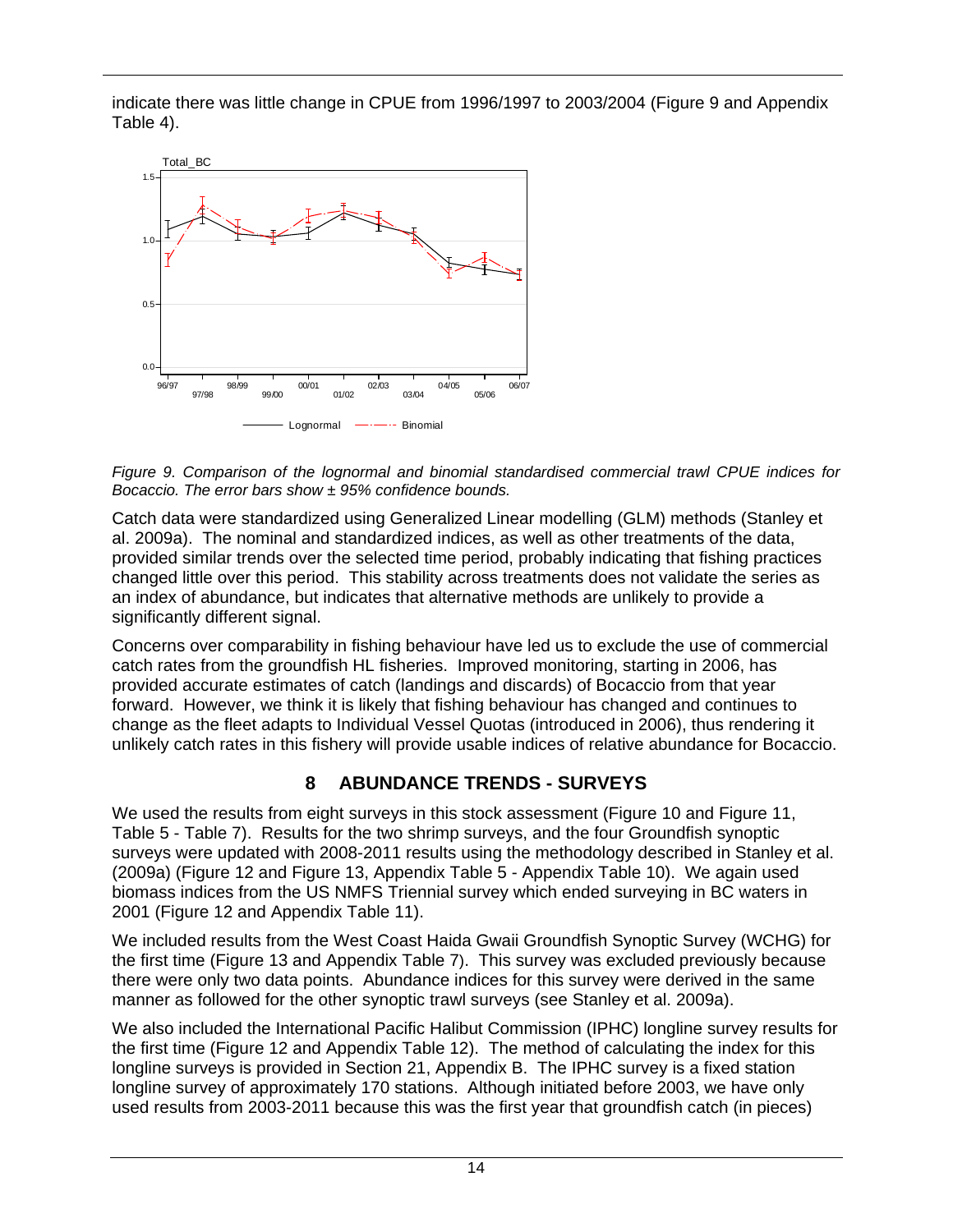was fully enumerated. In previous years, non-halibut catch was enumerated for only the first 100 hooks in each skate, leading to very low numbers of Bocaccio in the enumerated data. We made no attempt to adjust for gear saturation in this longline survey (Ricker 1975). However, a preliminary analysis did not indicate a strong negative correlation between overall catch of all species and Bocaccio<sup>[5](#page-23-3)</sup>. This index is based on catch in pieces, unlike all of the other surveys.

We continue to exclude use of historical G.B. Reed Queen Charlotte Sound survey, and all DFO longline surveys because they did not capture enough Bocaccio to be reliable. There are additional DFO longline surveys but these are currently to 2-3 survey points. They could be considered for future Bocaccio assessments.

<span id="page-23-0"></span>

| <b>Survey</b>                                                                           | Depth range<br>(m) | Gear used       | Used in<br>assess.<br>(09/12) |
|-----------------------------------------------------------------------------------------|--------------------|-----------------|-------------------------------|
| West Coast Vanc. Isl. Shrimp <sup>a</sup> (Starr et al. 2002)                           | $80 - 160^{\circ}$ | Shrimp Trawl    | Yes/Yes                       |
| Qu. Char. Sound Shrimp (Boutillier 1998)                                                | 100-235            | Shrimp Trawl    | Yes/Yes                       |
| US NMFS Triennial <sup>c</sup> (Weinberg et al. 2001)                                   | $55 - 366^{\circ}$ | Gfish BT        | Yes/Yes                       |
| Qu. Char. Sound Syn. Gfish (Olsen et. al. 2007)                                         | $37 - 543$         | Gfish BT        | Yes/Yes                       |
| West Coast Vanc. Isl. Syn. Gfish (Workman et. al. 2008b)                                | 46-750             | Gfish BT        | Yes/Yes                       |
| Hecate Strait Syn. Gfish (Workman et. al. 2008a)                                        | $11 - 230$         | Gfish BT        | Yes/Yes                       |
| West Coast Haida Gwaii Syn. Gfish (Workman et al. 2007)                                 | 180-1800           | <b>Gfish BT</b> | No/Yes                        |
| IPHC <sup>d</sup>                                                                       | 20-500             | Longline        | No/Yes                        |
| <sup>a</sup> Survey began in 1972 but rockfish catch by species not recorded until 1975 |                    |                 |                               |

*Table 5. Fishery independent surveys used in this assessment (BT= bottom trawl).* 

**b** indicates depth range analyzed for indices used in assessment

c index from Canadian waters only

<sup>d</sup> Data obtained from the IPHC (survey descriptions can be found at http://www.iphc.int/research/surveys.html)

<span id="page-23-1"></span>

| Table 6. Observations by year for the abundance indices used in the assessment. |  |
|---------------------------------------------------------------------------------|--|
|---------------------------------------------------------------------------------|--|

|   |             |   |               |              |                |   |    |   |      |              |                   |                   | x | x |                                            |                        | x       | x | x                                    | x                     | x            |              |              |        |                                                               |
|---|-------------|---|---------------|--------------|----------------|---|----|---|------|--------------|-------------------|-------------------|---|---|--------------------------------------------|------------------------|---------|---|--------------------------------------|-----------------------|--------------|--------------|--------------|--------|---------------------------------------------------------------|
| x |             | x |               |              |                | x |    | x |      | $\mathbf{x}$ |                   | х                 |   |   | х                                          |                        |         |   |                                      |                       |              |              |              |        |                                                               |
|   |             |   |               |              |                |   |    |   |      |              |                   |                   |   |   |                                            |                        |         |   |                                      |                       | x            |              | x            |        | $\mathbf{x}$                                                  |
|   |             |   |               |              |                |   |    |   |      |              |                   |                   |   |   |                                            |                        |         | x |                                      | x                     |              | х            |              | x      |                                                               |
|   |             |   |               |              |                |   |    |   |      |              |                   |                   |   |   |                                            |                        |         |   | х                                    |                       | x            |              | х            |        | x                                                             |
|   |             |   |               |              |                |   |    |   |      |              |                   |                   |   |   |                                            |                        |         |   |                                      |                       |              |              |              | x      |                                                               |
|   |             |   |               |              |                |   |    |   |      |              |                   |                   |   |   |                                            | x                      |         |   |                                      |                       |              |              |              |        |                                                               |
|   |             |   |               |              |                |   |    |   |      |              |                   |                   |   |   |                                            |                        |         |   |                                      |                       |              | х            |              |        |                                                               |
| x | 75-79 80 81 |   | 82<br>x x x x | $\mathbf{x}$ | 83 84 85 86 87 |   | 88 |   | Year |              | x x x x x x x x x | x<br>$\mathbf{x}$ | x |   | 89 90 91 92 93 94 95 96 97 98 99<br>x<br>x | 00<br>x<br>x x x x x x | 01<br>x | X | 02 03<br>x<br>x<br>$x \times$<br>x x | 04<br>x<br>$x \times$ | 05<br>x<br>x | 06<br>x<br>x | $x \times x$ | x<br>x | 10 11<br>07 08 09<br>x x<br>x x<br>x x<br>$\mathbf{x}$<br>x x |

<span id="page-23-2"></span>*Table 7. Survey catch rates (pieces/survey), frequency of occurrence, and mean lengths.* 

| Survey/Index                | Number of<br><b>Survey Years</b> | <b>Mean Number</b><br>of Bocaccio Per | <b>Total Number of Tows/Sets With</b><br><b>Tows/Sets</b> | <b>Bocaccio</b> | Mean Length<br>(c <sub>m</sub> ) |
|-----------------------------|----------------------------------|---------------------------------------|-----------------------------------------------------------|-----------------|----------------------------------|
|                             |                                  | Year                                  |                                                           |                 |                                  |
| <b>WCVI Shrimp</b>          | 35                               | 16                                    | 2,801                                                     | 170             | 61.1                             |
| QCSd Shrimp                 | 14                               |                                       | 969                                                       | 32              | 65.7                             |
| <b>US NMFS Triennial</b>    | 7                                | 391                                   | 878                                                       | 91              |                                  |
| WCHG Syn Gfish              | 4                                | 17                                    | 468                                                       | 39              | 71.8                             |
| HS Syn Gfish                | 4                                | 14                                    | 679                                                       | 29              | 67.8                             |
| QCSd Syn Gfish              | 6                                | 50                                    | 1.429                                                     | 81              | 67.2                             |
| WCVI Syn Gfish              | 4                                | 90                                    | 556                                                       | 102             | 62.9                             |
| <b>IPHC Longline Survey</b> | 9                                | 24                                    | 1,530                                                     | 116             | 72.1                             |

<span id="page-23-3"></span>\_\_\_\_\_\_\_\_\_\_\_\_\_\_\_\_\_\_\_\_\_\_\_\_\_\_\_\_\_\_\_\_\_\_\_<br><sup>5</sup> Note that an analytical approach and supporting software application to accommodate hook saturation <sub>\_</sub> in HL surveys is nearly finished and will be available for future DFO assessments by the end of 2012.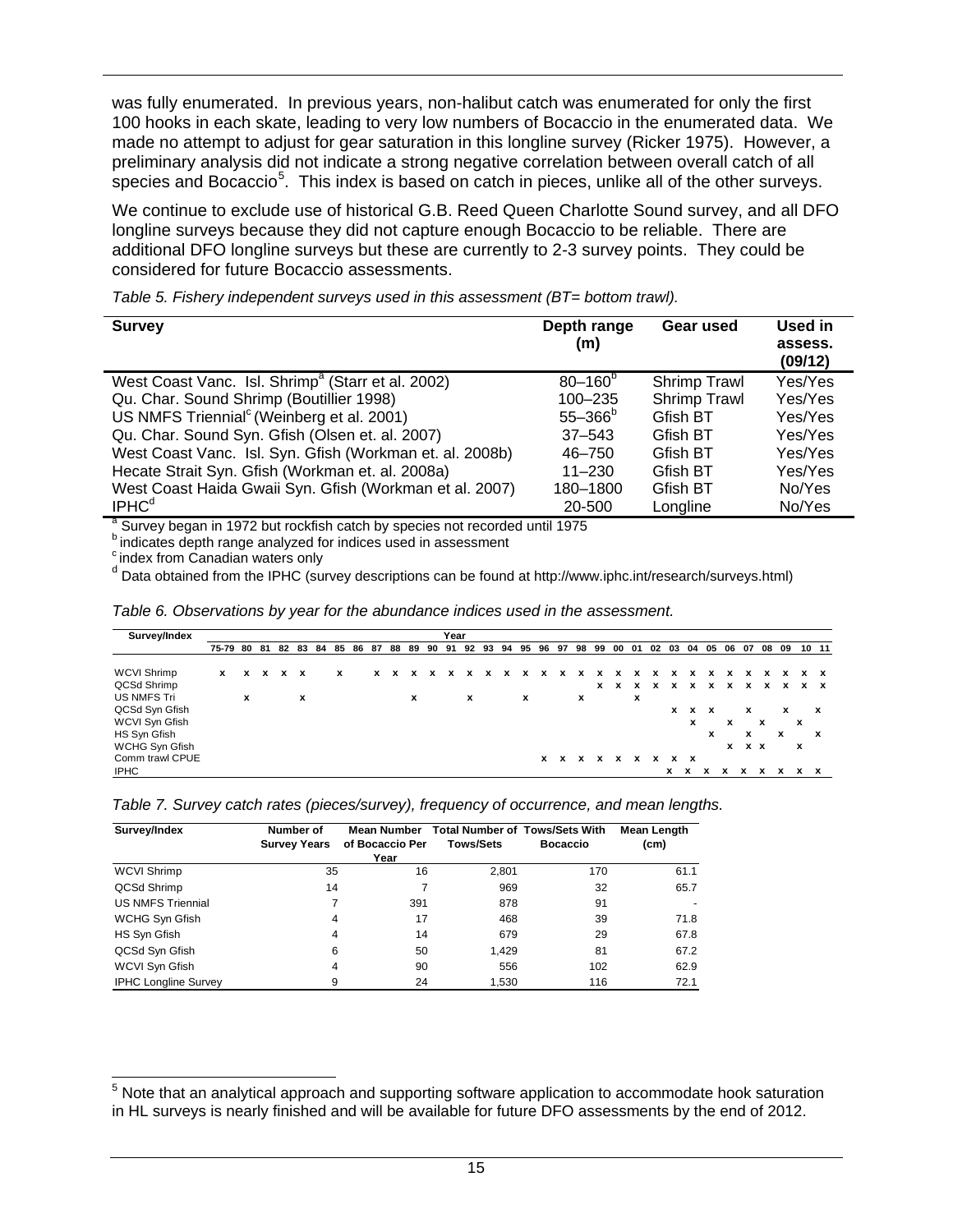

*Figure 10. Locations of Shrimp trawl, US NMFS Triennial bottom trawl, and IPHC HL longline surveys.*

<span id="page-24-0"></span>

<span id="page-24-1"></span>*Figure 11. Locations of Groundfish Synoptic bottom trawl surveys.*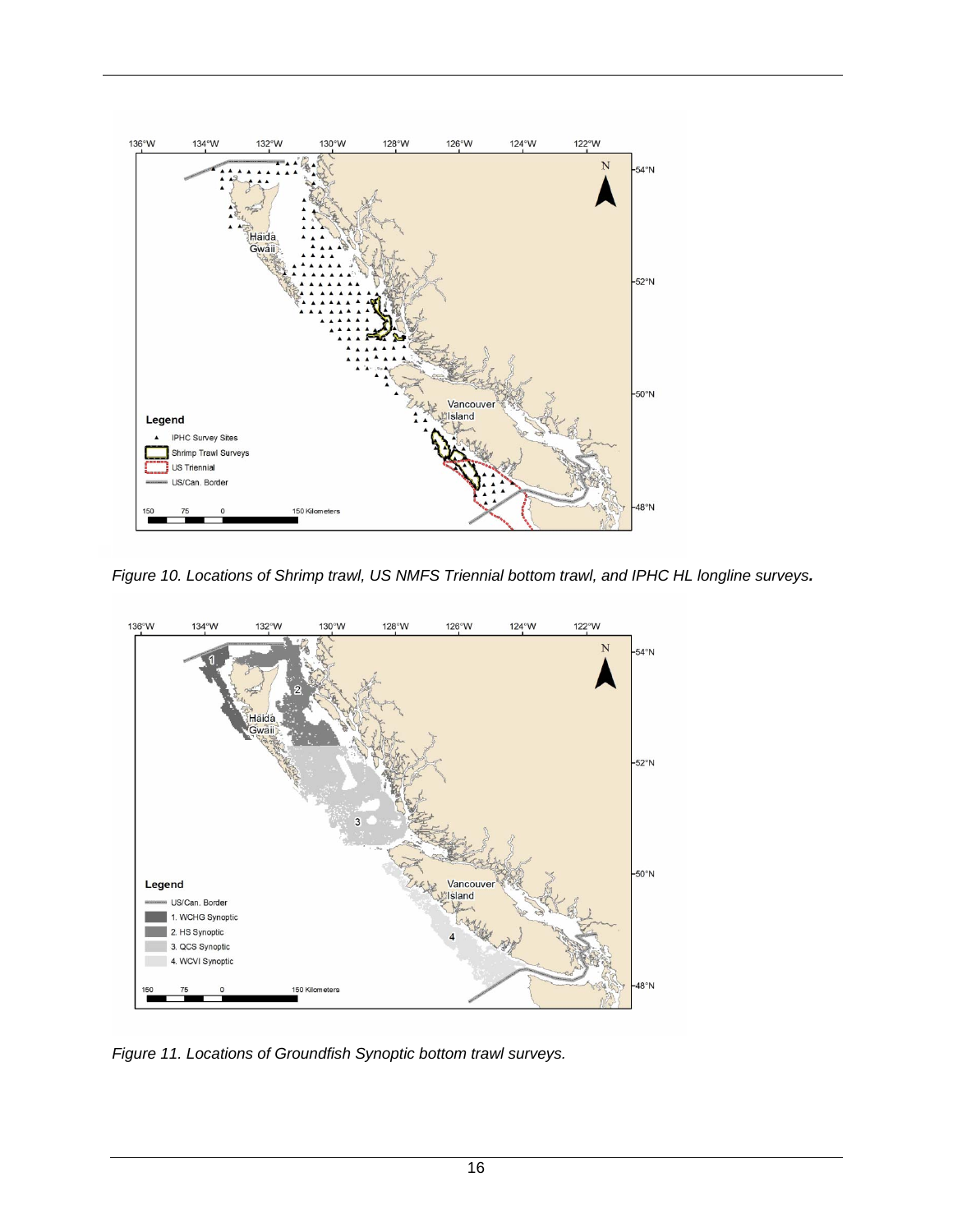

<span id="page-25-0"></span>*Figure 12. Plots of biomass estimates for Bocaccio from the a. West Coast Vancouver Island shrimp trawl, b. Queen Charlotte Sound shrimp trawl, c. U.S. Triennial survey, and d. IPHC longline surveys. Bias corrected 95% confidence intervals from 1,000 bootstrap replicates are plotted.*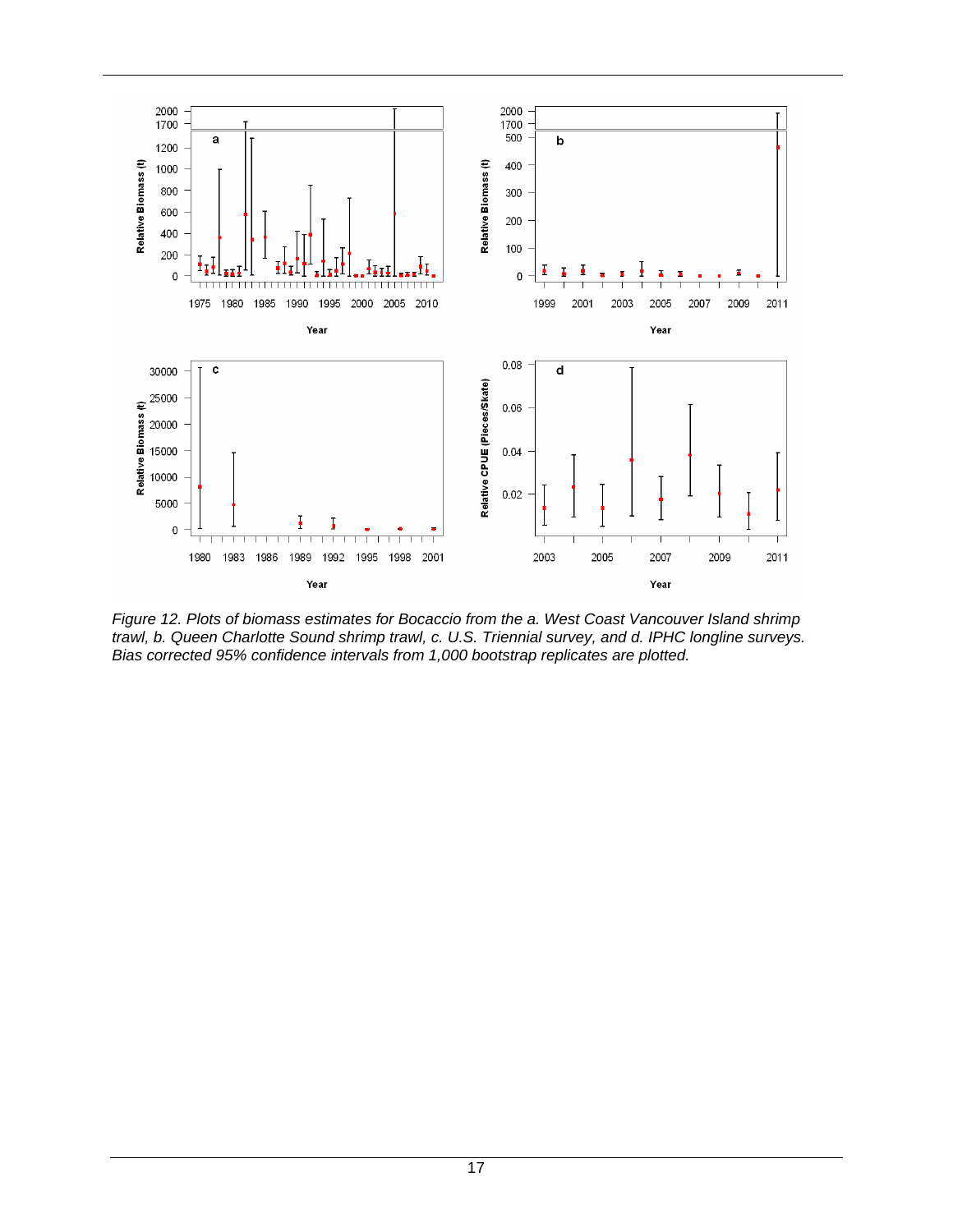

<span id="page-26-1"></span>*Figure 13. Plots of biomass estimates for Bocaccio from the a. West Coast Haida Gwaii; b. Hecate Strait, c. Queen Charlotte Sound and, d. West Coast Vancouver Island Groundfish Synoptic trawl surveys for 2003 to 2011. Bias corrected 95% confidence intervals from 1,000 bootstrap replicates are plotted.* 

### **9 TRAWL SURVEY CATCHABILITY**

<span id="page-26-0"></span>As in the 2009 assessment, an informative prior for trawl survey catchability, *q*, was applied to improve the precision in estimates about stock biomass (Stanley et al. 2009a, McAllister et al. 2010). In this assessment, one additional trawl survey index of abundance for from the WCHG survey was included so the informative prior for *q* was extended to include this survey [\(Table 8](#page-27-1)) (see [Appendix Figure 1](#page-81-0) and [Appendix Table 13](#page-80-1) for the confidence limits and marginal density functions for *q-gross*).

Results from a rockfish gillnetting experiment (Matthews et al. 1989) were also compiled to provide an estimate of the ratio of the density of Bocaccio in untrawlable and trawlable areas. The value for the ratio of the mean catch rate means across 21 sets in untrawlable and 20 sets in trawlable areas was 1.44. The lognormal standard deviation of the ratio was 0.28. A lognormal density function was used to compute the probability of the experimental observation given the *q* model predictions of the ratio (McAllister et al. 2010). The updated prior for the ratio of catch rate between untrawlable and trawlable areas caused the prior median values for *q* to increase slightly in value and for the joint prior distribution for *q* to become slightly more precise than that used in the 2009 assessment. The higher *q* is associated with an overall downward scaling of biomass.

The joint prior for survey catchability was approximated by a seven dimensional lognormal density function (one dimension for each of the seven trawl survey datasets) incorporating the median and covariance of log *q* which were used as the *q* prior distribution in the assessment model.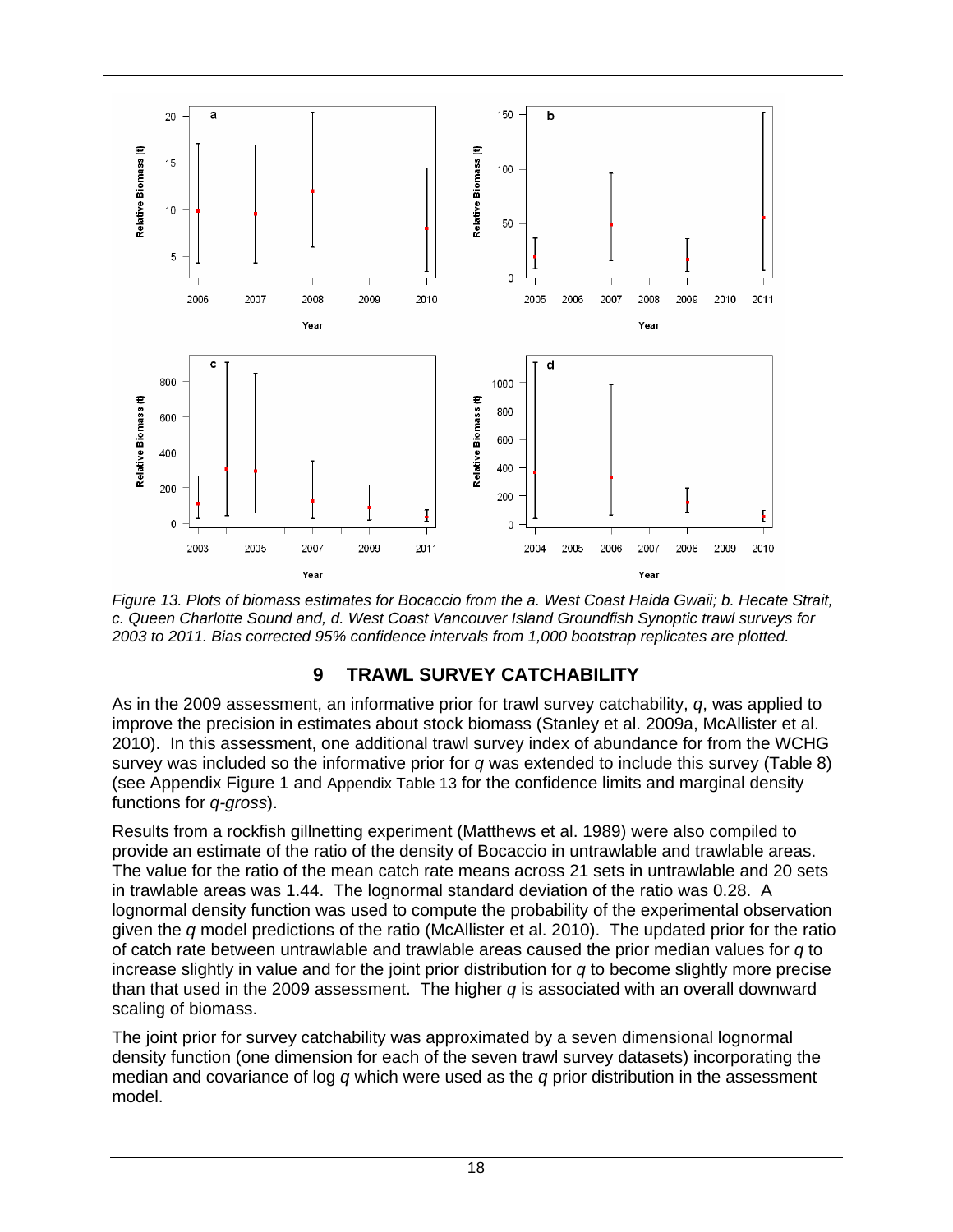| <b>Survey</b>                | 2012   |      | 2009        |      |  |  |
|------------------------------|--------|------|-------------|------|--|--|
|                              | Mean   | Cν   | <b>Mean</b> | C٧   |  |  |
| #1 - WCVI groundfish         | 0.1110 | 0.69 | 0.0703      | 0.77 |  |  |
| #2 - QCSd-groundfish         | 0.0720 | 0.72 | 0.0459      | 0.80 |  |  |
| #3 - HS - groundfish         | 0.0105 | 0.76 | 0.0067      | 0.83 |  |  |
| #4 - WCHG - groundfish       | 0.0034 | 0.71 | 0.0021      | 0.79 |  |  |
| #5 - WCVI Shrimp             | 0.0048 | 1.40 | 0.0030      | 1.46 |  |  |
| #6 - QCSd Shrimp             | 0.0005 | 2.64 | 0.0004      | 2.74 |  |  |
| #7 - US Triennial groundfish | 0.0605 | 1.56 | 0.0474      | 1.73 |  |  |

<span id="page-27-1"></span>*Table 8. Posterior means and CVs for q-gross (qgfin) for the current and 2009 assessments* 

### **10 BAYESIAN SURPLUS PRODUCTION MODEL**

<span id="page-27-0"></span>This assessment used the non-equilibrium, age-aggregated Bayesian surplus production (BSP) model described in Stanley et al. (2009a). It is a state-space version which incorporates stochastic process error in the fish stock dynamics (Meyer and Millar 1999) and thereby permits a more thorough accounting of uncertainty in estimates of stock biomass, stock projections, and deviations as compared to a deterministic surplus production model. A Bayesian statistical approach was adopted to fit the model to data, allowing for the use of informed priors which incorporated information and expert judgements. The BSP model was fitted to eight sets of survey abundance indices and the one commercial CPUE series to reconstruct historical trends in abundance of Bocaccio. The fitted model was then used to evaluate the future trends in abundance based on alternative total allowable catch (TAC) policies. TAC refers to total combined catch from all modelled fisheries, including recreational catch for the first time.

We use a version of the Schaefer surplus production function (Hilborn and Walters 1992) that applies continuous fishing mortality rate equations (Prager 1994, and see Stanley et al. 2009a):

Eq. 1 
$$
B_t = B_{t-1} + B_{t-1}r\left(1 - \frac{B_{t-1}}{K}\right) - F_{t-1}B_{t-1}
$$

where  $B_t$  is stock biomass in year *t*, *r* is the maximum intrinsic rate of increase,  $K$  (or  $B_0$ ), is the average unfished stock size or carrying capacity, and  $F_t$  is the instantaneous fishing mortality rate in year *t*. The estimation performance of a Bayesian version of this model was evaluated and found to perform acceptably under a range of conditions using simulation testing of the state space version of this model (unpublished work by first and second author). Earlier simulation testing of a deterministic version also produced acceptable performance (McAllister and Kirkwood 1998). This testing included misspecification of the priors, as long as the priors for key parameters (e.g., *r* and constants of proportionality for stock trend indices, *q*) were not overly precise or strongly biased (McAllister and Kirkwood 1998). The version used in this assessment provides more accurate representations of fish stock dynamics than a deterministic version or discrete harvest rate version, especially when fishing mortality occurs throughout the year and when exploitation rates are high. It is slightly more cumbersome because the annual fishing mortality rate  $(F<sub>i</sub>)$  must be solved numerically rather than analytically as in the discrete version (see McAllister and Babcock 2002 and McAllister et al. 1999; 2001a for additional details on the model).

We applied a state-space version of the BSP that incorporates lognormal deviates from total annual biomass predictions:

Eq. 2 
$$
B_t = \left(B_{t-1} + B_{t-1}r\left(1 - \frac{B_{t-1}}{K}\right) - F_{t-1}B_{t-1}\right) \exp\left(\varepsilon_t - \frac{\sigma_p^2}{2}\right)
$$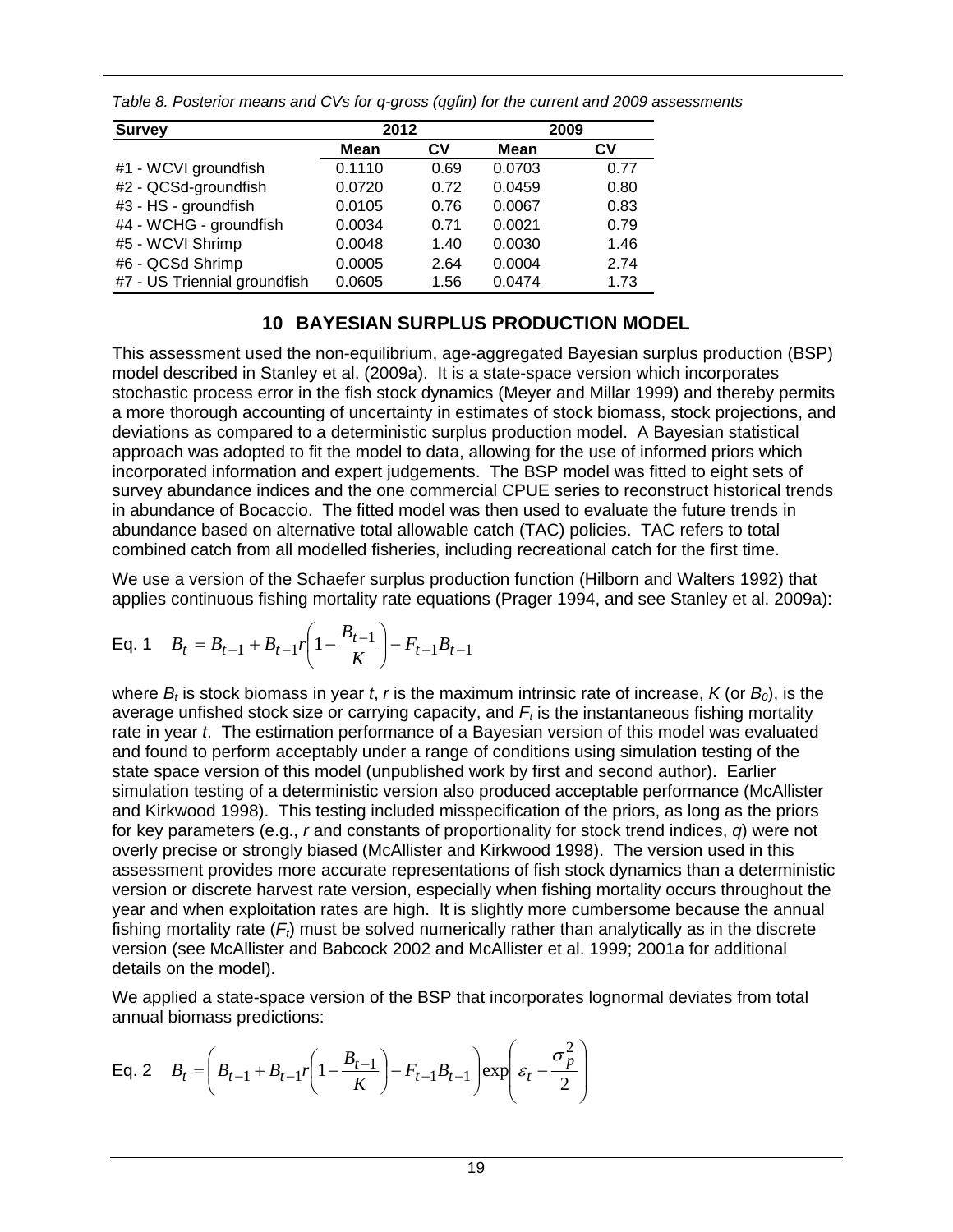where the prior probability distribution for the process error term is given by

 $\varepsilon_t$  ~ Normal $\left( 0, \sigma_p^2 \right)$ . Values for  $\varepsilon_{\rm r}$  from 1935 to 2011 were treated as estimated parameters and  $\sigma_p$  was set at 0.1. In the 2009 assessment, sensitivity tests showed that stock status and projection results were insensitive to two alternative settings of 0.05 and 0.15 for  $\sigma_p$ .

Consequently, these sensitivity runs were not repeated in this assessment. No attempt was made to estimate the process error variance or the observation error variance, owing to the paucity of time series data that could inform estimates of variance in  $\varepsilon$ , and the low precision in most of the indices.

The reference case prior distributions for *K*, *r*, the ratio of stock size in 1935 to *K* ( $B_{1935}/K$ ), and the constants of proportionality (*q*) for the stock trend indices are provided in [\(Table 9\)](#page-29-0) (see Appendix G of Stanley et al. 2009a for the methodology used to develop these priors). As was done in 2009, the prior for the maximum intrinsic rate of increase, *r*, was developed using a demographic approach (McAllister *et al.* 2001b). This approach was based on available life history data on growth, the natural mortality rate (*M*), maturity-at-age, and the Ricker stockrecruit steepness parameter, developed from a hierarchical meta-analysis of rockfish stockrecruit data (Forrest et al. 2010). The posterior predictive distribution for the Ricker steepness from Forrest et al. (2010) was approximated using a transformed beta density function with minimum of 0.2, mean of 0.93, and standard deviation of 0.42.

The method used to develop the prior for *r* in the 2009 assessment only accounted for uncertainty in *M* and steepness. A similar methodology was applied in this assessment, except that the CV of the *M-prior* was increased from 0.20 to 0.25 yr<sup>-1</sup>. In addition, the methodology was expanded to include empirical uncertainty in the parameter estimates for growth, the length-weight relationship, the proportion mature at age, and the Ricker steepness parameter (from Forrest et al. 2010 and see Yamanaka et al. 2012). A Ricker stock-recruit function was adopted in preference to the Beverton-Holt stock formulation because there has been a report of cannibalism in Bocaccio (Love et al. 2002). The prior for *r* was then developed from a simulation model which included these life history parameters, represented as priors by their posterior mean and covariance matrix (see Eq. 26 to Eq. 32 in Appendix G, Stanley et al. 2009a). The mean and standard deviation (SD) for the *r*-prior used in this assessment were 0.1067 and 0.039 [\(Figure 14\)](#page-29-1), which are similar to the mean of 0.117 and SD of 0.035 used in the 2009 assessment. The prior distribution for *r* is approximated in the model by using this mean and SD to describe a normal distribution. Prior distributions for *r*, representing higher and lower levels of productivity, were developed in the same manner for use in model sensitivity runs [\(Figure 14\)](#page-29-1).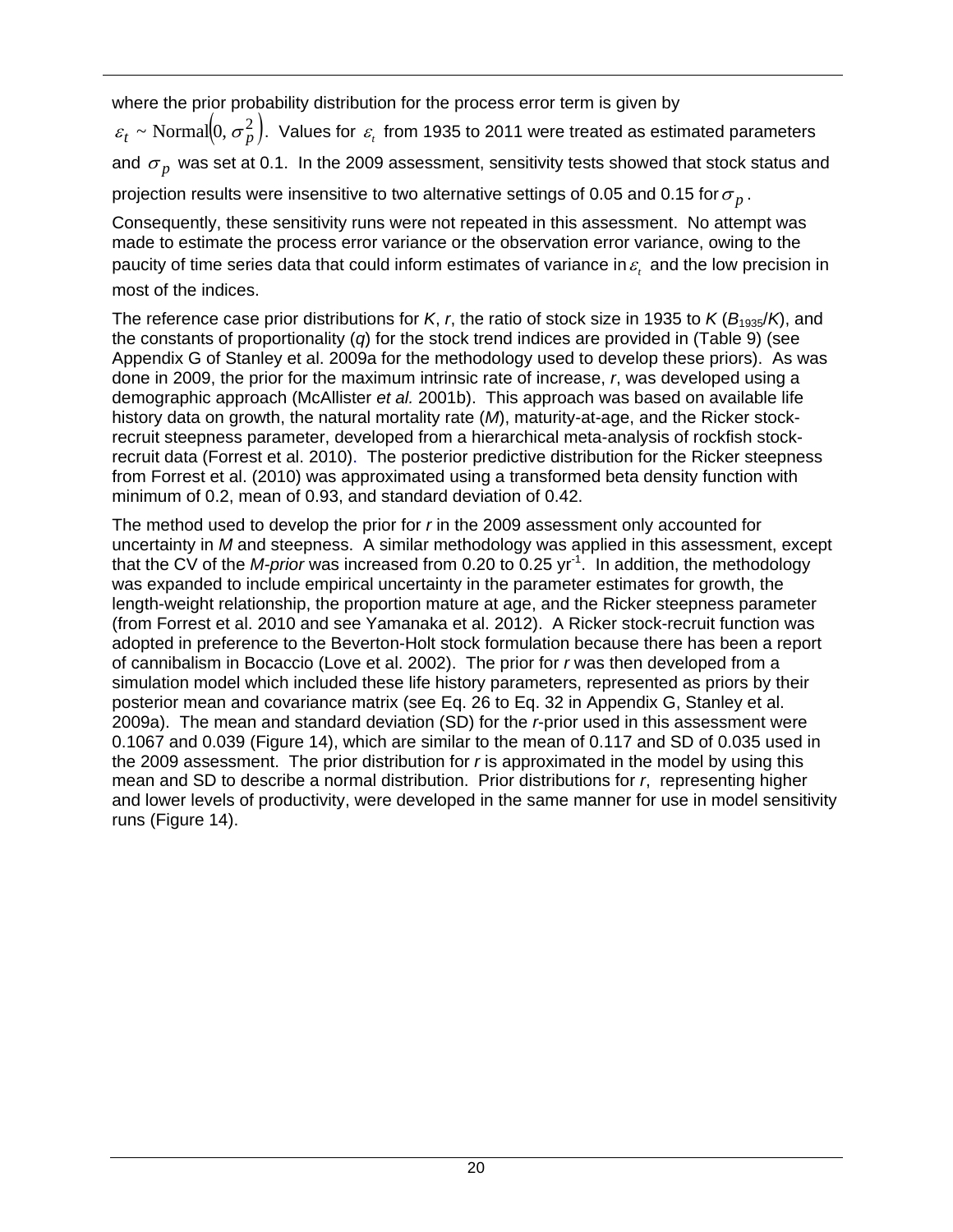<span id="page-29-0"></span>

| <b>Parameter</b>                                      | <b>Prior Density function</b>             | <b>Comments</b>                                                                                                                                                                                                                                                                                                                                                                                            |
|-------------------------------------------------------|-------------------------------------------|------------------------------------------------------------------------------------------------------------------------------------------------------------------------------------------------------------------------------------------------------------------------------------------------------------------------------------------------------------------------------------------------------------|
| K                                                     | Uniform (500, 200,000)                    | Units in tons                                                                                                                                                                                                                                                                                                                                                                                              |
| q for commercial<br>cpue and the<br><b>IPHC</b> index | Proportional to $1/q$                     | This prior is non-informative with respect to K and<br>stock biomass (See Stanley et al. 2009a: Table 4,<br>Appendix F11 and F13 for key details on the<br>informative prior for the survey qs).                                                                                                                                                                                                           |
| $P_{0}$                                               | Lognormal( $ln(0.9)$ , 0.2 <sup>2</sup> ) | This indicates that the stock was near to carrying<br>capacity in 1935.                                                                                                                                                                                                                                                                                                                                    |
|                                                       | Normal(0.1067, 0.0391 <sup>2</sup> )      | The relatively low prior mean comes largely from the<br>late median age at maturity of 7 years. It also comes<br>from the relatively low estimates of recruits per ton of<br>spawner biomass at the origin of the stock-recruit<br>function which in turn derives partly from the low prior<br>mean for steepness obtained from the meta-analysis<br>of rockfish stock recruit data (Forrest et al. 2010). |

*Table 9. Prior pdfs of parameters K, q for the commercial CPUE data, P<sub>0,</sub> and r.* 



<span id="page-29-1"></span>*Figure 14. Fitted normal prior density function of the maximum intrinsic rate of increase, r, for BC Bocaccio. The square dots show the frequency distribution of values simulated from the stochastic demographic model for r. The 2009 reference case and 2012 reference or base case, and low and high prior r cases, are shown.*

The Schaefer surplus production model assumes that *Bmsy/K* (or *Bmsy/B0*) occurs at 50% of *K*. This is a property of the model parameterisation and does not reflect the productivity or other biological characteristics of Bocaccio. However, we have chosen this parameterisation for our reference case because we believe that this ratio is a credible representation of Bocaccio for a number of reasons. One reason is that a recent hierarchical meta-analysis of stock-recruit data for rockfish (Forrest et al. 2010) indicated that the credible range for the median *Bmsy/K* by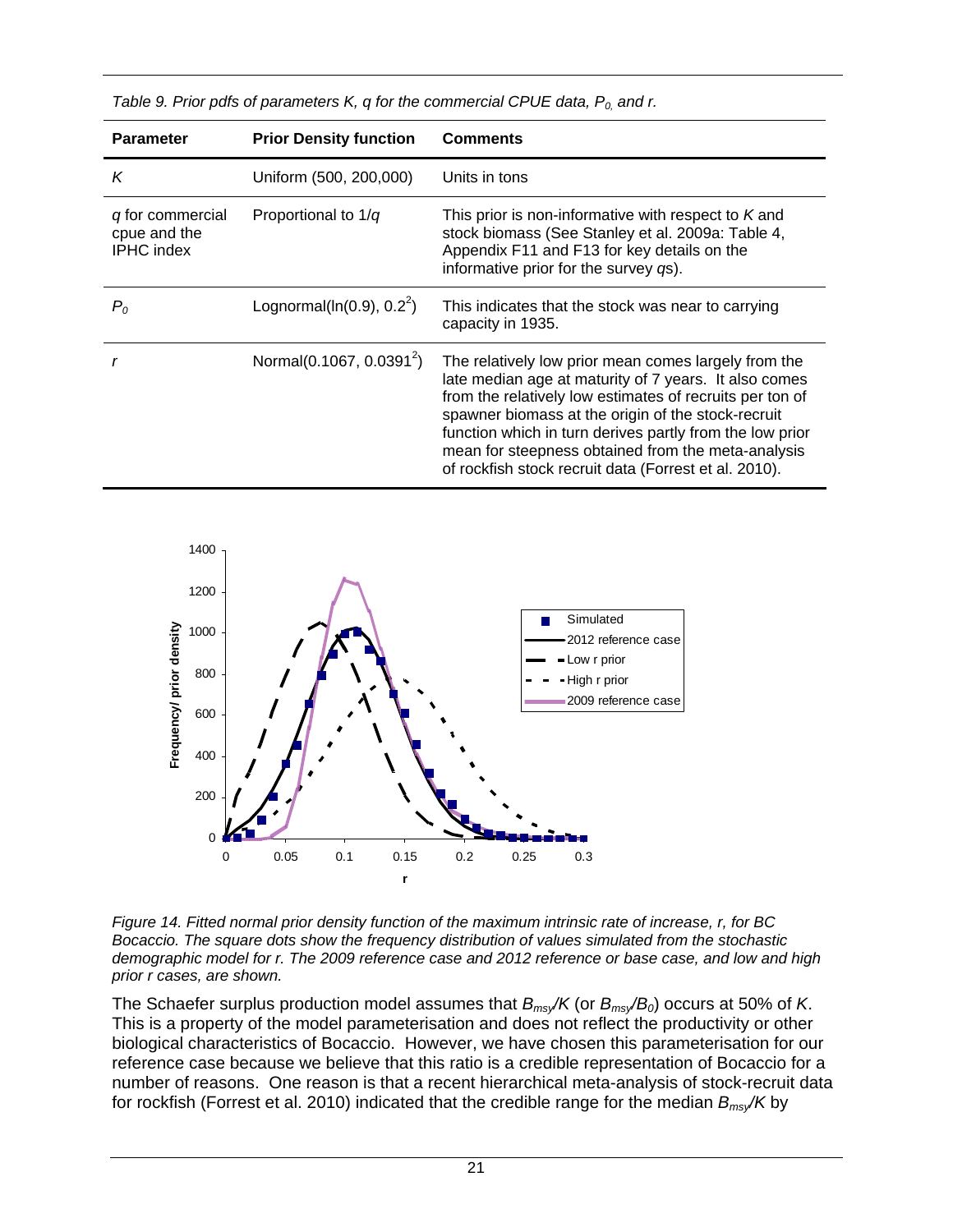species spanned 0.15 to 0.5 for the Beverton-Holt stock-recruit function and 0.35 to 0.5 when the Ricker stock-recruit function was fitted to the same data [\(Figure 15\)](#page-31-0). Furthermore, when the steepness parameter for either stock-recruit function approaches lower values, which tend to be more consistent with the low value for r estimated for Bocaccio, the estimated value for  $B_{ms}/B_0$ tends to approach 0.5 [\(Figure 15\)](#page-31-0) (Forrest et al. 2010).

Nevertheless, recognising that the choice of *Bmsy/K*=50% was arbitrary; we investigated three alternative forms of the surplus production function as sensitivity tests, wherein we fixed the *Bmsy/K* ratio at 0.3, 0.4, and 0.6. We used a variant of the Fletcher generalized surplus production function (Quinn and Deriso 1999), which allowed the value of *Bmsy/K* to take on any value between 0 and 1. We use this form because the classical forms of the Pella-Tomlinson and Fletcher generalized surplus production functions have the property where *r* and the value for *Bmsy/K* are negatively correlated, with *r* becoming infinity when *Bmsy/K* decreases below the value of 1/*e* (~ 0.37) (Quinn and Deriso 1999). The variant employed in these sensitivities uses a parabolic Schaefer production form for the portion of the production function below *Bmsy/K*, thus allowing the Schaefer production function to be continuous with the Fletcher form at *MSY* (McAllister et al. 1999). This also permits the prior for *r* to be incorporated directly into the generalized model, which is not permitted in the classic generalized form. The corresponding Fletcher functions (dotted curves in [Figure 16\)](#page-32-3) are shown for  $B_{ms}/K$  implementations of 0.3 and 0.4. Note that the Schaefer model is a special case of the Fletcher model, when *Bmsy/K* is fixed at 0.5.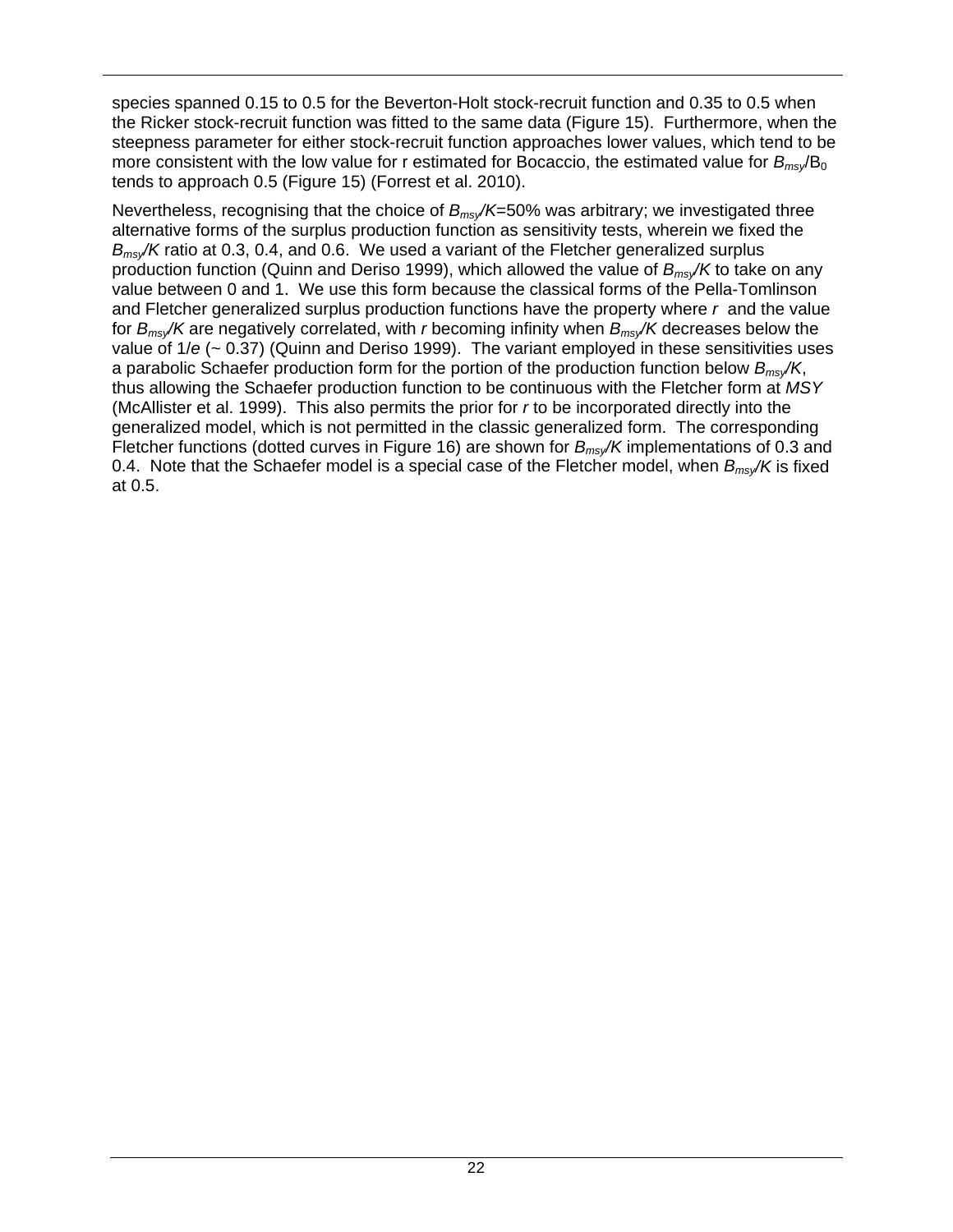

<span id="page-31-0"></span>*Figure 15. Estimated values for*  $B_{\text{msy}}/B_0$  *under the Ricker and Beverton-Holt stock-recruit models as a function of the steep parameter in the a) Ricker and b) Beverton-Holt stock-recruit functions (Forrest et al. 2010).*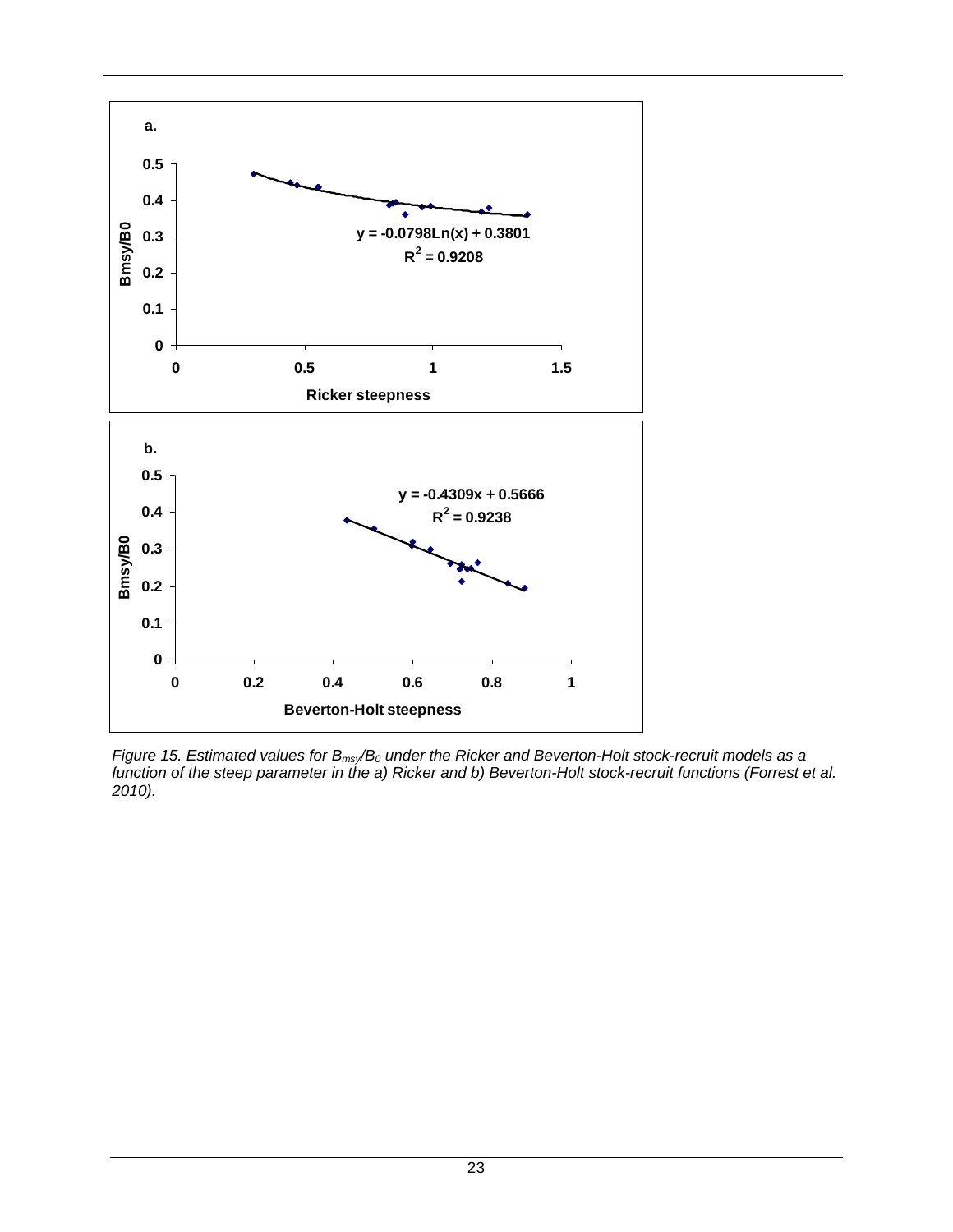

<span id="page-32-3"></span>*Figure 16. A plot of the reference case Schaefer and three alternative production functions applied in evaluations of the sensitivity of results to different model settings. All plotted production functions are referenced to approximately the same MSY value.* 

#### **11 REFERENCE CASE**

#### <span id="page-32-1"></span><span id="page-32-0"></span>**11.1 REFERENCE CASE INPUTS**

For the reference case runs, all inputs, assumptions, and settings were formulated based on the best available information and scientific judgment. The key settings and any changes from the 2009 reference runs are presented in [Table 10.](#page-34-0) It is important to note that all model runs assumed that Bocaccio productivity, as well as catchability and availability in the surveys and fisheries, were treated as constant over time. While this is not a good assumption for time series that extend over 60 years in some cases (i.e., the halibut fishery effort series), there is no additional information with which to hypothesize credible assumptions on how these parameters varied over time. Where possible, however, we have conducted sensitivity tests to explore the impact of the assumption of stationarity.

#### <span id="page-32-2"></span>**11.2 REFERENCE CASE RESULTS**

As in the previous work (DFO 2009a) $^6$  $^6$ , the results of the reference case indicates that Bocaccio exploitable stock biomass has declined significantly from the 1930s, with the steepest decline occurring from 1985 to 1995 [\(Table 11](#page-35-0), [Table 12,](#page-36-0) [Table 13,](#page-37-0) and [Figure 17\)](#page-38-0). The rate of decline slowed after 1995, coincident with lower catches of the early 1990s. The decline appears to have continued after 2000 ([Figure 17](#page-38-0)c).

The posterior mean and median estimates for exploitable biomass in 2012 are 2,205 t and 1,879 t (CV=55%), respectively ([Table 11](#page-35-0)). The posterior median estimate of stock size relative to its unfished stock size  $(B_{2012}/K)$  is 3.5% (CV=84%). Current abundance relative to  $B_{\text{msv}}$ (*B2012/Bmsy*) is 7% (CV=84%). The 80% confidence limits (10% and 90% percentiles) of the

<span id="page-32-4"></span>l  $6$  Note that methodology and input for the previous assessment are provided in Stanley et al. 2009a, while final results of the corrected reference run are provided in DFO 2009a.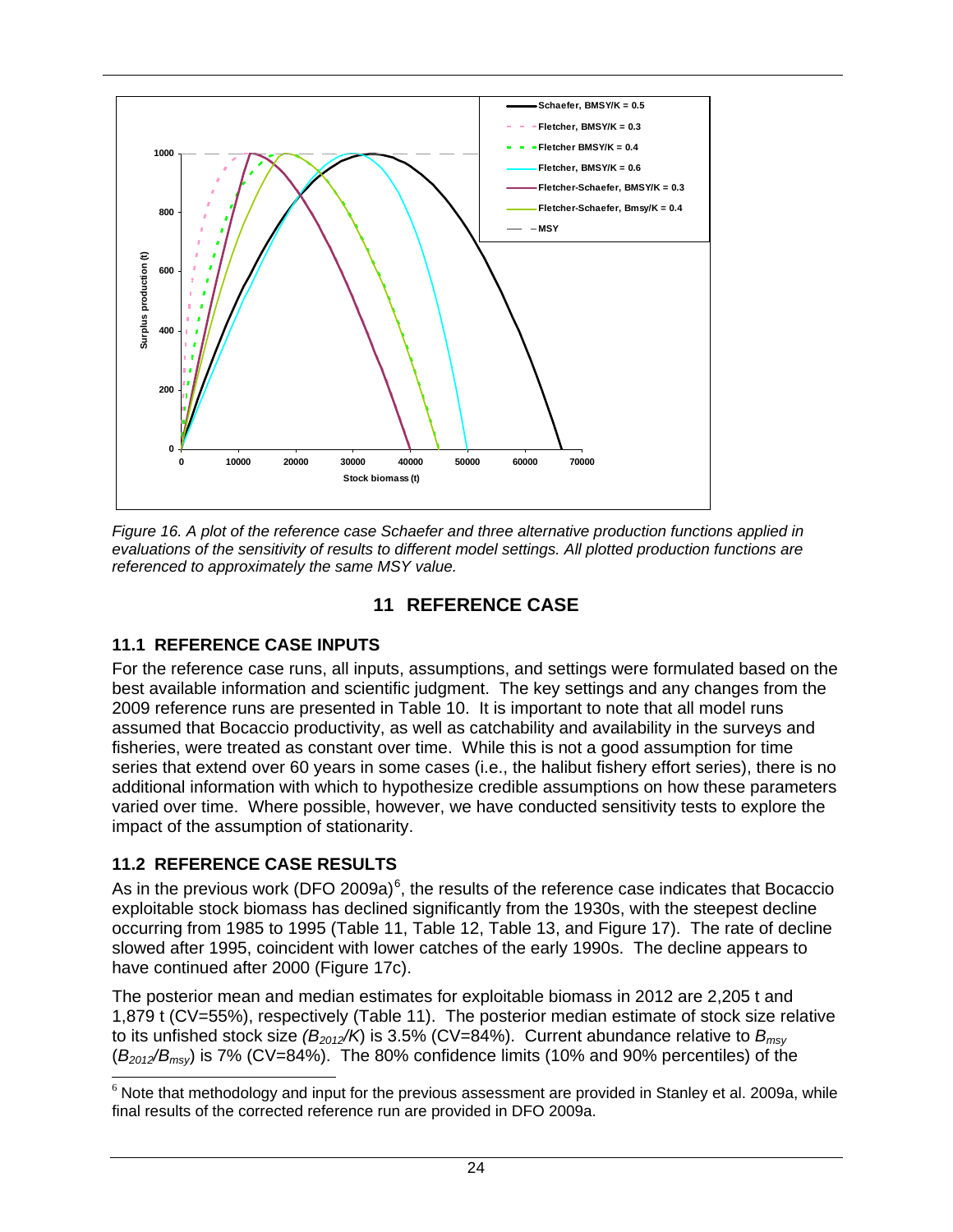median estimate of *B2012/Bmsy* lie between 0.029 and 0.182 leaving little likelihood that the stock is above the lower PA reference point of *0.4\*Bmsy* ([Figure 18](#page-39-1)).

The posterior median of *F2012/Fmsy* is 1.9 (CV=91%). The maximum rate of increase, *r*, in the Schaefer model is equal to  $2*F_{msy}$ , therefore, the population can not sustain values for  $F_{2012}/F_{msv}$ of greater than 2. The posterior median for the replacement yield (*RepY*) in 2012 is 143 tons (CV=55%). The posterior median ratio of the total harvest in 2012 relative to replacement yield *(Catch/RepY*) is 99% (CV=87%). Values for this ratio greater than 1 should lead to further stock decline, if sustained.

The reference case median estimates of 2012 biomass and replacement yield are about 80% and 72%, respectively, of those indicated for 2008 (DFO 2009a), with the current of these estimates being more precise [\(Table 14](#page-37-1)). The level of depletion (to 2012) is greater than that reported for 2008 (DFO 2009), with the median estimate of stock biomass down to 3.5% of the average unfished level as opposed to 5.6% reported earlier (DFO 2009a). The posterior median ratio of stock size in 2011 relative to 2001 is 0.66 with  $10<sup>th</sup>$  and 90th percentiles at 0.46 and 0.97 ([Table 11](#page-35-0)). The 90% probability interval for this statistic was 0.42 and 1.09. These results thus indicate that there is more than a 90% probability that stock size is lower in 2011 than it was 10 years previous. The more pessimistic estimates of the current assessment result from a number of reasons. First, the updated priors for survey *q* were slightly larger owing to the update from the gillnet experiment. The higher and more precise priors for *q* translate into lower and more precise biomass estimates.

Second, in the 2009 assessment, the survey index values of zero were ignored due to the use of a lognormal likelihood function in that assessment. In the current assessment, we applied a different likelihood function (normal with a constant standard deviation for each index of abundance) that allowed evaluation of zero biomass values. Predictably, the inclusion of zero biomass values for 2000 and, 2011 in the WCVI shrimp survey and for 2007, 2008, and 2010 in the QCSd shrimp survey gives more weight to smaller stock sizes as well as increasing precision.

Error distributions for trawl survey catch rate data are often considered to be more closely approximated by a lognormal distribution than by a normal distribution. In this assessment, we were forced to reject the lognormal density function since it cannot accommodate zero values for observations and there were more than a few of them (five in total). A normal distribution truncated at zero still provided an adequate fit to the abundance indices, as the model converged consistently under a non-linear minimization function. While there were some large positive outliers for some of the time series, the values obtained and applied for the SDs were large enough to accommodate the wide scatter in the deviations between observed and model predicted indices of abundance [\(Figure 17](#page-38-0)). In the 2009 assessment, when there were only two zero survey values that were excluded, runs with lognormal versus normal likelihood functions yielded very similar posterior distributions for parameters and stock status.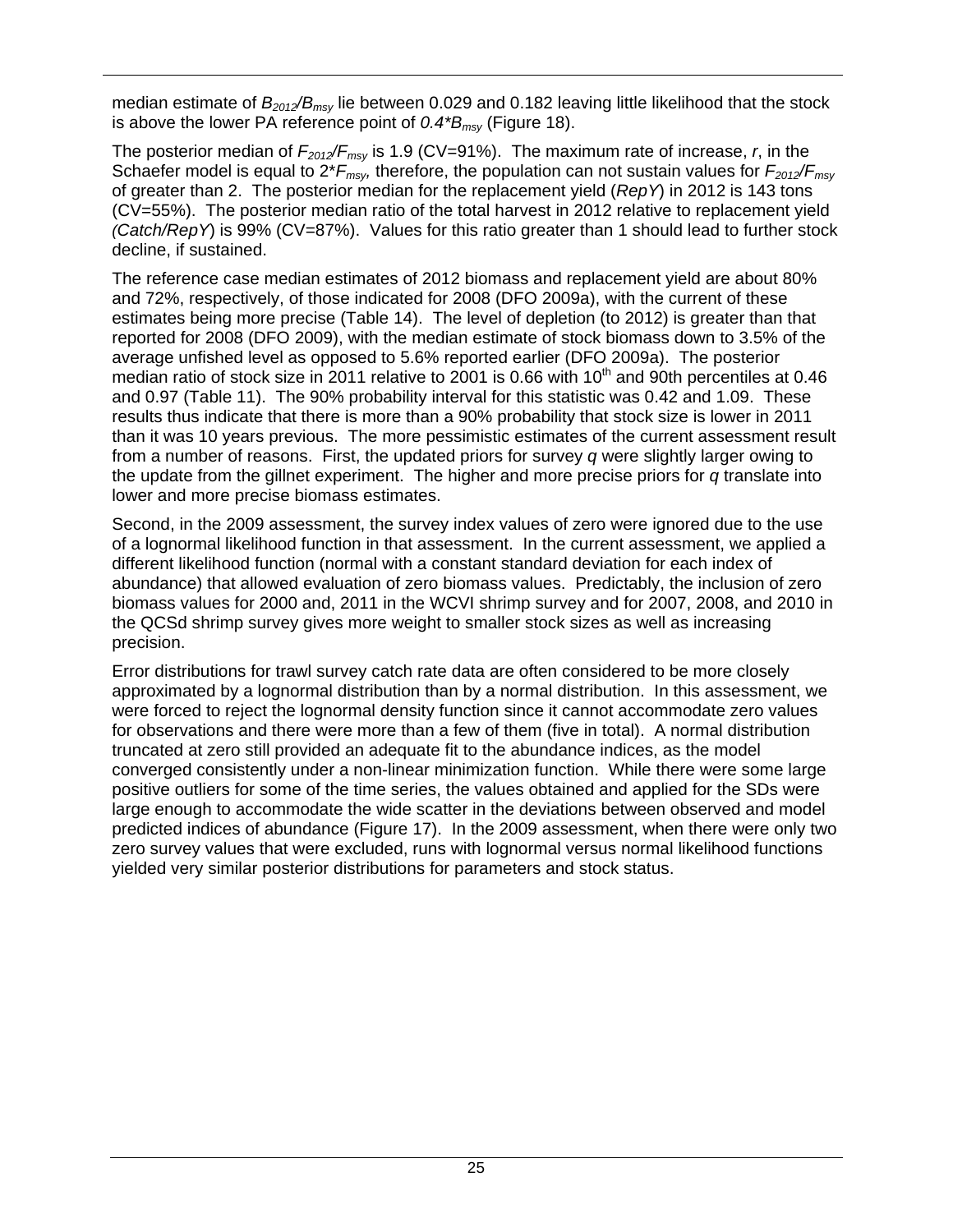#### *Table 10. Key parameter choices for the current reference case and significant changes from the 2009 reference case (DFO 2009a, Stanley et al. 2009a).*

<span id="page-34-0"></span>

| <b>Parameter</b>                                       | <b>Value (2012)</b>                                                         | <b>Value (2009)</b>                                                  | <b>Comments</b>                                                                                                                                                                                                                                                                                                                                                                                                                                                                                                         |
|--------------------------------------------------------|-----------------------------------------------------------------------------|----------------------------------------------------------------------|-------------------------------------------------------------------------------------------------------------------------------------------------------------------------------------------------------------------------------------------------------------------------------------------------------------------------------------------------------------------------------------------------------------------------------------------------------------------------------------------------------------------------|
| Prior mean r                                           | $0.1067$ , SD= $0.039$ ;                                                    | $0.117; SD=0.035$                                                    | Discussed above                                                                                                                                                                                                                                                                                                                                                                                                                                                                                                         |
| Survey values of $0$                                   | Included 0 values                                                           | Excluded one 0 value                                                 | The 2009 assessment applied a lognormal likelihood function for the abundance index<br>data with a constant standard deviation in the deviation between the logarithms of<br>observed and model predicted abundance index values. For 2012, to accommodate the<br>zero values, we applied a normal distribution for the likelihood function with a constant<br>standard deviation (SD) for each time series of abundance.                                                                                               |
| Recreational catch                                     | Included                                                                    | Excluded                                                             | Described above                                                                                                                                                                                                                                                                                                                                                                                                                                                                                                         |
| CVs for indices                                        | Same as 2009                                                                |                                                                      | As in the 2009 assessment, we applied iterative re-weighting to arrive at values for the<br>standard deviations in deviations between model-predicted and observed abundance<br>index values.                                                                                                                                                                                                                                                                                                                           |
| Likelihood function<br>for catch                       | $CV=0.6$ for troll<br>$CV=0.5$ for halibut<br>$CV=0.4$ for recreational     | Same for troll and<br>halibut                                        | We applied a truncated normal distribution as the likelihood function for the observed<br>halibut, recreational, and salmon troll catches. We applied a constant fixed CV for each<br>likelihood function. The CVs for the halibut and salmon troll catch values were the same<br>as those applied in the 2009 assessment. The CV for the recreational catch was the value<br>that lead to the closest normal distribution approximation of the expert derived prior for the<br>recreational catch of Bocaccio in 2010. |
| Schaefer surplus<br>production<br>function             | $(B_{msy}/K=0.5);$                                                          | Same                                                                 | Discussed above                                                                                                                                                                                                                                                                                                                                                                                                                                                                                                         |
| Salmon troll daily<br>catch                            | 10                                                                          | 15                                                                   | Maximum fleet-wide limit on average daily troll catch set at 10 Bocaccio per day.                                                                                                                                                                                                                                                                                                                                                                                                                                       |
| Process error SD                                       | 0.1                                                                         | same                                                                 |                                                                                                                                                                                                                                                                                                                                                                                                                                                                                                                         |
| Prior mean $B_{1935}/K$                                | 0.9                                                                         | same                                                                 |                                                                                                                                                                                                                                                                                                                                                                                                                                                                                                                         |
| Informative priors<br>for survey $q$                   | Updated                                                                     | same                                                                 |                                                                                                                                                                                                                                                                                                                                                                                                                                                                                                                         |
| Density in<br>trawlable area $\lt$<br>untrawlable area | Triangular prior updated<br>with experimental data<br>with a median of 1.4. | Triangular prior with<br>mode of 3 but no data<br>used to update it. | Discussed above                                                                                                                                                                                                                                                                                                                                                                                                                                                                                                         |
| Process error<br>deviates                              | $Lag = 1$<br>Autocorrelation coeff. $=$<br>0.7                              | Autocorrelation coeff. $=$<br>0.67                                   | Estimated from posterior median process error deviates, starts in 2012.                                                                                                                                                                                                                                                                                                                                                                                                                                                 |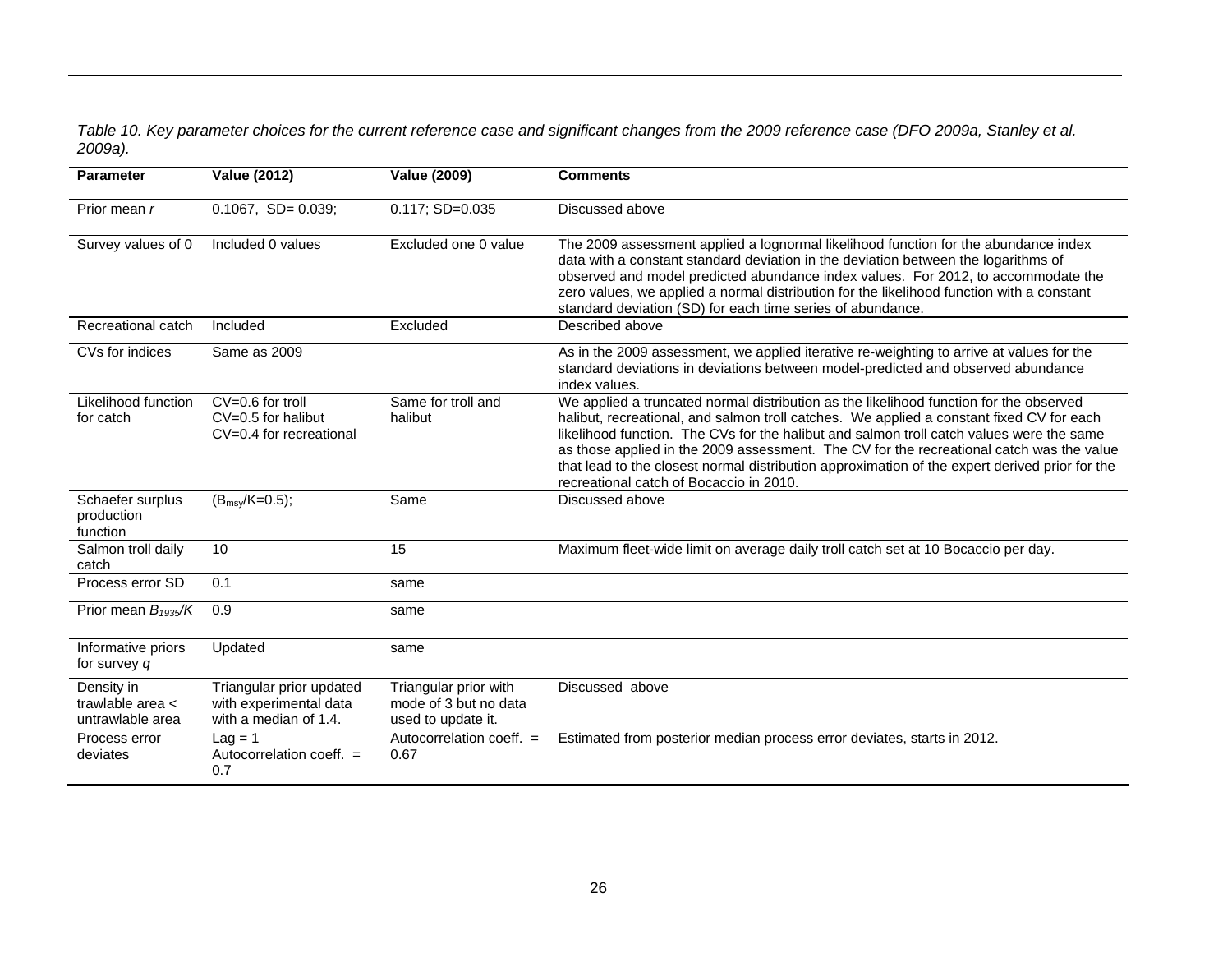Third, most of the surveys and, particularly the ones that fit the model best, indicate decreases since 2008, despite total catches among the lowest in the history of the fishery. Fourth, exploitation from a fourth sector, the recreational sector, was added in this assessment. As recreational effort has not changed substantially from the 1980s, this fishery is estimated to have exerted a low fishing mortality rate since the 1980s that was not previously included. The addition of this previously unaccounted source of fishing mortality, although relatively small, acts to intensify the estimated decline in stock size.

| Variable                          | Mean   | <b>SD</b> | C۷    | 10th              | <b>Median</b> | 90th              |
|-----------------------------------|--------|-----------|-------|-------------------|---------------|-------------------|
|                                   |        |           |       | <b>Percentile</b> |               | <b>Percentile</b> |
| r                                 | 0.084  | 0.033     | 0.391 | 0.0397            | 0.084         | 0.1254            |
| $B_{\rm 0}$                       | 63,240 | 38,639    | 0.611 | 26,461            | 52,330        | 116,664           |
| <b>MSY</b>                        | 1,234  | 904       | 0.733 | 540               | 981           | 2,227             |
| $B_{msv}$                         | 31,620 | 19,319    | 0.611 | 13,231            | 26,165        | 58,332            |
| $B_{msy}/B_0$                     | 0.5    |           |       | 0.5               | 0.5           | 0.5               |
| $B_{init}$                        | 55,922 | 36,070    | 0.645 | 21,907            | 43752         | 98,206            |
| $B_{2012}$                        | 2,205  | 1,214     | 0.55  | 1,031             | 1,879         | 3,625             |
| $B_{2012}/B_{msv}$                | 0.093  | 0.078     | 0.835 | 0.029             | 0.07          | 0.182             |
| $B_{2012}/B_{init}$               | 0.054  | 0.048     | 0.885 | 0.016             | 0.041         | 0.106             |
| $B_{2012}/K$                      | 0.047  | 0.039     | 0.835 | 0.0144            | 0.0351        | 0.0911            |
| $F_{\text{msy}}$                  | 0.0422 | 0.0165    | 0.391 | 0.0199            | 0.042         | 0.0627            |
| $F_{2012}$                        | 0.0808 | 0.0359    | 0.444 | 0.041             | 0.0742        | 0.1289            |
| $F_{2012}/F_{\text{msy}}$         | 2.2835 | 2.0839    | 0.913 | 1.03              | 1.9037        | 3.5758            |
| <b>RepY</b>                       | 163    | 90        | 0.552 | 75                | 143           | 287               |
| Catch/RepY                        | 1.1806 | 1.0267    | 0.87  | 0.5705            | 0.9898        | 1.811             |
| $B_{2011}/B_{2001}$               | 0.6989 | 0.2091    | 0.299 | 0.46              | 0.66          | 0.97              |
| $P(B_{2012} > 0.4B_{\text{msy}})$ | 0.01   |           |       |                   |               |                   |
| $P(B_{2012} > 0.8B_{msv})$        | 0.001  |           |       |                   |               |                   |

<span id="page-35-0"></span>*Table 11. Reference case 2012 stock assessment statistics. Biomass values are in metric tons and the referenced current year is 2012.*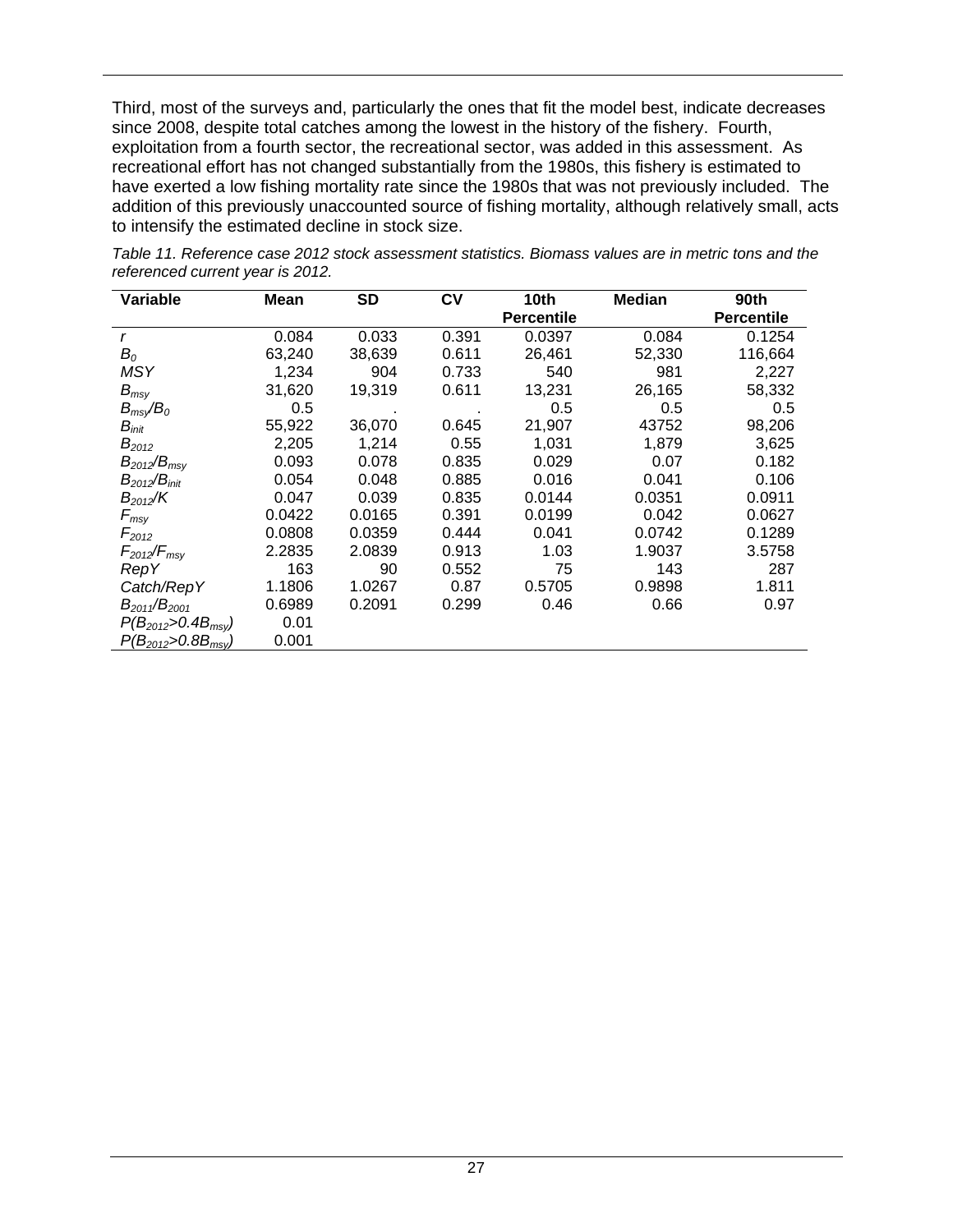*Table 12. Posterior 10<sup>th</sup>, 50<sup>th</sup>, and 90<sup>th</sup> percentiles of stock biomass (t) 1935-2012 from the reference case run.* 

| Year | Lower<br>10% | <b>Median</b> | <b>Upper</b><br>90% | Year | Lower<br>10% | <b>Median</b> | <b>Upper</b><br>90% |
|------|--------------|---------------|---------------------|------|--------------|---------------|---------------------|
| 1935 | 21907        | 43752         | 98206               | 1974 | 9813         | 14442         | 24362               |
| 1936 | 21226        | 41662         | 89542               | 1975 | 9223         | 13394         | 23080               |
| 1937 | 20514        | 40226         | 86141               | 1976 | 8556         | 12812         | 22068               |
| 1938 | 19873        | 38530         | 81513               | 1977 | 8514         | 12939         | 21815               |
| 1939 | 19151        | 37378         | 80921               | 1978 | 8816         | 12815         | 21613               |
| 1940 | 18697        | 34925         | 75919               | 1979 | 8586         | 12868         | 21257               |
| 1941 | 18386        | 33731         | 66959               | 1980 | 8369         | 13031         | 21236               |
| 1942 | 17717        | 33074         | 68540               | 1981 | 8650         | 12822         | 20570               |
| 1943 | 17250        | 31801         | 61479               | 1982 | 8810         | 12708         | 20311               |
| 1944 | 16862        | 31125         | 59523               | 1983 | 8695         | 12730         | 19853               |
| 1945 | 16925        | 30524         | 58881               | 1984 | 8489         | 12407         | 18751               |
| 1946 | 16222        | 29843         | 57254               | 1985 | 8512         | 11886         | 17679               |
| 1947 | 15891        | 28407         | 54899               | 1986 | 8278         | 11095         | 16151               |
| 1948 | 15565        | 27689         | 53313               | 1987 | 7540         | 10351         | 14590               |
| 1949 | 15046        | 26894         | 52294               | 1988 | 6706         | 9123          | 12871               |
| 1950 | 14438        | 26449         | 51442               | 1989 | 5957         | 8023          | 11385               |
| 1951 | 13948        | 25297         | 49527               | 1990 | 5275         | 7153          | 10404               |
| 1952 | 13618        | 24702         | 47783               | 1991 | 4672         | 6202          | 9207                |
| 1953 | 13809        | 24445         | 45886               | 1992 | 3914         | 5327          | 7900                |
| 1954 | 13992        | 24667         | 44708               | 1993 | 3090         | 4401          | 6705                |
| 1955 | 14039        | 24184         | 44839               | 1994 | 2498         | 3638          | 5773                |
| 1956 | 13587        | 23946         | 44413               | 1995 | 2149         | 3240          | 5203                |
| 1957 | 13314        | 23410         | 43870               | 1996 | 1917         | 2930          | 4864                |
| 1958 | 13290        | 23189         | 41641               | 1997 | 1843         | 2829          | 4810                |
| 1959 | 12828        | 22328         | 41258               | 1998 | 1843         | 2709          | 4650                |
| 1960 | 12873        | 22438         | 40503               | 1999 | 1832         | 2728          | 4537                |
| 1961 | 13014        | 21777         | 39103               | 2000 | 1842         | 2749          | 4526                |
| 1962 | 13193        | 21277         | 38402               | 2001 | 1825         | 2718          | 4596                |
| 1963 | 12938        | 21363         | 37243               | 2002 | 1726         | 2599          | 4484                |
| 1964 | 12805        | 21415         | 36138               | 2003 | 1609         | 2502          | 4253                |
| 1965 | 13015        | 20672         | 35076               | 2004 | 1558         | 2475          | 4236                |
| 1966 | 12561        | 20286         | 33724               | 2005 | 1458         | 2428          | 4233                |
| 1967 | 12024        | 18819         | 32355               | 2006 | 1443         | 2365          | 4157                |
| 1968 | 11845        | 18224         | 31859               | 2007 | 1339         | 2278          | 4030                |
| 1969 | 11307        | 17697         | 30050               | 2008 | 1270         | 2230          | 3941                |
| 1970 | 11103        | 16759         | 28693               | 2009 | 1178         | 2071          | 3676                |
| 1971 | 11026        | 16194         | 27682               | 2010 | 1082         | 1935          | 3435                |
| 1972 | 10971        | 16118         | 26671               | 2011 | 1052         | 1911          | 3506                |
| 1973 | 10463        | 15279         | 26040               | 2012 | 1031         | 1879          | 3625                |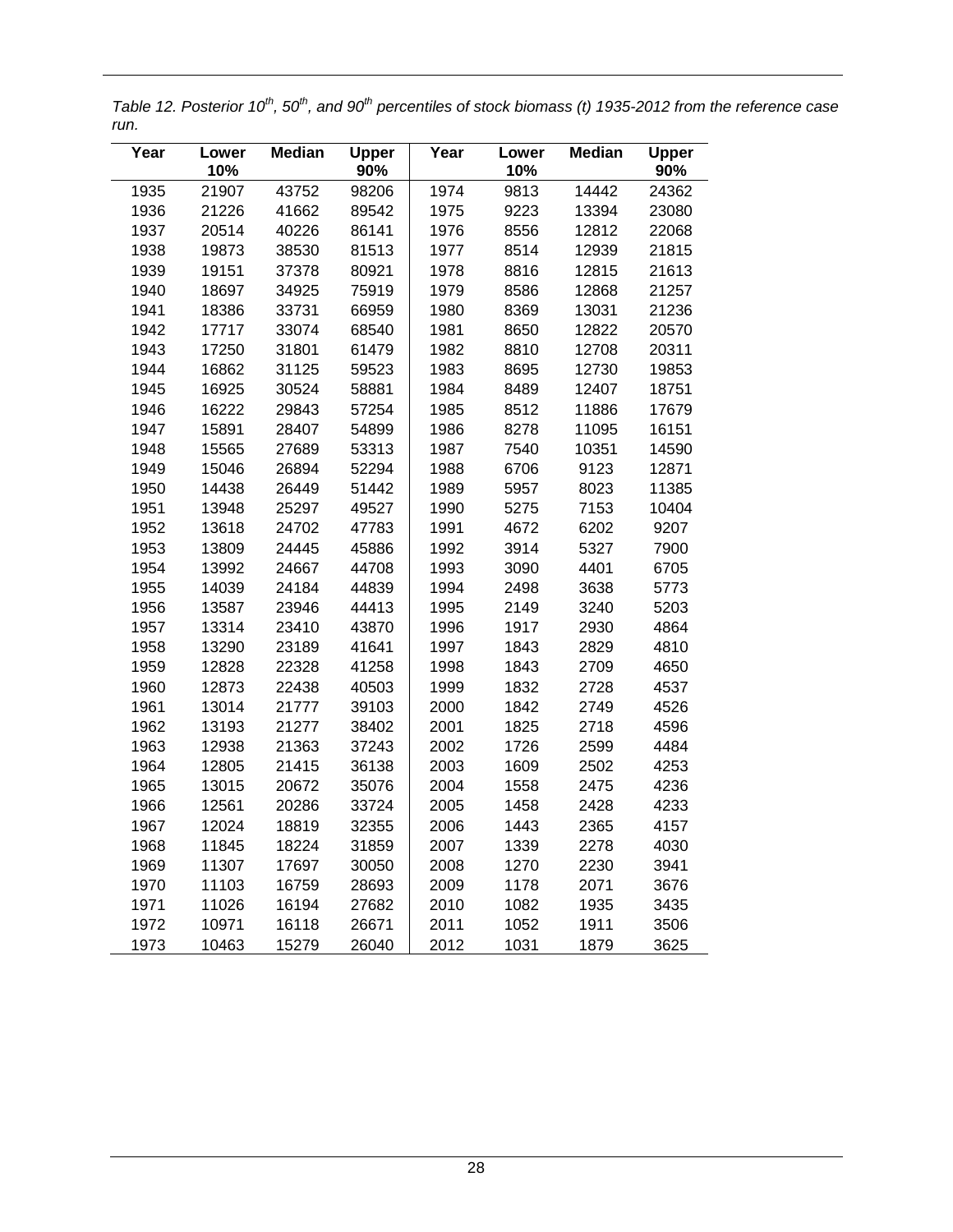*Table 13. Posterior 10<sup>th</sup>, 50<sup>th</sup>, and 90<sup>th</sup> percentiles of the ratio of stock biomass in each recent year to the stock biomass sixty years prior.* 

| Year | 10%  | 50%  | 90%  |
|------|------|------|------|
| 1994 | 0.03 | 0.07 | 0.15 |
| 1995 | 0.03 | 0.07 | 0.15 |
| 1996 | 0.03 | 0.07 | 0.15 |
| 1997 | 0.04 | 0.07 | 0.15 |
| 1998 | 0.04 | 0.07 | 0.15 |
| 1999 | 0.04 | 0.08 | 0.16 |
| 2000 | 0.04 | 0.08 | 0.16 |
| 2001 | 0.04 | 0.08 | 0.16 |
| 2002 | 0.04 | 0.08 | 0.16 |
| 2003 | 0.04 | 0.08 | 0.16 |
| 2004 | 0.04 | 0.08 | 0.17 |
| 2005 | 0.04 | 0.07 | 0.16 |
| 2006 | 0.04 | 0.07 | 0.16 |
| 2007 | 0.04 | 0.07 | 0.15 |
| 2008 | 0.04 | 0.07 | 0.15 |
| 2009 | 0.03 | 0.07 | 0.16 |
| 2010 | 0.03 | 0.07 | 0.16 |
| 2011 | 0.03 | 0.07 | 0.15 |
| 2012 | 0.03 | 0.07 | 0.15 |

*Table 14. Comparison of key results from the 2009 (DFO 2009a) and 2012 analyses. B<sub>cur</sub> refers either to 2012 or 2008.* 

|                                 |        | 2012  |        |        | 2009           |        |
|---------------------------------|--------|-------|--------|--------|----------------|--------|
| Variable                        | Mean   | СV    | Median | Mean   | <b>Mean CV</b> | Median |
| $B_{\rm 0}$                     | 63.240 | 0.611 | 52,330 | 54,042 | 0.66           | 45,053 |
| $B_{msy}$                       | 31,620 | 0.611 | 26,165 | 27,021 | 0.662          | 22,526 |
| $B_{\text{cur}}$                | 2,205  | 0.55  | 1.879  | 3,022  | 0.83           | 2,324  |
| $B_{\text{cur}}/B_{\text{msy}}$ | 0.093  | 0.835 | 0.070  | 0.155  | 0.973          | 0.111  |
| $B_{\text{cur}}/K$              | 0.047  | 0.835 | 0.0351 | 0.078  | 0.973          | 0.056  |
| <b>RepY</b>                     | 163    | 0.552 | 143    | 236    | 0.649          | 198    |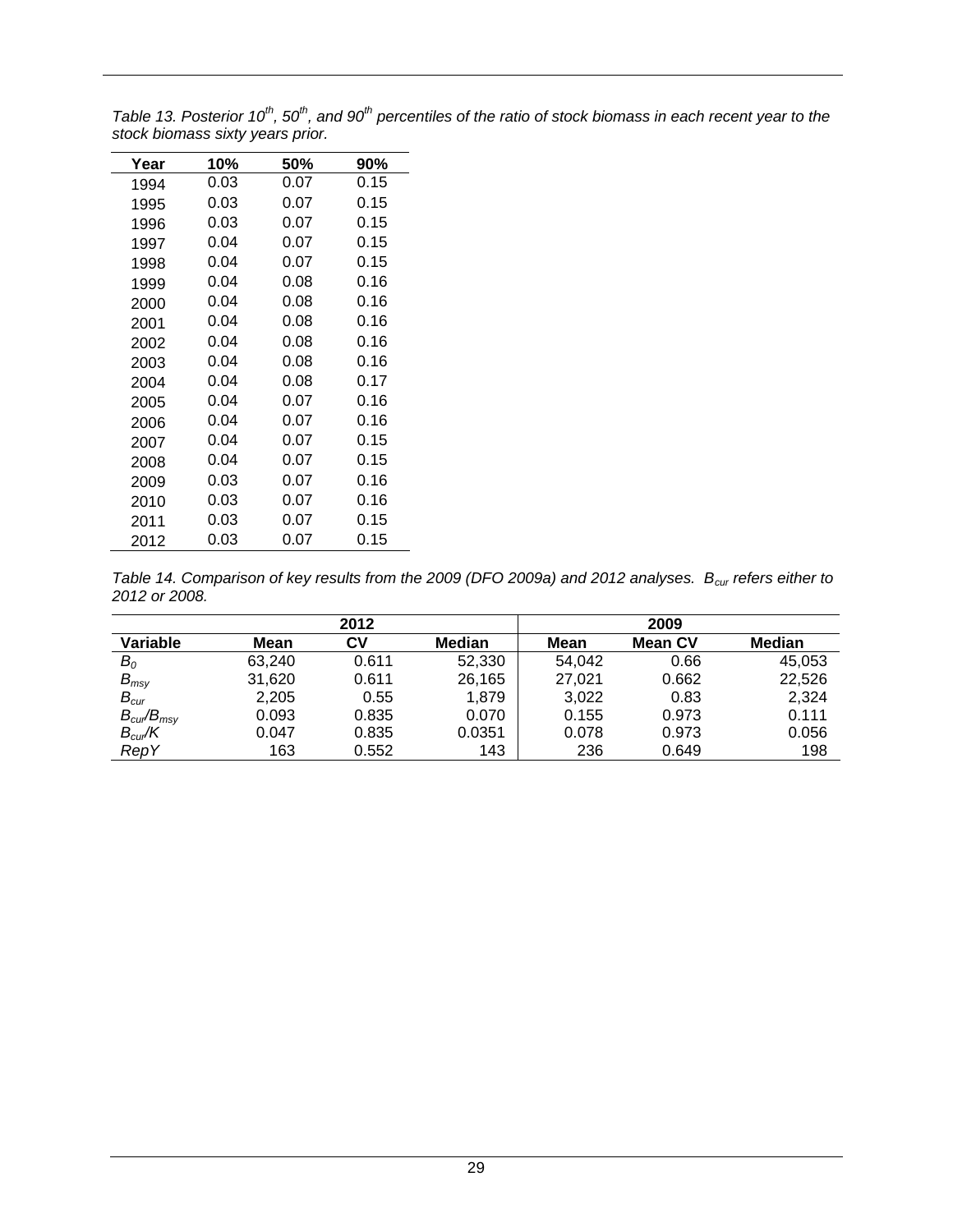

<span id="page-38-0"></span>*Figure 17. Plots of median and 80% probability intervals and indices rescaled by their median a. 1935- 2012; b. 1975-2012; c. 2000-2012. Note that some of the very large values for some of the indices are not shown in panels b. and c. to permit closer inspection of more recent trends.*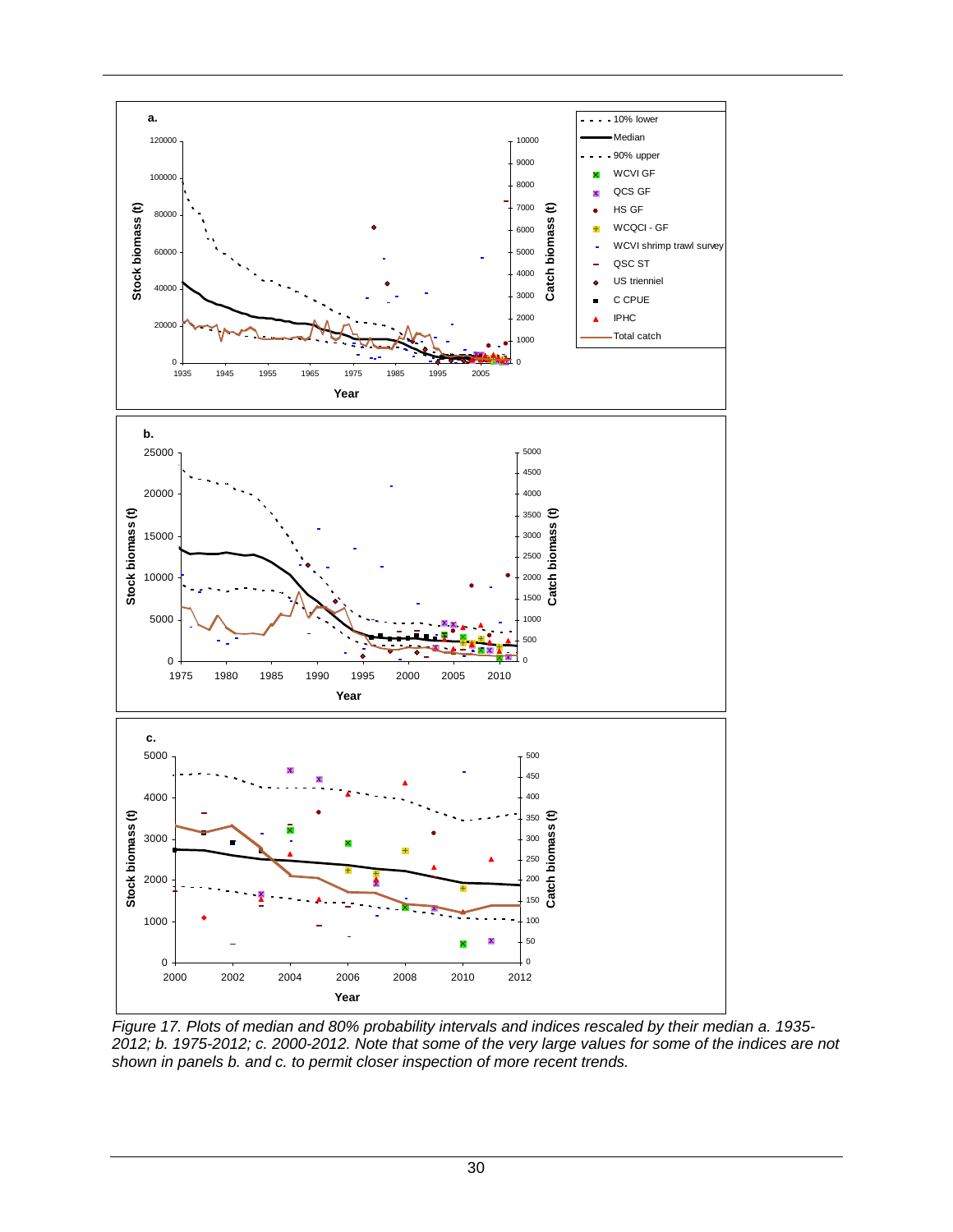

*Figure 18. Estimated stock status in 2012 and exploitation rate relative to reference points (from Table* [11](#page-35-0)). Range indicates 10<sup>th</sup> and 90<sup>th</sup> percentiles.

#### **11.3 REFERENCE CASE MODEL PERFORMANCE AND UNCERTAINTY**

Posterior distributions for most quantities show an update from the prior distributions [\(Figure](#page-41-0)  [19](#page-41-0)). The post model, pre-data distributions were also shown in [Figure 19.](#page-41-0) The post model, predata distribution shows how the priors interact with the BSP model, fixed inputs for catch, and fishing effort for the different imputed fisheries before the model is fitted to the abundance index data. The post model, pre-data distributions indicate that the priors for model parameters, when applied in combination with the inputted values for catch and effort, provide quite vague information about most of the model parameters and quantities of interest. While the post model, pre-data distribution for catch to replacement yield in 2012 appears to be informed by the model inputs and model structures, the range is still quite wide with most outputted values ranging between about 0.1 and 2 and is not updated after fitting to the abundance indices ([Figure 19](#page-41-0)). This is the only posterior distribution that is not significantly updated by the abundance data.

Model fits to the survey and CPUE data are poor, with large deviations between observed and predicted indices. CVs for the predicted to observed fits to the abundance indices are greater than 0.5 for seven out of nine series ([Table 15](#page-42-0); [Figure 17\)](#page-38-0). This outcome is caused by some large outlier values in both shrimp trawl series and in the US Triennial series [\(Figure 12\)](#page-25-0). Autocorrelation is apparent in the deviates for some of the indices, as, for example, in the US Triennial series [\(Figure 17\)](#page-38-0). The posterior mean for the intrinsic rate of increase (*r*) was 0.084  $(CV=39%)$ , less than the prior of 0.107  $(CV=37%)$  [\(Figure 19c](#page-41-0)). This decrease in the mean value for *r* suggests that the model reduced the average underlying stock productivity in order to fit the recent declines in biomass.

It is tempting to configure the model to fit the US Triennial index more closely because it indicates an intuitively acceptable monotonic trend. However, this is not only a circular argument but, as noted in Stanley et al. (2009a), the apparent trend is highly leveraged by one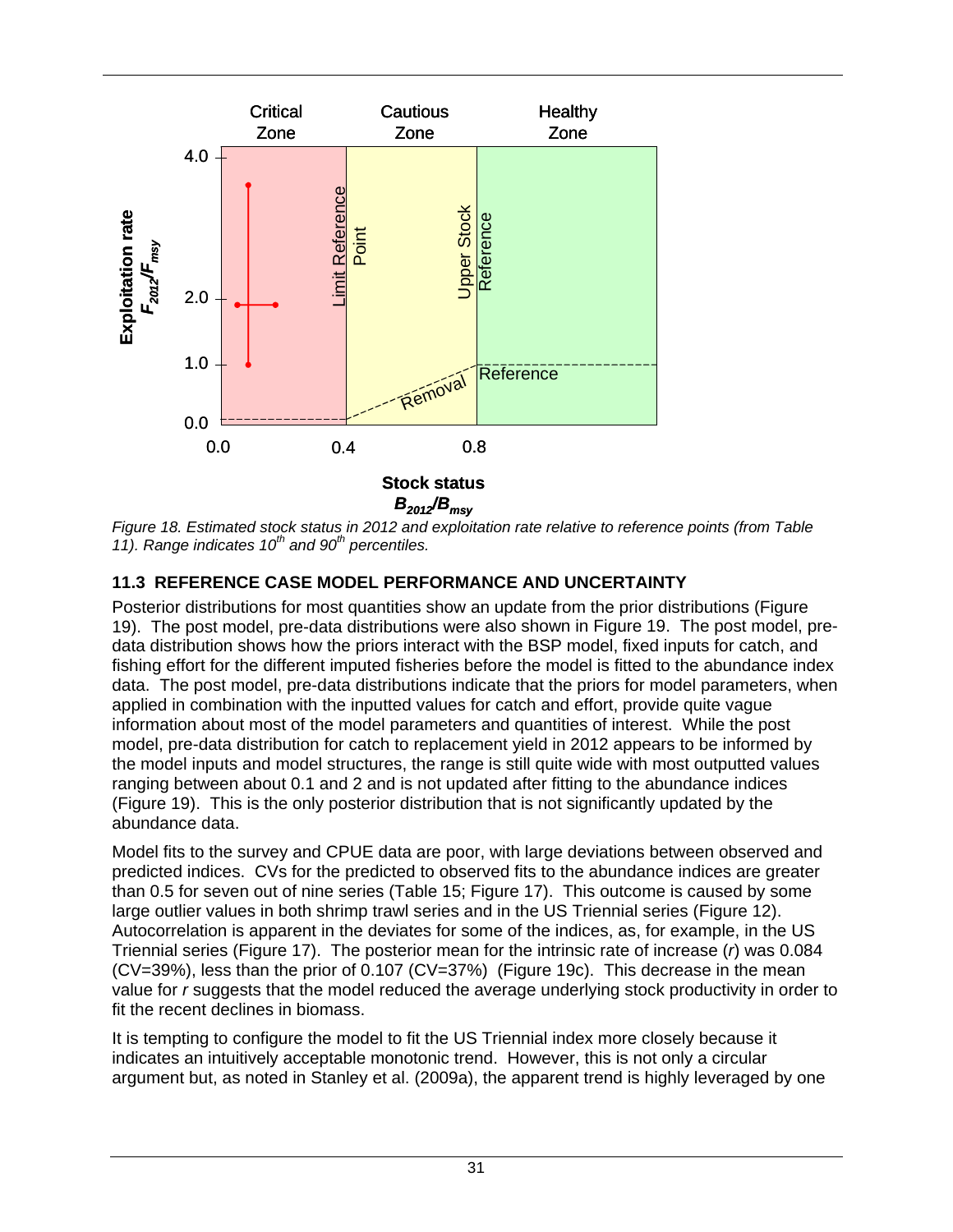anomalous tow in the first year. We suggest that the reference case weighting of all indices is appropriate in not allowing single survey points (or surveys) to have undue influence.

The marginal posterior distributions indicated that moderate amounts of precision were obtained for most parameters [\(Figure 19\)](#page-41-0). However, the large skews and long tails remain for some estimates. For example, much of the probability for carrying capacity lies well below 75,000 t while the tail stretches to 175,000 tonnes. Estimates for some other quantities are well defined. For example, for  $B_{2012}/B_0$ , the majority of the probability lies below 10% of  $B_0$ .

The annual process error deviates from the predicted surplus production were strongly negative for 2006-2009 (Figure 20). This indicates that the model production function predicted higher production in these years than has been reflected in the surveys. This effect is in addition to the lowering of the average stock productivity discussed in the previous paragraph, indicating that recent stock productivity has been even lower than predicted, even for an average *r*=0.084. Although none of the deviates was significantly different from 0, these negative deviates in 2006-2009 suggest that there was poor recruitment into exploitable age classes in these years. This relatively poor recruitment may explain, in part, why the population has not responded to the recent reduction in catches.

For the reference case and other model runs, the autocorrelation coefficient at lag 1 in the process error deviates from 1980 to 2010 was estimated at about 0.7, which was significant (*p*<0.05). This implies that there is a strong tendency for a poor year of surplus production to be followed by poor years.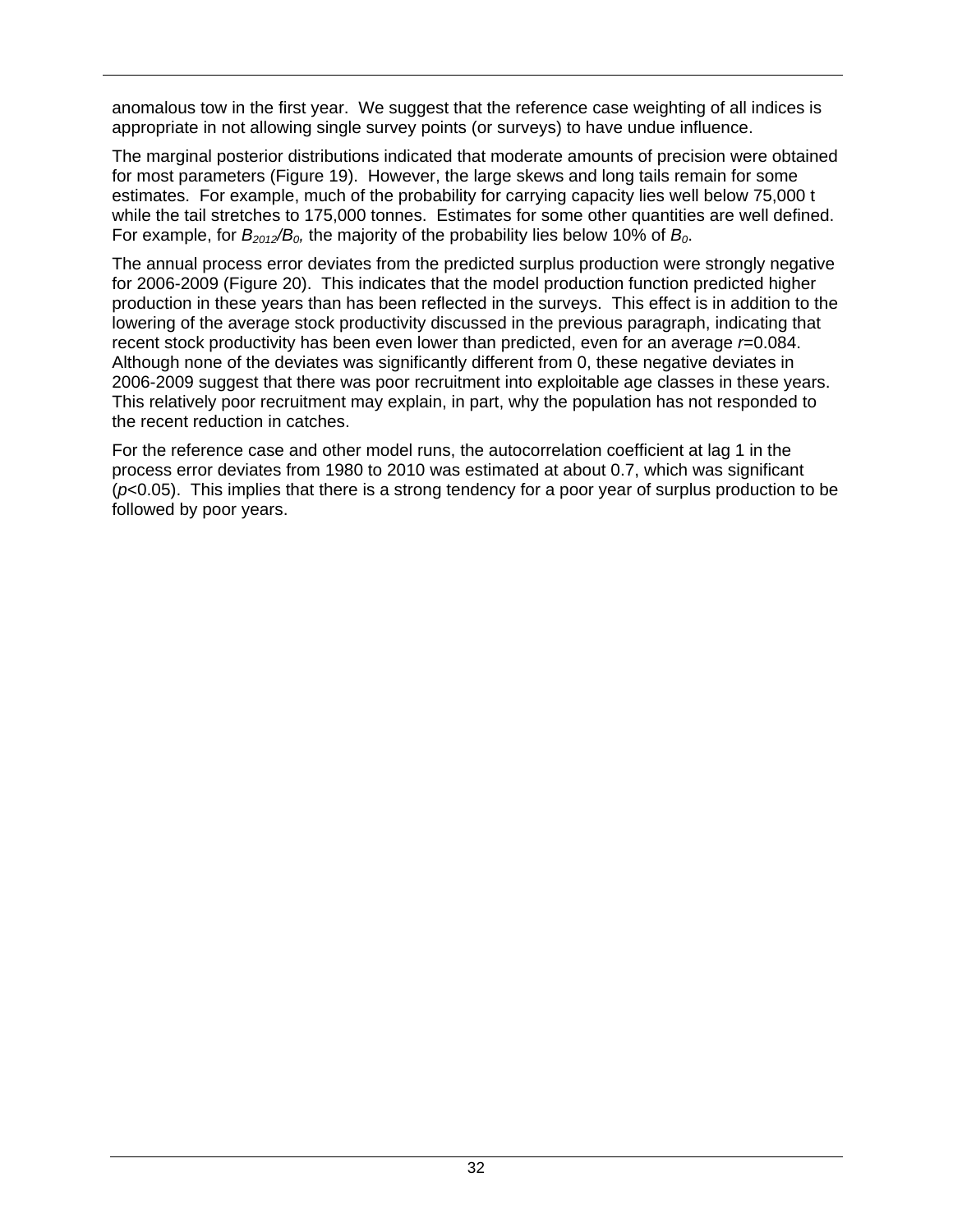

<span id="page-41-0"></span>*Figure 19. Marginal posterior distributions for a. carrying capacity (K or B<sub>0</sub>); b. maximum sustainable yield (msy); c. r; d. replacement yield in 2012; e. stock biomass in 2012; f. the ratio of fishing mortality rate in 2012 to that at msy; g. the ratio of stock biomass in 2012 to average unfished stock size; and, h. the ratio of total catch biomass in 2012 to replacement yield in 2012. Priors are shown for*  $B_0$  *and r. The post model, pre-data distributions are shown for derived quantities to show the influence of the catch and effort data, model structure, and prior distributions on model output distributions for quantities of interest.*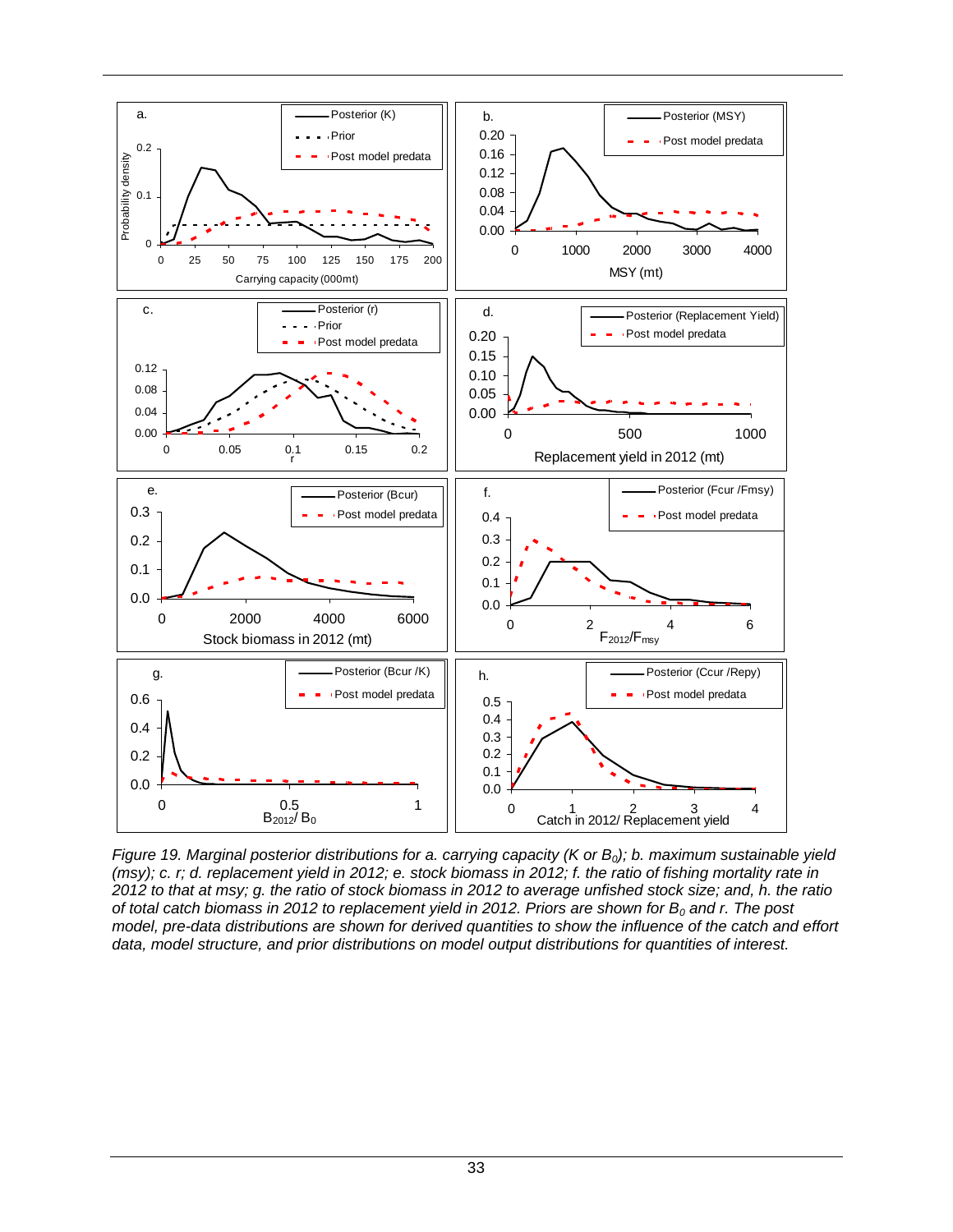| <b>Index</b>        | Number of<br>data points | Years     | <b>Standard</b><br>deviation | Average<br>value | Approx.<br>C٧ |
|---------------------|--------------------------|-----------|------------------------------|------------------|---------------|
| <b>WCVI GF</b>      | 4                        | 2004-2010 | 135                          | 229              | 0.59          |
| QCSd GF             | 6                        | 2003-2011 | 110                          | 161              | 0.68          |
| HS GF               | 4                        | 2005-2011 | 25                           | 35               | 0.71          |
| WCHG GF             | 4                        | 2006-2010 | 2                            | 10               | 0.20          |
| WCVI shrimp trawl   | 35                       | 1975-2011 | 170                          | 123              | 1.38          |
| QCSd shrimp trawl   | 13                       | 1999-2011 | 135                          | 43               | 3.14          |
| <b>US Triennial</b> |                          | 1981-2001 | 1,900                        | 2,176            | 0.87          |
| Comm. CPUE          | 8                        | 1996-2003 | 4.5                          | 29               | 0.15          |
| <b>IPHC</b>         | 9                        | 2003-2011 | 1.1                          | 2                | 0.51          |

<span id="page-42-0"></span>*Table 15. Values for the CVs applied for each of the abundance indices in the reference case and other model runs. Note that the CVs derived from iterative reweighting changed little between runs.* 



*Figure 20. Annual deviates in surplus production with the median and 80% probability intervals shown. Estimates are shown only for years after 1975 because without data prior to then, the posteriors for these deviates are determined by the prior.*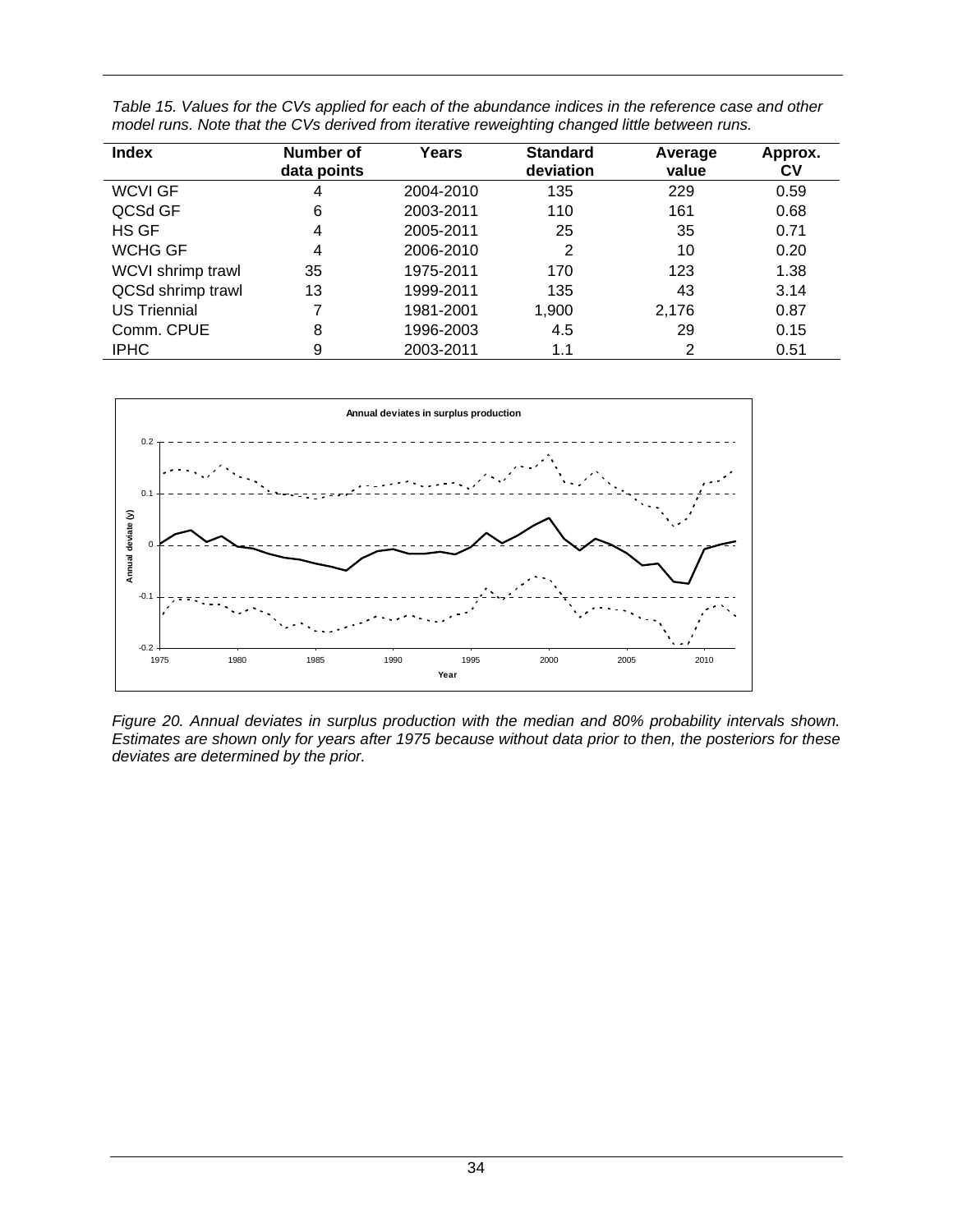### **11.4 REFERENCE CASE RECONSTRUCTION OF HISTORICAL CATCHES**

The estimated historical catch for the halibut, salmon troll, and recreational fisheries from the reference case are provided in [Figure 21](#page-44-0), with the median values and the estimated relative contributions from each sector provided in [Appendix Table 1](#page-72-0) and [Appendix Table 2](#page-73-0).

The posterior distributions for the catchability coefficients for the halibut, salmon troll, and recreational fisheries show some moderate updating from the priors to favour smaller values ([Figure 22](#page-45-0)). The posterior distributions still show considerable uncertainty with long right hand tails, especially for the halibut and recreational fisheries. The more precise distribution for the salmon troll fishery results from the extremely high historic effort relative to current effort and the estimated high catches for this fishery prior to the mid-1990s.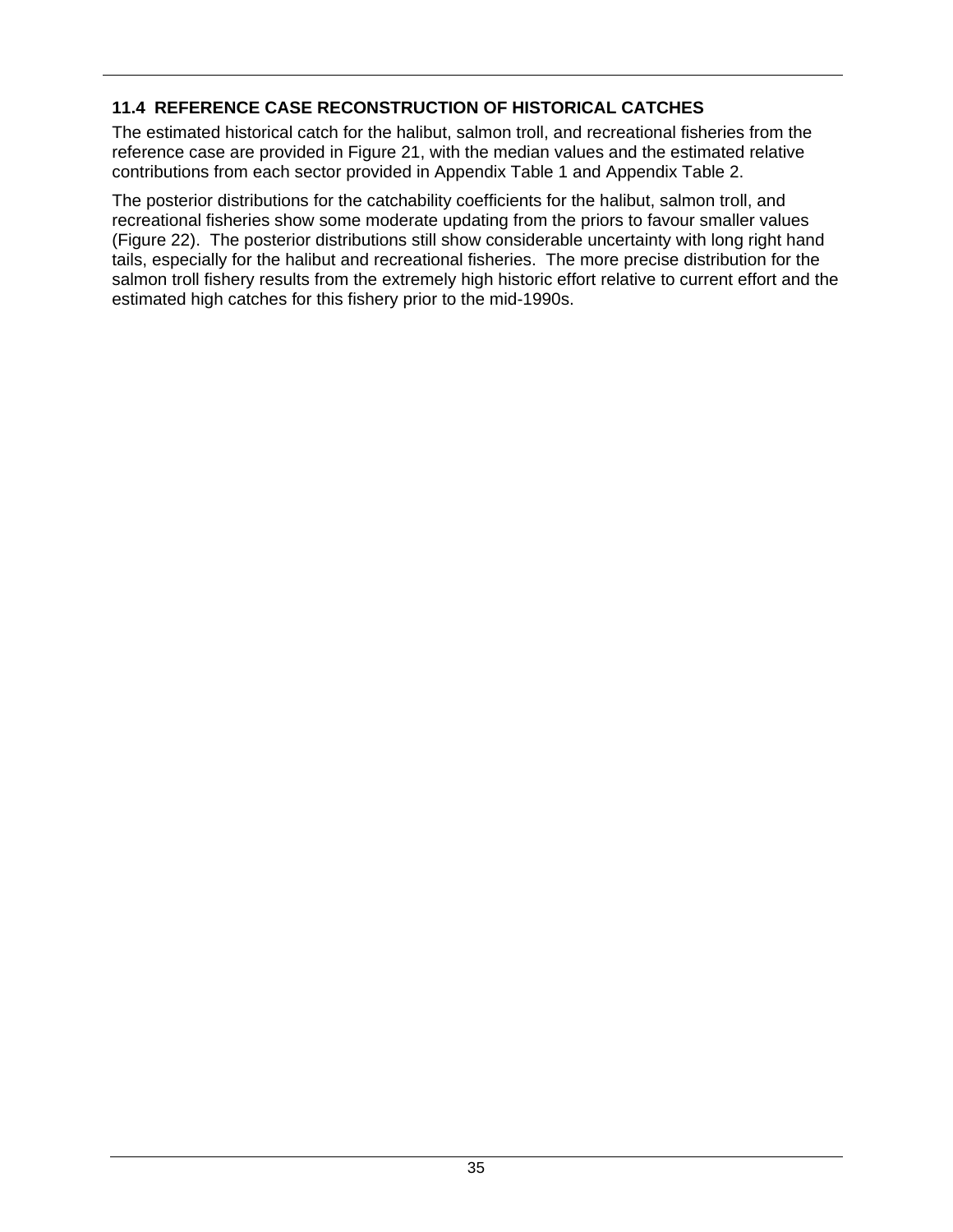

<span id="page-44-0"></span>*Figure 21. Median and 80% probability intervals for catch of Bocaccio in the: a. halibut fishery, b. salmon troll fishery, and c. recreational fishery, d. all sectors combined including trawl and ZN HL. Note the large variation in scale on the y-axis.*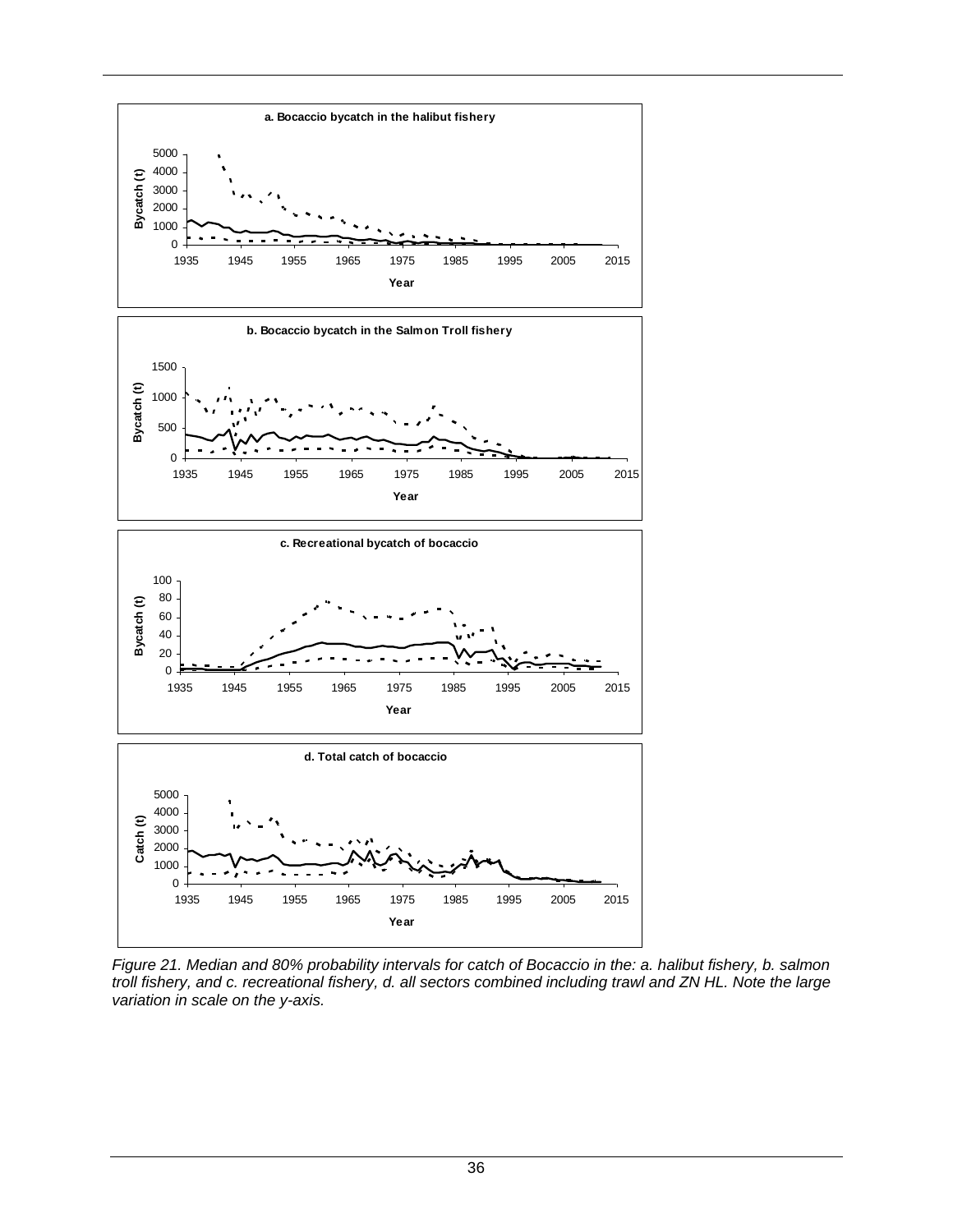

<span id="page-45-0"></span>*Figure 22. Prior and posterior density functions for the catchability coefficients for the a. halibut, b. salmon troll, and c. recreational sectors.* 

## **12 SENSITIVITY TESTS**

#### **12.1 SENSITIVITY RUNS**

Eighteen additional runs were used to evaluate the sensitivity of the results in the reference case to alternative assumptions ([Table 16\)](#page-46-0) (see also Stanley et al. 2009a in which 31 additional model runs were examined).

A common point of uncertainty with the implementation of the Schaefer model is its assumption that *Bmsy/B0* rests at 0.5. While this may be plausible for a population with very low productivity (low maximum intrinsic rate of increase), alternative values cannot be ruled out. We therefore examined runs with  $B_{ms}/B_0$  fixed at values of 0.3, 0.4, and 0.6 (A.1-A.3).

The reference prior for *r*, was formed using empirically derived uncertainty distributions for all life history parameters; however, there is uncertainty in these inputs. One of these includes the posterior predictive distribution for the Ricker steepness parameter for rockfishes (Forrest et al. 2010). In DFO 2009a, two cases examined prior medians for *r* at 67% and 133% of the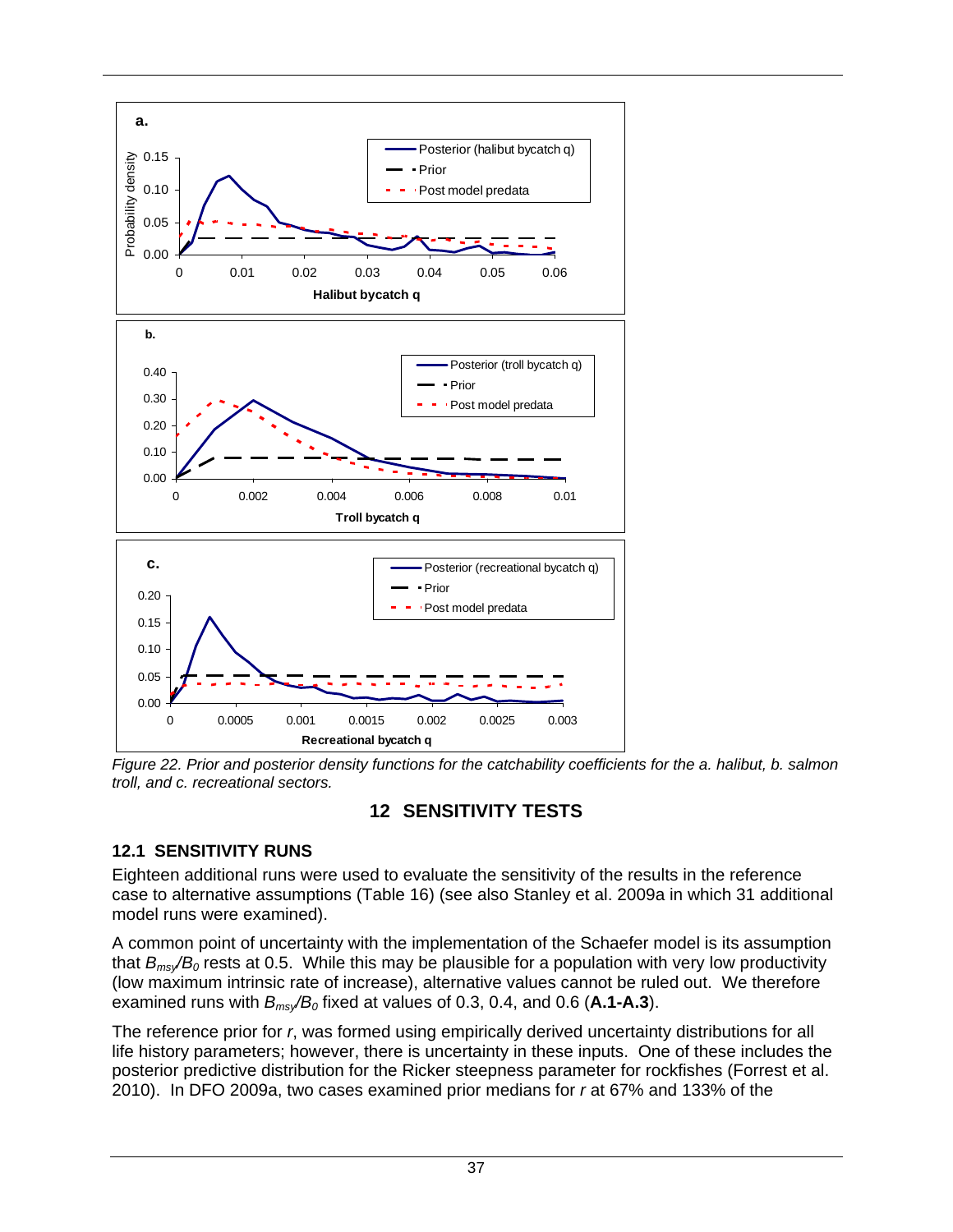<span id="page-46-1"></span>reference case prior. With a higher input distribution for steepness, the prior CV in *r* remained the same and the prior standard deviation increased proportionally with the mean value for *r*.

We captured the uncertainty in *r* by specifying two alternative prior distributions for *r* by setting the prior mean to 67% of the reference case prior mean (low prior *r*) and setting the prior mean to 133% of the reference case prior mean (high prior *r*). The prior CV was held constant for both cases (**B.1 and B.2**).

<span id="page-46-0"></span>

|                | Code Category<br><b>Description</b> |                  | <b>Code</b> Run Description                                                                                |
|----------------|-------------------------------------|------------------|------------------------------------------------------------------------------------------------------------|
| Ref            | Reference run Ref                   |                  | Reference run                                                                                              |
| $\overline{A}$ | $B_{msy}/K$                         | A.1              | $B_{msy}/K = 0.3$                                                                                          |
|                |                                     | A.2              | $B_{msv}/K = 0.4$                                                                                          |
|                |                                     | A.3              | $B_{msv}/K = 0.6$                                                                                          |
| B              | $r$ prior mean                      | B.1              | low r (mean = $0.0802$ , SD = $0.0391$ )                                                                   |
|                |                                     | B.2              | High r (mean = $0.142$ , SD = $0.052$ )                                                                    |
| $\overline{C}$ | Catch                               | $\overline{C.1}$ | Sum of trawl and non-halibut hook and line catch x 0.5 all yrs                                             |
|                | assumptions                         | C.2              | Sum of trawl and non-halibut hook and line catch x 1.5 all yrs                                             |
|                |                                     | C.3              | Sum of trawl and non-halibut hook and line catch x 0.25 86-95                                              |
|                |                                     | C.4              | Sum of trawl and non-halibut hook and line catch x 0.5 86-95                                               |
| D              | Survey q                            | D.1              | Non-informative priors for all constants of proportionality for abundance                                  |
|                | priors                              |                  | indices $(q)$ ; priors for the catchability coefficients for the imputed fisheries                         |
|                |                                     |                  | were kept the same as in the reference case, i.e., also non-informative.                                   |
| $\overline{E}$ | Effect of data                      | E.1              | Include only one data point per series and non-informative priors for all qs:                              |
|                |                                     |                  | post model, pre-data analysis of output distributions.                                                     |
| $\overline{F}$ | <b>Bycatch</b>                      | F.1              | Halibut catchability for Bocaccio decreased by 2.0% per year (implies                                      |
|                | assumptions <sup>1</sup>            |                  | effort in 1935 4.7 x reference effort in 1935)                                                             |
|                |                                     | F.2              | Halibut catchability for Bocaccio decreased by 1.5% per year (implies                                      |
|                |                                     |                  | effort in 1935 3.2 x reference effort in 1935)                                                             |
|                |                                     | $\overline{F.3}$ | Halibut catchability for Bocaccio decreased by 1% per year (implies effort                                 |
|                |                                     |                  | in 1935 2.2 x reference effort in 1935)                                                                    |
|                |                                     | $\overline{F.4}$ | Halibut catchability for Bocaccio increased by 1% per year (implies effort in                              |
|                |                                     |                  | 1935 0.5 x reference effort in 1935)                                                                       |
|                |                                     | $\overline{F.5}$ | Halibut catchability for Bocaccio increased by 1.5% per year (implies effort                               |
|                |                                     |                  | in 1935 0.3 x reference effort in 1935)                                                                    |
|                |                                     | $\overline{F.6}$ | Halibut catchability for Bocaccio increased by 2.0% per year (implies effort                               |
|                |                                     |                  | in 1935 0.2 x reference effort in 1935)                                                                    |
|                |                                     | F.7              | Model started in 1900 with 1900-1934 halibut effort assumed proportional                                   |
|                |                                     |                  | to halibut catch in same year, scaled to the 1935 halibut catch and effort;                                |
|                |                                     |                  | other catch and effort series set=0 in 1900 and increased proportionately                                  |
|                |                                     |                  | to 1935 observed values                                                                                    |
|                |                                     |                  | Sensitivity runs F.1 to F.6 were generated relative to average absolute effort observed from 2006 to 2011. |

*Table 16. Summary of sensitivity test runs.* 

The uncertainty in the fixed catch estimates for trawl and HL fisheries was captured by investigating two alternative scenarios which set these historic catches to 50% and 150% of the reference case, respectively (**C.1 and C.2**). Two additional sensitivity runs were performed in which the fixed catch estimates for domestic trawling in 1986-1995 were decreased by a factor of 0.25 and 0.5. This was to reflect the possibility that sales slip and fisher logbook data inflated the catches of Bocaccio in this period (**C.3 and C.4**). The sensitivity of the model results to informed priors on *q* was investigated by replacing these priors with uninformative priors with wide bounds (uniform over ln(*q*)) (**D.1)**.

A question often arises in Bayesian stock assessment about the degree to which the model structure, acting with priors and the fixed inputs, influences the stock status results. To address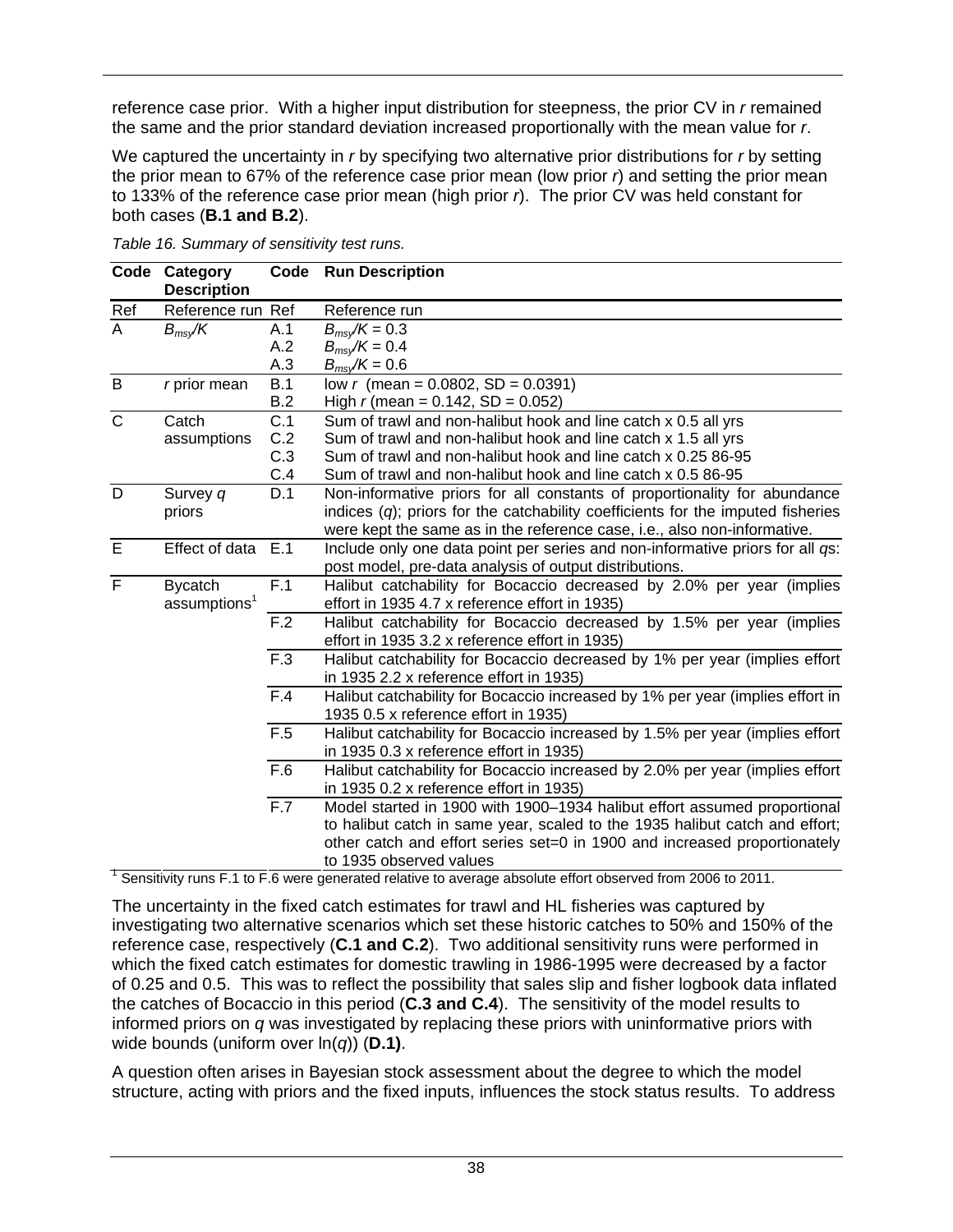this issue, we evaluated the influence of the reference case priors and fixed values for trawl and HL catch and fishing effort. We did this by producing what has been called the "post-model predata distribution" of model outputs (Punt and Butterworth 2002). We ran the model by informing it with the prior distributions for all of the estimated parameters and applying the fixed input values for catch and historic troll, halibut, and recreational effort but without fitting the model to the abundance data **(E.1)**. In other words, we effectively drew values for parameters from their prior distributions and projected the model with the fixed catch and effort values. We then compiled the frequency distribution of outputted parameter values and quantities of interest. We did so without weighting the trajectories according to how well the modelled trajectories fitted the abundance indices and the data on catch for the halibut, salmon troll, and recreational fisheries. Even without the likelihood function applied, we can expect some updates to the prior distributions. Some combinations of parameter values drawn from the prior distributions will result in population trajectories that crash the population before the current year. These runs are weeded out and not counted in tallying up the post-model, pre-data distributions.

A strong assumption in the imputation of bycatch based on a time series of effort is that the catchability (*k*) of Bocaccio in these fisheries has remained constant over time. The fishery with the largest imputed bycatch of Bocaccio is the halibut fishery therefore; we carried out a number of sensitivity runs based on assumed constant rates of change in *k* over the time series. We carried out six additional model runs where *k* was modelled to change at rates of -2%, -1.5%, - 1%, 1%, 1.5%, and 2% per year (F.1-F.6). In addition, the halibut effort in the initial year, 1935, starts out high and gradually drops. Early records of halibut catches in BC (Bell et al. 1952) show that catches were very low in 1900, followed by a gradually increasing trend, peaking in the 1920s and subsequently dropping by about 40% in the 1930s ([Table 17](#page-48-0)). We carried out an additional sensitivity run in which the model was started in 1900. This run imputed the values for halibut effort based on the assumption that halibut effort was directly proportional to halibut catch during the period 1900 to 1934, scaled relative to the 1935 halibut catch and effort. Other catch and effort series were filled by starting each series at zero and increasing each proportionately to reach the observed values in 1935 (F.7).

The prior mean for  $P_0$  (i.e., the ratio of stock biomass in the initial year to  $B_0$ ) was set at 0.9, with a prior coefficient of variation (CV) of about 0.2, as in the 2009 assessment. While the actual uncertainty in  $P_0$  may be greater, numerous studies have shown that, providing the stock assessment model starts several decades in the past as this one does, the prior mean presumed for *P0*, has very little effect on estimates of key parameters and stock status (e.g., Stanley et al. 2009a; King et al. 2012; Yamanaka et al. 2012). Due to this, there was no need to include different priors for  $P_0$  in the sensitivity analyses.

No sensitivity runs were made to explore possible changes in species productivity over the model period. It is certainly plausible that average Bocaccio productivity has varied over the 60- 70 years that are modelled in this analysis; however, we have no specific information to assist us in modelling time-dependent changes in the appropriate parameters. Furthermore, only if future variation in productivity was predictable, would such modelling assist in managing the Bocaccio population.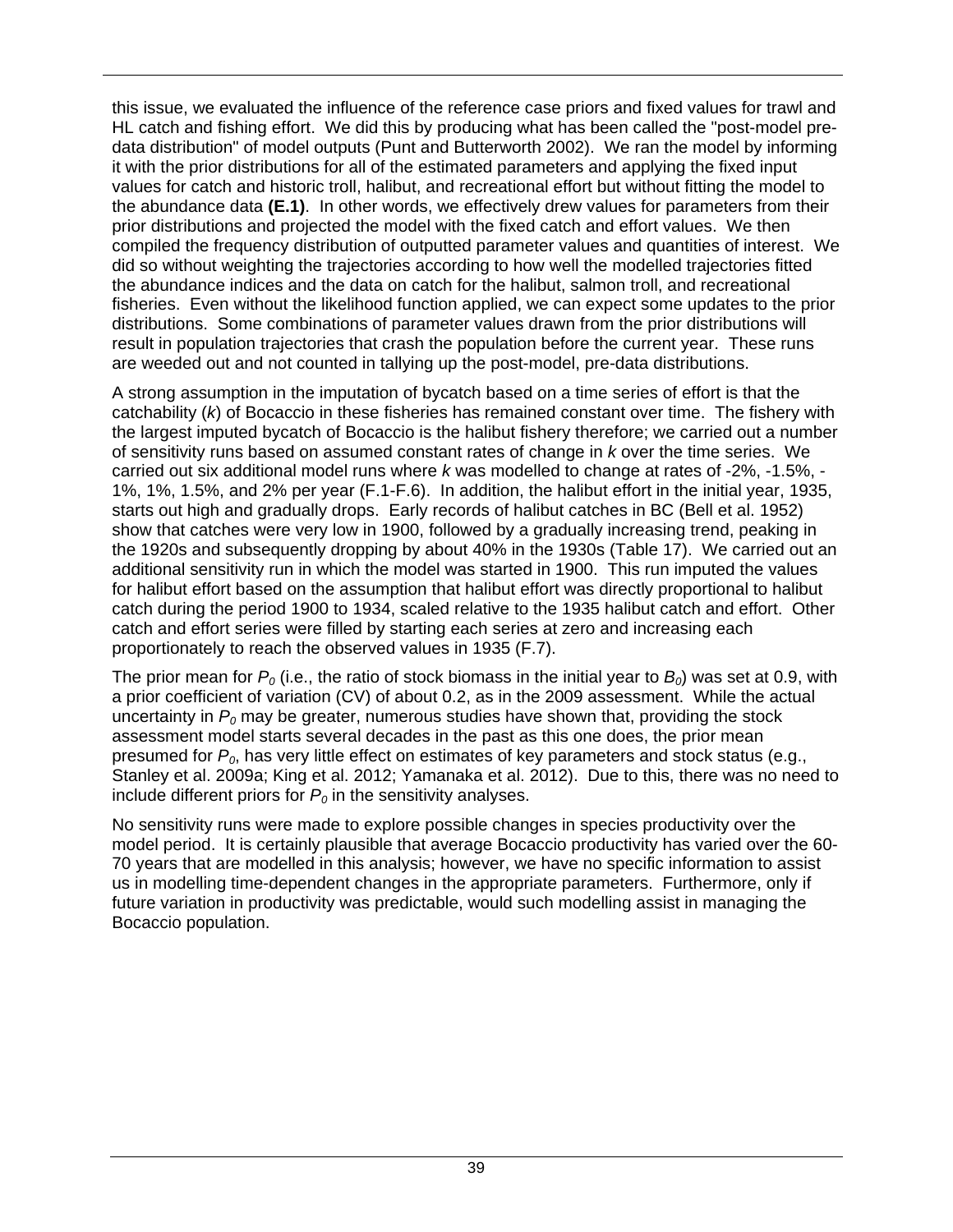| Year | Catch  | Year | Catch  |
|------|--------|------|--------|
| 1900 | 3.598  | 1919 | 20,084 |
| 1901 | 4,998  | 1920 | 23,233 |
| 1902 | 7,312  | 1921 | 29,892 |
| 1903 | 9,062  | 1922 | 26,906 |
| 1904 | 12,180 | 1923 | 30,029 |
| 1905 | 7,200  | 1924 | 29,997 |
| 1906 | 9.950  | 1925 | 29,547 |
| 1907 | 12,915 | 1926 | 27,681 |
| 1908 | 15,892 | 1927 | 26,786 |
| 1909 | 19,460 | 1928 | 30,467 |
| 1910 | 19.387 | 1929 | 28,656 |
| 1911 | 15,854 | 1930 | 24,466 |
| 1912 | 21,127 | 1931 | 18,374 |
| 1913 | 22,347 | 1932 | 17,046 |
| 1914 | 21,444 | 1933 | 17.027 |
| 1915 | 31,769 | 1934 | 18.313 |
| 1916 | 26,723 | 1935 | 17,129 |
| 1917 | 23,030 | 1936 | 17,001 |
| 1918 | 17,793 | 1937 | 18.917 |

<span id="page-48-0"></span>*Table 17. Records of Pacific Halibut catch (t) in BC waters from 1900-1937 (Bell et al. 1952).* 

## **12.2 SENSITIVITY RESULTS**

In general, the sensitivity tests did not reveal any significantly different stock status conclusions relative to the reference case ([Table 18](#page-51-0)). All of the runs, except for the diagnostic run, **E.1**, continue to indicate a stock that is well below *0.4\*Bmsy* and that current catch levels are approximately equal to estimates of replacement yield (*RepY*).

Results were relatively insensitive to the choice of *Bmsy/K* (**A.1-A.3**). Posterior median values for *Bcurr/Bmsy* increased from 0.076 to 0.110 when the *Bmsy/K* ratio decreased from 0.6 to 0.3, which was the greatest range observed in stock status among the 18 sensitivities investigated. The estimates of the ratios of total catch to replacement yield *(Catch/RepY)*, and the current fishing mortality rate to *Fmsy* (*Fcurr/Fmsy*) were also relatively insensitive to choice of *Bmsy/K*, although these estimates were the least optimistic for the highest setting of *Bmsy/K*, as expected.

The posterior median value for *Bmsy* was largest for the reference case with *Bmsy/K* set at 0.5. In contrast, one might think it should be largest for the run with the largest *Bmsy/K* (i.e., 0.6). The smaller estimate of *Bmsy* for the 0.6 run results mainly from a marked discontinuity in the shape of the Fletcher generalized production function as *Bmsy/K* increases from below to above 0.5 as discussed earlier [\(Figure 16\)](#page-32-0). The data to which the surplus production models were fitted tend to reference the different production curves to the similar *msy* values, since we see little change in abundance for several years at similar levels of low catches after strong depletion. At the same value for *msy*, the Schaefer model with *Bmsy/K* at 0.5 predicts the largest values for *Bmsy* and *K* when compared to the Fletcher model variants with different *Bmsy/K*. Below the value of 0.5 for *Bmsy/K*, *Bmsy* decreases with *Bmsy/K*. Similarly, values of *Bmsy/K* above 0.5 lead to decreases in *Bmsy* and *K.* This is a mathematical consequence of the Fletcher model parameterization (Quinn and Deriso 1999).

Overall results varied modestly and predictably with different priors for *r* (**B.1 and B.2**.), and high and low scenarios catch scenarios (**C.1 and C.2**). For example, lower values for *r* and higher values for catches scaled up the estimates of current stock biomass but the estimates of depletion and *Catch/RepY* in 2012 remained insensitive to these alternative input settings. The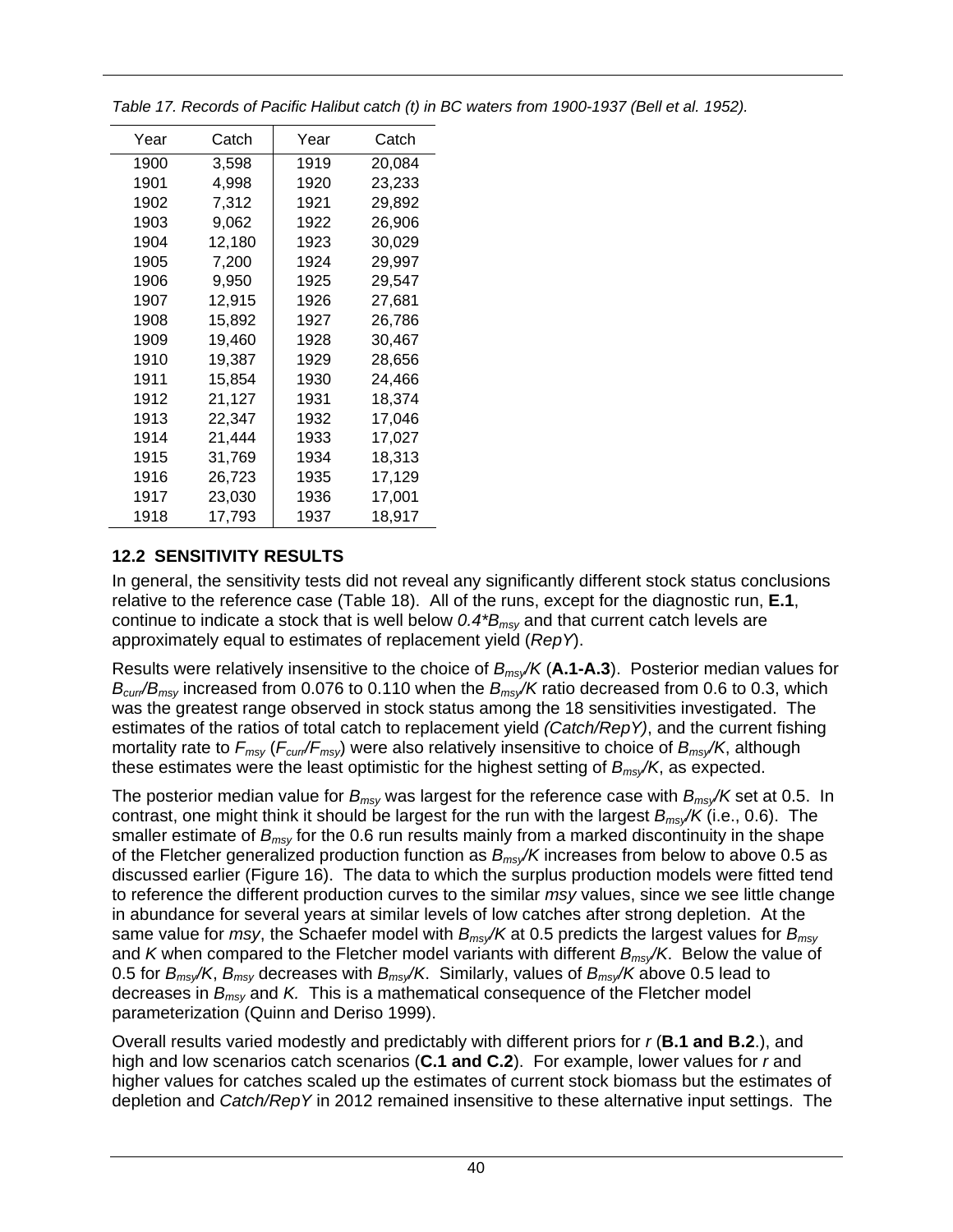lower catch scenario slightly reduced the estimate of *Catch/RepY*. When the fixed catch inputs for 1986-1995 were lowered by factors of four and two (C.3 and C.4), the effect was to slightly reduce the posterior mean for *r,* reduce the estimated replacement yield in recent years, and lower the estimated current stock status for run C.3. It remained the same as the reference case for run C.4 ([Table 18\)](#page-51-0).

Application of a non-informative prior for *q* resulted in considerably lower precision in the estimates of biomass-related quantities (**D.1**). For example, the 80% probability range for biomass in 2012 was 970-5,500t versus 1,000-3,600t under the non-informative and informative priors, respectively. The posterior median values with the non-informative prior were slightly less pessimistic mainly because of the large positive skew for biomass under the noninformative prior for *q*. For example, *Catch/RepY* was 0.83 compared to 0.99 under the reference case.

The removal of all of the stock assessment data under the reference case to create a post model, pre-data run (**E.1**), yielded much wider probability distributions for all biomass derived quantities and show the influence of the priors on model output distributions when the fixed values for historic catch and effort are applied. For example, the 80% probability interval for stock biomass in 2012 widened to 3,600-81,000 t as compared with 1,000-3,600 t under the reference case. The confidence interval for  $B_{2012}/B_{msy}$  increased to 0.07-1.4 from 0.03-0.18 under the reference case. This run shows that the model structure, priors, and fixed inputs for catch and effort acting together, do not lend high precision to any of the results. Nor do they strongly bias the stock status results in one direction. The precision in the estimates of status derive mainly when the model is fitted to the abundance index data and data on catch for the three fisheries with catches estimated from effort series.

Estimated stock status showed a slight increasing trend from F.1 (catchability decreasing by 2%/year) to F.6 (catchability increasing by 2%/year) ([Table 18\)](#page-51-0). However, the magnitude of this increase was slight, demonstrating that the model conclusions regarding stock status were insensitive to the assumptions for the annual rate of change in the catchability coefficient, *k*. The magnitude of the estimated Bocaccio catch in the early years of the fishery varied considerably as a result of the different assumptions used for *k* and the consequent variation in the time series of effective halibut effort [\(Figure 23](#page-53-0)). Extending the model backwards to 1900 resulted in posterior distributions for all parameters that were nearly indistinguishable from the reference case. This implied little sensitivity to the choice of beginning year for the stock reconstruction with respect to estimates of current biomass level and relative stock status.

To provide a better understanding on how the different sensitivity runs behaved, the posterior medians for *Binit/K*, (*init*=1935), the posterior median estimated catches for the halibut, troll, and recreational fisheries, total catch, replacement yield and the posterior median for the total catch to replacement yield are also provided ([Table 19](#page-52-0)). The posterior median values for the  $B<sub>init</sub>/K$ ratio values were largely determined by the prior distribution and were similar across all model runs.

The posterior medians for the estimated catches were also similar across runs, except for the post model, pre-data run (**E.1**) which gave very high values for output catch and stock biomass distributions. This occurred because the reference catch data for the imputed fisheries were ignored and not used to weight the different model trajectories in the computation of model output distributions. As mentioned above, the absolute level of imputed bycatch for the halibut fishery from 1935 was sensitive to the values assumed for the catchability parameter *k*.

The posterior median for total catch was less than the posterior median for replacement yield for the instances in which the Fletcher-Schaefer model was run. In **A.1**, while the posterior median of *Catch/RepY* was about 1, the posterior median for the total catch (148 t) was less than the posterior median for the replacement yield (176 t) ([Table 19,](#page-52-0) [Figure 24](#page-54-0)). This was a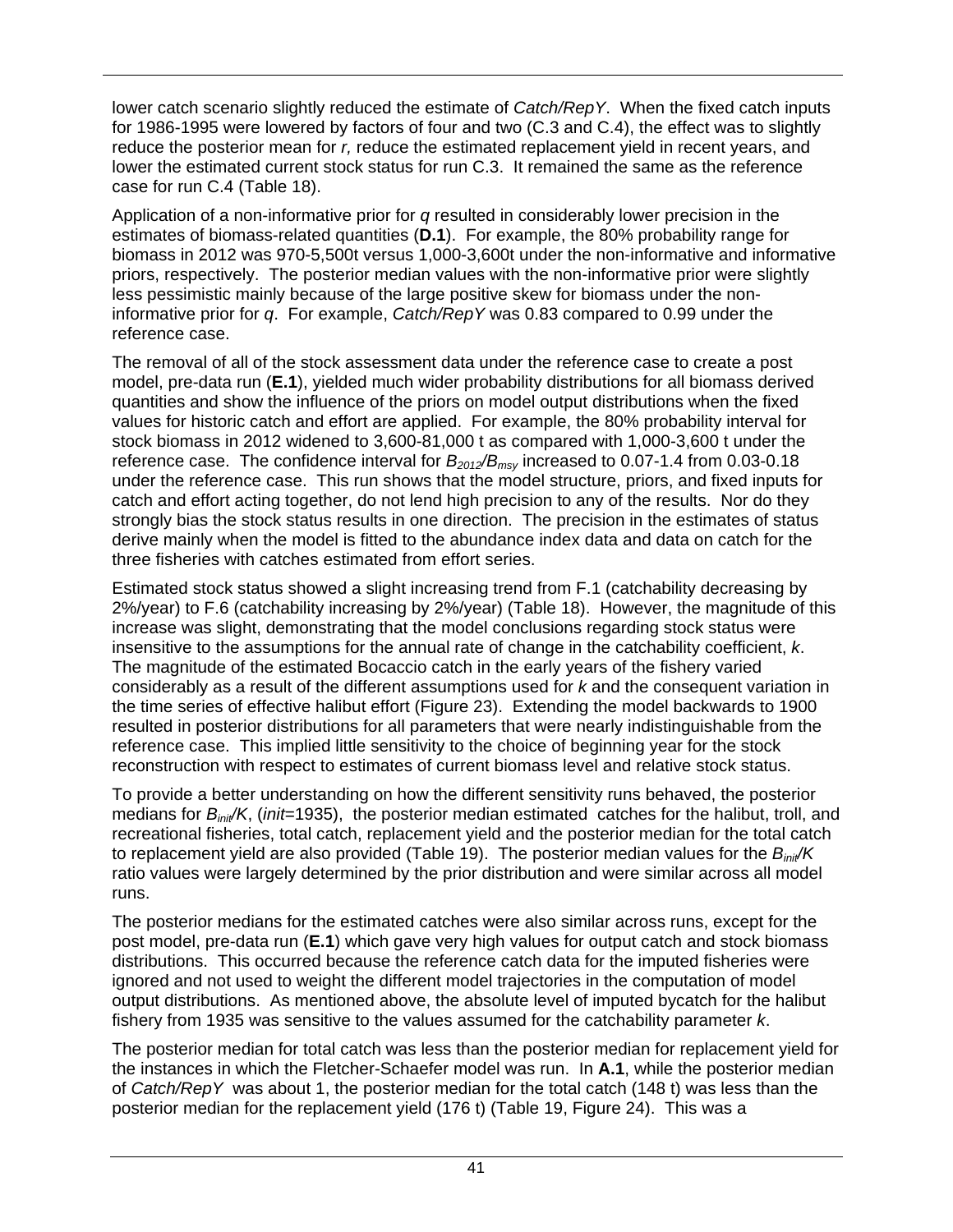consequence of the strong discontinuity in the shape of the Fletcher-Schaefer production function that was applied in this run ([Figure 16](#page-32-0)). The same pattern and explanation applies to **A.2.** The resulting differences in the posterior distributions for *RepY* and total catch, and somewhat ragged relationship between total catch and *RepY* in these runs are illustrated in [Figure 24](#page-54-0)**.** Note that median estimates of ratio *Catch/RepY* will not necessarily equal the ratio of median estimates of catch and median estimate of *RepY*.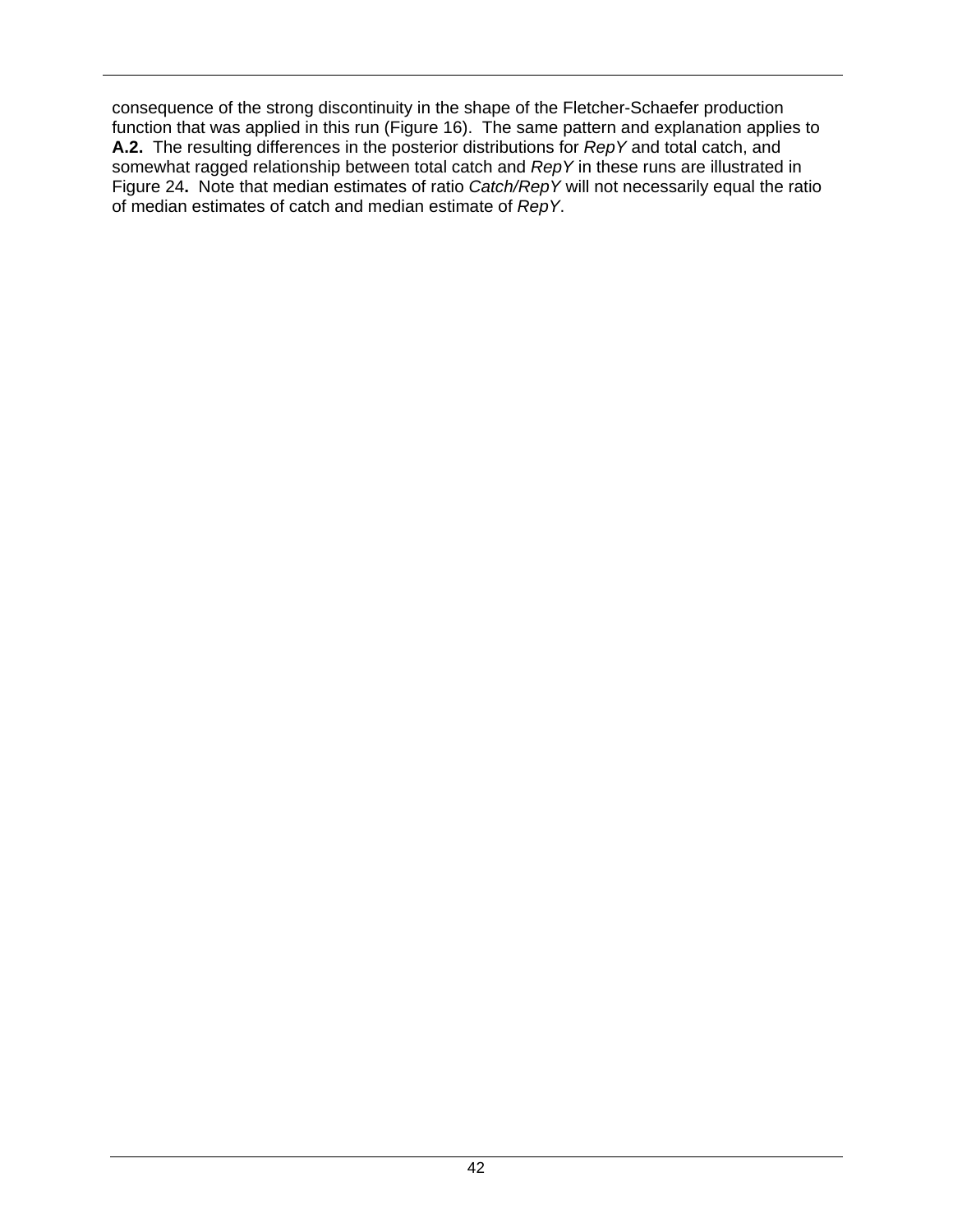<span id="page-51-0"></span>

| Run  |             | r                              |       |       | $B_{msy}$         |       |      | $B_{current}$ |       |     | <b>RepY</b> |      |       | $B_{\text{current}}/B_{\text{msv}}$ |      |       | $F_{\text{current}}/F_{\text{msy}}$ |      |      | Catch <sub>curr</sub> /RepY |      |
|------|-------------|--------------------------------|-------|-------|-------------------|-------|------|---------------|-------|-----|-------------|------|-------|-------------------------------------|------|-------|-------------------------------------|------|------|-----------------------------|------|
|      | 10%         | Median 90%                     |       | 10%   | Median 90%        |       | 10%  | Median 90%    |       | 10% | Median 90%  |      | 10%   | Median 90%                          |      | 10%   | Median 90%                          |      | 10%  | Median 90%                  |      |
|      |             |                                |       |       |                   |       |      |               |       |     |             |      |       |                                     |      |       |                                     |      |      |                             |      |
| Ref. | 0.040       | 0.084                          | 0.125 |       | 13231 26165 58332 |       | 1031 | 1879          | 3625  | 75  | 143         | 287  | 0.029 | 0.070                               | 0.18 | 1.03  | 1.90                                | 3.58 | 0.57 | 0.99                        | 1.81 |
|      | $B_{msv}/K$ |                                |       |       |                   |       |      |               |       |     |             |      |       |                                     |      |       |                                     |      |      |                             |      |
| A.1  | 0.052       | 0.097                          | 0.152 | 9677  | 19596             | 37601 | 1072 | 2077          | 3917  | 81  | 176         | 409  | 0.048 | 0.110                               | 0.28 | 1.02  | 1.89                                | 3.53 | 0.56 | 1.00                        | 1.84 |
| A.2  | 0.047       | 0.093                          | 0.152 | 10665 | 23007             | 46577 | 1071 | 1969          | 3885  | 74  | 170         | 414  | 0.039 | 0.085                               | 0.23 | 1.07  | 1.96                                | 3.63 | 0.59 | 1.03                        | 1.90 |
| A.3  | 0.038       | 0.078                          | 0.123 | 11512 | 24340             | 60034 | 916  | 1878          | 3753  | 63  | 140         | 291  | 0.028 | 0.076                               | 0.21 | 1.06  | 2.10                                | 4.58 | 0.57 | 1.05                        | 2.17 |
|      |             | <i>r</i> prior mean            |       |       |                   |       |      |               |       |     |             |      |       |                                     |      |       |                                     |      |      |                             |      |
| B.1  | 0.022       | 0.06                           | 0.104 | 15192 | 31551             | 65200 | 1228 | 2185          | 4072  | 48  | 122         | 241  | 0.030 | 0.067                               | 0.17 | 1.14  | 2.20                                | 5.58 | 0.63 | 1.15                        | 2.85 |
| B.2  | 0.04        | 0.094                          | 0.157 | 9970  | 18703             | 39430 | 907  | 1716          | 3447  | 66  | 146         | 277  | 0.037 | 0.092                               | 0.22 | 0.91  | 1.80                                | 4.03 | 0.53 | 0.948                       | 2.02 |
|      |             | <b>Catch assumptions</b>       |       |       |                   |       |      |               |       |     |             |      |       |                                     |      |       |                                     |      |      |                             |      |
| C.1  | 0.033       | 0.074                          | 0.115 | 9214  | 17717             | 34973 | 671  | 1205          | 2428  | 40  | 81          | 162  | 0.032 | 0.065                               | 0.18 | 0.94  | 1.83                                | 3.46 | 0.53 | 0.97                        | 1.76 |
| C.2  | 0.049       | 0.089                          | 0.135 | 15977 | 30036             | 56272 | 1312 | 2297          | 4510  | 97  | 192         | 363  | 0.032 | 0.073                               | 0.19 | 1.04  | 2.012                               | 3.99 | 0.59 | 1.04                        | 2.01 |
| C.3  | 0.034       | 0.071                          | 0.108 | 14406 | 26808             | 51374 | 1030 | 1735          | 3442  | 58  | 119         | 233  | 0.028 | 0.063                               | 0.16 | 1.267 | 2.37                                | 4.86 | 0.69 | 1.23                        | 2.40 |
| C.4  | 0.039       | 0.078                          | 0.119 |       | 12970 25326       | 51962 | 1041 | 1897          | 3599  | 63  | 135         | 271  | 0.032 | 0.075                               | 0.19 | 1.09  | 2.10                                | 4.37 | 0.61 | 1.09                        | 2.18 |
|      |             | Survey q priors                |       |       |                   |       |      |               |       |     |             |      |       |                                     |      |       |                                     |      |      |                             |      |
| ID.1 | 0.051       | 0.094                          |       |       | 0.144 11629 20908 | 49517 | 969  | 2208          | 5450  | 82  | 181         | 404  | 0.036 | 0.098                               | 0.30 | 0.697 | 1.53                                | 3.37 | 0.42 | 0.83                        | 1.68 |
|      |             | <b>Effect of data</b>          |       |       |                   |       |      |               |       |     |             |      |       |                                     |      |       |                                     |      |      |                             |      |
| IE.1 | 0.086       | 0.132                          | 0.18  | 28358 | 59382             | 89656 | 3589 | 24012         | 80996 | 393 | 1944        | 4777 | 0.069 | 0.522                               | 1.38 | 0.353 | 1.03                                | 2.39 | 0.41 | 0.84                        | 1.41 |
|      |             | <b>Assumptions about catch</b> |       |       |                   |       |      |               |       |     |             |      |       |                                     |      |       |                                     |      |      |                             |      |
| IF.1 | 0.041       | 0.082                          | 0.124 | 16897 | 34823             | 69233 | 1227 | 2212          | 4070  | 85  | 164         | 310  | 0.027 | 0.060                               | 0.17 | 0.92  | 1.71                                | 3.21 | 0.51 | 0.89                        | 1.60 |
| IF.2 | 0.044       | 0.086                          | 0.120 | 16375 | 32473             | 66401 | 1106 | 1997          | 3800  | 85  | 148         | 284  | 0.027 | 0.058                               | 0.16 | 1.01  | 1.89                                | 3.21 | 0.56 | 0.99                        | 1.63 |
| F.3  | 0.044       | 0.082                          | 0.124 | 14879 | 29374             | 59814 | 1101 | 1944          | 3754  | 77  | 149         | 280  | 0.030 | 0.064                               | 0.18 | 1.00  | 1.89                                | 3.55 | 0.56 | 0.98                        | 1.78 |
| F.4  | 0.045       | 0.089                          | 0.129 | 12261 | 21667             | 50526 | 843  | 1882          | 3519  | 74  | 145         | 293  | 0.034 | 0.074                               | 0.20 | 1.05  | 1.96                                | 3.73 | 0.58 | 1.03                        | 1.89 |
| IF.5 | 0.044       | 0.087                          | 0.130 | 11529 | 21187             | 48401 | 932  | 1840          | 3642  | 68  | 138         | 282  | 0.034 | 0.078                               | 0.20 | 1.07  | 2.08                                | 4.07 | 0.60 | 1.09                        | 2.03 |
| F.6  | 0.043       | 0.088                          | 0.135 | 11477 | 19427             | 40977 | 976  | 1847          | 3592  | 70  | 148         | 282  | 0.040 | 0.089                               | 0.21 | 1.04  | 1.94                                | 3.90 | 0.59 | 1.03                        | 1.96 |
| F.7  | 0.044       | 0.086                          | 0.132 | 13226 | 26644             | 60055 | 1000 | 1930          | 3709  | 76  | 144         | 296  | 0.030 | 0.068                               | 0.19 | 0.98  | 1.87                                | 3.65 | 0.55 | 0.98                        | 1.83 |

*Table 18. Medians and 80% credibility intervals drawn from the posterior distributions for seven parameters taken from the Bocaccio assessment for the reference run and 18 sensitivity runs. Codes used for each run along with a run description can be found in [Table 16](#page-46-1). Biomass values are in tons.*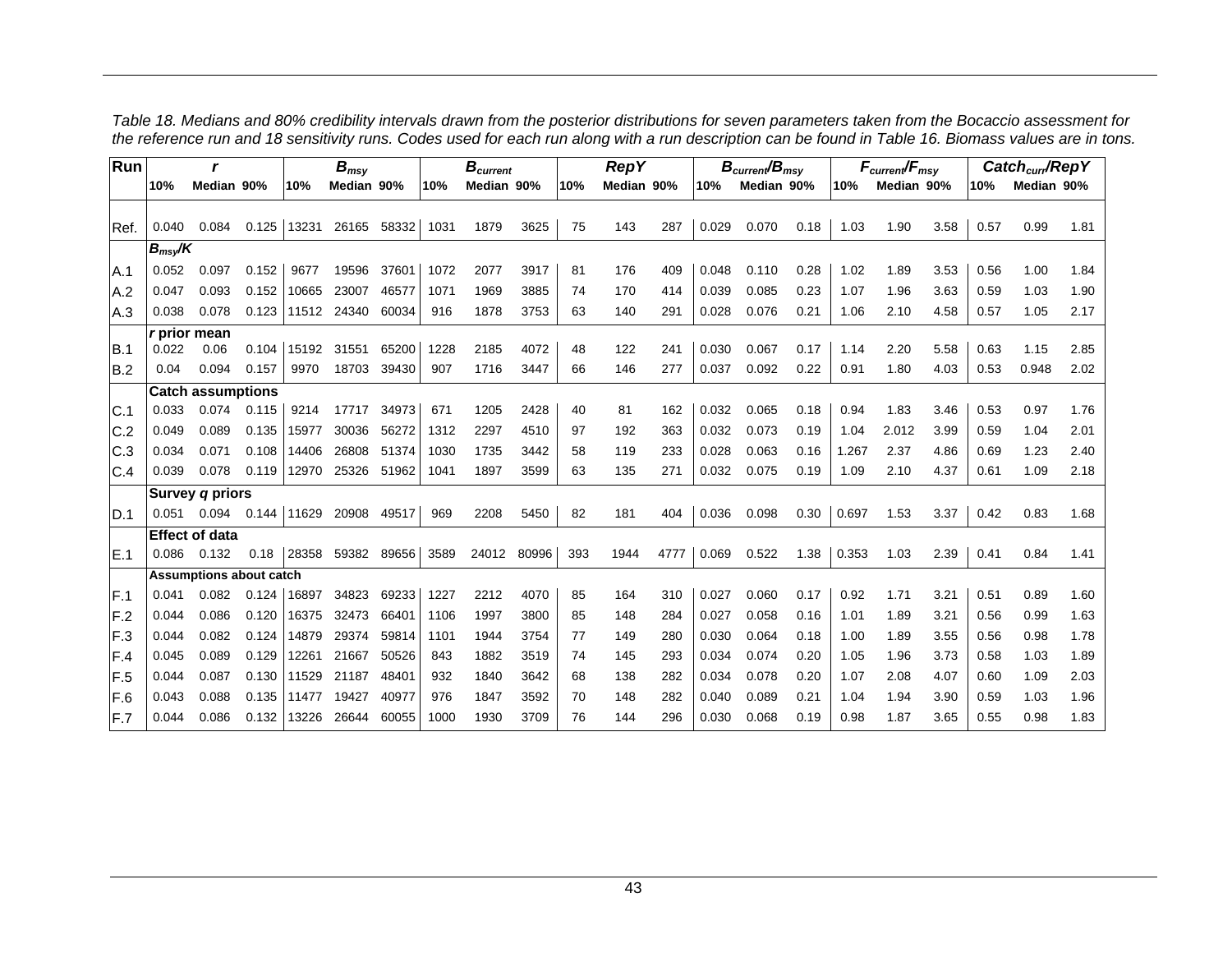<span id="page-52-0"></span>*Table 19. Posterior medians for estimated catch values and replacement yield statistics for 2012 taken from the Bocaccio assessment for the reference run and a selection of the sensitivity runs. Codes used for each run along with a run description can be found in [Table 16.](#page-46-0) Catch values are in tonnes.* 

| Run  | $B_{init}/K$ | <b>Halibut</b><br>catch<br>(1935) | <b>Halibut</b><br>catch<br>(2012) | <b>Salmon</b><br>troll catch<br>(2012) | Rec. catch<br>(2012) | <b>Total</b><br>catch<br>(2012) | <b>RepY</b><br>(2012) | Catch/<br><b>RepY</b><br>(2012) |
|------|--------------|-----------------------------------|-----------------------------------|----------------------------------------|----------------------|---------------------------------|-----------------------|---------------------------------|
| Ref. | 0.88         | 1,242                             | 6                                 | 6                                      | 7                    | 140                             | 143                   | 0.99                            |
| A.1  | 0.89         | 1,366                             | 6                                 | 6                                      | 9                    | 148                             | 176                   | 1.00                            |
| A.2  | 0.87         | 1,153                             | 5                                 | 6                                      | 8                    | 145                             | 170                   | 1.03                            |
| A.3  | 0.89         | 981                               | 6                                 | 7                                      | 7                    | 144                             | 140                   | 1.05                            |
| B.1  | 0.88         | 1336                              | 6                                 | 6                                      | 6                    | 140                             | 122                   | 1.14                            |
| B.2  | 0.87         | 584                               | 4                                 | 6                                      | $\,6$                | 137                             | 146                   | 0.95                            |
| C.1  | 0.88         | 797                               | 4                                 | 7                                      | $\,6$                | 77                              | 81                    | 0.97                            |
| C.2  | 0.89         | 1,247                             | 7                                 | 6                                      | 6                    | 200                             | 192                   | 1.04                            |
| C.3  | 0.87         | 1,364                             | 6                                 | 9                                      | 7                    | 144                             | 119                   | 1.23                            |
| C.4  | 0.87         | 1,172                             | 6                                 | 8                                      | 7                    | 144                             | 135                   | 1.09                            |
| D.1  | 0.89         | 992                               | 6                                 | 8                                      | 7                    | 146                             | 181                   | 0.83                            |
| E.1  | 0.87         | 2,422                             | 127                               | 50                                     | 964                  | 1,407                           | 1,944                 | 0.84                            |
| F.1  | 0.88         | 4,872                             | 4                                 | 7                                      | 7                    | 141                             | 164                   | 0.89                            |
| F.2  | 0.90         | 3,639                             | 5                                 | 7                                      | 8                    | 142                             | 148                   | 0.99                            |
| F.3  | 0.89         | 2,422                             | 5                                 | 7                                      | 7                    | 141                             | 149                   | 0.98                            |
| F.4  | 0.87         | 620                               | 7                                 | 6                                      | 7                    | 146                             | 145                   | 1.03                            |
| F.5  | 0.89         | 434                               | 7                                 | 6                                      | 7                    | 146                             | 138                   | 1.09                            |
| F.6  | 0.89         | 294                               | 8                                 | 7                                      | 7                    | 147                             | 148                   | 1.03                            |
| F.7  | 0.87         | 910                               | 5                                 | 5                                      | 7                    | 142                             | 144                   | 0.98                            |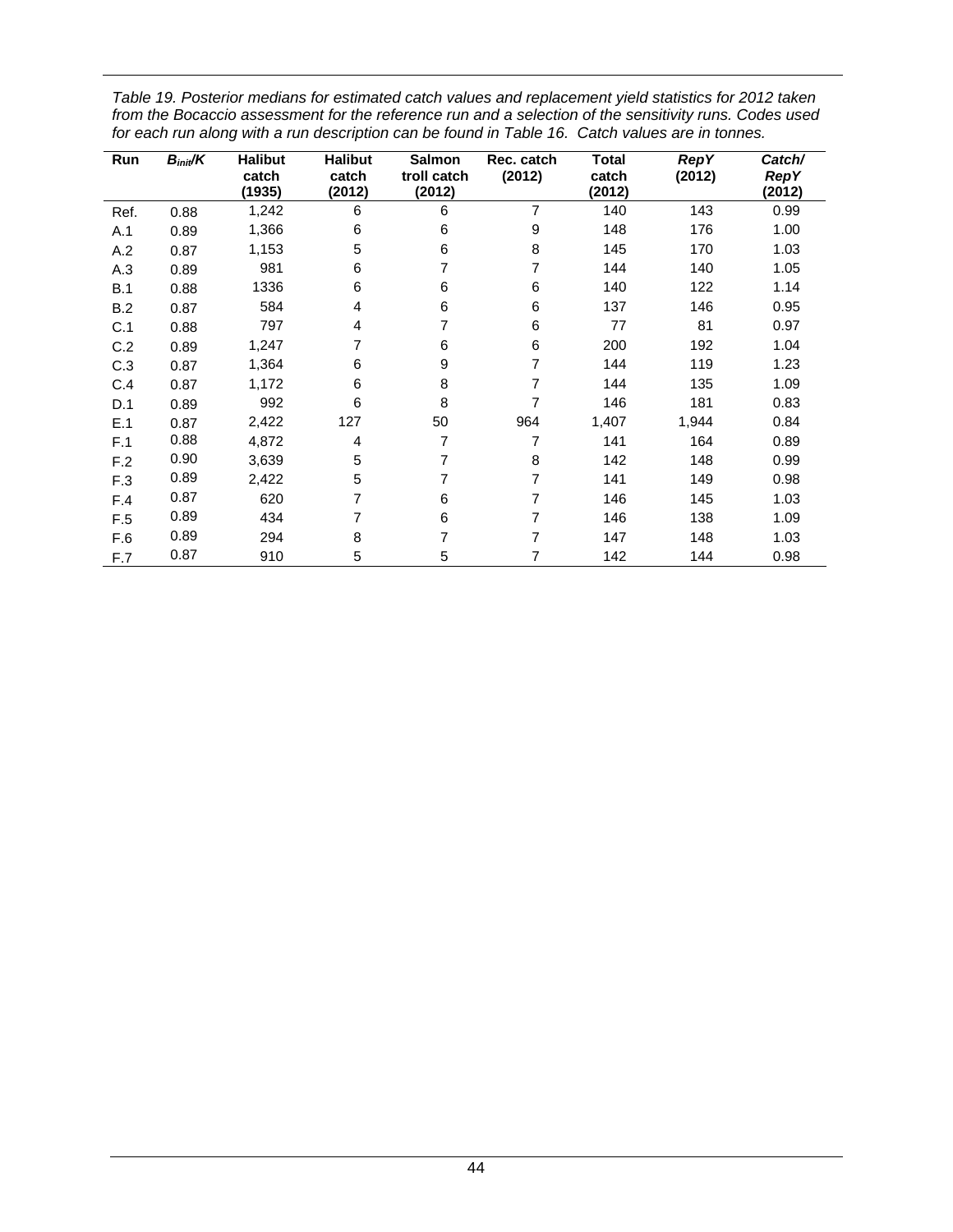

<span id="page-53-0"></span>*Figure 23. Plots of a. effective halibut effort in BC waters and b. posterior median catch of Bocaccio by halibut gear under different scenarios for constant percent changes in catchability of halibut gear for Bocaccio, (i.e., termed "technological creep" or "TC").*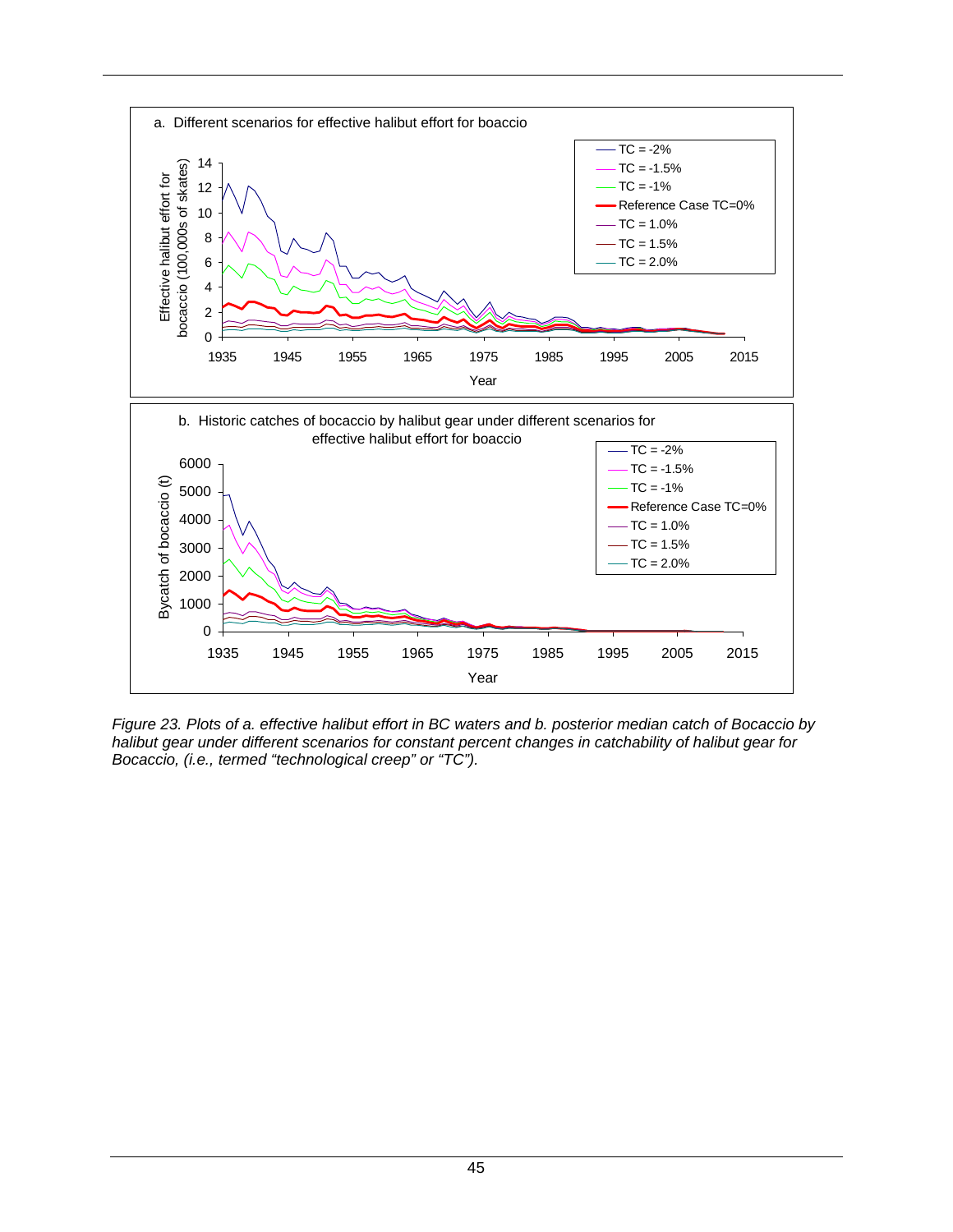

<span id="page-54-0"></span>*Figure 24. Plots of the a. marginal posterior distributions for total catch and replacement yield; b. draws from the posterior distribution of values for replacement yield versus total catch from the reference case run; c. marginal posterior distributions for total catch and replacement yield and d. draws from the posterior distributions of values for replacement yield versus total catch from run A.1.*

## **12.3 SENSITIVITY RUNS EVALUATED WITH BAYES FACTORS**

To compare the credibility of each model given the data, we computed Bayes factors (Kass and Raftery 1995) for the reference case and for each of the related sensitivity runs. Bayes factors account for both the relative goodness of fit of the model to the data and the parsimony for each of the alternative models. They are calculated as the ratio of the marginal probability of the data for one model to that for another model. We used the mean value for the importance weights from a given model run as an approximation of the probability of the data given the model (Kass and Raftery 1995, McAllister and Kirchner 2002). This is known to be a numerically stable approximation for the probability of the data, given the model and approximations obtained through importance sampling. For example, the CV in the natural logarithm in the mean weight was less than 0.05 after several million draws from the importance function. In all instances, we compared Bayes factors to our reference case model settings. In other words, the probability of the data for the reference case model was placed in the denominator and that for the model run to which it was compared in the numerator. It is commonly held that the Bayes factor must depart substantially from 1.0 for anything to be inferred from the exercise but even fairly large or small departures in Bayes factors can result from random chance in the data and/or misspecification of probability models. Intermediate values for Bayes factor (e.g., between about 0.001 and 100) should be interpreted with caution. For example, models that had Bayes factors of between about 0.1 and 0.01 could be interpreted as unlikely but not discredited. When the Bayes factor for a model is less than 0.001, the model could be viewed as highly unlikely relative to the other.

Except in a few instances, none of the Bayes factors indicated that one of the alternative scenarios could be considered much less, or more, plausible than the reference case ([Table](#page-55-0)  [20](#page-55-0)). The only scenario with a slightly higher Bayes factor than the reference case was B.1 with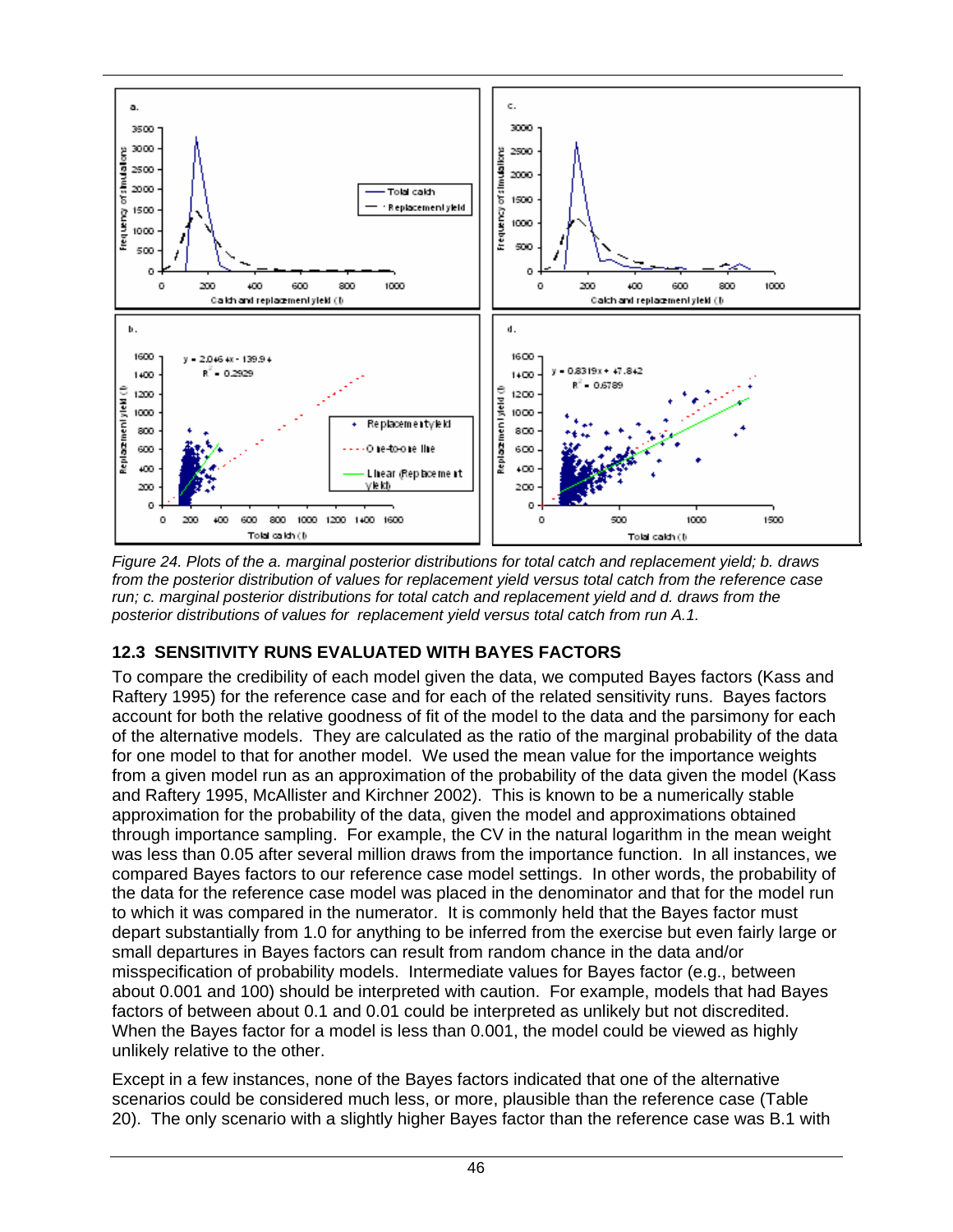the low prior mean for *r.* This was consistent with the reference case because the posterior for *r* in the reference run was updated to support lower values of *r* than the prior for *r*.

The two production functions with the *Bmsy/K* set at 0.3 and 0.4 had Bayes factors of about 0.2, indicating that the model with *Bmsy/K* set at 0.5 provided a somewhat better fit to the data than these alternatives. This also was consistent with the reference run because in spite of the reductions in catch, the abundance indices continue to show a decline in stock size, indicating a highly unproductive stock at low stock sizes and therefore an associated high *Bmsy/K*.

The production function with *Bmsy/K* set at 0.6 had a Bayes factor of 0.5, also indicating that this model gives a slightly better fit to the data than the lower alternatives. The better fit could be attributed to the Fletcher model's prediction of a sharp drop in surplus production when biomass exceeds *Bmsy* when, in contrast, Bocaccio appears to have sustained high exploitation rates for several decades prior to depletion below the *Bmsy* level in the 1980s ([Figure 17](#page-38-0)).

The two alternative scenarios which lowered the fixed catch input values for 1986-1995 by factors of 4 and 2 (C.3 and C.4) had the smallest Bayes factors relative to the reference case (0.03 and 0.05, [Table 20\)](#page-55-0). This is not surprising because these fixed catches span the period which showed the largest drop in available biomass indices. Consequently, the large drop in biomass levels observed in that period cannot be attributed to a time series of large fixed catches as in the reference case .

<span id="page-55-0"></span>

| Category Category                                                                                          | Code Run Description |  | <b>Raves</b> |  |
|------------------------------------------------------------------------------------------------------------|----------------------|--|--------------|--|
| case.                                                                                                      |                      |  |              |  |
| assessment data based on a sensitivity run to the probability of the data obtained from the reference      |                      |  |              |  |
| Table 20. Bayes factors for alternative mode runs. These reflect the ratio of the probability of the stock |                      |  |              |  |
|                                                                                                            |                      |  |              |  |
|                                                                                                            |                      |  |              |  |

| Category | Category           | Code | <b>Run Description</b>                                 | <b>Bayes</b> |
|----------|--------------------|------|--------------------------------------------------------|--------------|
| Code     | <b>Description</b> |      |                                                        | factor       |
| A        | $B_{ms}/K$         | A.1  | $B_{\text{msy}}/K = 0.3$                               | 0.2          |
|          |                    | A.2  | $B_{\text{msv}}/K = 0.4$                               | 0.2          |
|          |                    | Ref  | $B_{\text{msv}}/K = 0.5$                               | 1.0          |
|          |                    | A.3  | $B_{msv}/K = 0.6$                                      | 0.5          |
| B        | r prior mean       | B.1  | low r (mean = $0.0802$ , SD = $0.039$ )                | 1.2          |
|          |                    | Ref  | reference prior (mean = $0.1067$ , SD = $0.039$ )      | 1.0          |
|          |                    | B.2  | high r (mean = $0.142$ , SD = $0.052$ )                | 1.0          |
| C        | Catch              | C.1  | Sum of trawl and non-halibut HL catch x 0.5, all yrs.' | 0.9          |
|          |                    | Ref. |                                                        | 1.0          |
|          |                    | C.2  | Sum of trawl and non-halibut HL catch x 1.5, all yrs.  | 0.3          |
|          |                    | C.3  | Sum of trawl and non-halibut HL catch x 0.25, 86-95    | 0.03         |
|          |                    | C.4  | Sum of trawl and non-halibut HL catch x 0.5, 86-95     | 0.05         |
| F        | Catch              | F.1  | -2% /y change in Halibut gear q                        | 0.4          |
|          |                    | F.2  | -1.5% /y change in Halibut gear q                      | 0.5          |
|          |                    | F.3  | -1.0% /y change in Halibut gear q                      | 0.6          |
|          |                    | Ref. | 0% /y change in Halibut gear q                         | 1.0          |
|          |                    | F.4  | 1% /y change in Halibut gear q                         | 0.8          |
|          |                    | F.5  | 1.5% /y change in Halibut gear q                       | 0.8          |
|          |                    | F.6  | 2% /y change in Halibut gear q                         | 0.8          |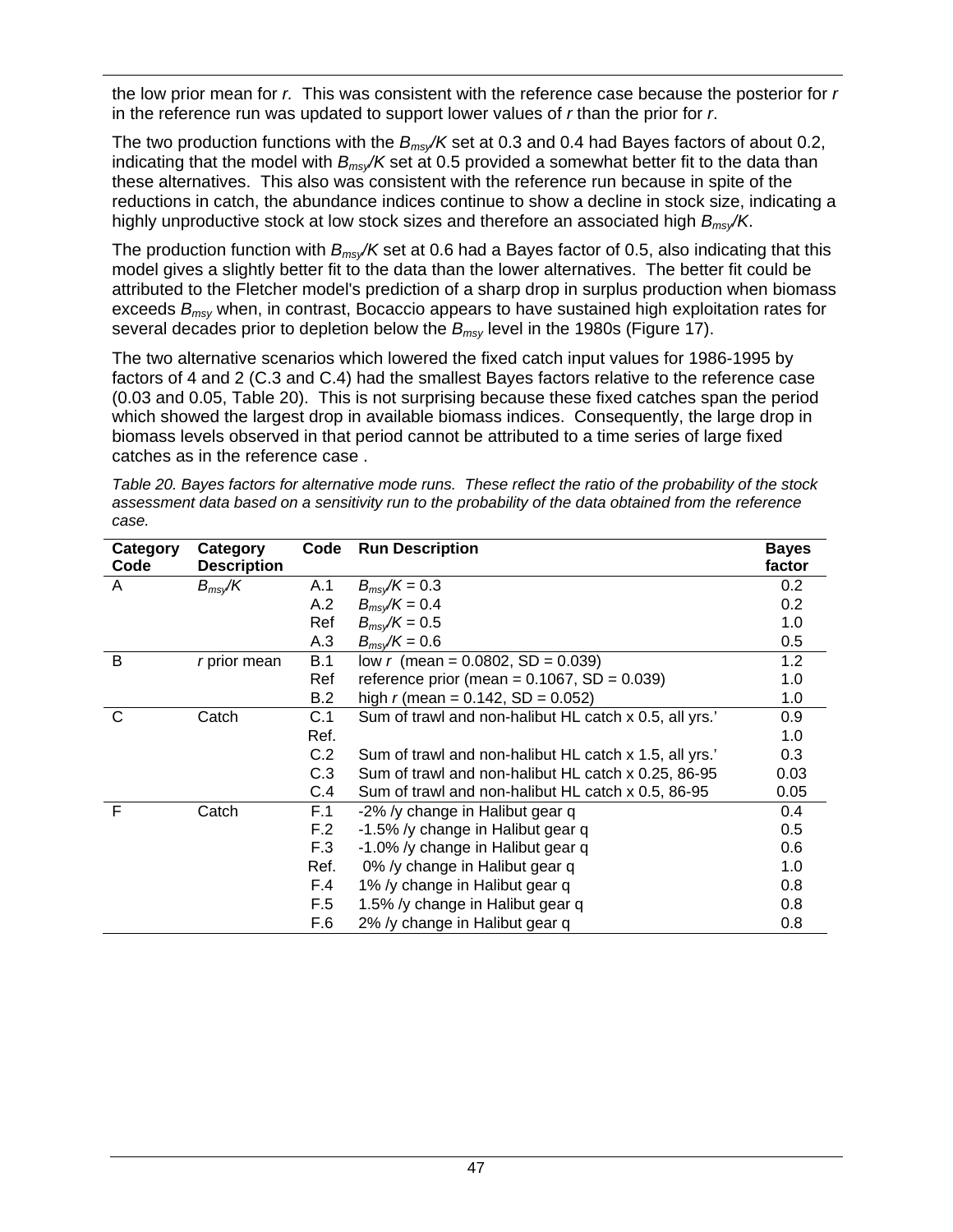#### **13 DECISION TABLES**

We have provided forecasting scenarios over 5, 20 (1 generation) and 60 year (3 generations) time horizons for constant catch policies ranging from 0 to 200 t/y for the reference case and 5 sensitivity runs [\(Table 21\)](#page-56-0). Graphical versions for the reference case are provided in [\(Figure](#page-58-0)  [25](#page-58-0)). The forecasts are summarized in the form of decision tables relative to the limit reference point (LRP) and upper target reference point (URP) of *0.4\*Bmsy* and *0.8\*Bmsy* respectively (DFO 2006, 2009b), as well as additional relative metrics of stock status.

These projections are based on strong assumptions, including stationarity in model parameters, and that total stock biomass, without reference to the population age or size structure, determines annual surplus production in the following year with no lag. However, these are the same assumptions under which the model reconstruction was made. Therefore, as with most assessments, these long-term projections are provided as guidelines to distinguish between model hypotheses, rather than as true predictions of stock size.

<span id="page-56-0"></span>*Table 21. Decision tables are provided in the following runs for the reference case and five sensitivity runs.* 

| Model Run                 | <b>Decision Table</b> |
|---------------------------|-----------------------|
| Reference case            | Table 22              |
| Case B.1 (low r prior)    | Table 23              |
| Case B.2 (high r prior)   | Table 24              |
| Case A.1 $(B_{ms}/K=0.3)$ | Table 25              |
| Case A.2 $(B_{ms}/K=0.4)$ | Table 26              |
| Case A.3 $(B_{ms}/K=0.6)$ | Table 27              |
|                           |                       |

These decision tables are presented to help initiate and focus discussion of harvest strategies for Bocaccio but are not meant to endorse a constant catch policy. [Table 29](#page-64-0), and [Table 30](#page-64-1) provide summary decision tables for the probability that stock biomass exceeds 40% of *Bmsy* (*0.4\*Bmsy*) within 60 years under each alternative constant TAC policy (t) and under each alternative hypothesized values for *r, Bmsy/K,* and historical catch*.* For example, indicates that, for the reference case, catches of less than 125 t/year are required to have at least a 50% probability of exceeding the LSR point within three generations (60 years). There is some contrast in these projections. For example, the sensitivity run which models *Bmsy/K*=0.3 predicts that a constant annual harvest of 125 t/year will result in a 0.61 probability of exceeding the LRP in 3 generations while the Reference Case estimates the equivalent probability at 0.49 ([Table](#page-64-0)  [29](#page-64-0)).

Following Edwards et al. (2012), we have also included indicators used by COSEWIC that are based on the decline in the exploitable biomass over 3 generations (i.e., 60 years for Bocaccio) ([Table 31](#page-65-0)). These are COSEWIC indicators A1 and A2 which are used for species that have been assessed as threatened<sup>[7](#page-56-1)</sup>. These indicators are based on the decline in total numbers of mature individuals over the most recent 10 years or 3 generations, whichever is longer, defined as A1= $0.5$ <sup>\*</sup> $N_{t3Gen}$  (a 50% decline) and A2= $0.7$ <sup>\* $N_{t3Gen}$ </sup> (a 30% decline), where  $N_{t3Gen}$  is the number of mature individuals three generations previous to year *t*. However, we used exploitable biomass  $(B_{t_3Gen})$  instead of numbers because of the configuration of the assessment model. Edwards et al. (2012) also present reference points relative to  $B_0$  (0.2<sup>\*</sup> $B_0$  and 0.4<sup>\*</sup> $B_0$ ), which are reference points used by other fishery agencies (e.g. New Zealand Ministry of Fisheries 2007, 2011). However, these have been omitted here because they are identical to the reference points labelled *0.4\*Bmsy* and *0.8\*Bmsy*, given the Schaefer model assumption that *Bmsy=0.5\*B0*.

<span id="page-56-1"></span>l <sup>7</sup> http://www.cosewic.gc.ca/eng/sct0/assessment\_process\_e.cfm, updated August 2010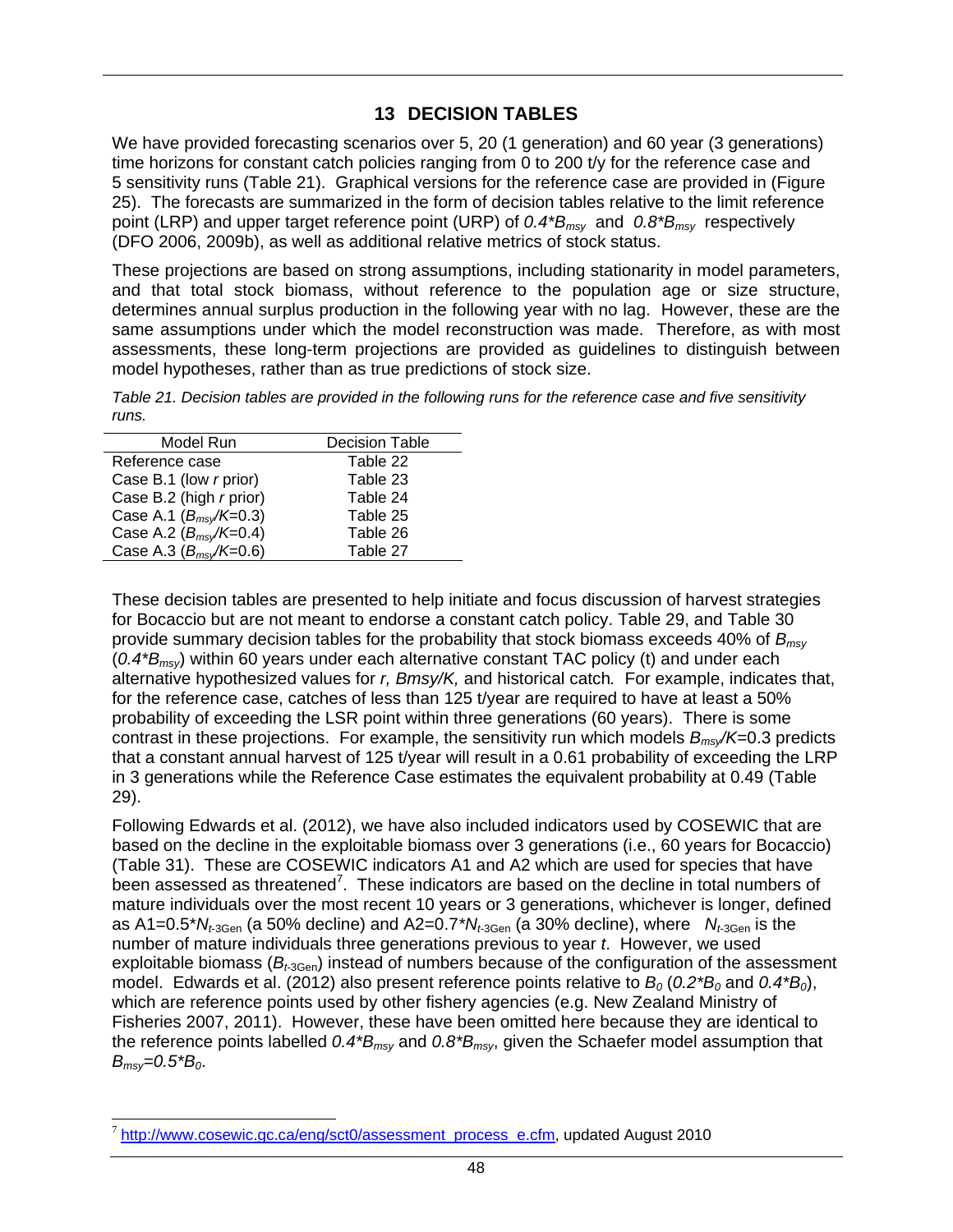<span id="page-57-0"></span>

| Table 22. Stock status indicators for Bocaccio after 5, 20, and 60 years for the reference case. Policies                |  |
|--------------------------------------------------------------------------------------------------------------------------|--|
| are constant TAC policies in t. The statistics $P(B>0.X B_{\text{msy}})$ in Hz) refer to the probability that stock size |  |
| exceeds 0.X $B_{msv}$ within the stated horizon (Hz).                                                                    |  |

| Horizon | <b>Policy</b> | Median $(B_{fin}/B_0)$ | Median $(B_{fin}/B_{msy})$ | $P(B_{fin} > B_{cur})$ | $P(B > 0.4 B_{msy})$ | $P(B > 0.8 B_{msy})$ |
|---------|---------------|------------------------|----------------------------|------------------------|----------------------|----------------------|
|         |               |                        |                            |                        | in Hz)               | in Hz)               |
| 5-year  | $\pmb{0}$     | 0.05                   | 0.10                       | 0.76                   | 0.05                 | 0.01                 |
|         | 50            | 0.05                   | 0.09                       | 0.67                   | 0.05                 | 0.01                 |
|         | 75            | 0.04                   | 0.08                       | 0.63                   | 0.05                 | 0.01                 |
|         | 100           | 0.04                   | 0.08                       | 0.59                   | 0.05                 | 0.01                 |
|         | 125           | 0.04                   | 0.07                       | 0.53                   | 0.04                 | 0.01                 |
|         | 150           | 0.03                   | 0.07                       | 0.48                   | 0.04                 | 0.01                 |
|         | 175           | 0.03                   | 0.06                       | 0.43                   | 0.04                 | 0.01                 |
|         | 200           | 0.03                   | 0.06                       | 0.37                   | 0.04                 | 0.01                 |
|         |               |                        |                            |                        |                      |                      |
| 20-year | 0             | 0.16                   | 0.33                       | 0.88                   | 0.43                 | 0.21                 |
|         | 50            | 0.12                   | 0.23                       | 0.78                   | 0.36                 | 0.18                 |
|         | 75            | 0.10                   | 0.19                       | 0.69                   | 0.32                 | 0.16                 |
|         | 100           | 0.07                   | 0.15                       | 0.61                   | 0.28                 | 0.14                 |
|         | 125           | 0.05                   | 0.10                       | 0.52                   | 0.25                 | 0.12                 |
|         | 150           | 0.03                   | 0.05                       | 0.46                   | 0.22                 | 0.11                 |
|         | 175           | 0.01                   | 0.02                       | 0.41                   | 0.19                 | 0.10                 |
|         | 200           | 0.00                   | 0.00                       | 0.34                   | 0.17                 | 0.09                 |
|         |               |                        |                            |                        |                      |                      |
| 60-year | $\pmb{0}$     | 0.65                   | 1.29                       | 0.95                   | 0.86                 | 0.77                 |
|         | 50            | 0.56                   | 1.11                       | 0.81                   | 0.72                 | 0.65                 |
|         | 75            | 0.44                   | 0.88                       | 0.69                   | 0.65                 | 0.58                 |
|         | 100           | 0.27                   | 0.54                       | 0.60                   | 0.56                 | 0.51                 |
|         | 125           | 0.06                   | 0.11                       | 0.50                   | 0.49                 | 0.44                 |
|         | 150           | 0.00                   | 0.000                      | 0.44                   | 0.42                 | 0.38                 |
|         | 175           | 0.00                   | 0.000                      | 0.37                   | 0.37                 | 0.33                 |
|         | 200           | 0.00                   | 0.000                      | 0.30                   | 0.30                 | 0.26                 |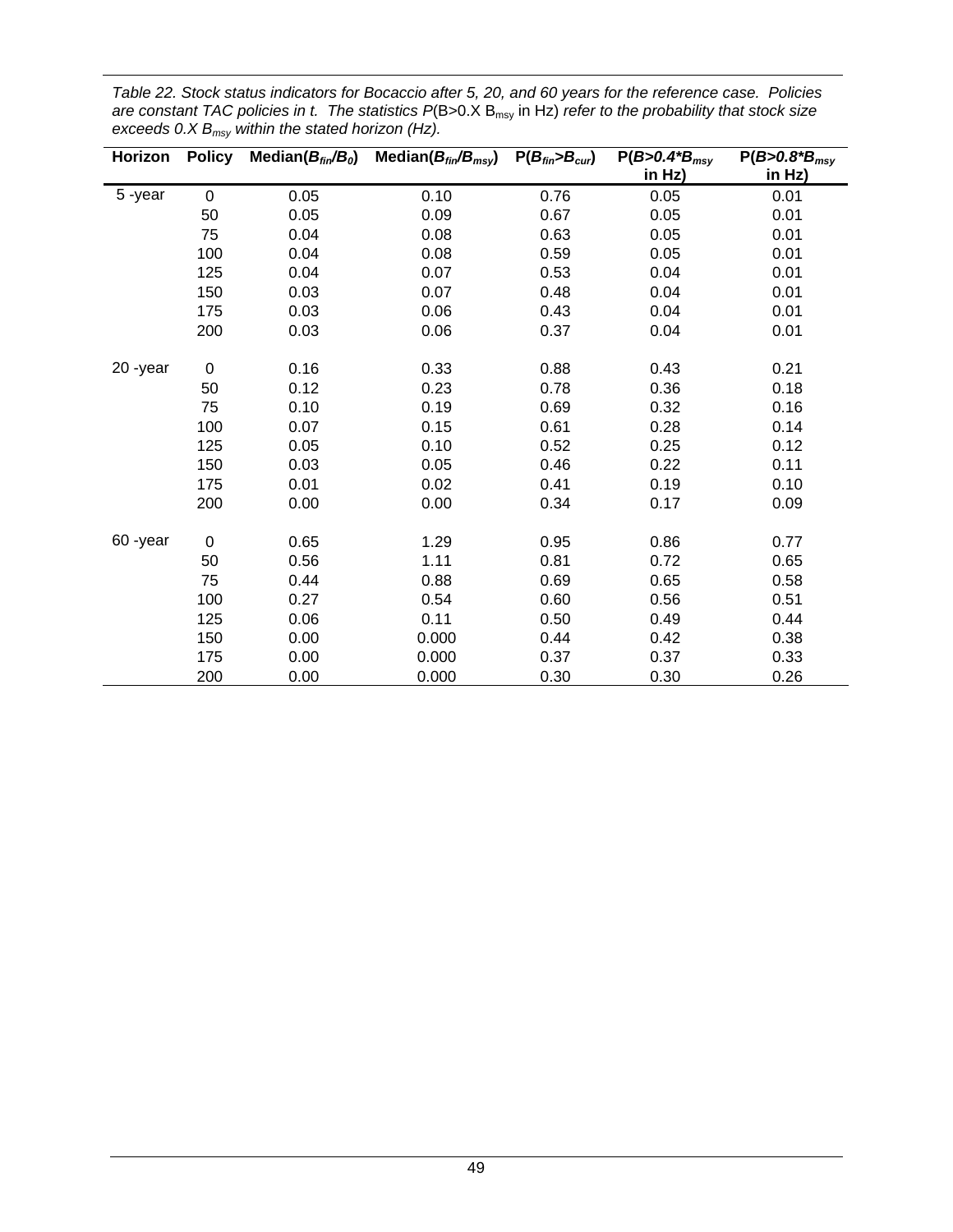

<span id="page-58-0"></span>*Figure 25. Reference case plots of the ratio of a. median stock biomass to B<sub>msy</sub> for different constant total catch policies and b. 10th, 50th (median), and 90th percentiles.*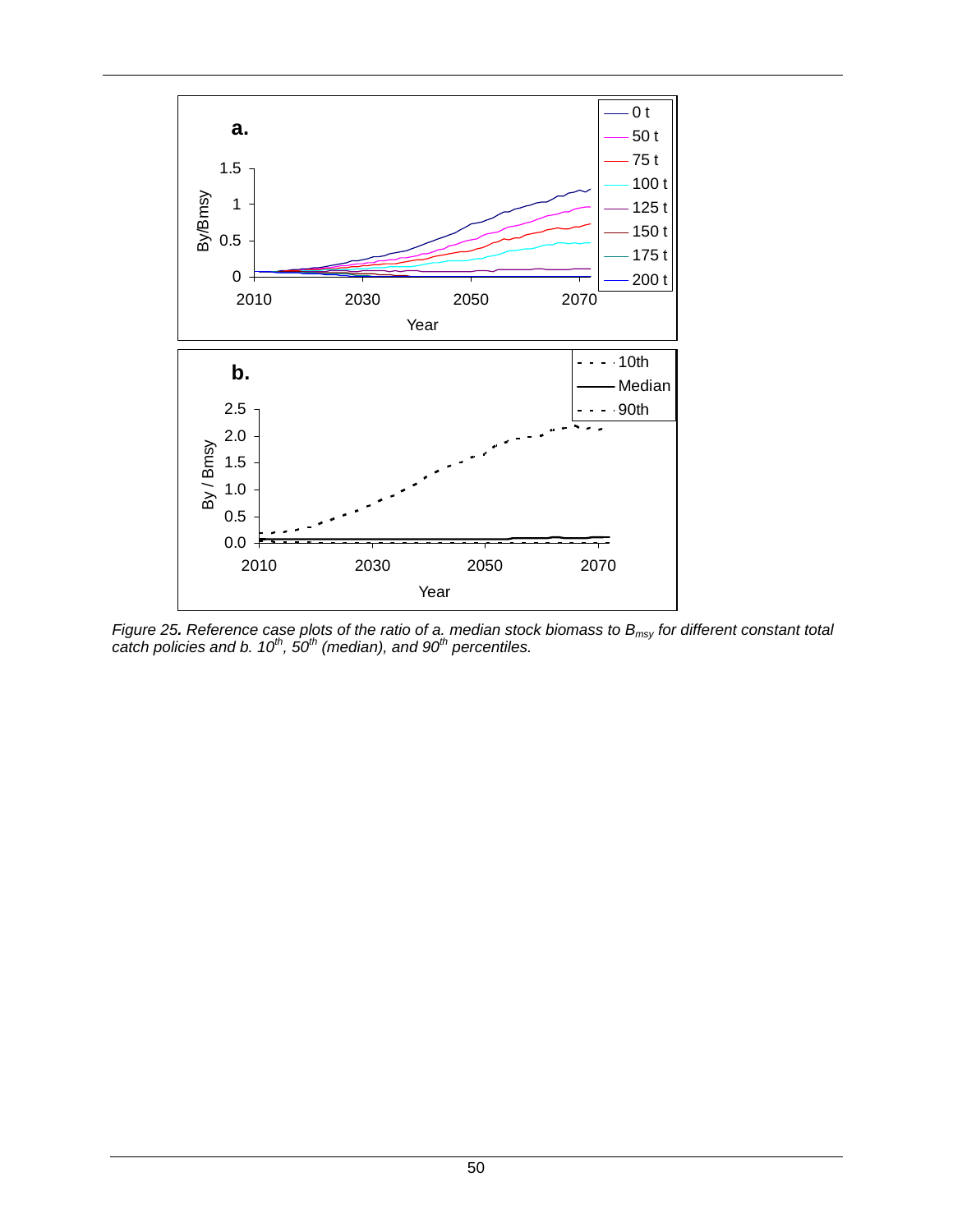| Horizon | <b>Policy</b> | Median $(B_{fin}/B_0)$ | Median( $B_{fin}/B_{msv}$ ) | $P(B_{fin} > B_{cur})$ | $P(B>0.4B_{msy})$ | $P(B>0.8B_{msy})$ |
|---------|---------------|------------------------|-----------------------------|------------------------|-------------------|-------------------|
|         |               |                        |                             |                        | in Hz)            | in Hz)            |
| 5-year  | $\mathbf 0$   | 0.04                   | 0.08                        | 0.68                   | 0.03              | 0.004             |
|         | 50            | 0.04                   | 0.08                        | 0.58                   | 0.03              | 0.004             |
|         | 75            | 0.04                   | 0.07                        | 0.52                   | 0.03              | 0.004             |
|         | 100           | 0.03                   | 0.07                        | 0.48                   | 0.03              | 0.003             |
|         | 125           | 0.03                   | 0.06                        | 0.44                   | 0.03              | 0.003             |
|         | 150           | 0.03                   | 0.06                        | 0.39                   | 0.03              | 0.003             |
|         | 175           | 0.03                   | 0.06                        | 0.36                   | 0.02              | 0.003             |
|         | 200           | 0.03                   | 0.05                        | 0.32                   | 0.02              | 0.003             |
|         |               |                        |                             |                        |                   |                   |
| 20-year | 0             | 0.10                   | 0.19                        | 0.81                   | 0.29              | 0.13              |
|         | 50            | 0.07                   | 0.14                        | 0.68                   | 0.25              | 0.11              |
|         | 75            | 0.05                   | 0.11                        | 0.60                   | 0.22              | 0.10              |
|         | 100           | 0.04                   | 0.07                        | 0.51                   | 0.20              | 0.09              |
|         | 125           | 0.02                   | 0.05                        | 0.44                   | 0.18              | 0.08              |
|         | 150           | 0.01                   | 0.02                        | 0.36                   | 0.16              | 0.07              |
|         | 175           | 0.00                   | 0.00                        | 0.31                   | 0.14              | 0.06              |
|         | 200           | 0.00                   | 0.00                        | 0.25                   | 0.13              | 0.05              |
|         |               |                        |                             |                        |                   |                   |
| 60-year | $\pmb{0}$     | 0.42                   | 0.84                        | 0.90                   | 0.75              | 0.62              |
|         | 50            | 0.31                   | 0.61                        | 0.71                   | 0.61              | 0.50              |
|         | 75            | 0.18                   | 0.35                        | 0.60                   | 0.54              | 0.43              |
|         | 100           | 0.03                   | 0.05                        | 0.49                   | 0.45              | 0.36              |
|         | 125           | 0.00                   | 0.00                        | 0.41                   | 0.37              | 0.30              |
|         | 150           | 0.00                   | 0.000                       | 0.33                   | 0.31              | 0.26              |
|         | 175           | 0.00                   | 0.000                       | 0.27                   | 0.27              | 0.22              |
|         | 200           | 0.00                   | 0.000                       | 0.22                   | 0.22              | 0.18              |

<span id="page-59-0"></span>*Table 23. Stock status indicators for Bocaccio after 5, 20, and 60 years for Case B.1 low prior r mean. Policies are constant TAC policies in tons. The statistics P*(*B>0.X \*Bmsy* in Hz) *refer to the probability that stock size exceeds 0.X\* Bmsy within the stated horizon (Hz).*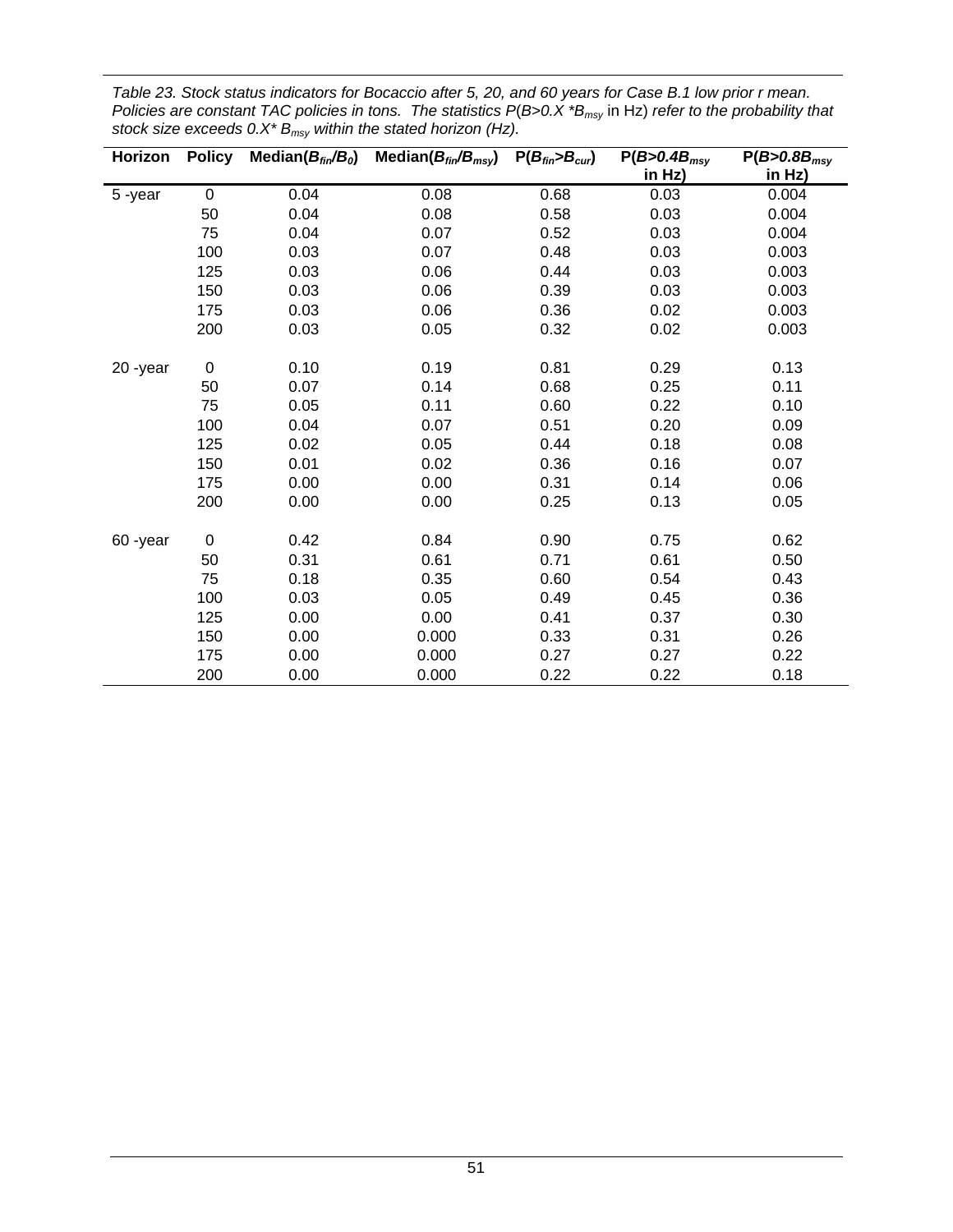| Horizon | <b>Policy</b> | Median $(B_{fin}/B_0)$ | Median $(B_{fin}/B_{msv})$ | $P(B_{fin} > B_{cur})$ | $P(B>0.4B_{msy})$ | $P(B>0.8B_{msy})$ |
|---------|---------------|------------------------|----------------------------|------------------------|-------------------|-------------------|
|         |               |                        |                            |                        | in Hz)            | in Hz)            |
| 5-year  | $\mathbf 0$   | 0.05                   | 0.10                       | 0.80                   | 0.06              | 0.011             |
|         | 50            | 0.05                   | 0.09                       | 0.72                   | 0.06              | 0.012             |
|         | 75            | 0.04                   | 0.09                       | 0.61                   | 0.06              | 0.012             |
|         | 100           | 0.04                   | 0.08                       | 0.56                   | 0.06              | 0.011             |
|         | 125           | 0.04                   | 0.07                       | 0.51                   | 0.05              | 0.011             |
|         | 150           | 0.03                   | 0.07                       | 0.45                   | 0.05              | 0.010             |
|         | 175           | 0.03                   | 0.06                       | 0.40                   | 0.05              | 0.010             |
|         | 200           | 0.03                   | 0.06                       | 0.35                   | 0.04              | 0.009             |
|         |               |                        |                            |                        |                   |                   |
| 20-year | $\pmb{0}$     | 0.18                   | 0.36                       | 0.90                   | 0.49              | 0.26              |
|         | 50            | 0.14                   | 0.28                       | 0.78                   | 0.39              | 0.22              |
|         | 75            | 0.10                   | 0.19                       | 0.71                   | 0.36              | 0.20              |
|         | 100           | 0.07                   | 0.15                       | 0.61                   | 0.32              | 0.18              |
|         | 125           | 0.05                   | 0.10                       | 0.54                   | 0.28              | 0.16              |
|         | 150           | 0.02                   | 0.05                       | 0.46                   | 0.25              | 0.15              |
|         | 175           | 0.00                   | 0.00                       | 0.37                   | 0.23              | 0.13              |
|         | 200           | 0.00                   | 0.00                       | 0.32                   | 0.20              | 0.11              |
|         |               |                        |                            |                        |                   |                   |
| 60-year | $\pmb{0}$     | 0.71                   | 1.41                       | 0.97                   | 0.90              | 0.80              |
|         | 50            | 0.61                   | 1.22                       | 0.81                   | 0.76              | 0.68              |
|         | 75            | 0.52                   | 1.03                       | 0.73                   | 0.68              | 0.62              |
|         | 100           | 0.30                   | 0.59                       | 0.60                   | 0.58              | 0.52              |
|         | 125           | 0.10                   | 0.20                       | 0.52                   | 0.50              | 0.46              |
|         | 150           | 0.00                   | 0.000                      | 0.44                   | 0.42              | 0.38              |
|         | 175           | 0.00                   | 0.000                      | 0.35                   | 0.34              | 0.31              |
|         | 200           | 0.00                   | 0.000                      | 0.28                   | 0.29              | 0.26              |

<span id="page-60-0"></span>*Table 24. Stock status indicators for Bocaccio after 5, 20 and 60 years for Case B.2, high prior* r *mean. Policies are constant TAC policies in tons. The statistics P*(B>*0.X \*Bmsy* in Hz) *refer to the probability that stock size exceeds 0.X\* Bmsy within the stated horizon (Hz).*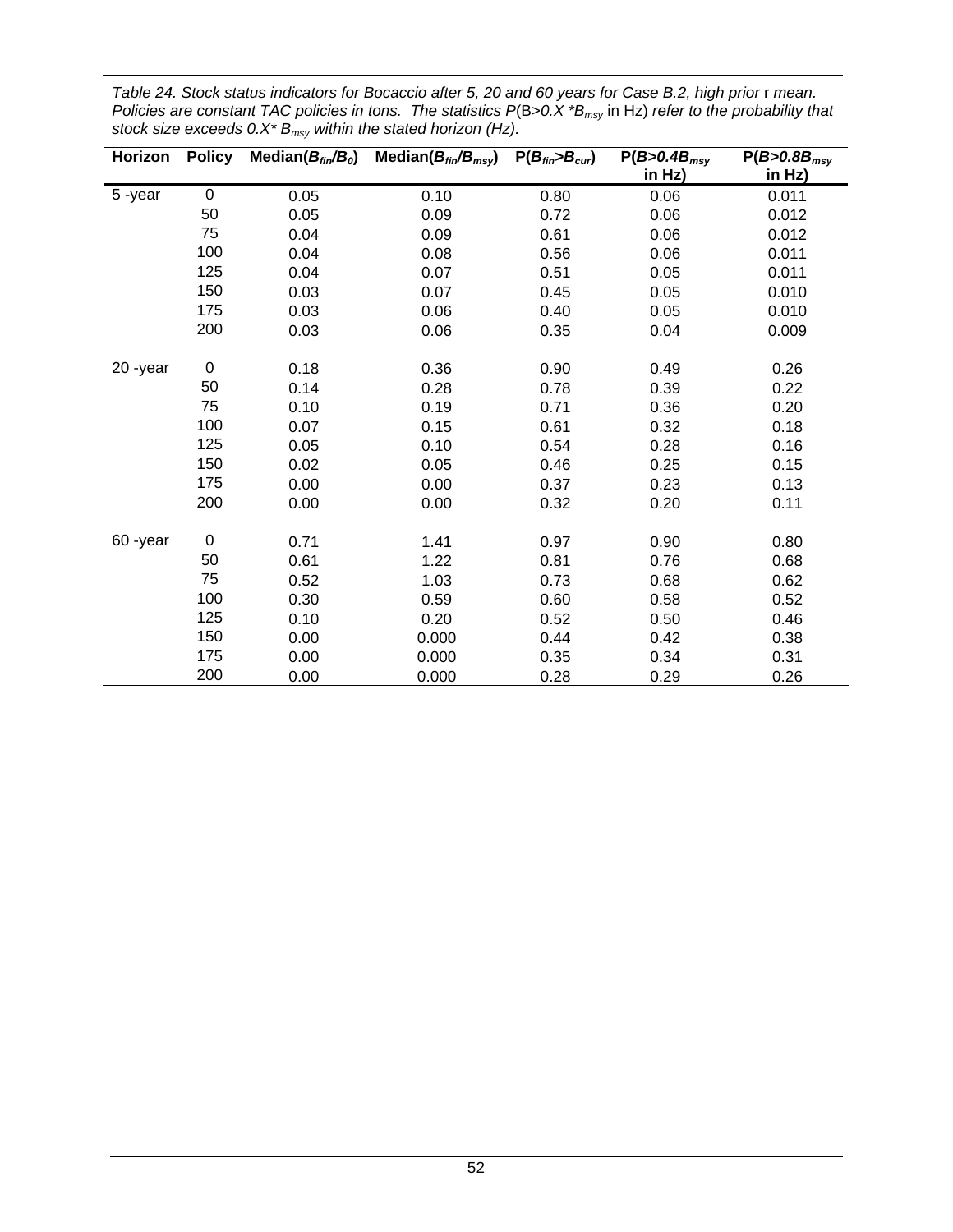| Horizon | <b>Policy</b> | Median $(B_{fin}/B_0)$ | Median $(B_{fin}/B_{msv})$ | $P(B_{fin} > B_{cur})$ | $P(B>0.4B_{msy})$ | $P(B>0.8B_{msy})$ |
|---------|---------------|------------------------|----------------------------|------------------------|-------------------|-------------------|
|         |               |                        |                            |                        | in Hz)            | in Hz)            |
| 5-year  | $\mathbf 0$   | 0.04                   | 0.14                       | 0.76                   | 0.13              | 0.03              |
|         | 50            | 0.04                   | 0.13                       | 0.67                   | 0.12              | 0.03              |
|         | 75            | 0.04                   | 0.12                       | 0.63                   | 0.11              | 0.03              |
|         | 100           | 0.03                   | 0.12                       | 0.59                   | 0.11              | 0.03              |
|         | 125           | 0.03                   | 0.11                       | 0.54                   | 0.11              | 0.03              |
|         | 150           | 0.03                   | 0.10                       | 0.50                   | 0.10              | 0.02              |
|         | 175           | 0.03                   | 0.10                       | 0.46                   | 0.10              | 0.02              |
|         | 200           | 0.03                   | 0.09                       | 0.43                   | 0.10              | 0.02              |
|         |               |                        |                            |                        |                   |                   |
| 20-year | $\mathbf 0$   | 0.13                   | 0.45                       | 0.92                   | 0.55              | 0.32              |
|         | 50            | 0.10                   | 0.32                       | 0.83                   | 0.45              | 0.27              |
|         | 75            | 0.08                   | 0.27                       | 0.74                   | 0.42              | 0.26              |
|         | 100           | 0.07                   | 0.22                       | 0.65                   | 0.39              | 0.25              |
|         | 125           | 0.05                   | 0.16                       | 0.59                   | 0.36              | 0.22              |
|         | 150           | 0.03                   | 0.11                       | 0.50                   | 0.34              | 0.21              |
|         | 175           | 0.02                   | 0.06                       | 0.43                   | 0.31              | 0.19              |
|         | 200           | 0.01                   | 0.03                       | 0.38                   | 0.28              | 0.18              |
|         |               |                        |                            |                        |                   |                   |
| 60-year | $\mathbf 0$   | 0.58                   | 1.92                       | 0.98                   | 0.93              | 0.86              |
|         | 50            | 0.46                   | 1.54                       | 0.92                   | 0.86              | 0.78              |
|         | 75            | 0.41                   | 1.36                       | 0.83                   | 0.77              | 0.69              |
|         | 100           | 0.29                   | 0.97                       | 0.75                   | 0.68              | 0.60              |
|         | 125           | 0.21                   | 0.69                       | 0.68                   | 0.61              | 0.53              |
|         | 150           | 0.11                   | 0.371                      | 0.58                   | 0.54              | 0.46              |
|         | 175           | 0.01                   | 0.045                      | 0.49                   | 0.47              | 0.40              |
|         | 200           | 0.01                   | 0.033                      | 0.41                   | 0.40              | 0.35              |

<span id="page-61-0"></span>*Table 25. Stock status indicators for Bocaccio after 5, 20, and 60 years for Case A.1 B<sub>msy</sub>/B<sub>0</sub> set at 0.3. Policies are constant TAC policies in tons. The statistics P(B>0.X \*B<sub>msy</sub> in Hz) refer to the probability that stock size exceeds 0.X\* Bmsy within the stated horizon (Hz).*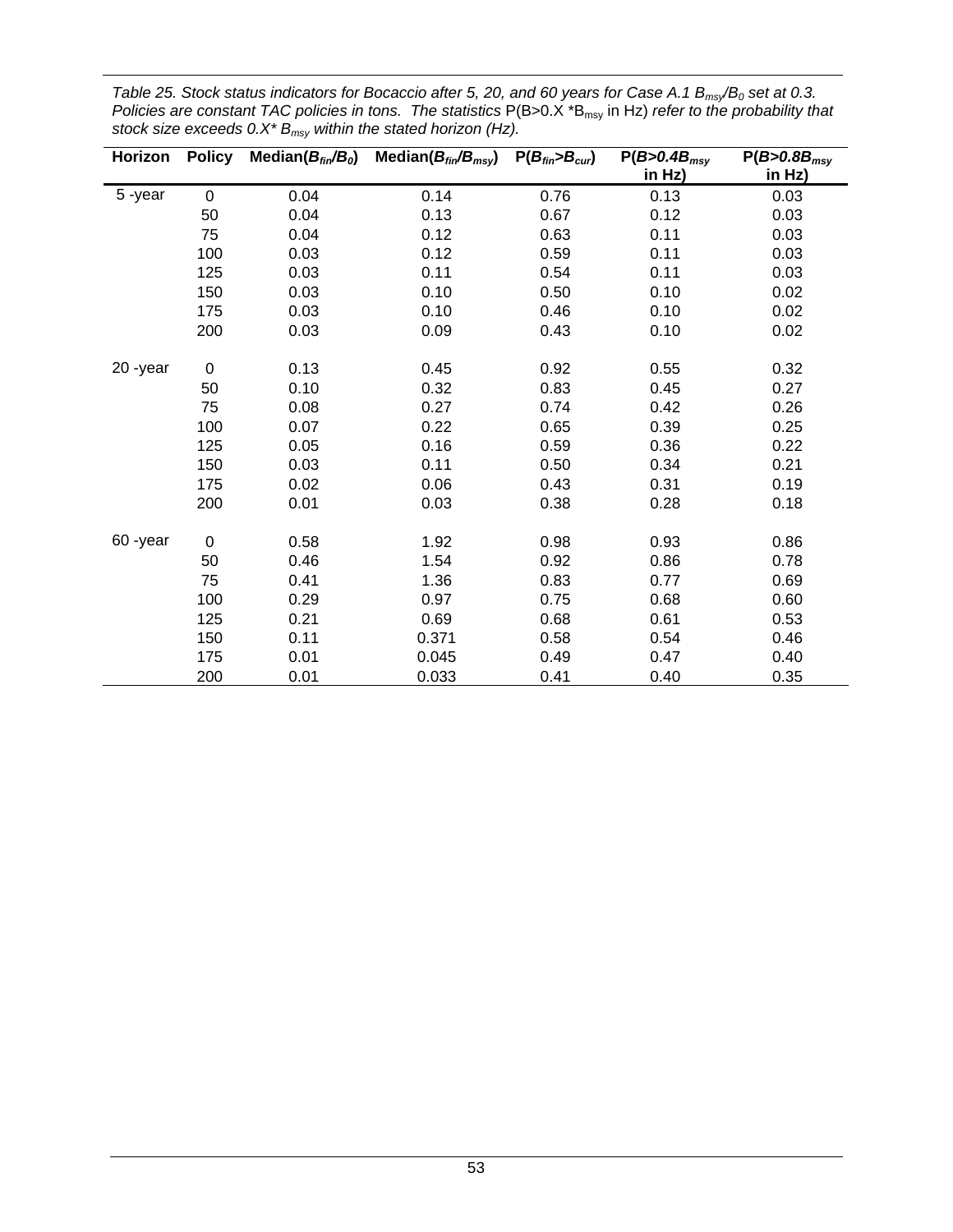| Horizon | <b>Policy</b> | Median $(B_{fin}/B_0)$ | Median $(B_{fin}/B_{msy})$ | $P(B_{fin} > B_{cur})$ | $P(B>0.4B_{msy})$ | $P(B>0.8B_{msy})$ |
|---------|---------------|------------------------|----------------------------|------------------------|-------------------|-------------------|
|         |               |                        |                            |                        | in Hz)            | in Hz)            |
| 5-year  | $\mathbf 0$   | 0.05                   | 0.11                       | 0.74                   | 0.10              | 0.02              |
|         | 50            | 0.04                   | 0.10                       | 0.65                   | 0.09              | 0.02              |
|         | 75            | 0.04                   | 0.10                       | 0.60                   | 0.09              | 0.02              |
|         | 100           | 0.04                   | 0.09                       | 0.54                   | 0.09              | 0.02              |
|         | 125           | 0.03                   | 0.09                       | 0.50                   | 0.09              | 0.02              |
|         | 150           | 0.03                   | 0.08                       | 0.44                   | 0.08              | 0.02              |
|         | 175           | 0.03                   | 0.07                       | 0.40                   | 0.07              | 0.02              |
|         | 200           | 0.03                   | 0.07                       | 0.37                   | 0.07              | 0.02              |
|         |               |                        |                            |                        |                   |                   |
| 20-year | $\pmb{0}$     | 0.14                   | 0.36                       | 0.91                   | 0.46              | 0.26              |
|         | 50            | 0.11                   | 0.27                       | 0.79                   | 0.38              | 0.23              |
|         | 75            | 0.09                   | 0.22                       | 0.73                   | 0.35              | 0.22              |
|         | 100           | 0.07                   | 0.18                       | 0.65                   | 0.33              | 0.20              |
|         | 125           | 0.05                   | 0.12                       | 0.57                   | 0.30              | 0.19              |
|         | 150           | 0.03                   | 0.08                       | 0.52                   | 0.28              | 0.16              |
|         | 175           | 0.02                   | 0.04                       | 0.43                   | 0.25              | 0.15              |
|         | 200           | 0.01                   | 0.03                       | 0.38                   | 0.22              | 0.14              |
|         |               |                        |                            |                        |                   |                   |
| 60-year | $\pmb{0}$     | 0.59                   | 1.48                       | 0.97                   | 0.89              | 0.78              |
|         | 50            | 0.48                   | 1.19                       | 0.90                   | 0.79              | 0.68              |
|         | 75            | 0.42                   | 1.05                       | 0.81                   | 0.68              | 0.61              |
|         | 100           | 0.31                   | 0.78                       | 0.69                   | 0.60              | 0.55              |
|         | 125           | 0.19                   | 0.47                       | 0.60                   | 0.54              | 0.49              |
|         | 150           | 0.04                   | 0.097                      | 0.52                   | 0.48              | 0.44              |
|         | 175           | 0.01                   | 0.025                      | 0.44                   | 0.42              | 0.37              |
|         | 200           | 0.01                   | 0.025                      | 0.37                   | 0.36              | 0.32              |

<span id="page-62-0"></span>*Table 26. Stock status indicators for Bocaccio after 5, 20, and 60 years for Case A.2 B<sub>msy</sub>/B<sub>0</sub> set at 0.4. Policies are constant TAC policies in tons. The statistics P(B>0.X\*B<sub>msy</sub> in Hz) refer to the probability that stock size exceeds 0.X\*Bmsy within the stated horizon (Hz).*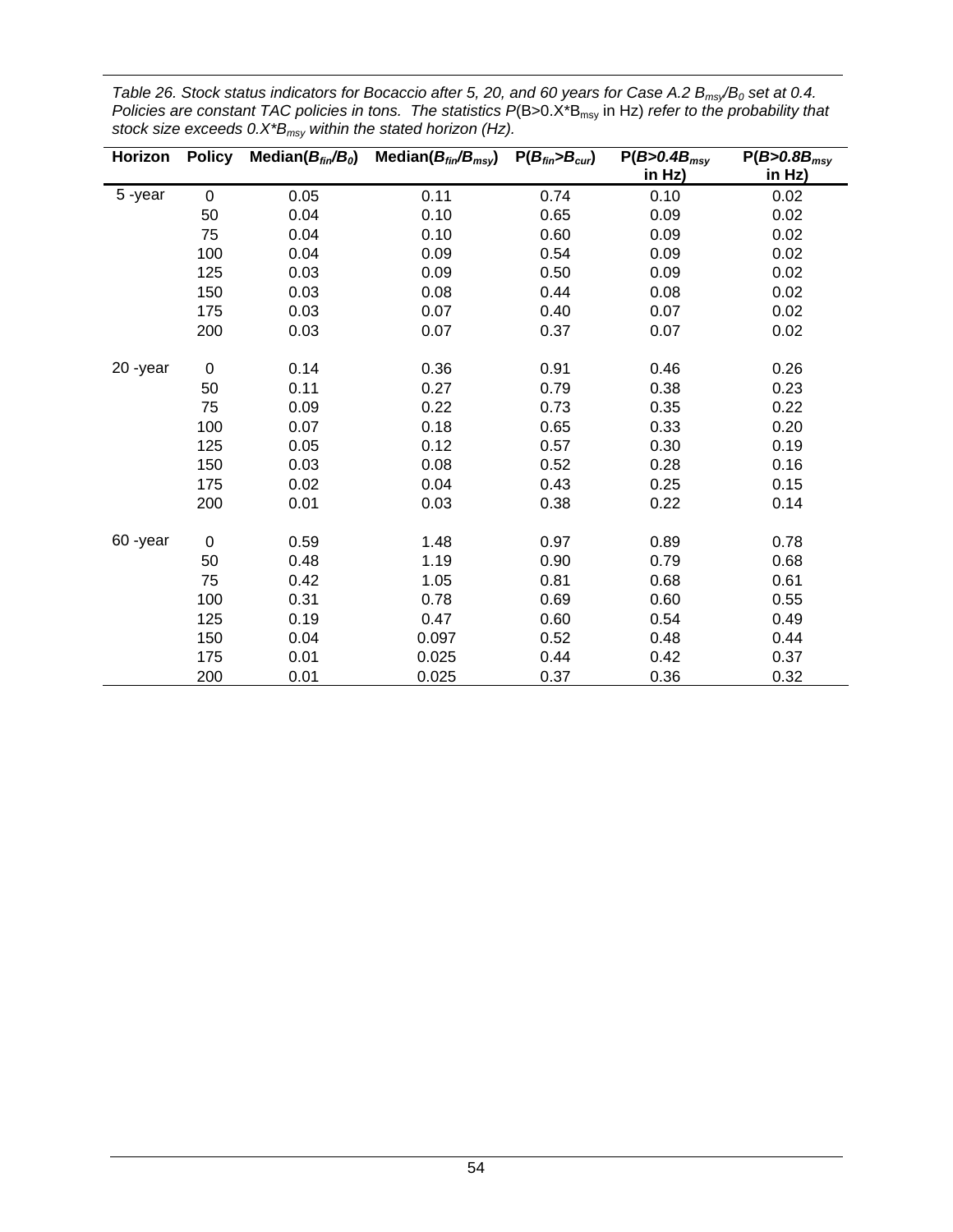| Horizon | <b>Policy</b> | Median( $B_{fin}/B_0$ ) | Median $(B_{fin}/B_{msv})$ | $P(B_{fin} > B_{cur})$ | $P(B>0.4B_{msy})$ | $P(B>0.8B_{msy})$ |
|---------|---------------|-------------------------|----------------------------|------------------------|-------------------|-------------------|
|         |               |                         |                            |                        | in Hz)            | in Hz)            |
| 5-year  | $\mathbf 0$   | 0.06                    | 0.10                       | 0.78                   | 0.10              | 0.02              |
|         | 50            | 0.05                    | 0.09                       | 0.68                   | 0.09              | 0.01              |
|         | 75            | 0.05                    | 0.08                       | 0.63                   | 0.08              | 0.01              |
|         | 100           | 0.05                    | 0.08                       | 0.56                   | 0.08              | 0.01              |
|         | 125           | 0.04                    | 0.07                       | 0.50                   | 0.08              | 0.01              |
|         | 150           | 0.04                    | 0.06                       | 0.45                   | 0.07              | 0.01              |
|         | 175           | 0.04                    | 0.06                       | 0.39                   | 0.07              | 0.01              |
|         | 200           | 0.03                    | 0.05                       | 0.35                   | 0.05              | 0.01              |
|         |               |                         |                            |                        |                   |                   |
| 20-year | $\mathbf 0$   | 0.19                    | 0.31                       | 0.89                   | 0.46              | 0.28              |
|         | 50            | 0.13                    | 0.21                       | 0.77                   | 0.37              | 0.22              |
|         | 75            | 0.09                    | 0.15                       | 0.69                   | 0.34              | 0.20              |
|         | 100           | 0.07                    | 0.11                       | 0.59                   | 0.30              | 0.18              |
|         | 125           | 0.04                    | 0.07                       | 0.52                   | 0.27              | 0.16              |
|         | 150           | 0.02                    | 0.03                       | 0.42                   | 0.23              | 0.14              |
|         | 175           | 0.01                    | 0.02                       | 0.37                   | 0.22              | 0.13              |
|         | 200           | 0.01                    | 0.02                       | 0.32                   | 0.19              | 0.12              |
|         |               |                         |                            |                        |                   |                   |
| 60-year | $\pmb{0}$     | 0.74                    | 1.24                       | 0.97                   | 0.85              | 0.77              |
|         | 50            | 0.62                    | 1.03                       | 0.84                   | 0.73              | 0.65              |
|         | 75            | 0.52                    | 0.86                       | 0.73                   | 0.65              | 0.58              |
|         | 100           | 0.27                    | 0.45                       | 0.61                   | 0.54              | 0.49              |
|         | 125           | 0.06                    | 0.09                       | 0.52                   | 0.47              | 0.43              |
|         | 150           | 0.01                    | 0.017                      | 0.43                   | 0.39              | 0.35              |
|         | 175           | 0.01                    | 0.017                      | 0.36                   | 0.34              | 0.31              |
|         | 200           | 0.01                    | 0.017                      | 0.31                   | 0.30              | 0.27              |

<span id="page-63-0"></span>*Table 27. Stock status indicators for Bocaccio after 5, 20, and 60 years for Case A.3 B<sub>msy</sub>/B<sub>0</sub> set at 0.6. Policies are constant TAC policies in tons. The statistics P*(B>*0.X\*Bmsy* in Hz) *refer to the probability that stock size exceeds 0.X\*Bmsy within the stated horizon (Hz).*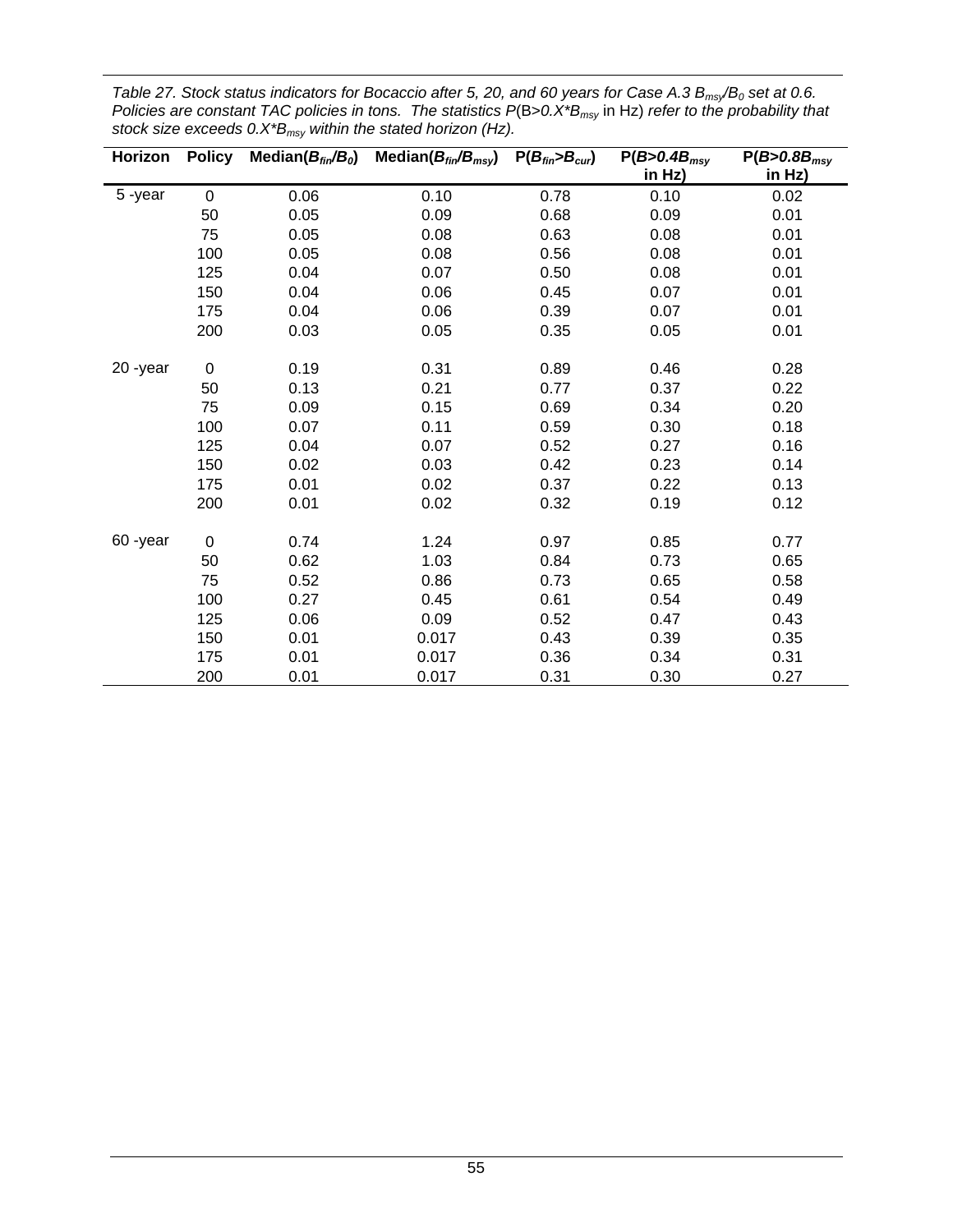| Table 28. Summary decision table for the probability that stock biomass exceeds 0.4*B <sub>msv</sub> within 60 years |
|----------------------------------------------------------------------------------------------------------------------|
| under each alternative constant TAC policy (t) and under each alternative hypothesized prior mean value              |
| for the parameter for the maximum intrinsic rate of increase r.                                                      |

|              | Hypothesized prior mean r |             |                |  |  |
|--------------|---------------------------|-------------|----------------|--|--|
|              | Low $r(B.1)$              | Reference r | High $r$ (B.2) |  |  |
| Prior mean   | 0.0802                    | 0.1067      | 0.142          |  |  |
| Bayes factor | 1.2                       | 1.0         | 1.0            |  |  |
| <b>TAC</b>   |                           |             |                |  |  |
| 0            | 0.75                      | 0.86        | 0.90           |  |  |
| 50           | 0.61                      | 0.72        | 0.76           |  |  |
| 75           | 0.54                      | 0.65        | 0.68           |  |  |
| 100          | 0.45                      | 0.56        | 0.58           |  |  |
| 125          | 0.37                      | 0.49        | 0.50           |  |  |
| 150          | 0.31                      | 0.42        | 0.42           |  |  |
| 175          | 0.27                      | 0.37        | 0.34           |  |  |
| 200          | 0.22                      | 0.30        | 0.29           |  |  |

<span id="page-64-0"></span>*Table 29. Summary decision table for the probability that stock biomass exceeds 0.4\*B<sub>msy</sub> within 60 years under each alternative constant TAC policy (t) and under each alternative hypothesized value for t Bmsy/K* 

| Hypothesized $B_{msy}$ to K ratio |           |          |      |          |  |  |
|-----------------------------------|-----------|----------|------|----------|--|--|
|                                   | Reference |          |      |          |  |  |
| $B_{msy}$ /K                      | 0.3(A.1)  | 0.4(A.2) | 0.5  | 0.6(A.3) |  |  |
| Bayes factor                      | 0.2       | 0.2      | 1.0  | 0.5      |  |  |
| <b>TAC</b>                        |           |          |      |          |  |  |
| 0                                 | 0.93      | 0.89     | 0.86 | 0.85     |  |  |
| 50                                | 0.86      | 0.79     | 0.72 | 0.73     |  |  |
| 75                                | 0.77      | 0.68     | 0.65 | 0.65     |  |  |
| 100                               | 0.68      | 0.60     | 0.56 | 0.54     |  |  |
| 125                               | 0.61      | 0.54     | 0.49 | 0.47     |  |  |
| 150                               | 0.54      | 0.48     | 0.42 | 0.39     |  |  |
| 175                               | 0.47      | 0.42     | 0.37 | 0.34     |  |  |
| 200                               | 0.40      | 0.36     | 0.30 | 0.30     |  |  |

<span id="page-64-1"></span>*Table 30. Summary decision table for the probability that stock biomass exceeds 0.4\*B<sub>msy</sub> within 60 years under each alternative constant TAC policy (t) and under each alternative hypothesized scenario for the level of historic trawl and non-halibut hook and line catch.* 

|                | Hypothesized scenario for historic catch |                  |                 |  |  |
|----------------|------------------------------------------|------------------|-----------------|--|--|
|                | Low $(C.1)$                              | <b>Reference</b> | High $(C.2)$    |  |  |
| Catch scenario | $0.5 \times$ ref case                    |                  | 1.5 x ref. case |  |  |
| Bayes factor   | 0.9                                      | 1.0              | 0.3             |  |  |
| <b>TAC</b>     |                                          |                  |                 |  |  |
| O              | 0.82                                     | 0.86             | 0.89            |  |  |
| 50             | 0.62                                     | 0.72             | 0.82            |  |  |
| 75             | 0.52                                     | 0.65             | 0.68            |  |  |
| 100            | 0.40                                     | 0.56             | 0.61            |  |  |
| 125            | 0.30                                     | 0.49             | 0.54            |  |  |
| 150            | 0.23                                     | 0.42             | 0.49            |  |  |
| 175            | 0.18                                     | 0.37             | 0.42            |  |  |
| 200            | 0.14                                     | 0.30             | 0.37            |  |  |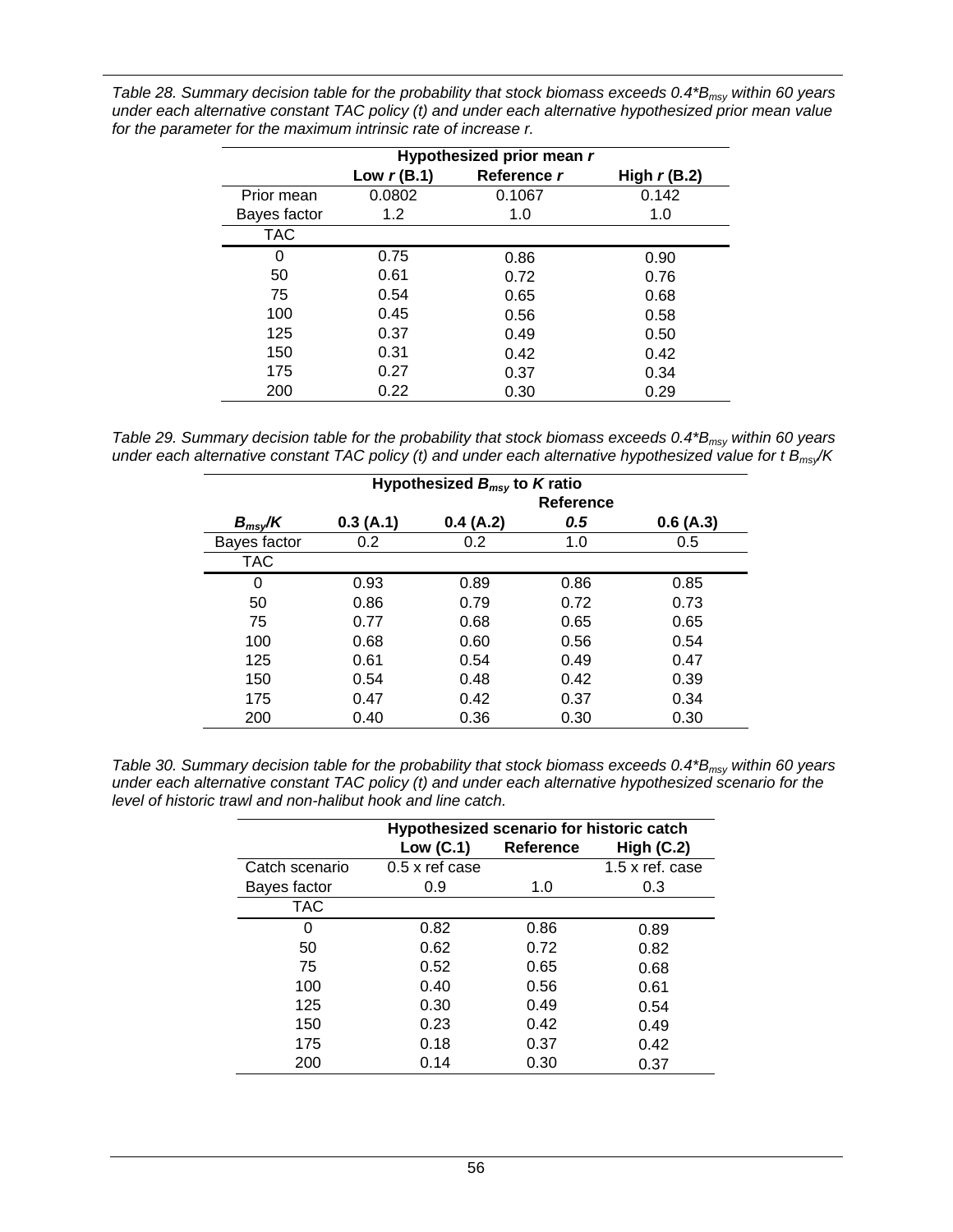<span id="page-65-0"></span>*Table 31. Decision table showing the time to reach four reference points (RP):0.4\*Bmsy, 0.8\* Bmsy , 0.5\*Bt-3Gen, 0.7\*Bt-3Gen over a range of constant catch quota policies (t) for two levels of confidence for the reference case run (see text for a description of these reference points). Values are the first year that the RP is reached with the given confidence level (and the population is increasing). Declining outcomes were found for more policies under the 80% confidence level for the*  $B_0$  *and*  $B_{\text{msy}}$  *reference points since at 80% the intervals get wider on smaller quota policies than for the medians.* 

| <b>Quota Policy</b> |                      |                |                     |                     |
|---------------------|----------------------|----------------|---------------------|---------------------|
| 50% Confidence      | $0.4 B_{\text{msy}}$ | $0.8 B*_{msv}$ | $0.5^{*}B_{t-3Gen}$ | $0.7^{*}B_{t-3Gen}$ |
| 0                   | 23                   | 41             | 21                  | 24                  |
| 50                  | 30                   | 49             | 24                  | 31                  |
| 75                  | 37                   | 58             | 30                  | 34                  |
| 100                 | 46                   | >60            | 34                  | 37                  |
| 125                 | >60                  | >60            | 41                  | 43                  |
| 150                 | declining            | declining      | declining           | declining           |
| 175                 | declining            | declining      | declining           | declining           |
| 200                 | declining            | declining      | declining           | declining           |
| 80% Confidence      |                      |                |                     |                     |
| 0                   | 59                   | >60            | 36                  | 38                  |
| 50                  | >60                  | >60            | 43                  | 52                  |
| 75                  | declining            | declining      | >60                 | >60                 |
| 100                 | declining            | declining      | >60                 | >60                 |
| 125                 | declining            | declining      | >60                 | >60                 |
| 150                 | declining            | declining      | declining           | declining           |
| 175                 | declining            | declining      | declining           | declining           |
| 200                 | declining            | declining      | declining           | declining           |

# **14 STATUS OF BOCACCIO IN U.S. WATERS**

Only the California and southern Oregon portion of the U.S. population of Bocaccio has been assessed in recent years. The most recent assessment was provided in November 2011, but is still only available in draft form (Field 2011). Field (2011) reports that the results are slightly more pessimistic relative to the 2009 model, with depletion of spawning biomass in the year 2011 estimated at 26% of  $B<sub>0</sub>$  relative to the 30% projected from the 2009 model. Continued decline in the trawl survey and hook and line survey indices were mainly responsible for this change. A young-of-the-year index suggests a flattening of what was previously an increasing trend.

Field (2011) notes further that spawning output [estimated biomass in egg production] exhibits a very moderate decline until about 1950, with a steep decline from the early 1950s followed by a sharp increase in the early 1960s. Spawning output is estimated to have exceeded the mean unfished biomass level through the early 1970s, when high fishing mortality rates again resulted in a rapid decline. Harvests declined towards the end of the 1990s, in response to management restrictions. Since the early 2000s, spawning output has been increasing steadily, largely as a result of reduced fishing mortality and a strong 1999 year class, although the rate of increase has slowed in the later half of the 2000s. Indications of strong 2009 and 2010 year classes should lead to additional increases in abundance.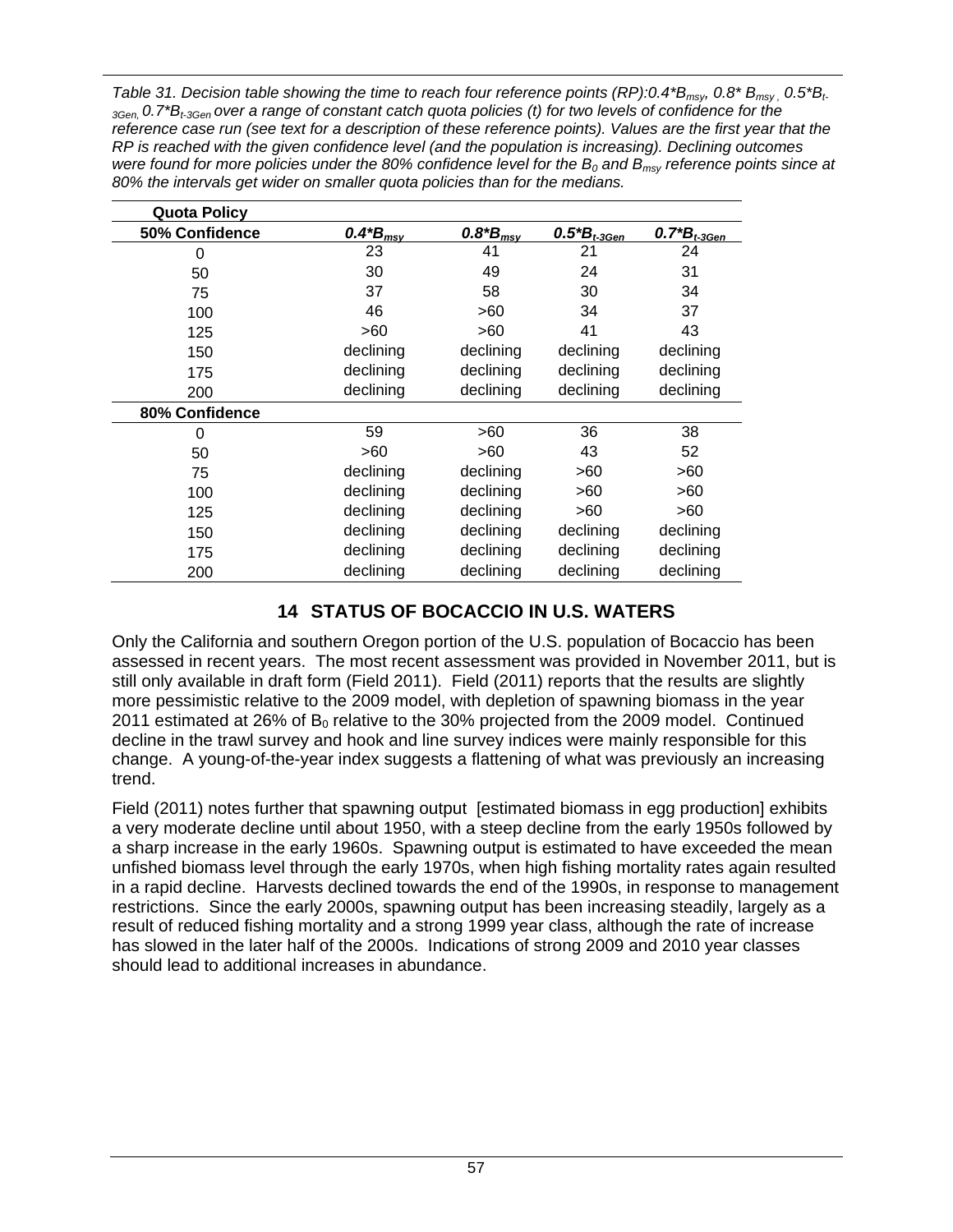Spawning output (eggs) with ~95% asymptotic intervals



*Figure 26. Estimated spawning output time series 1892-2011 for the base case fir California and southern Oregon Bocaccio population, with approximate 95% confidence intervals (figure from Field 2011).* 

## **15 SUMMARY**

This document provides a stock assessment for Bocaccio in BC waters. Results of the work are intended to serve as advice over the short term to managers and stakeholders on stock status, and likely impacts of different fixed harvest options.

The reference case analysis indicates that is likely that the Bocaccio population in BC has been declining for many decades and is currently well below the LRP of *0.4\*Bmsy*. Furthermore, while there is considerable uncertainty in estimating current trends, there is no sign that the population has started to increase, and appears to have continued to decline over the most recent decade. Current harvests are approximately equal to estimates of replacement yield. The impacts on estimates of stock status of alternative model assumptions to those made in the reference case were explored with additional sensitivity runs. These runs were, in general terms, consistent with the reference case results.

Long term biomass projections were made for the reference case and a selection of the sensitivity runs over 5, 20, and 60 year scenarios under varying fixed harvest assumptions. These projections are shown relative to the DFO draft policy target references points of *0.4\*Bmsy* and *0.8\*Bmsy* and other reference points.

While the Bayesian approach used in this assessment provides a formal mechanism to include uncertainty in model output (including predictions), managers, and stakeholders are advised that not all sources of uncertainty have been addressed and that it is likely that the true uncertainty is even greater than that presented here.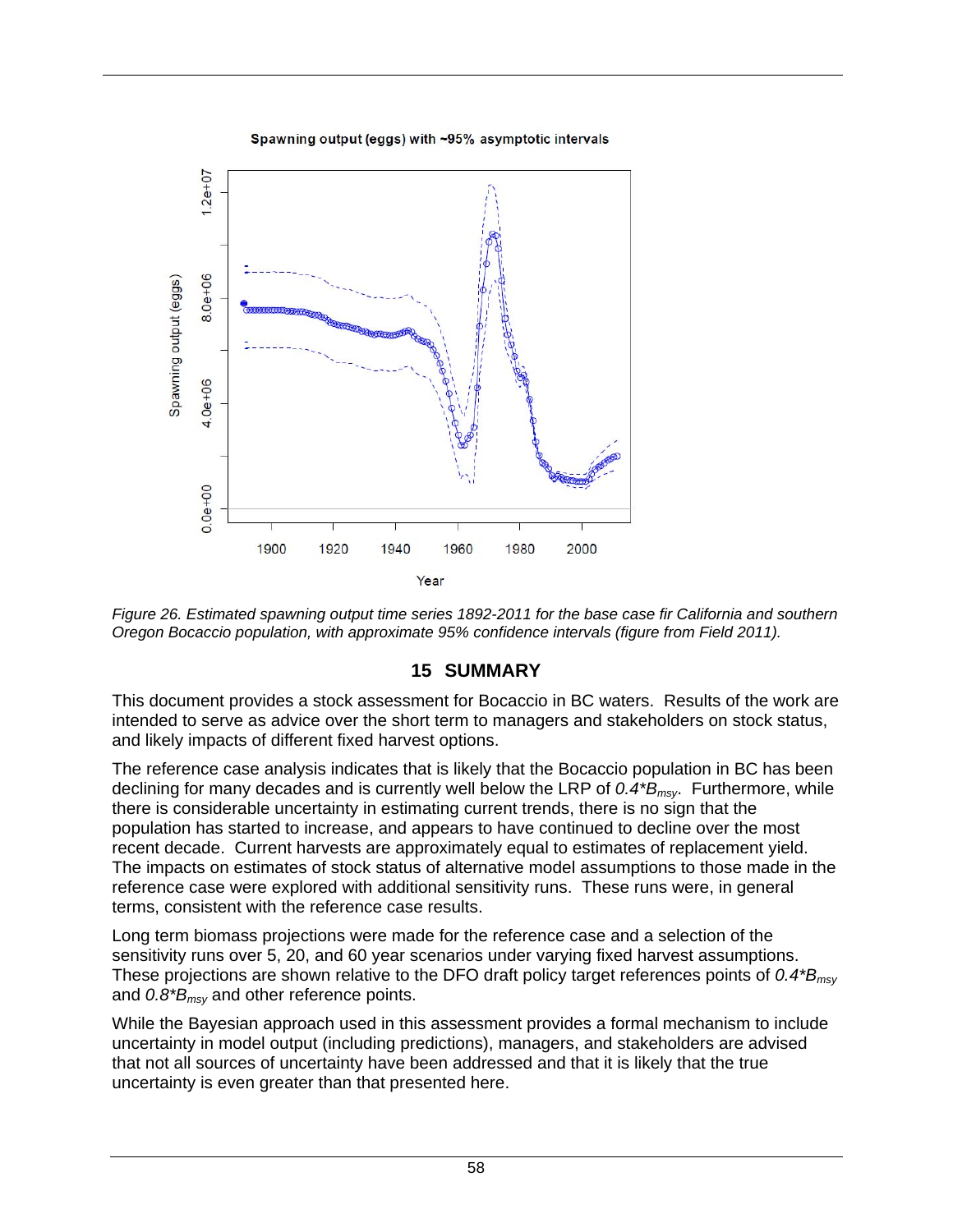#### **16 RESPONSES TO 2009 RECOMMENDATIONS FOR FUTURE WORK**

The following section summarizes the authors' responses to recommendations (in italics) made during review of the earlier work (Stanley et al. 2009a).

*1. Consider using the number of troll licenses as a surrogate for relative troll effort in the reconstruction of bycatch in the early salmon troll fishery.* 

The authors recognize that additional work could go into the catch reconstructions for each sector. However, the model is not particularly sensitive to modest changes in historical catches. Changes in pre-1950 troll catches of Bocaccio would have little impact. Finally, there are a large number of alternative means for reconstructing catches with little objective basis for choosing amongst them.

*2. Explore the potential to work with US biologists for a coastwide assessment of Bocaccio, especially as the time series of abundance indices and ageing data expands.* 

This was not yet examined. While US assessments have so far concentrated on California data, US staff have expressed, as well, a desire to do more collaborative work, especially with ageing. Canadian and US staff have been collaborating on Bocaccio genetics work. Canadian samples were included in the genetics work noted above.

*3. Develop software and an empirical basis to carry out management strategy evaluation (MSE) of alternative feedback control fisheries management regimes for Bocaccio alone or combinations of rockfish species.* 

Some preliminary work on MSE work has been conducted on Bocaccio<sup>[8](#page-67-0)</sup>. This work focussed on whether the current surveys can provide adequate monitoring of Bocaccio abundance. The unpublished work indicated that that in spite of the imprecision of each survey, when considered collectively in a modelling context, they could provide adequate monitoring. No further MSE work has been conducted or is planned.

*4. Examine the feasibility of a trolling or gillnet experiment to estimate the ratio of the densities of Bocaccio or other species in trawlable and untrawlable areas.* 

As noted above, results from Matthews et al. (1989) gillnet survey were used in this assessment.

*5. Update the model to address the reviewer's suggestion that the model account for the fact that a significant portion of the area within each trawlable block may, in fact, be untrawlable.* 

The assessment did not incorporate this 2009 reviewer's comment. However, we note that a significant portion of the area within each untrawlable block may, in fact, be trawlable which would act to compensate. We have no information on these two proportions.

*6. Evaluate the possibility of obtaining additional prior information of the survey net catchability coefficient by studying the relationship between stock size estimates and groundfish survey area swept estimates in the U.S. Bocaccio assessments.* 

Sufficient time was not available for the authors to consider incorporating U.S. Bocaccio survey catchability in this U.S. assessment. The use of different vessels, nets, and different bottom type, would imply that the values would not be comparable; however, the comparison could be informative.

*7. Evaluate the feasibility of a stock structure study of Bocaccio in BC and US waters using samples of chemical microconstituents in Bocaccio body parts. The presence of much older fish in recent samples from BC and Washington State in comparison with California* 

l

<span id="page-67-0"></span> $8$  McAllister, M.K., Stanley, R., and Kronlund, R. 2009. Can trawl surveys tell us whether a recovery plan is working? Poster presented at ICES/PICES/UNCOVER Symposium on Rebuilding Depleted Fish Stocks –Biology, Ecology, Social Science and Management Strategies. Warnemünde/Rostock, Germany.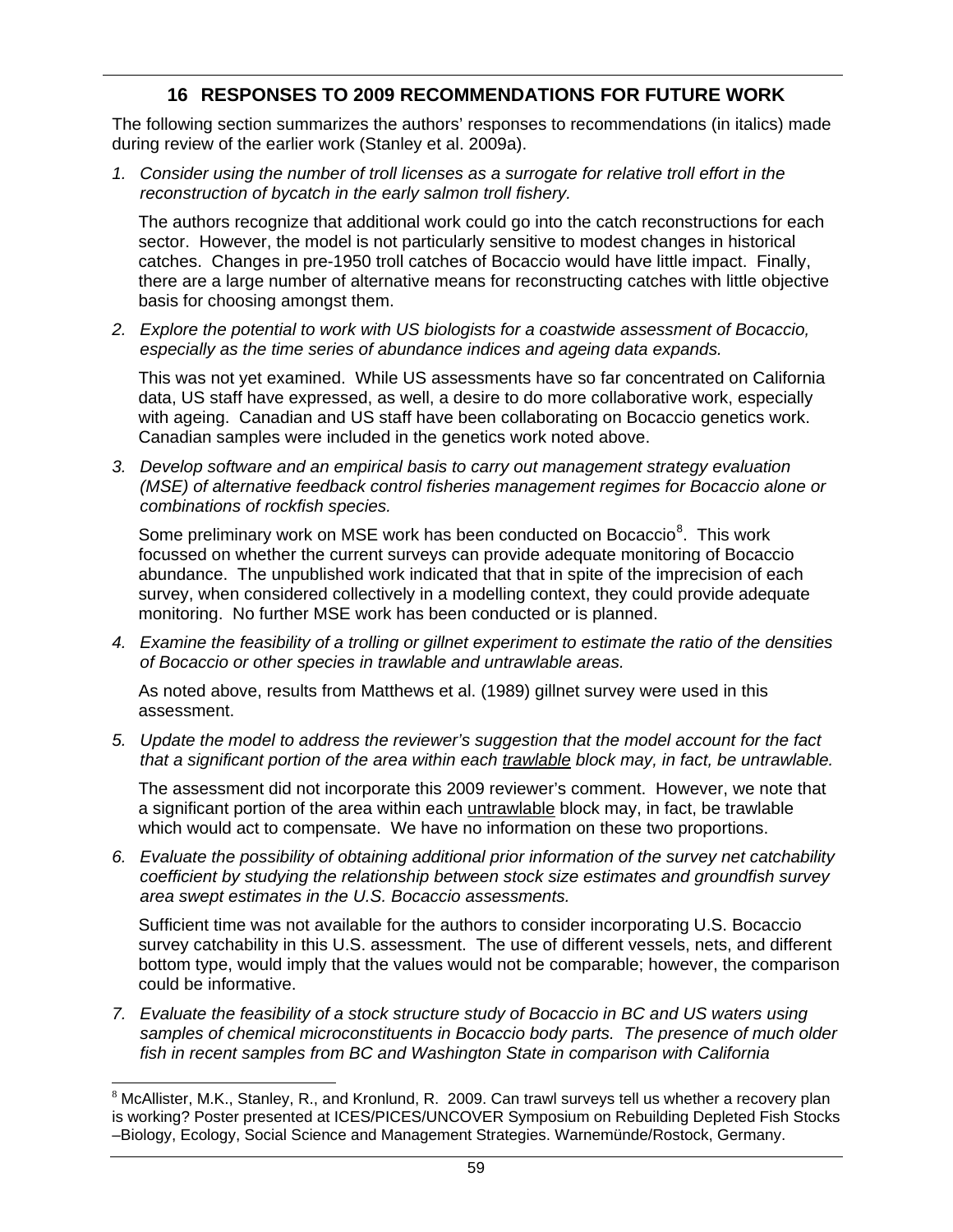*samples, in spite of significant fishing morality for many decades, implies the possibility of gradual migration to BC waters as US fish become older. Microconstituent analysis might reveal the source of larvae and juveniles that recruit to BC fisheries.* 

Resources and time were not sufficient available to conduct microconstituent analysis of Bocaccio samples.

*8. Evaluate the feasibility of acoustic studies of Bocaccio or other rockfish behaviour in response to trawl gear.* 

No rockfish acoustic studies were conducted. Rockfish acoustic work is problematic for a variety of reasons including the difficulty in identify the rockfish to species and the difficulty in using ship-based acoustics on near bottom targets, within the acoustic "dead-zone".

9. *Examine post-model pre-data distribution of model outputs*.

This procedure was adopted and summarized above.

#### **17 RECOMMENDATIONS FOR FUTURE WORK**

Subject to the availability of research resources and the many other competing priorities related to the more than 100 other exploited populations of groundfish on the Pacific coast of Canada, we suggest that consideration be given to the following research directions:

- 1. Continue to work with U.S. biologists on Bocaccio research issues and, if possible, a coastwide assessment of Bocaccio.
- 2. Publish the nearly completed work on an MSE-based study of the adequacy of the current survey array in tracking Bocaccio abundance.
- 3. For the next assessment, consider incorporating end-of-summer YOY length-at-age data (Russ Markell, pers. comm., University of British Columbia) in estimation for growth parameters.
- 4. Conduct a review of Bocaccio surveys trends in 5 years to check for evidence of further declines in abundance and, if appropriate include results of the DFO longline surveys in this review and subsequent assessments.
- 5. Conduct a full assessment of Bocaccio in approximately 2022. The timing will coincide with an anticipated COSEWIC assessment.
- 6. We recommend continued sampling and ageing of Bocaccio. However, we note the limited amount of ageing resources and the large number of groundfish species/populations to be assessed. It might be advantageous to direct ageing resources to species for which representative time series can be developed or that currently lack sufficient material to estimate life history parameters.

## **ACKNOWLEDGEMENTS**

We thank Dr. Alexandra Valentin for bringing to our attention recent genetics work as well as the US identification of a separate population for Puget Sound/Georgia Basin. We also thank Norm Olsen and Kate Rutherford for assisting in extracting catch, survey, and biological data from DFO data bases and assisting with the tables and figures.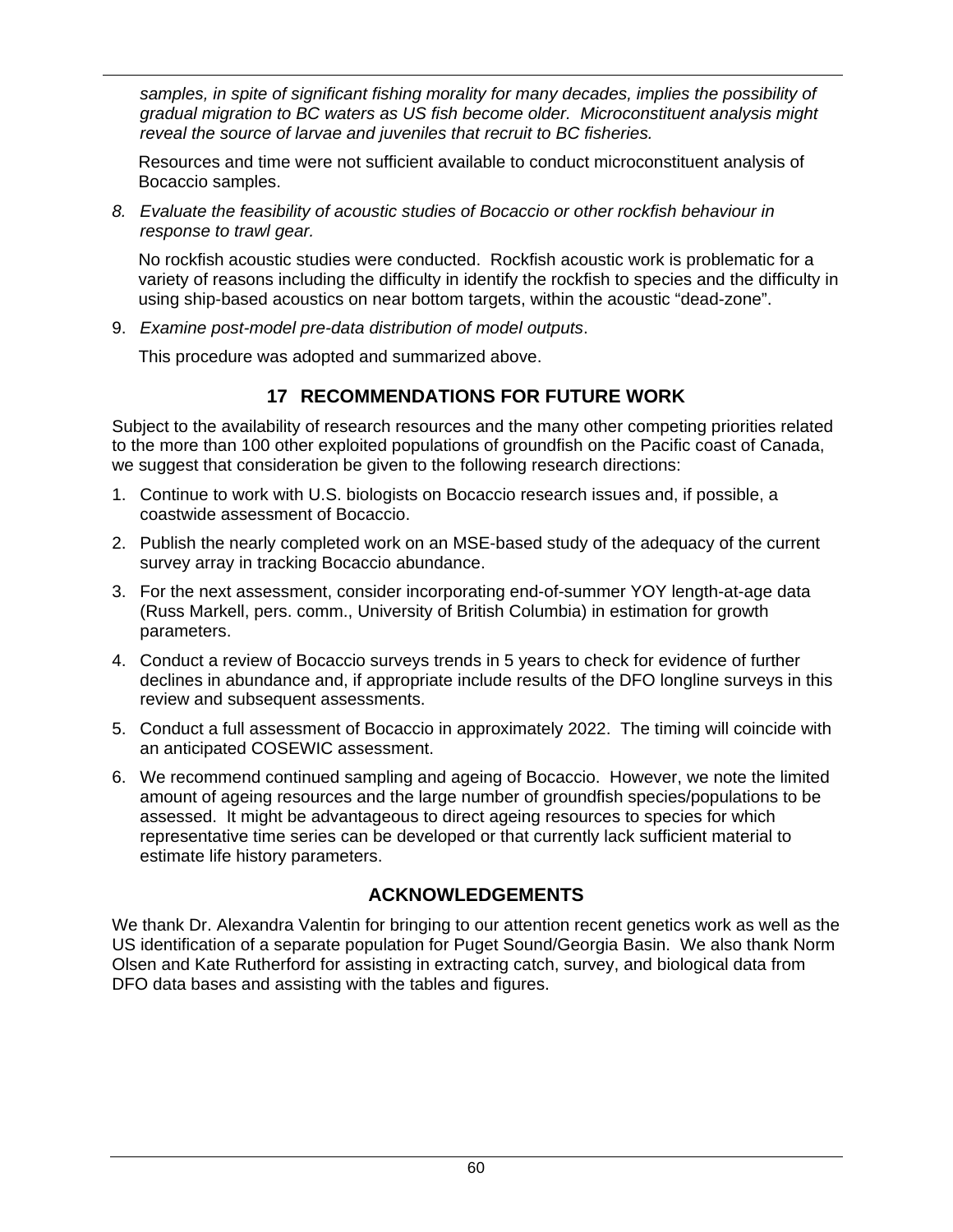### **LITERATURE CITED**

- Boutillier, J.A. 1998. Queen Charlotte Sound shrimp survey and resulting management actions, July 1998. Can. Man. Rep. Fish. Aquat. Sci. 2462.
- Bell, F.H., H.A. Dunlop, and Freeman, N.L. 1952. Pacific coast halibut landings, 1888-1950 and catch according to area of origin. Rep. Int. Fish. Comm. 17.
- Buonaccorsi, V.P., Kimbrell, C.A., Lynn, E.A., and Hyde, J.R. 2012. Comparative population genetic analysis of Bocaccio rockfish *Sebastes paucispinis* using anonymous and geneassociated simple sequence repeat loci. J. Hered. 103(3):391-399.
- Buonaccorsi, V.P., Starkey, E., and Graves, J.E. 2001. Mitochondrial and nuclear DNA analysis of population subdivision among young-of-the-year Spanish mackerel (*Scomberomorus maculatus*) from the western Atlantic and Gulf of Mexico. Mar. Biol. 138:37-45
- COSEWIC. 2002. COSEWIC Status Report Bocaccio. [http://www.sararegistry.gc.ca/document/default\\_e.cfm?documentID=174](http://www.sararegistry.gc.ca/document/default_e.cfm?documentID=174).
- DFO. 2006. A harvest strategy compliant with a precautionary approach. DFO Can. Sci. Advis. Sec. Sci. Advis. Rep. 2006/023.
- DFO. 2009a. Recovery Potential Assessment for Bocaccio (*Sebastes paucispinis*). DFO Can. Sci. Advis. Sec. Sci. Advis. Rep. 2009/040.
- DFO. 2009b. A fishery decision-making framework incorporating the Precautionary Approach. Last modified 23<sup>rd</sup> March 2009. [http://www.dfo-mpo.gc.ca/fm-gp/peches-fisheries/fish](http://www.dfo-mpo.gc.ca/fm-gp/peches-fisheries/fish-ren-peche/sff-cpd/precaution-eng.htm)[ren-peche/sff-cpd/precaution-eng.htm](http://www.dfo-mpo.gc.ca/fm-gp/peches-fisheries/fish-ren-peche/sff-cpd/precaution-eng.htm)
- Drake, J.S., Berntson, E.A., Cope, J.M., Gustafson, R.G., Holmes, E.E., Levin, P.S., Tolimieri, N., Waples, R.S., Sogard, S.M., and Williams, G.D. 2010. Status review of five rockfish species in Puget Sound, Washington: Bocaccio (*Sebastes paucispinis*), canary rockfish (*S. pinniger*), yelloweye rockfish (*S. ruberrimus*), greenstriped rockfish (*S. elongatus*), and redstripe rockfish (*S. proriger*). U.S. Dept. Commer., NOAA Tech. Memo. NMFS-NWFSC-108, 234 p.
- Edwards, A.M., Haigh, R., and Starr, P.J. 2012. Stock assessment and recovery potential assessment for Yellowmouth Rockfish (*Sebastes reedi*) along the Pacific coast of Canada. DFO Can. Sci. Advis. Sec. Res. Doc. 2012/095. iv +188p. [http://www.dfo](http://www.dfo-mpo.gc.ca/csas-sccs/Publications/ResDocs-DocRech/2012/2012_095-eng.html)[mpo.gc.ca/csas-sccs/Publications/ResDocs-DocRech/2012/2012\\_095-eng.html](http://www.dfo-mpo.gc.ca/csas-sccs/Publications/ResDocs-DocRech/2012/2012_095-eng.html)
- Efron, B. 1982. The jackknife, the bootstrap, and other resampling plans. Society for Industrial and Applied Mathematics. Philadelphia.
- Field, J. 2011. Status of Bocaccio, *Sebastes paucispinis*, in the Conception, Monterey and Eureka INPFC areas as evaluated for 2011. [http://www.pcouncil.org/wp](http://www.pcouncil.org/wp-content/uploads/E1a_ATT1_STATUS_BOCACCIO_NOV2011BB.pdf)[content/uploads/E1a\\_ATT1\\_STATUS\\_BOCACCIO\\_NOV2011BB.pdf](http://www.pcouncil.org/wp-content/uploads/E1a_ATT1_STATUS_BOCACCIO_NOV2011BB.pdf).
- Field, J.C., Dick, E.J., Pearson, D., and MacCall, A.D. 2009. Status of Bocaccio, *Sebastes paucispinis*, in the Conception, Monterey and Eureka INPFC areas for 2009. [http://www.pcouncil.org/wp-content/uploads/Bocaccio\\_Final\\_Jan15\\_2010.pdf](http://www.pcouncil.org/wp-content/uploads/Bocaccio_Final_Jan15_2010.pdf)
- Forrest, R.E., McAllister, M.K., Dorn, M.W., Martell, S.J.D., and Stanley, R.D. 2010. Hierarchical Bayesian estimation of recruitment parameters and reference points for Pacific rockfishes (*Sebastes* spp.) under alternative assumptions about the stock–recruit function. Can. J. Fish. Aquat. Sci. 67: 1611–1634.
- Hilborn, R. and Walters, C.J. 1992. Quantitative fisheries stock assessment: choice, dynamics. Routledge, Chapman and Hall. New York.
- Kass, R.E. and Raftery, A.E. 1995. Bayes factors. J. Am. Stat. Assoc. 90: 773–795.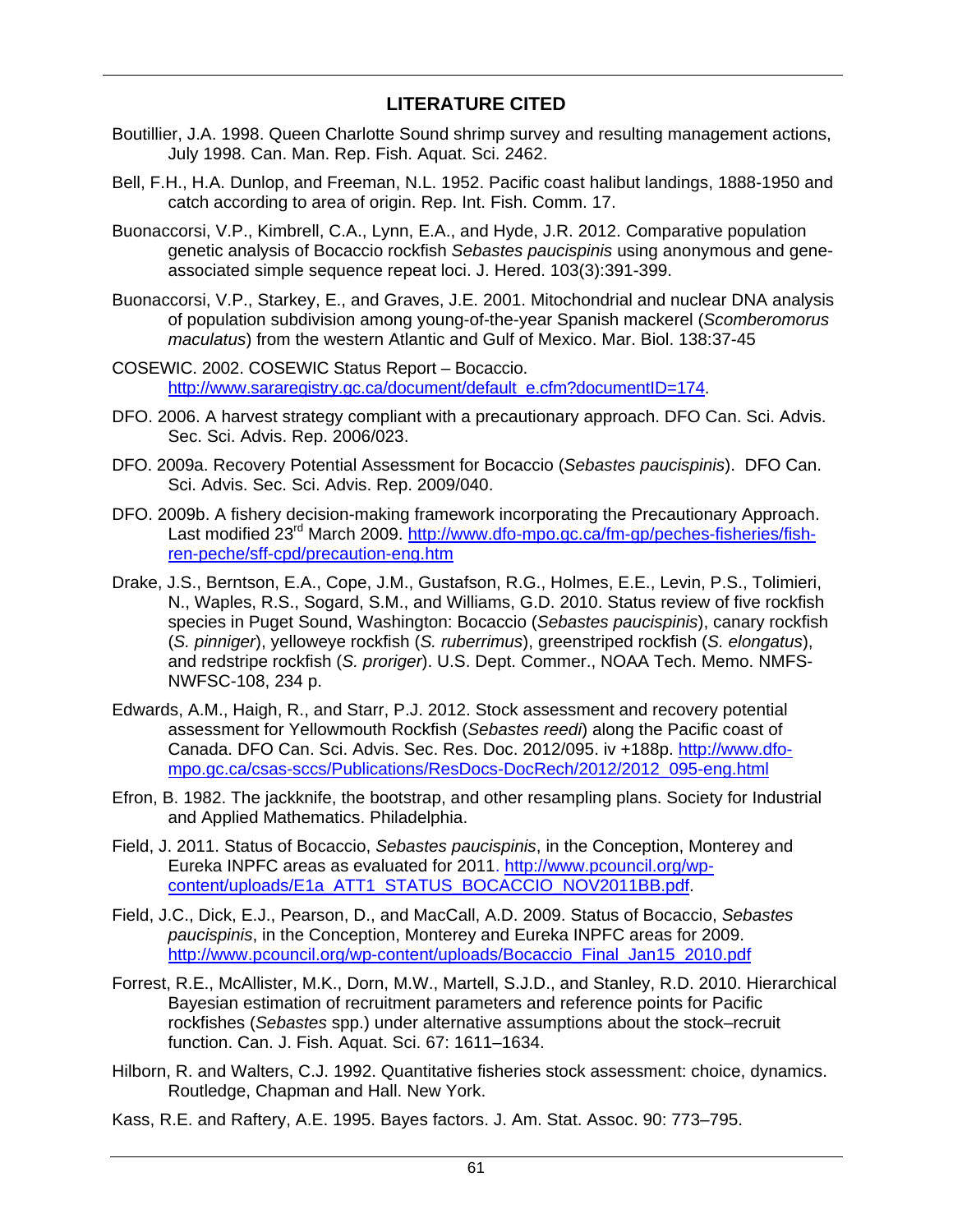- King, J.R., McAllister, M., Holt, K.R. and Starr, P.J. 2012. Lingcod (*Ophiodon elongatus*) stock assessment and yield advice for outside stocks in British Columbia. DFO Can. Sci. Advis. Sec. Res. Doc. 2011/124. viii + 177p.
- Love, M.S., Yoklavich, M., and Thorsteinsson, L. 2002. University of California Press. London.
- Matthews, K.R., Candy, J.R., Richards, L.J., and Hand, C.M. 1989. Experimental gillnet fishing on trawlable and untrawlable areas off Northwestern Vancouver Island, from the MV Caledonian August 15-28, 1989. Can. Man. Rep. Fish. Aquat. Sci. No. 2046.
- McAllister, M.K. and Babcock, E.A. 2002. Bayesian surplus production model with the Sampling Importance Resampling algorithm (BSP): a user's guide. National Marine Fisheries Service 2002 Shark Evaluation Workshop, Panama City, Florida. SB-02-26. Also see: BSP (3.0) at.<http://www.iccat.int/en/AssessCatalog.htm>
- McAllister, M.K. and Kirchner, C.H. 2002. Accounting for structural uncertainty to facilitate precautionary fishery management: illustration with Namibian orange roughy. Bull. Mar. Sci. 70(2): 499-540.
- McAllister, M.K. and Kirkwood, G.P. 1998. Using Bayesian decision analysis to help achieve a precautionary approach to managing newly developing fisheries. Can. J. Fish. Aquat. Sci. 55: 2642-2661.
- McAllister, M.K., Babcock, E.A., and Pikitch, E.K. 2001a. Using Bayesian methods to provide an empirical basis to weight conflicting stock assessment results on stock rebuilding when there is uncertainty over processes affecting future recruitment. ICCAT Col. Vol. Sci. Papers. SCRS/00/103.
- McAllister, M.K., Pikitch, E.K., and Babcock, E.A. 2001b. Using demographic methods to construct Bayesian priors for the intrinsic rate of increase in the Schaefer model and implications for stock rebuilding. Can. J. Fish. Aquat. Sci. 58(9): 1871-1890.
- McAllister, M.K., Stanley, R.D., and Starr, P. 2010. Modeling trawl survey catchability for BC bocaccio (*Sebastes paucispinis*): a combined expert driven – empirical approach. Fish. Bull. 108:282-304
- McAllister, M.K., Babcock, E.A., Pikitch, E.K., and Prager, M.H. 1999. Application of a nonequilibrium generalized production model to South and North Atlantic Swordfish: combining Bayesian and demographic methods for parameter estimation. ICCAT Col. Vol. Sci. Papers. SCRS/99/85.
- Meyer, R. and Millar, R.B. 1999. BUGS in Bayesian stock assessments. Can. J. Fish. Aquat. Sci. 56: 1078-1086.
- New Zealand Ministry of Fisheries. 2007. Operational guidelines for New Zealand's harvest strategy standard. 67 p. http://www.fish.govt.nz/NR/rdonlyres/8419AC9A-8DDA-48A6- 833C-AF6E70052244/0/[OperationalGuidelinesHSS.pdf](http://www.fish.govt.nz/NR/rdonlyres/8419AC9A-8DDA-48A6-833C-AF6E70052244/0/OperationalGuidelinesHSS.pdf)
- New Z[ealand Ministry of Fisheries. 2011. Operational guideline](http://www.fish.govt.nz/NR/rdonlyres/8419AC9A-8DDA-48A6-833C-AF6E70052244/0/OperationalGuidelinesHSS.pdf)s for New Zealand's harvest strategy standard. June 2011, 78 p. http://fs.fish.govt.nz/Doc/22847/Operational Guidelines for HSS rev 1 Jun 2011.pdf. ashx
- Olsen, [N., W](http://fs.fish.govt.nz/Doc/22847/Operational_Guidelines_for_HSS_rev_1_Jun_2011.pdf.ashx)orkman, G.D. and Stanley, R.D. 2007. Queen Charlotte Sound bottom trawl survey, July 5<sup>th</sup> to August 9<sup>th</sup>, 2005. Can. Man. Rep. Fish. Aquat. Sci. 2784.
- Prager, M.H. 1994. A suite of extensions to a nonequilibrium surplus production model. Fish. Bull. 92: 374-389.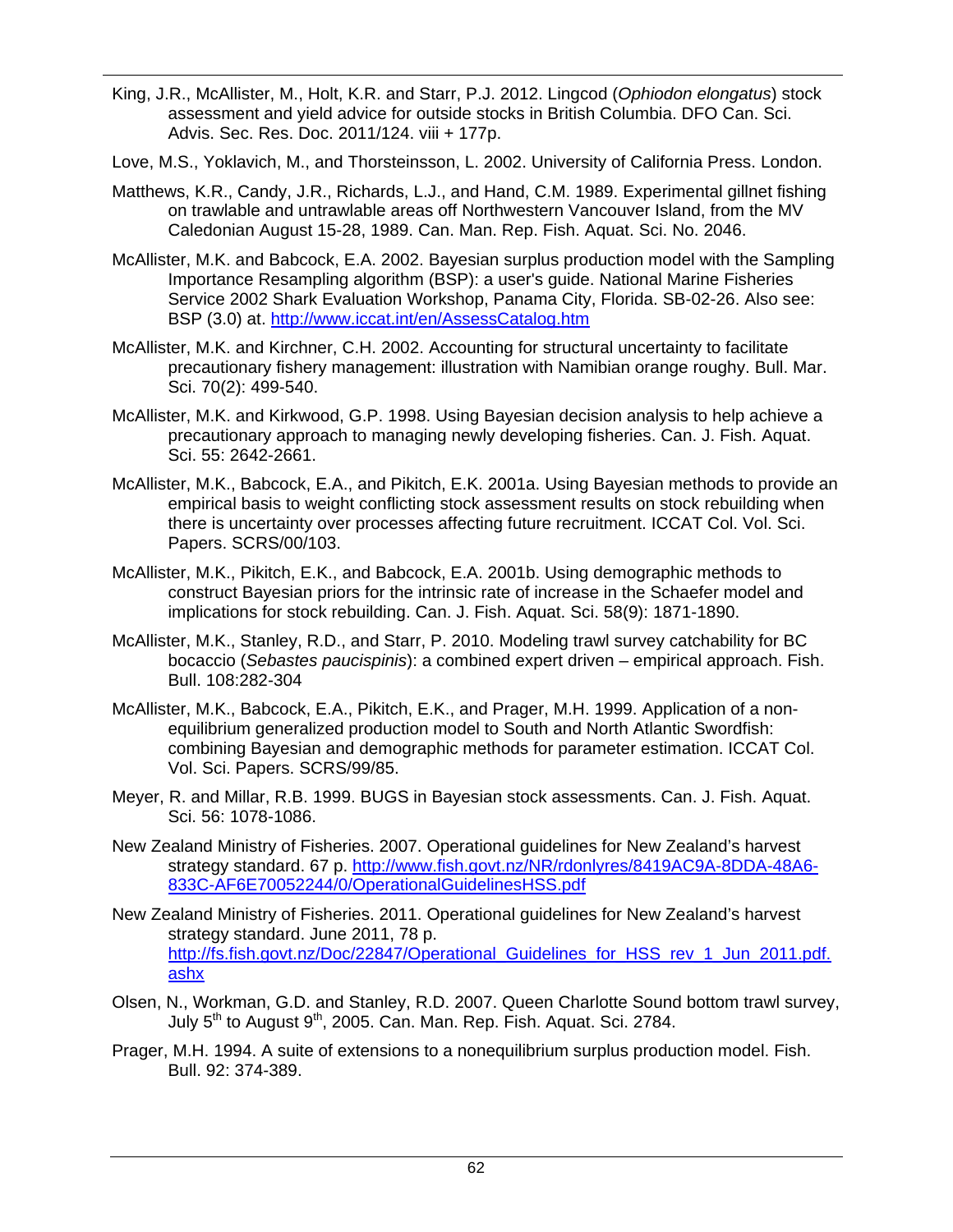- Punt, A.E. and Butterworth, D.S. 2002. An examination of certain of the assumptions made in the Bayesian approach used to assess the eastern north Pacific stock of gray whales (*Eschrichtius robustus*). J. Cetacean Res. Manage. 4(1):99-110.
- Quinn, T.R. and Deriso, R.B. 1999. Quantitative Fish Dynamics. Oxford University Press.
- Ricker, W.E. 1975. Computation and interpretation of biological statistics of fish populations. Bull. Fish. Brd. Can. 191.
- Stanley, R.D. and Kronlund, A.R. 2005. Life history characteristics for silvergray rockfish (*Sebastes brevispinis*) in British Columbia waters and the implications for stock assessment and management. Fish. Bull. 103: 670-684.
- Stanley, R.D., McAllister, M. Starr, P., and Olsen, N. 2009a. Stock assessment for bocaccio (*Sebastes paucispinis*) in British Columbia waters. DFO Can. Sci. Advis. Sec. Res. Doc. 2009/055.
- Stanley, R.D., Olsen, N., and Fedoruk, A. 2009b. The accuracy of yelloweye rockfish catch estimates from the British Columbia Groundfish Integration Project. Marine and Coastal Fisheries: Dynamics, Management, and Ecosystem Science 1:354–362.
- Starr, P.J., Sinclair, A.S., and Boutillier, J. 2002. West Coast Vancouver Island Pacific cod assessment. DFO. Can. Sci. Advis. Sec. Res. Doc. 2002/113.
- Weinberg, K.L., Wilkins, M.E., Shaw, F.R., and Zimmerman, M. 2001. The 2001 Pacific west coast bottom trawl survey of groundfish resources: estimates of distribution, abundance, and length and age composition. NOAA Technical Memorandum NMFS-AFSC-128.
- Wishard, L.N., Utter, F.M., and Gunderson, D.R. 1980. Stock separation of five rockfish species using naturally occurring biochemical genetic markers. Mar. Fish. Rev. 42:64-73.
- Workman, G.D., Olsen, N., and Rutherford, K.L. 2007. West Coast Charlotte Islands groundfish bottom trawl survey, August 28th to September 25th, 2006. Can. Man. Rep. Fish. Aquat. Sci. 2840
- Workman, G.D., Rutherford, K.L., and Olsen, N. 2008a. Hecate Strait groundfish bottom trawl survey, May 25 to June 29, 2005. Can. Man. Rep. Fish. Aquat. Sci. 2805.
- Workman, G.D., Olsen, N., Fargo, J.J., and Stanley, R.D. 2008b. West Coast Vancouver Island groundfish bottom trawl survey, R/V W.E.Ricker, May 25 to June 12, 2004. Can. Man. Rep. Fish. Aquat. Sci. 2826.
- Yamanaka, K.L., McAllister, M.K., Etienne, M-P., and Flemming, R. 2012. Stock Assessment and Recovery Potential Assessment for Quillback Rockfish (*Sebastes maliger*) on the Pacific Coast of Canada. DFO Can. Sci. Advis. Sec. Res. Doc. 2011/135. vii + 151p.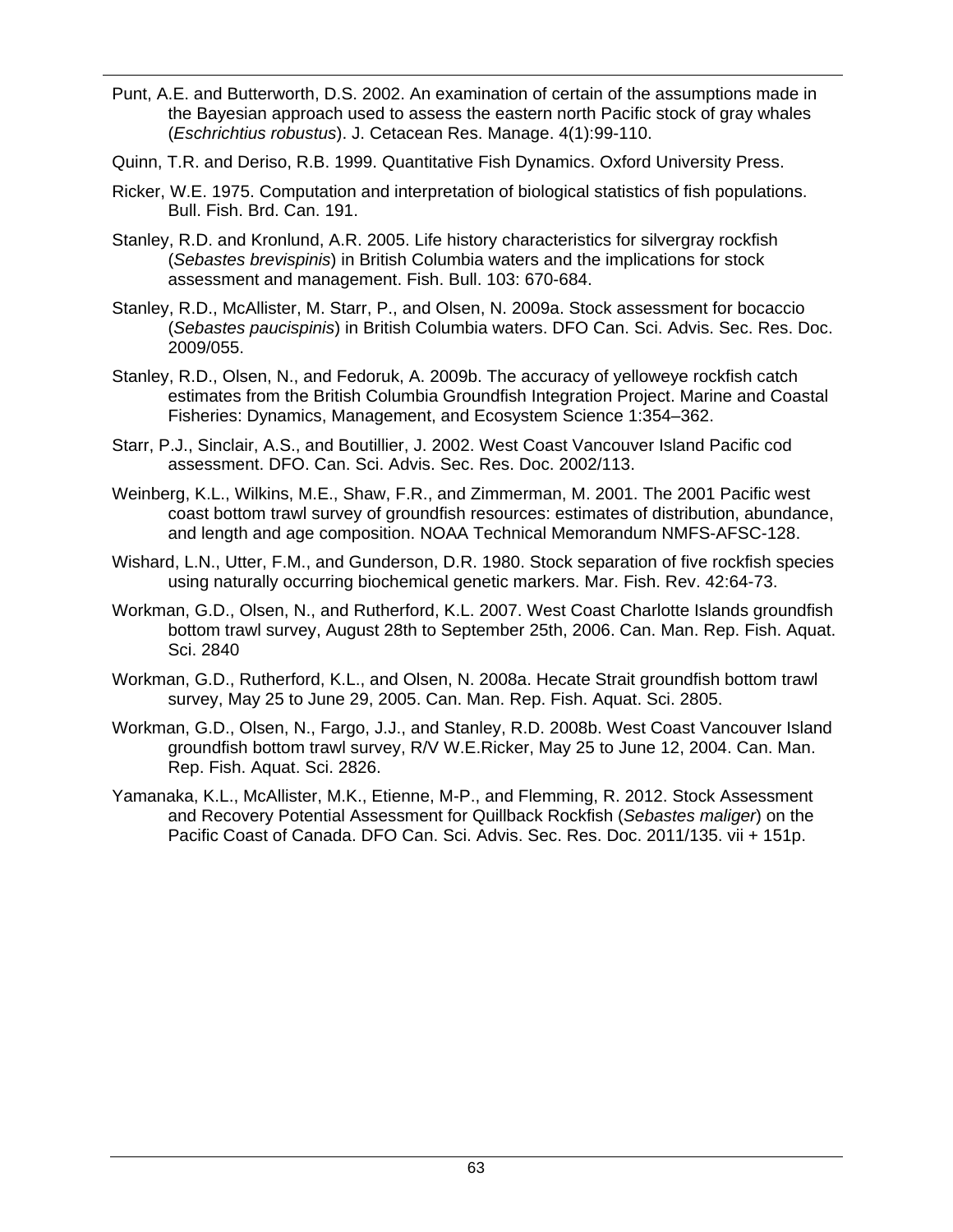## **APPENDIX A CATCH**

*Appendix Table 1. Inputted catch values in the Reference case (1935-1975). Catches for Trawl and ZN HL are fixed; catches in the other fisheries are estimated. Note that catch values are rounded to nearest ton so percentages do not exactly match.* 

| Year | <b>Fixed</b>                        |                | <b>Estimated (Medians)</b> |                           | <b>Total</b> | Year |                                     |                | <b>Proportion of Total Catch (%)</b> |       |
|------|-------------------------------------|----------------|----------------------------|---------------------------|--------------|------|-------------------------------------|----------------|--------------------------------------|-------|
|      | <b>Trawl</b><br>and ZN<br><b>HL</b> | <b>Halibut</b> | <b>Salmon</b><br>Troll     | Recr.                     |              |      | <b>Trawl</b><br>and ZN<br><b>HL</b> | <b>Halibut</b> | <b>Salmon</b><br>Troll               | Recr. |
| 1935 | 1                                   | 1242           | 393                        | $\overline{3}$            | 1639         | 1935 | $0\%$                               | 76%            | 24%                                  | $0\%$ |
| 1936 | $\mathbf{1}$                        | 1360           | 381                        | $\ensuremath{\mathsf{3}}$ | 1745         | 1936 | $0\%$                               | 78%            | 22%                                  | $0\%$ |
| 1937 | 1                                   | 1199           | 365                        | $\mathsf 3$               | 1568         | 1937 | $0\%$                               | 76%            | 23%                                  | $0\%$ |
| 1938 | $\overline{c}$                      | 1043           | 347                        | 3                         | 1396         | 1938 | $0\%$                               | 75%            | 25%                                  | 0%    |
| 1939 | $\mathbf 2$                         | 1237           | 312                        | 3                         | 1554         | 1939 | 0%                                  | 80%            | 20%                                  | $0\%$ |
| 1940 | 11                                  | 1212           | 290                        | $\mathsf 3$               | 1516         | 1940 | $1\%$                               | 80%            | 19%                                  | $0\%$ |
| 1941 | 8                                   | 1121           | 401                        | $\ensuremath{\mathsf{3}}$ | 1532         | 1941 | 1%                                  | 73%            | 26%                                  | 0%    |
| 1942 | 36                                  | 981            | 377                        | 3                         | 1397         | 1942 | 3%                                  | 70%            | 27%                                  | $0\%$ |
| 1943 | 100                                 | 948            | 489                        | $\sqrt{2}$                | 1540         | 1943 | $6\%$                               | 62%            | 32%                                  | $0\%$ |
| 1944 | 45                                  | 723            | 145                        | $\overline{c}$            | 915          | 1944 | 5%                                  | 79%            | 16%                                  | $0\%$ |
| 1945 | 418                                 | 701            | 317                        | $\mathbf 2$               | 1438         | 1945 | 29%                                 | 49%            | 22%                                  | 0%    |
| 1946 | 213                                 | 804            | 246                        | $\mathsf 3$               | 1265         | 1946 | 17%                                 | 64%            | 19%                                  | $0\%$ |
| 1947 | 116                                 | 700            | 396                        | 5                         | 1218         | 1947 | 10%                                 | 58%            | 33%                                  | $0\%$ |
| 1948 | 183                                 | 690            | 277                        | 8                         | 1158         | 1948 | 16%                                 | 60%            | 24%                                  | $1\%$ |
| 1949 | 221                                 | 666            | 385                        | 10                        | 1282         | 1949 | 17%                                 | 52%            | 30%                                  | $1\%$ |
| 1950 | 209                                 | 677            | 411                        | 12                        | 1309         | 1950 | 16%                                 | 52%            | 31%                                  | 1%    |
| 1951 | 200                                 | 795            | 430                        | 14                        | 1439         | 1951 | 14%                                 | 55%            | 30%                                  | 1%    |
| 1952 | 187                                 | 754            | 339                        | 16                        | 1296         | 1952 | 14%                                 | 58%            | 26%                                  | $1\%$ |
| 1953 | 78                                  | 550            | 336                        | 18                        | 982          | 1953 | 8%                                  | 56%            | 34%                                  | 2%    |
| 1954 | 81                                  | 566            | 291                        | 20                        | 959          | 1954 | 8%                                  | 59%            | 30%                                  | 2%    |
| 1955 | 104                                 | 472            | 356                        | 22                        | 954          | 1955 | 11%                                 | 49%            | 37%                                  | 2%    |
| 1956 | 98                                  | 469            | 334                        | 23                        | 923          | 1956 | 11%                                 | 51%            | 36%                                  | 2%    |
| 1957 | 74                                  | 525            | 372                        | 26                        | 997          | 1957 | 7%                                  | 53%            | 37%                                  | 3%    |
| 1958 | 70                                  | 494            | 364                        | 28                        | 955          | 1958 | 7%                                  | 52%            | 38%                                  | $3%$  |
| 1959 | 91                                  | 538            | 354                        | 29                        | 1013         | 1959 | $9\%$                               | 53%            | 35%                                  | 3%    |
| 1960 | 66                                  | 484            | 358                        | 30                        | 938          | 1960 | 7%                                  | 52%            | 38%                                  | 3%    |
| 1961 | 92                                  | 463            | 393                        | 33                        | 980          | 1961 | $9\%$                               | 47%            | 40%                                  | 3%    |
| 1962 | 164                                 | 491            | 344                        | 31                        | 1030         | 1962 | 16%                                 | 48%            | 33%                                  | 3%    |
| 1963 | 144                                 | 541            | 311                        | 31                        | 1028         | 1963 | 14%                                 | 53%            | 30%                                  | 3%    |
| 1964 | 110                                 | 427            | 330                        | 31                        | 898          | 1964 | 12%                                 | 48%            | 37%                                  | $3%$  |
| 1965 | 290                                 | 389            | 347                        | 32                        | 1058         | 1965 | 27%                                 | 37%            | 33%                                  | 3%    |
| 1966 | 1073                                | 343            | 312                        | 29                        | 1757         | 1966 | 61%                                 | 20%            | 18%                                  | 2%    |
| 1967 | 785                                 | 315            | 344                        | 28                        | 1472         | 1967 | 53%                                 | 21%            | 23%                                  | 2%    |
| 1968 | 533                                 | 284            | 359                        | 27                        | 1204         | 1968 | 44%                                 | 24%            | 30%                                  | 2%    |
| 1969 | 1064                                | 359            | 315                        | 26                        | 1765         | 1969 | 60%                                 | 20%            | 18%                                  | 1%    |
| 1970 | 457                                 | 304            | 294                        | 26                        | 1081         | 1970 | 42%                                 | 28%            | 27%                                  | 2%    |
| 1971 | 324                                 | 255            | 311                        | 27                        | 917          | 1971 | 35%                                 | 28%            | 34%                                  | 3%    |
| 1972 | 452                                 | 283            | 274                        | 28                        | 1038         | 1972 | 44%                                 | 27%            | 26%                                  | 3%    |
| 1973 | 1112                                | 196            | 234                        | 28                        | 1569         | 1973 | 71%                                 | 12%            | 15%                                  | 2%    |
| 1974 | 1274                                | 131            | 233                        | 27                        | 1665         | 1974 | 77%                                 | 8%             | 14%                                  | 2%    |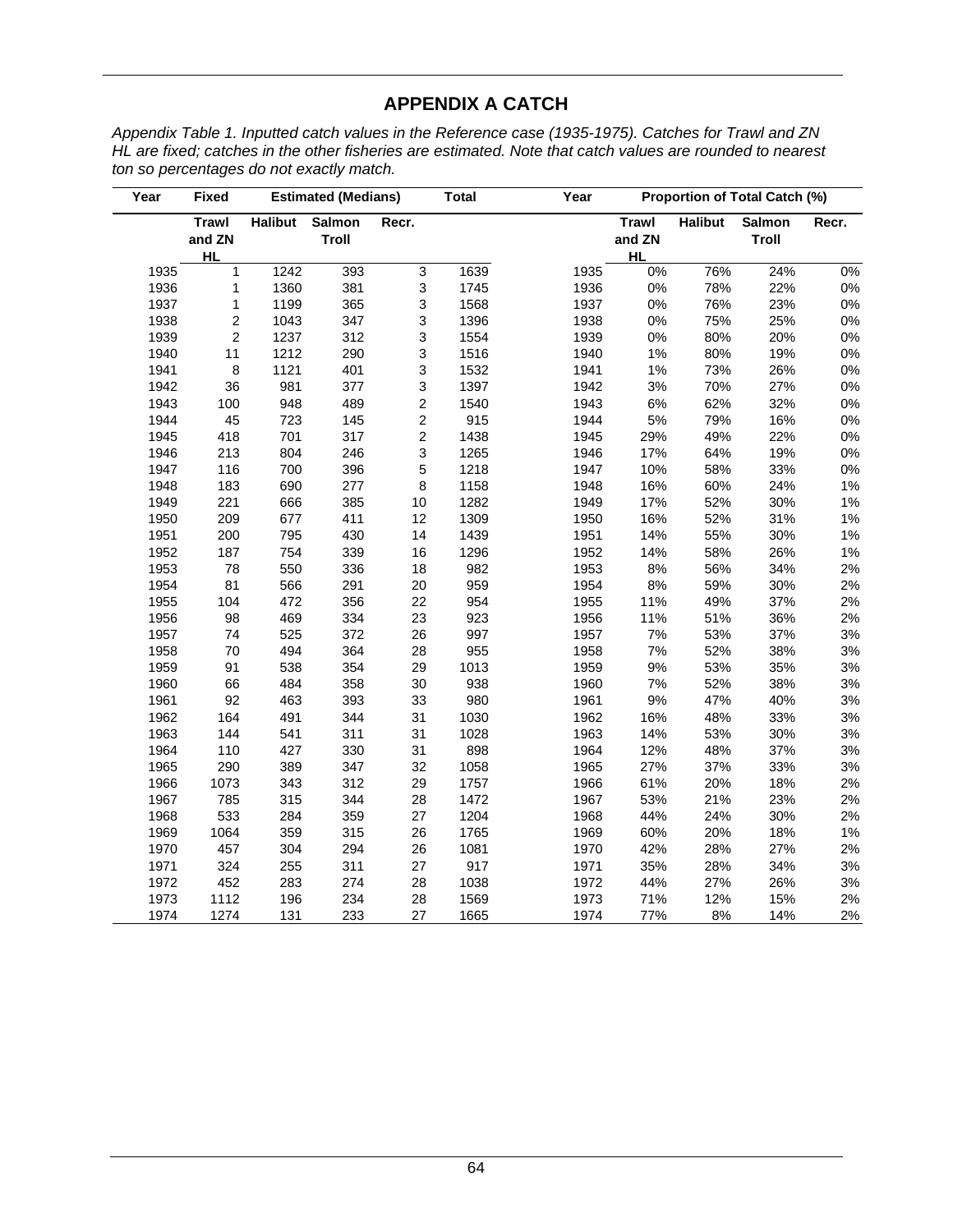| Year | <b>Fixed</b> |                         | <b>Estimated (Medians)</b> |                  | <b>Total</b> | Year |           |                | Proportion of Total Catch (%) |       |
|------|--------------|-------------------------|----------------------------|------------------|--------------|------|-----------|----------------|-------------------------------|-------|
|      | Trawl        | <b>Halibut</b>          | Salmon                     | Recr.            |              |      | Trawl     | <b>Halibut</b> | Salmon                        | Recr. |
|      | and ZN       |                         | Troll                      |                  |              |      | and ZN    |                | Troll                         |       |
|      | <b>HL</b>    |                         |                            |                  |              |      | <b>HL</b> |                |                               |       |
| 1975 | 790          | 184                     | 224                        | 26               | 1224         | 1975 | 65%       | 15%            | 18%                           | 2%    |
| 1976 | 677          | 233                     | 220                        | 27               | 1157         | 1976 | 59%       | 20%            | 19%                           | 2%    |
| 1977 | 399          | 151                     | 228                        | 28               | 807          | 1977 | 49%       | 19%            | 28%                           | 4%    |
| 1978 | 255          | 127                     | 273                        | 30               | 684          | 1978 | 37%       | 19%            | 40%                           | 4%    |
| 1979 | 486          | 173                     | 274                        | 30               | 962          | 1979 | 51%       | 18%            | 28%                           | 3%    |
| 1980 | 183          | 149                     | 364                        | 31               | 726          | 1980 | 25%       | 21%            | 50%                           | $4\%$ |
| 1981 | 95           | 144                     | 310                        | 31               | 580          | 1981 | 16%       | 25%            | 53%                           | 5%    |
| 1982 | 105          | 138                     | 304                        | 32               | 580          | 1982 | 18%       | 24%            | 53%                           | $6\%$ |
| 1983 | 154          | 131                     | 282                        | 32               | 599          | 1983 | 26%       | 22%            | 47%                           | 5%    |
| 1984 | 176          | 98                      | 260                        | 33               | 566          | 1984 | 31%       | 17%            | 46%                           | 6%    |
| 1985 | 418          | 115                     | 252                        | 28               | 814          | 1985 | 51%       | 14%            | 31%                           | 3%    |
| 1986 | 720          | 134                     | 196                        | 15               | 1065         | 1986 | 68%       | 13%            | 18%                           | 1%    |
| 1987 | 732          | 120                     | 155                        | 25               | 1032         | 1987 | 71%       | 12%            | 15%                           | 2%    |
| 1988 | 1348         | 102                     | 141                        | 16               | 1607         | 1988 | 84%       | $6\%$          | 9%                            | $1\%$ |
| 1989 | 808          | 79                      | 123                        | 22               | 1033         | 1989 | 78%       | $8\%$          | 12%                           | 2%    |
| 1990 | 1063         | 43                      | 136                        | 21               | 1263         | 1990 | 84%       | 3%             | 11%                           | 2%    |
| 1991 | 1093         | 37                      | 116                        | 22               | 1268         | 1991 | 86%       | 3%             | 9%                            | 2%    |
| 1992 | 976          | 28                      | 106                        | 24               | 1134         | 1992 | 86%       | 3%             | 9%                            | 2%    |
| 1993 | 1160         | 25                      | 66                         | 14               | 1266         | 1993 | 92%       | 2%             | 5%                            | 1%    |
| 1994 | 635          | 20                      | 44                         | 15               | 714          | 1994 | 89%       | 3%             | 6%                            | 2%    |
| 1995 | 545          | 16                      | 31                         | 9                | 601          | 1995 | 91%       | 3%             | 5%                            | 2%    |
| 1996 | 343          | 15                      | 17                         | $\overline{4}$   | 378          | 1996 | 91%       | $4%$           | 4%                            | $1\%$ |
| 1997 | 267          | 18                      | 12                         | 9                | 306          | 1997 | 87%       | 6%             | 4%                            | 3%    |
| 1998 | 236          | 19                      | $\boldsymbol{7}$           | 10               | 273          | 1998 | 86%       | 7%             | 3%                            | 4%    |
| 1999 | 251          | 20                      | 4                          | 11               | 286          | 1999 | 88%       | 7%             | 1%                            | 4%    |
| 2000 | 303          | 16                      | 3                          | 8                | 330          | 2000 | 92%       | 5%             | 1%                            | 2%    |
| 2001 | 288          | 15                      | 3                          | 8                | 313          | 2001 | 92%       | 5%             | 1%                            | 3%    |
| 2002 | 295          | 17                      | $\overline{\mathcal{I}}$   | 9                | 328          | 2002 | 90%       | 5%             | 2%                            | 3%    |
| 2003 | 237          | 16                      | 8                          | 10               | 270          | 2003 | 88%       | $6\%$          | 3%                            | 4%    |
| 2004 | 170          | 17                      | 9                          | 9                | 205          | 2004 | 83%       | $8\%$          | 4%                            | 4%    |
| 2005 | 162          | 18                      | 12                         | 9                | 201          | 2005 | 81%       | 9%             | 6%                            | $4\%$ |
| 2006 | 131          | 16                      | 11                         | $\boldsymbol{9}$ | 167          | 2006 | 79%       | 10%            | 7%                            | 5%    |
| 2007 | 139          | 13                      | 8                          | $\overline{7}$   | 166          | 2007 | 84%       | $8%$           | 5%                            | 4%    |
| 2008 | 118          | 11                      | 5                          | $\overline{7}$   | 140          | 2008 | 84%       | 8%             | 4%                            | 5%    |
| 2009 | 114          | 8                       | 6                          | 6                | 134          | 2009 | 85%       | 6%             | 4%                            | 5%    |
| 2010 | 99           | $\overline{\mathbf{7}}$ | 6                          | 6                | 118          | 2010 | 84%       | 6%             | 5%                            | $5\%$ |
| 2011 | 119          | $\,6\,$                 | 6                          | 6                | 137          | 2011 | 87%       | 4%             | 4%                            | 4%    |
| 2012 | 119          | 6                       | 6                          | 6                | 137          | 2012 | 87%       | 4%             | 4%                            | $5\%$ |

*Appendix Table 2. Inputted catches in the Reference case (1976-2012). Catches for Trawl and ZN HL are fixed; catches in the other fisheries are estimated. Note that catch values are rounded to nearest ton so percentages do not exactly match*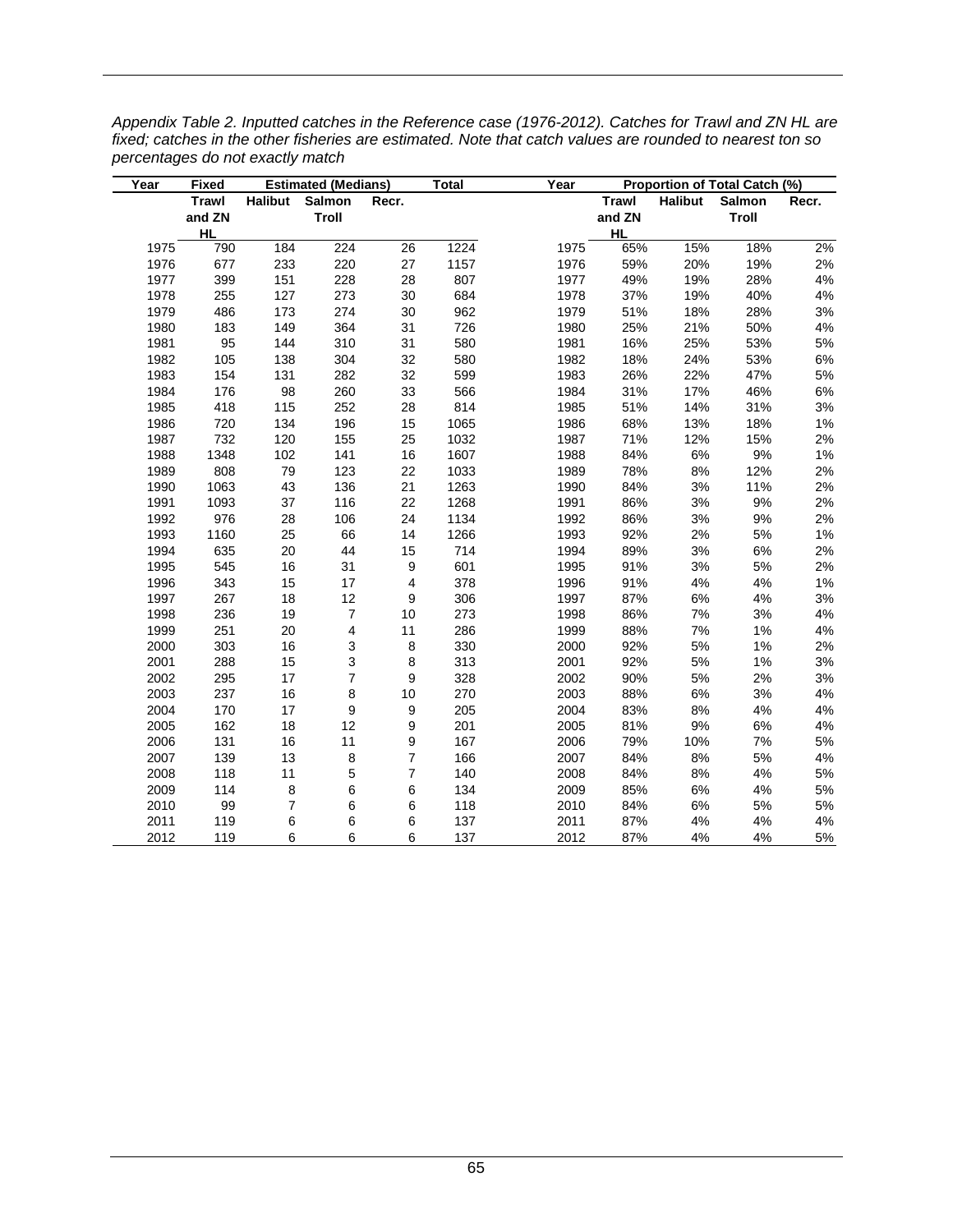| Year | <b>Halibut</b>       | Salmon troll<br>fishery effort fishery effort | Recreational<br>fishery effort | Catch of<br>Bocaccio in<br>halibut<br>fishery | Year | <b>Halibut</b>       | Salmon troll<br>fishery effort fishery effort | Recreational<br>fishery effort | Catch of<br>Bocaccio in<br>halibut<br>fishery |
|------|----------------------|-----------------------------------------------|--------------------------------|-----------------------------------------------|------|----------------------|-----------------------------------------------|--------------------------------|-----------------------------------------------|
|      | (100,000)<br>skates) | (10,000 boat<br>days)                         | (100,000)<br>angler days)      | (mt)                                          |      | (100,000)<br>skates) | (10,000 boat<br>days)                         | (100,000)<br>angler days)      | (mt)                                          |
| 1935 | 2.35                 | 3.57                                          | 0.17                           | <b>NA</b>                                     | 1975 | 1.05                 | 7.14                                          | 4.44                           | <b>NA</b>                                     |
| 1936 | 2.70                 | 3.57                                          | 0.17                           | <b>NA</b>                                     | 1976 | 1.37                 | 7.21                                          | 4.61                           | <b>NA</b>                                     |
| 1937 | 2.51                 | 3.57                                          | 0.17                           | <b>NA</b>                                     | 1977 | 0.89                 | 7.35                                          | 4.79                           | <b>NA</b>                                     |
| 1938 | 2.26                 | 3.57                                          | 0.17                           | <b>NA</b>                                     | 1978 | 0.73                 | 8.63                                          | 4.97                           | <b>NA</b>                                     |
| 1939 | 2.83                 | 3.32                                          | 0.17                           | <b>NA</b>                                     | 1979 | 1.01                 | 8.80                                          | 5.15                           | <b>NA</b>                                     |
| 1940 | 2.79                 | 3.25                                          | 0.17                           | <b>NA</b>                                     | 1980 | 0.87                 | 11.90                                         | 5.32                           | <b>NA</b>                                     |
| 1941 | 2.65                 | 4.67                                          | 0.17                           | <b>NA</b>                                     | 1981 | 0.84                 | 9.97                                          | 5.49                           | <b>NA</b>                                     |
| 1942 | 2.39                 | 4.55                                          | 0.17                           | <b>NA</b>                                     | 1982 | 0.81                 | 9.96                                          | 5.67                           | <b>NA</b>                                     |
| 1943 | 2.32                 | 6.11                                          | 0.17                           | <b>NA</b>                                     | 1983 | 0.80                 | 9.31                                          | 5.84                           | <b>NA</b>                                     |
| 1944 | 1.77                 | 1.88                                          | 0.17                           | <b>NA</b>                                     | 1984 | 0.62                 | 9.13                                          | 6.01                           | <b>NA</b>                                     |
| 1945 | 1.75                 | 4.27                                          | 0.17                           | <b>NA</b>                                     | 1985 | 0.75                 | 9.21                                          | 5.62                           | <b>NA</b>                                     |
| 1946 | 2.12                 | 3.35                                          | 0.20                           | <b>NA</b>                                     | 1986 | 0.97                 | 7.80                                          | 3.20                           | <b>NA</b>                                     |
| 1947 | 1.96                 | 5.60                                          | 0.41                           | <b>NA</b>                                     | 1987 | 0.96                 | 6.82                                          | 5.82                           | <b>NA</b>                                     |
| 1948 | 1.96                 | 3.99                                          | 0.60                           | <b>NA</b>                                     | 1988 | 0.94                 | 6.99                                          | 4.36                           | <b>NA</b>                                     |
| 1949 | 1.92                 | 5.70                                          | 0.80                           | <b>NA</b>                                     | 1989 | 0.79                 | 6.51                                          | 6.69                           | <b>NA</b>                                     |
| 1950 | 1.99                 | 6.15                                          | 1.00                           | <b>NA</b>                                     | 1990 | 0.49                 | 8.17                                          | 7.37                           | <b>NA</b>                                     |
| 1951 | 2.48                 | 6.74                                          | 1.21                           | <b>NA</b>                                     | 1991 | 0.49                 | 8.02                                          | 8.53                           | <b>NA</b>                                     |
| 1952 | 2.34                 | 5.44                                          | 1.40                           | <b>NA</b>                                     | 1992 | 0.45                 | 8.55                                          | 11.15                          | <b>NA</b>                                     |
| 1953 | 1.75                 | 5.48                                          | 1.60                           | <b>NA</b>                                     | 1993 | 0.52                 | 6.96                                          | 8.24                           | <b>NA</b>                                     |
| 1954 | 1.78                 | 4.74                                          | 1.80                           | <b>NA</b>                                     | 1994 | 0.46                 | 5.24                                          | 9.99                           | <b>NA</b>                                     |
| 1955 | 1.51                 | 5.79                                          | 2.01                           | <b>NA</b>                                     | 1995 | 0.44                 | 4.20                                          | 7.08                           | <b>NA</b>                                     |
| 1956 | 1.54                 | 5.59                                          | 2.20                           | <b>NA</b>                                     | 1996 | 0.42                 | 2.38                                          | 2.81                           | <b>NA</b>                                     |
| 1957 | 1.75                 | 6.35                                          | 2.40                           | <b>NA</b>                                     | 1997 | 0.52                 | 1.80                                          | 7.27                           | <b>NA</b>                                     |
| 1958 | 1.71                 | 6.31                                          | 2.61                           | <b>NA</b>                                     | 1998 | 0.57                 | 1.05                                          | 8.43                           | <b>NA</b>                                     |
| 1959 | 1.81                 | 6.20                                          | 2.81                           | <b>NA</b>                                     | 1999 | 0.60                 | 0.58                                          | 8.82                           | <b>NA</b>                                     |
| 1960 | 1.66                 | 6.33                                          | 3.00                           | <b>NA</b>                                     | 2000 | 0.47                 | 0.47                                          | 6.11                           | <b>NA</b>                                     |
| 1961 | 1.60                 | 7.21                                          | 3.38                           | <b>NA</b>                                     | 2001 | 0.46                 | 0.38                                          | 6.66                           | <b>NA</b>                                     |
| 1962 | 1.70                 | 6.40                                          | 3.38                           | <b>NA</b>                                     | 2002 | 0.54                 | 1.20                                          | 7.93                           | <b>NA</b>                                     |
| 1963 | 1.84                 | 5.84                                          | 3.38                           | <b>NA</b>                                     | 2003 | 0.54                 | 1.29                                          | 9.07                           | <b>NA</b>                                     |
| 1964 | 1.50                 | 6.35                                          | 3.38                           | <b>NA</b>                                     | 2004 | 0.60                 | 1.50                                          | 8.70                           | <b>NA</b>                                     |
| 1965 | 1.40                 | 6.89                                          | 3.38                           | <b>NA</b>                                     | 2005 | 0.63                 | 2.09                                          | 8.54                           | <b>NA</b>                                     |
| 1966 | 1.31                 | 6.60                                          | 3.38                           | NA.                                           | 2006 | 0.60                 | 1.97                                          | 8.72                           | 8.09                                          |
| 1967 | 1.24                 | 7.57                                          | 3.38                           | <b>NA</b>                                     | 2007 | 0.50                 | 1.45                                          | 7.10                           | 7.47                                          |
| 1968 | 1.17                 | 7.66                                          | 3.38                           | <b>NA</b>                                     | 2008 | 0.45                 | 1.04                                          | 7.46                           | 9.90                                          |
| 1969 | 1.58                 | 7.38                                          | 3.38                           | <b>NA</b>                                     | 2009 | 0.35                 | 1.22                                          | 7.87                           | 8.84                                          |
| 1970 | 1.37                 | 7.19                                          | 3.55                           | <b>NA</b>                                     | 2010 | 0.30                 | 1.41                                          | 7.39                           | 3.63                                          |
| 1971 | 1.17                 | 7.83                                          | 3.73                           | <b>NA</b>                                     | 2011 | 0.27                 | 1.31                                          | 7.39                           | 6.62                                          |
| 1972 | 1.38                 | 7.09                                          | 3.90                           | <b>NA</b>                                     | 2012 | 0.27                 | 1.31                                          | 7.39                           | <b>NA</b>                                     |
| 1973 | 0.99                 | 6.63                                          | 4.09                           | <b>NA</b>                                     |      |                      |                                               |                                |                                               |
| 1974 | 0.72                 | 7.01                                          | 4.26                           | <b>NA</b>                                     |      |                      |                                               |                                |                                               |

*Appendix Table 3. Time series of fishery effort in the halibut, salmon troll, and recreational fisheries*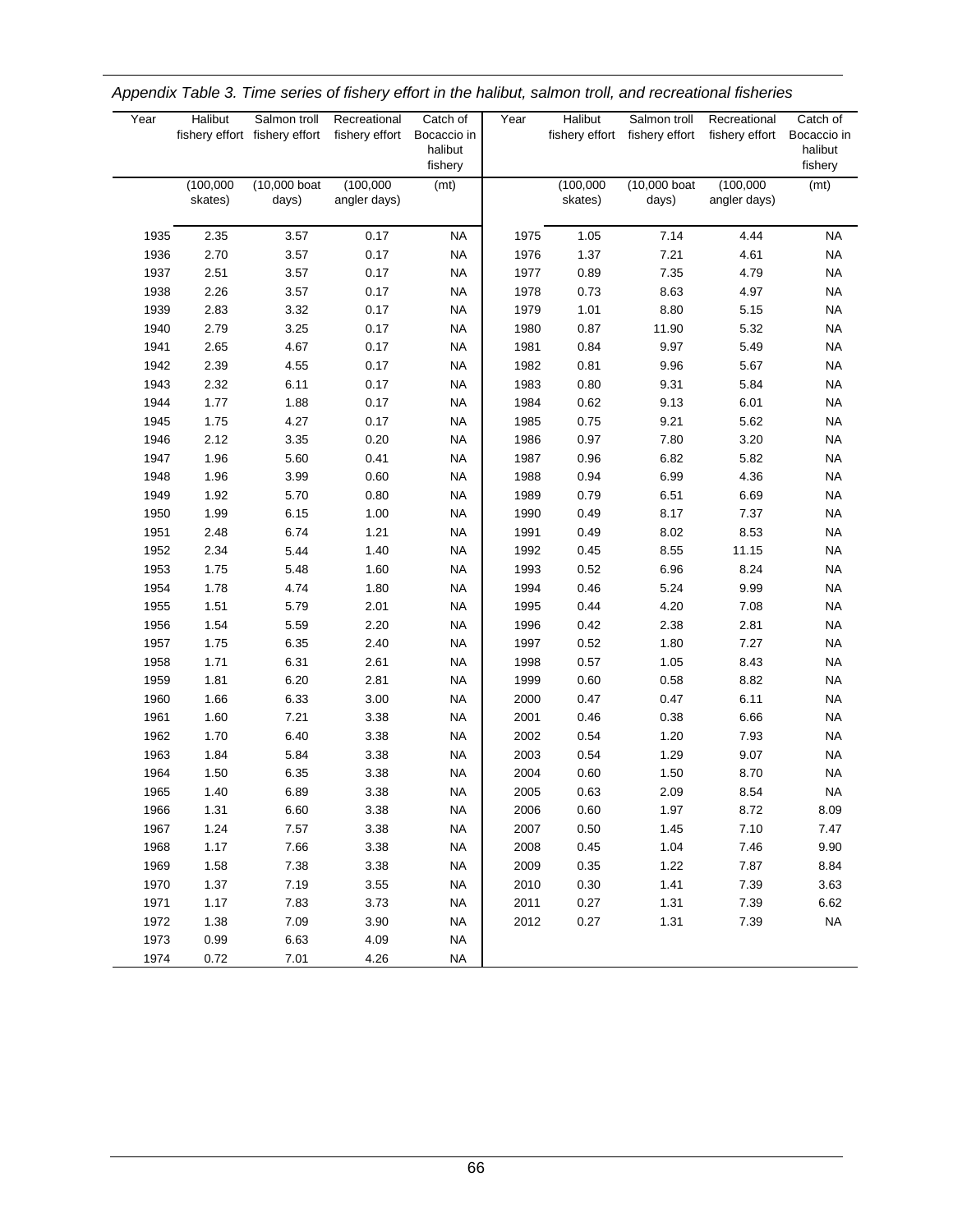## **APPENDIX B ESTIMATION OF ABUNDANCE INDICES FROM THE IPHC SURVEY**

Annual indices of catch rate (CPUE) in any year *y* were obtained by taking the overall mean of the mean Bocaccio CPUE in each of the surveyed strata *i*:

$$
U_{y} = \frac{\sum_{i=1}^{ky} c_{y_i}}{k_y}
$$
 Eq. 1

where  $C_{y_i}$  = mean CPUE (pieces/skate) for Bocaccio in year *y* in stratum i;

 $k_{y}$  = number of strata in year *y*;

 $U_y$  = mean CPUE of Bocaccio for year *y*.

CPUE  $(C_{y_i})$  in stratum *i* for year *y* was calculated as pieces per skate by

$$
C_{y_t} = \frac{\sum_{j=1}^{n_{y_t}} {p_{y_t j}}_{y_{y_t}}}{n_{y_t}}
$$

**Eq. 2** 

where  $P_{wij}$  = number of pieces of Bocaccio in year *y* in stratum *i* and set *j*;

 $S_{yif}$  = number of skates in year *y* by set *j* in stratum *i*;  $\overline{n_v}$  = number of sets in year *y* for stratum *i*.

CPUE estimates were bootstrapped for 1000 random draws with replacement to obtain bias- corrected (Efron 1982) 95% confidence regions for each year.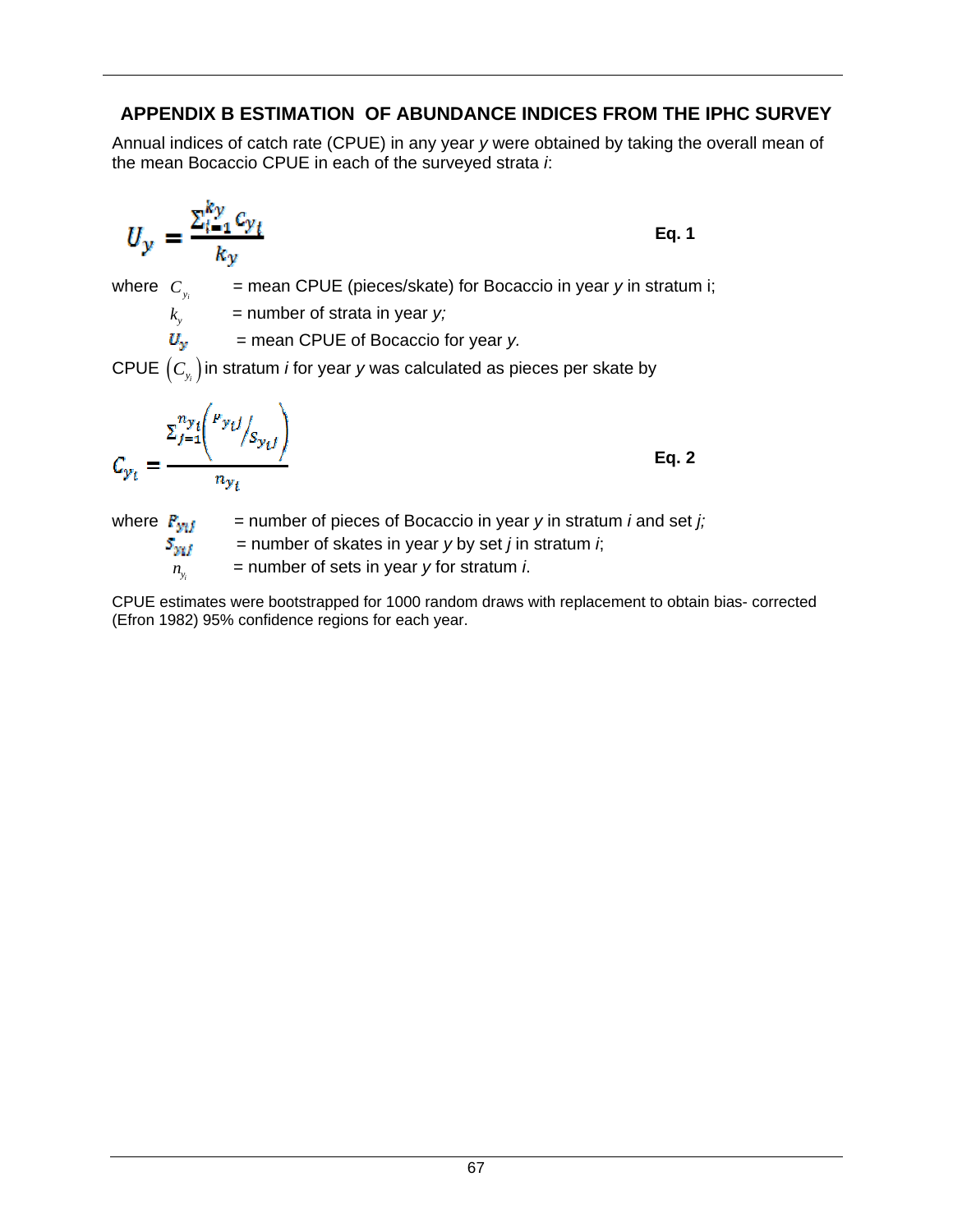## **APPENDIX C RELATIVE ABUNDANCE INDICES**

*Appendix Table 4. Arithmetic and standardised commercial bottom trawl CPUE indices with upper and lower bounds of the standardised indices and the associated standard error for the 3C-5E model of non*zero catches of Bocaccio. The geometric mean of the standardised series has been scaled so that it *equals the geometric mean of the arithmetic series* 

| <b>Fishing</b><br>year | <b>Arithmetic</b> | <b>Standardised</b> | Lower<br>bound | <b>Upper bound</b> | <b>Standard</b><br>error |
|------------------------|-------------------|---------------------|----------------|--------------------|--------------------------|
| 96/97                  | 29.8              | 28.9                | 27.1           | 30.8               | 0.032                    |
| 97/98                  | 29.4              | 31.5                | 30.0           | 33.1               | 0.025                    |
| 98/99                  | 27.4              | 27.9                | 26.6           | 29.3               | 0.025                    |
| 99/00                  | 25.2              | 27.4                | 26.2           | 28.7               | 0.024                    |
| 00/01                  | 32.1              | 28.1                | 26.9           | 29.3               | 0.022                    |
| 01/02                  | 33.5              | 32.3                | 30.9           | 33.8               | 0.022                    |
| 02/03                  | 29.4              | 29.9                | 28.6           | 31.2               | 0.022                    |
| 03/04                  | 27.1              | 27.9                | 26.7           | 29.2               | 0.023                    |
| 04/05                  | 26.0              | 21.9                | 20.9           | 23.0               | 0.025                    |
| 05/06                  | 18.9              | 20.5                | 19.5           | 21.5               | 0.024                    |
| 06/07                  | 18.2              | 19.5                | 18.4           | 20.6               | 0.028                    |

*Appendix Table 5. Biomass estimates for Bocaccio from the QCSd Shrimp Trawl Survey for the survey years 1999 to 2011. Bootstrap bias corrected confidence intervals and CVs are based on 1,000 random draws with replacement. The analytic CV is based on the assumption of random tow selection within a stratum. – indicates not applicable.* 

| <b>Survey</b><br>Year | <b>Biomass</b><br>(t) | Mean<br>bootstrap<br>biomass (t) | Lower<br>bound<br>biomass (t) | <b>Upper</b><br>bound<br>biomass (t) | <b>Bootstrap</b><br>СV | <b>Analytic</b><br>Cν |
|-----------------------|-----------------------|----------------------------------|-------------------------------|--------------------------------------|------------------------|-----------------------|
| 1999                  | 18.8                  | 19.0                             | 5.3                           | 38.4                                 | 0.432                  | 0.445                 |
| 2000                  | 9.2                   | 9.3                              | 0.0                           | 29.1                                 | 0.796                  | 0.761                 |
| 2001                  | 19.4                  | 19.5                             | 5.7                           | 39.7                                 | 0.432                  | 0.420                 |
| 2002                  | 2.5                   | 2.6                              | 0.0                           | 10.3                                 | 0.980                  | 1.000                 |
| 2003                  | 7.2                   | 7.5                              | 0.0                           | 17.0                                 | 0.557                  | 0.571                 |
| 2004                  | 17.7                  | 17.5                             | 0.0                           | 51.8                                 | 0.840                  | 0.865                 |
| 2005                  | 4.7                   | 4.4                              | 0.0                           | 19.1                                 | 1.014                  | 1.000                 |
| 2006                  | 7.1                   | 7.0                              | 1.6                           | 16.2                                 | 0.522                  | 0.532                 |
| 2007                  | 0.0                   | 0.0                              |                               |                                      |                        | 0.000                 |
| 2008                  | 0.0                   | 0.0                              |                               |                                      |                        | 0.000                 |
| 2009                  | 10.9                  | 10.8                             | 3.6                           | 21.1                                 | 0.417                  | 0.413                 |
| 2010                  | 0.0                   | 0.0                              |                               |                                      |                        | 0.000                 |
| 2011                  | 462.6                 | 467.8                            | 0.0                           | 1,946.0                              | 0.988                  | 1.000                 |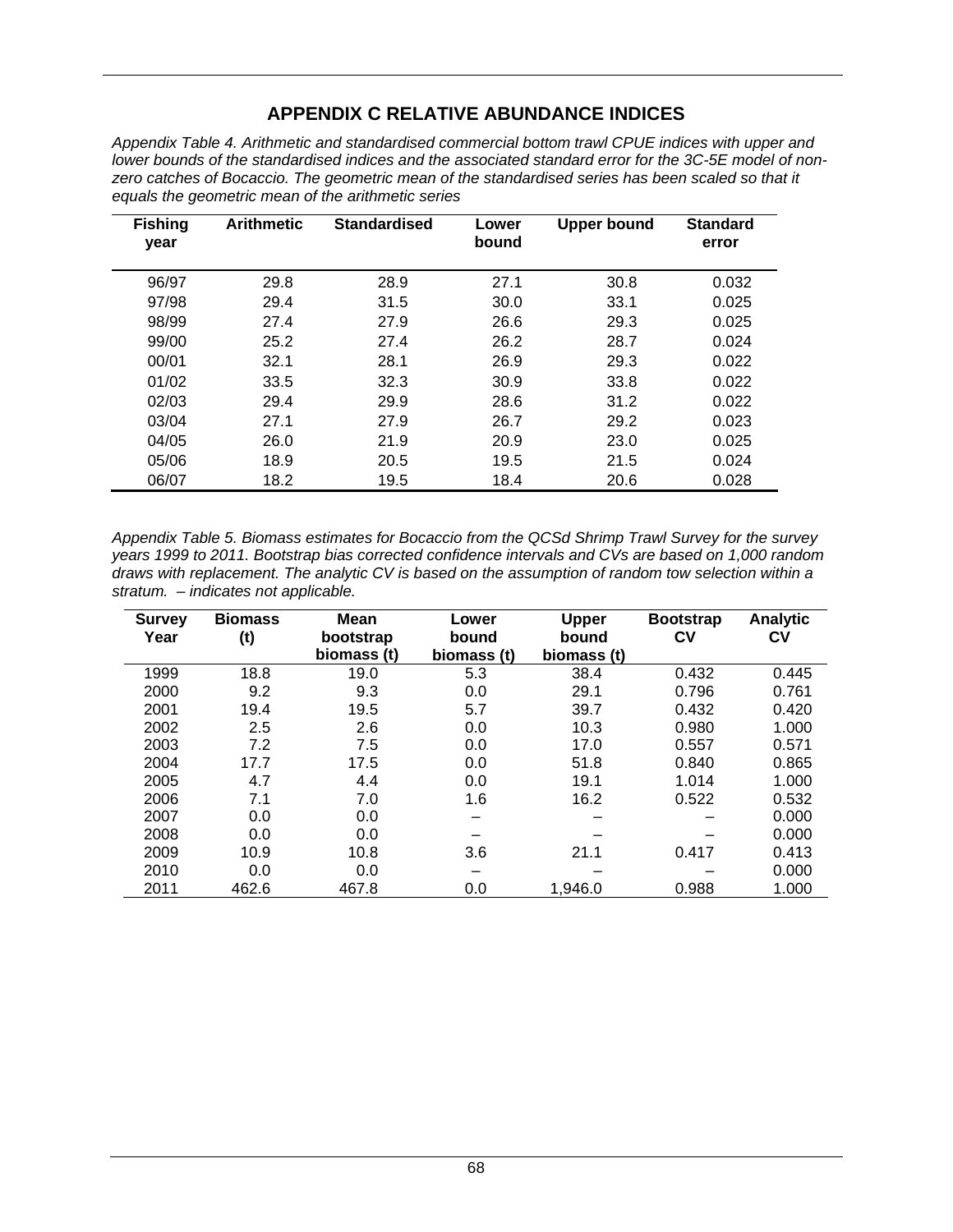*Appendix Table 6. Biomass estimates for Bocaccio from the WCVI shrimp trawl survey for the survey years 1975 to 2011. Biomass estimates are based on a post-stratification of this survey into two strata and by assuming that the survey tows were randomly selected within these areas. Bootstrap bias corrected confidence intervals and CVs are based on 1,000 random draws with replacement. The analytic CV is based on the assumption of random tow selection within a stratum. – indicates not applicable* 

| <b>Survey</b> | <b>Biomass</b> | <b>Mean</b> | Lower       | <b>Upper</b> | <b>Bootstrap</b> | <b>Analytic</b> |
|---------------|----------------|-------------|-------------|--------------|------------------|-----------------|
| Year          | (t)            | bootstrap   | bound       | bound        | <b>CV</b>        | <b>CV</b>       |
|               |                | biomass (t) | biomass (t) | biomass (t)  |                  |                 |
| 1975          | 106.1          | 107.0       | 48.7        | 190.9        | 0.340            | 0.350           |
| 1976          | 42.3           | 42.3        | 11.5        | 99.4         | 0.508            | 0.521           |
| 1977          | 84.7           | 84.6        | 28.4        | 177.1        | 0.449            | 0.467           |
| 1978          | 362.1          | 357.3       | 8.5         | 1,000.2      | 0.715            | 0.713           |
| 1979          | 25.6           | 25.6        | 5.1         | 52.9         | 0.456            | 0.494           |
| 1980          | 21.2           | 20.8        | 0.0         | 58.2         | 0.735            | 0.768           |
| 1981          | 28.6           | 28.6        | 0.7         | 89.5         | 0.752            | 0.781           |
| 1982          | 577.0          | 581.6       | 54.0        | 1,741.1      | 0.821            | 0.823           |
| 1983          | 339.6          | 352.4       | 7.3         | 1,293.4      | 0.920            | 0.926           |
| 1985          | 366.9          | 368.2       | 168.6       | 606.0        | 0.301            | 0.302           |
| 1987          | 73.7           | 73.5        | 26.6        | 138.9        | 0.379            | 0.380           |
| 1988          | 117.9          | 115.0       | 25.7        | 275.7        | 0.537            | 0.525           |
| 1989          | 33.6           | 33.3        | 7.0         | 89.8         | 0.558            | 0.531           |
| 1990          | 162.6          | 163.5       | 30.0        | 421.3        | 0.612            | 0.591           |
| 1991          | 115.3          | 115.3       | 5.4         | 395.0        | 0.826            | 0.903           |
| 1992          | 387.0          | 379.6       | 111.6       | 854.0        | 0.449            | 0.426           |
| 1993          | 10.0           | 10.1        | 0.0         | 40.9         | 1.001            | 1.000           |
| 1994          | 139.6          | 138.5       | 0.0         | 535.3        | 0.958            | 0.945           |
| 1995          | 15.4           | 15.1        | 0.0         | 59.2         | 0.991            | 1.000           |
| 1996          | 50.5           | 50.2        | 0.0         | 174.2        | 0.870            | 0.902           |
| 1997          | 110.9          | 111.0       | 21.4        | 267.0        | 0.575            | 0.576           |
| 1998          | 214.3          | 212.2       | 0.0         | 729.4        | 0.909            | 0.940           |
| 1999          | 2.0            | 2.0         | 0.0         | 7.0          | 0.951            | 1.000           |
| 2000          | 0.0            | 0.0         |             |              |                  | 0.000           |
| 2001          | 70.2           | 69.5        | 19.4        | 156.3        | 0.468            | 0.460           |
| 2002          | 30.6           | 30.7        | 1.0         | 93.5         | 0.758            | 0.765           |
| 2003          | 32.1           | 32.3        | 0.0         | 72.5         | 0.530            | 0.552           |
| 2004          | 30.2           | 29.7        | 0.0         | 88.9         | 0.731            | 0.726           |
| 2005          | 583.2          | 570.8       | 0.0         | 2,050.1      | 0.976            | 0.971           |
| 2006          | 6.4            | 6.5         | 0.0         | 26.8         | 0.977            | 1.000           |
| 2007          | 11.6           | 11.3        | 0.3         | 37.5         | 0.732            | 0.693           |
| 2008          | 16.1           | 16.0        | 0.0         | 36.6         | 0.569            | 0.586           |
| 2009          | 91.1           | 92.5        | 19.7        | 181.4        | 0.452            | 0.461           |
| 2010          | 47.3           | 46.6        | 8.4         | 112.1        | 0.561            | 0.563           |
| 2011          | 0.0            | 0.0         |             |              |                  | 0.000           |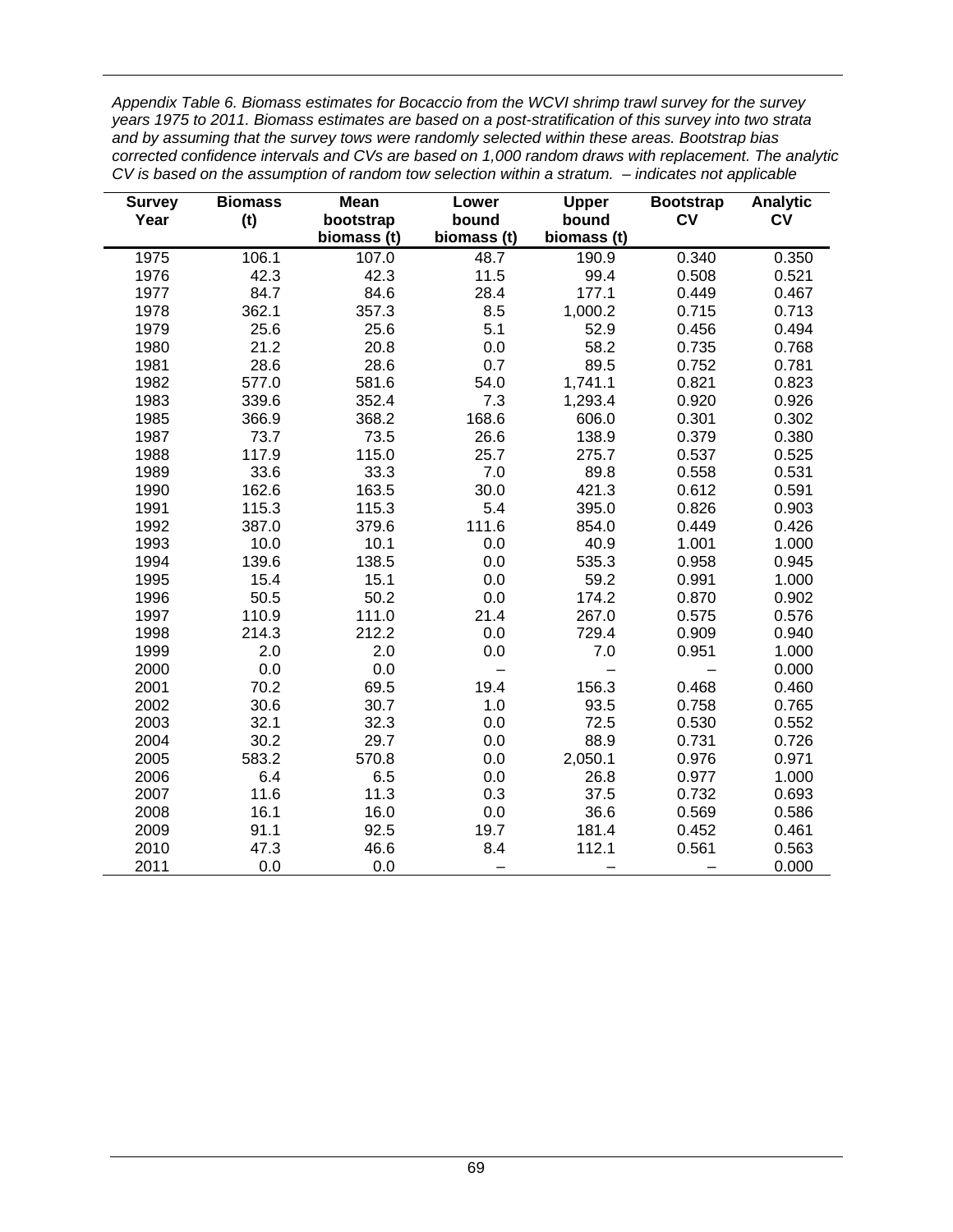*Appendix Table 7. Biomass estimates for Bocaccio from the West Coast Haida Gwaii groundfish synoptic trawl survey for the years 2006 to 2010. Biomass estimates are based on a post-stratification of this survey into two strata and by assuming that the survey tows were randomly selected within these areas. Bootstrap bias corrected confidence intervals and CVs are based on 1,000 random draws with replacement. The analytic CV is based on the assumption of random tow selection within a stratum.* 

| <b>Survey</b><br>Year | <b>Biomass</b><br>(t) | Mean<br>bootstrap<br>biomass | Lower bound<br>biomass (t) | Upper bound Bootstrap Analytic CV<br>biomass (t) | СV    |       |
|-----------------------|-----------------------|------------------------------|----------------------------|--------------------------------------------------|-------|-------|
| 2006                  | 9.9                   | 10.0                         | 4.3                        | 17.1                                             | 0.329 | 0.345 |
| 2007                  | 9.6                   | 9.6                          | 4.3                        | 16.9                                             | 0.328 | 0.329 |
| 2008                  | 12.0                  | 12.0                         | 6.0                        | 20.4                                             | 0.309 | 0.301 |
| 2010                  | 8.0                   | 8.2                          | 3.4                        | 14.5                                             | 0.352 | 0.359 |

*Appendix Table 8. Biomass estimates for Bocaccio from the Hecate Strait Groundfish synoptic trawl survey for the years 2005 to 2011. Biomass estimates are based on a post-stratification of this survey into two strata and by assuming that the survey tows were randomly selected within these areas. Bootstrap bias corrected confidence intervals and CVs are based on 1,000 random draws with replacement. The analytic CV is based on the assumption of random tow selection within a stratum* 

| <b>Survey</b><br>Year | <b>Biomass</b><br>(t) | Mean<br>bootstrap<br>biomass<br>(t) | Lower<br>bound<br>biomass (t) | <b>Upper</b><br>bound<br>biomass (t) | <b>Bootstrap</b><br>СV | <b>Analytic</b><br>CV |
|-----------------------|-----------------------|-------------------------------------|-------------------------------|--------------------------------------|------------------------|-----------------------|
| 2005                  | 19.5                  | 19.4                                | 8.3                           | 36.4                                 | 0.376                  | 0.369                 |
| 2007                  | 48.6                  | 48.7                                | 15.6                          | 95.7                                 | 0.403                  | 0.389                 |
| 2009                  | 16.8                  | 16.7                                | 5.5                           | 35.7                                 | 0.450                  | 0.445                 |
| 2011                  | 55.1                  | 55.3                                | 6.8                           | 152.1                                | 0.633                  | 0.621                 |

*Appendix Table 9. Biomass estimates for Bocaccio from the Queen Charlotte Sound Groundfish synoptic trawl survey for the years 2005 to 2011. Biomass estimates are based on a post-stratification of this survey into two strata and by assuming that the survey tows were randomly selected within these areas. Bootstrap bias corrected confidence intervals and CVs are based on 1,000 random draws with replacement. The analytic CV is based on the assumption of random tow selection within a stratum* 

| <b>Survey</b><br>Year | <b>Biomass</b><br>(t) | Mean<br>bootstrap<br>biomass<br>(t) | Lower<br>bound<br>biomass<br>(t) | <b>Upper</b><br>bound<br>biomass<br>(t) | <b>Bootstrap</b><br>CV | <b>Analytic CV</b> |
|-----------------------|-----------------------|-------------------------------------|----------------------------------|-----------------------------------------|------------------------|--------------------|
| 2003                  | 110.1                 | 109.5                               | 26.4                             | 271.0                                   | 0.591                  | 0.606              |
| 2004                  | 308.9                 | 303.6                               | 46.5                             | 912.2                                   | 0.788                  | 0.776              |
| 2005                  | 295.0                 | 302.9                               | 57.8                             | 849.7                                   | 0.692                  | 0.704              |
| 2007                  | 127.8                 | 126.3                               | 28.7                             | 351.1                                   | 0.640                  | 0.647              |
| 2009                  | 88.5                  | 92.9                                | 20.1                             | 218.0                                   | 0.585                  | 0.613              |
| 2011                  | 36.0                  | 36.6                                | 12.7                             | 75.6                                    | 0.439                  | 0.436              |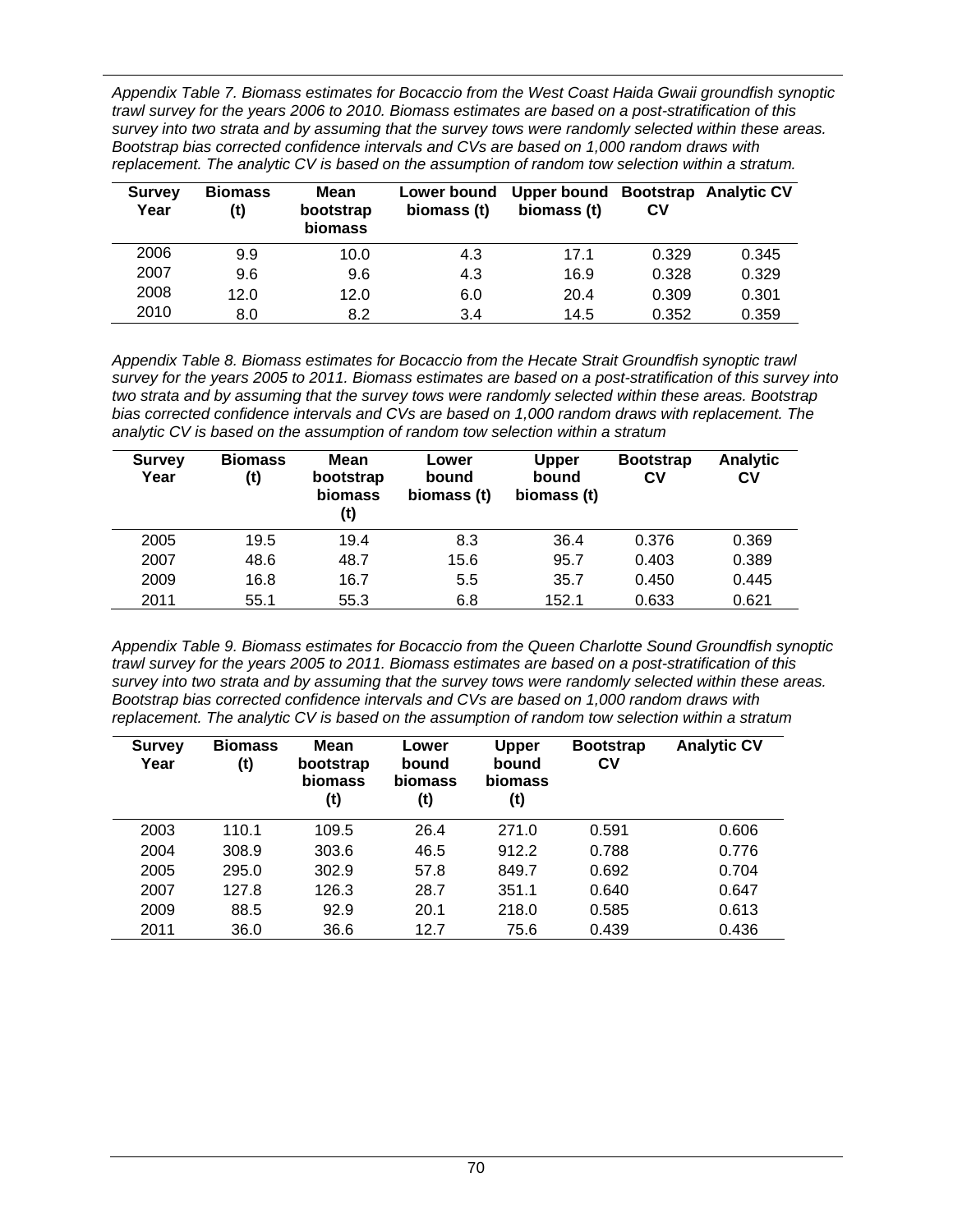*Appendix Table 10. Biomass estimates for Bocaccio from the West Coast Vancouver Island Groundfish synoptic trawl survey for the years 2006 to 2010. Biomass estimates are based on a post-stratification of this survey into two strata and by assuming that the survey tows were randomly selected within these areas. Bootstrap bias corrected confidence intervals and CVs are based on 1,000 random draws with replacement. The analytic CV is based on the assumption of random tow selection within a stratum* 

| <b>Survey</b><br>Year | <b>Biomass</b><br>(t) | Mean<br>bootstrap<br>biomass<br>(t) | Lower<br>bound<br>biomass<br>(t) | <b>Upper</b><br>bound<br><b>biomass</b><br>(t) | <b>Bootstrap</b><br>Cν | Analytic<br>CV |
|-----------------------|-----------------------|-------------------------------------|----------------------------------|------------------------------------------------|------------------------|----------------|
| 2004                  | 370.8                 | 390.0                               | 40.4                             | 1149.2                                         | 0.760                  | 0.783          |
| 2006                  | 336.1                 | 337.1                               | 69.2                             | 989.0                                          | 0.715                  | 0.705          |
| 2008                  | 155.1                 | 155.9                               | 88.3                             | 255.4                                          | 0.270                  | 0.278          |
| 2010                  | 53.2                  | 53.6                                | 22.1                             | 97.7                                           | 0.371                  | 0.385          |

*Appendix Table 11. Biomass estimates for Bocaccio in the U.S. Triennial survey (Canadian waters only) with 95% confidence regions based on the bootstrap distribution of biomass. Biomass estimates are calculated as described earlier. The bootstrap estimates are based on 5000 random draws with replacement (from Stanley et al. 2009a).* 

| <b>Estimate type</b> | Year | <b>Biomass</b> | Mean<br>bootstrap<br>biomass | Lower<br>bound<br>biomass | Upper<br>bound<br>biomass | CV<br>bootstrap | C٧<br><b>Analytic</b> |
|----------------------|------|----------------|------------------------------|---------------------------|---------------------------|-----------------|-----------------------|
| Canada               | 1980 | 8,103          | 8.261                        | 296                       | 30,812                    | 0.923           | 0.937                 |
| Vancouver            | 1983 | 4,731          | 4.611                        | 681                       | 14,566                    | 0.697           | 0.688                 |
|                      | 1989 | 1.279          | 1,302                        | 338                       | 2,657                     | 0.454           | 0.456                 |
|                      | 1992 | 792            | 797                          | 135                       | 2,149                     | 0.633           | 0.654                 |
|                      | 1995 | 65             | 64                           | 16                        | 135                       | 0.448           | 0.467                 |
|                      | 1998 | 141            | 140                          | 49                        | 279                       | 0.409           | 0.408                 |
|                      | 2001 | 120            | 123                          | 0                         | 365                       | 0.768           | 0.798                 |

*Appendix Table 12. Estimates and 95% confidence limits of relative catch rate (pieces/skate) of Bocaccio in the IPHC BC longline survey* 

| <b>Survey</b><br>Year |                                 | <b>CPUE</b>    |                       |
|-----------------------|---------------------------------|----------------|-----------------------|
|                       | <b>Bootstrap</b><br><b>Mean</b> | Lower<br>bound | <b>Upper</b><br>bound |
|                       |                                 |                |                       |
| 2003                  | 0.013                           | 0.006          | 0.024                 |
| 2004                  | 0.023                           | 0.009          | 0.038                 |
| 2005                  | 0.013                           | 0.005          | 0.024                 |
| 2006                  | 0.036                           | 0.010          | 0.079                 |
| 2007                  | 0.018                           | 0.008          | 0.028                 |
| 2008                  | 0.038                           | 0.019          | 0.062                 |
| 2009                  | 0.020                           | 0.009          | 0.034                 |
| 2010                  | 0.011                           | 0.004          | 0.021                 |
| 2011                  | 0.022                           | 0.008          | 0.039                 |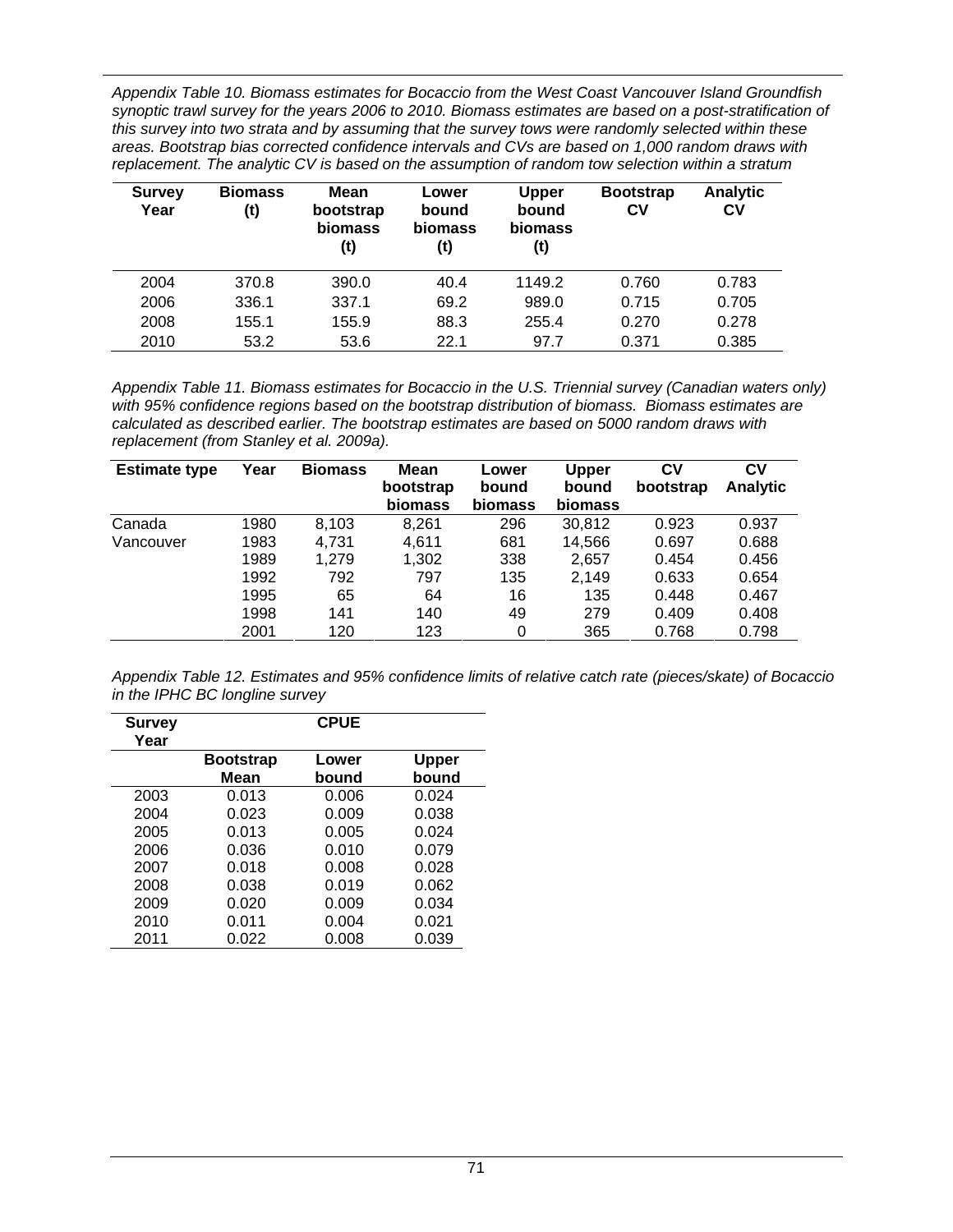## **APPENDIX D ADDITIONAL REFERENCE CASE RESULTS**

*Appendix Table 13. Posterior means, medians, standard deviations (SD), CVs and 95% probability intervals for q-gross (qgfin). The last three columns show the 2.5<sup>th</sup>, 50<sup>th</sup>, and 97.5<sup>th</sup> percentiles of the random variable qgfin. The mean and SD of the natural logarithm of qgfin were used as inputs to the multivariate log normal prior density function for the survey q parameter in the stock assessment.* 

| <b>Survey</b>                | Mean    | SD     | $c_{V}$ | 2.5%     | <b>Median</b> | 97.5%  |
|------------------------------|---------|--------|---------|----------|---------------|--------|
| #1 - WCVI groundfish         | 0.11100 | 0.0760 | 0.69    | 0.017000 | 0.090000      | 0.3050 |
| #2 - QCSd-groundfish         | 0.07200 | 0.0520 | 0.72    | 0.010500 | 0.058000      | 0.2060 |
| $#3$ - HS - groundfish       | 0.01050 | 0.0080 | 0.76    | 0.001500 | 0.008300      | 0.0315 |
| #4 - WCHG - groundfish       | 0.00340 | 0.0024 | 0.71    | 0.000490 | 0.002700      | 0.0096 |
| #5 - WCVI Shrimp             | 0.00480 | 0.0066 | 1.40    | 0.000300 | 0.002600      | 0.0222 |
| #6 - QCSd Shrimp             | 0.00046 | 0.0012 | 2.64    | 0.000001 | 0.000107      | 0.0032 |
| #7 - US Triennial groundfish | 0.06050 | 0.0945 | 1.56    | 0.000600 | 0.024000      | 0.3360 |